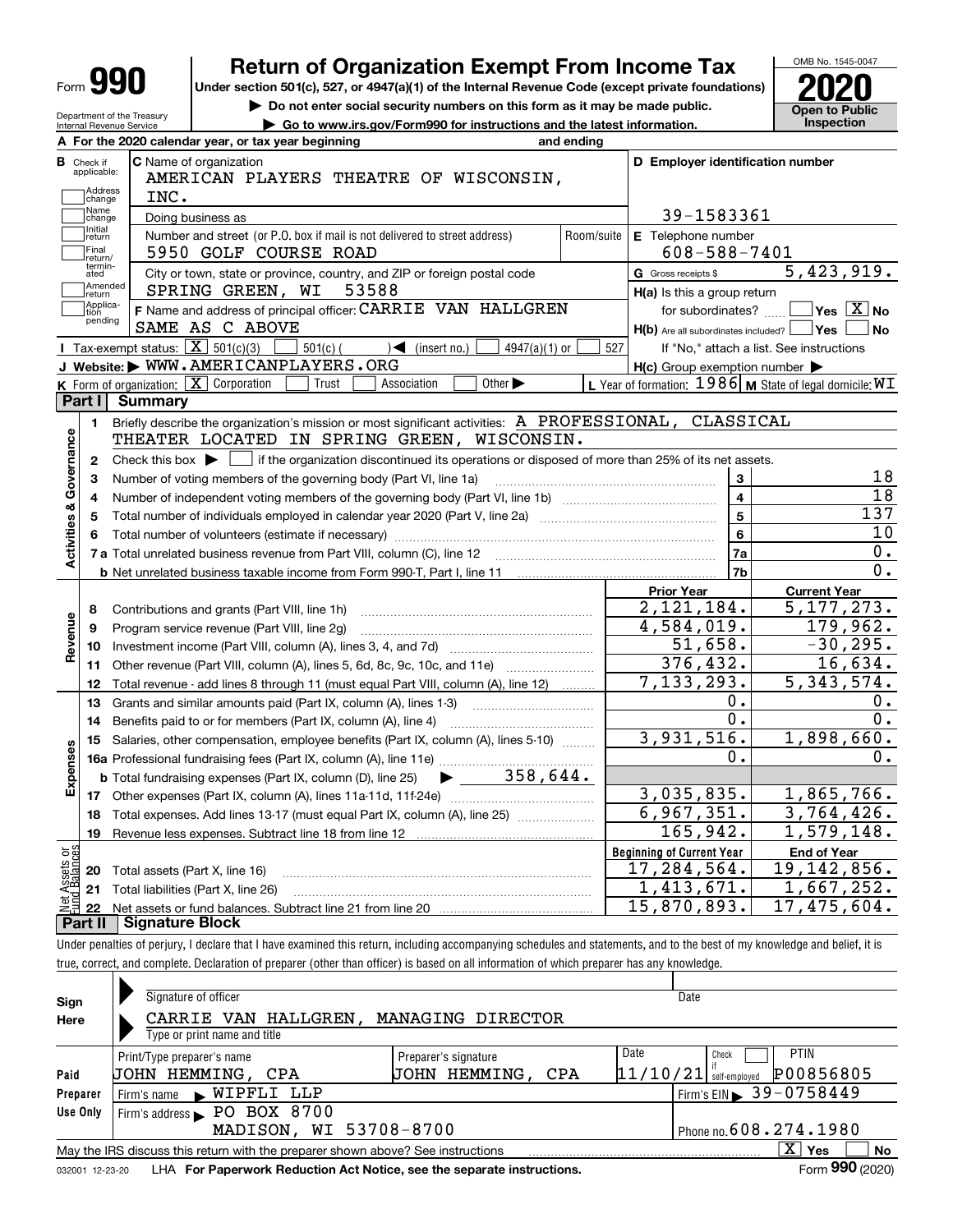|              | AMERICAN PLAYERS THEATRE OF WISCONSIN,<br>39-1583361<br>INC.<br>Page 2<br>Form 990 (2020)                                                    |
|--------------|----------------------------------------------------------------------------------------------------------------------------------------------|
|              | Part III Statement of Program Service Accomplishments                                                                                        |
|              | $\overline{\mathbf{x}}$                                                                                                                      |
| 1.           | Briefly describe the organization's mission:                                                                                                 |
|              | AMERICAN PLAYERS THEATRE OF WISCONSIN, INC. (APT) SEEKS ABOVE ALL TO                                                                         |
|              | SHARE OUR SINCERE ENTHUSIASM FOR THE GREAT PLAYS, THE WORKS OF                                                                               |
|              | SHAKESPEARE IN PARTICULAR, AND MORE RECENTLY THE AMERICAN CLASSICS,                                                                          |
|              | WITH A GLORIOUSLY LARGE, DIVERSE & WIDESPREAD AUDIENCE - AN AUDIENCE                                                                         |
| $\mathbf{2}$ | Did the organization undertake any significant program services during the year which were not listed on the                                 |
|              | $\overline{\ }$ Yes $\overline{\ \ X}$ No<br>prior Form 990 or 990-EZ?                                                                       |
|              | If "Yes," describe these new services on Schedule O.                                                                                         |
| 3            | $ X $ Yes<br>Did the organization cease conducting, or make significant changes in how it conducts, any program services?<br>∣No             |
|              | If "Yes," describe these changes on Schedule O.                                                                                              |
| 4            | Describe the organization's program service accomplishments for each of its three largest program services, as measured by expenses.         |
|              | Section 501(c)(3) and 501(c)(4) organizations are required to report the amount of grants and allocations to others, the total expenses, and |
|              | revenue, if any, for each program service reported.                                                                                          |
| 4a           | 232, 241.<br>2,089,362. including grants of \$<br>) (Revenue \$<br>(Expenses \$<br>(Code:                                                    |
|              | THEATRICAL PERFORMANCES AND EDUCATION OF THE PUBLIC AND ACTOR RELATING                                                                       |
|              | TO CLASSICAL THEATRE.                                                                                                                        |
|              |                                                                                                                                              |
|              | THE 1089-SEAT OUTDOOR THEATER SITS IN A NATURAL AMPHITHEATER ON 110                                                                          |
|              | WOODED ACRES NEAR THE WISCONSIN RIVER, AS DOES THE 200-SEAT TOUCHSTONE                                                                       |
|              | THEATRE INDOOR SPACE.                                                                                                                        |
|              |                                                                                                                                              |
|              | SHAKESPEARE IS THE FOUNDATION OF AMERICAN PLAYERS THEATRE OF WISCONSIN,                                                                      |
|              | INC.'S (APT) REPERTOIRE, ALTHOUGH OTHER MASTERS (SHAW, CHEKOV, AND                                                                           |
|              | OTHERS) ARE HEARD FROM AS WELL. ARTISTIC DIRECTOR BRENDA DEVITA AND THE                                                                      |
|              | COMPANY OF PROFESSIONAL ACTORS FOCUS ON MAKING THE LANGUAGE OF THESE                                                                         |
|              | WORKS UNDERSTANDABLE AND ACCESSIBLE. AMERICAN PLAYERS THEATRE OF                                                                             |
| 4b           |                                                                                                                                              |
|              |                                                                                                                                              |
|              |                                                                                                                                              |
|              |                                                                                                                                              |
|              |                                                                                                                                              |
|              |                                                                                                                                              |
|              |                                                                                                                                              |
|              |                                                                                                                                              |
|              |                                                                                                                                              |
|              |                                                                                                                                              |
|              |                                                                                                                                              |
|              |                                                                                                                                              |
|              |                                                                                                                                              |
| 4c           |                                                                                                                                              |
|              | (Code: ) (Expenses \$<br>) (Revenue \$<br>including grants of \$                                                                             |
|              |                                                                                                                                              |
|              |                                                                                                                                              |
|              |                                                                                                                                              |
|              |                                                                                                                                              |
|              |                                                                                                                                              |
|              |                                                                                                                                              |
|              |                                                                                                                                              |
|              |                                                                                                                                              |
|              |                                                                                                                                              |
|              |                                                                                                                                              |
|              |                                                                                                                                              |
|              |                                                                                                                                              |
|              |                                                                                                                                              |
| 4d           | Other program services (Describe on Schedule O.)                                                                                             |
|              | (Revenue \$<br>(Expenses \$<br>including grants of \$                                                                                        |
|              | 2,089,362.<br>4e Total program service expenses                                                                                              |
|              | Form 990 (2020)<br>SEE SCHEDULE O FOR CONTINUATION(S)<br>032002 12-23-20                                                                     |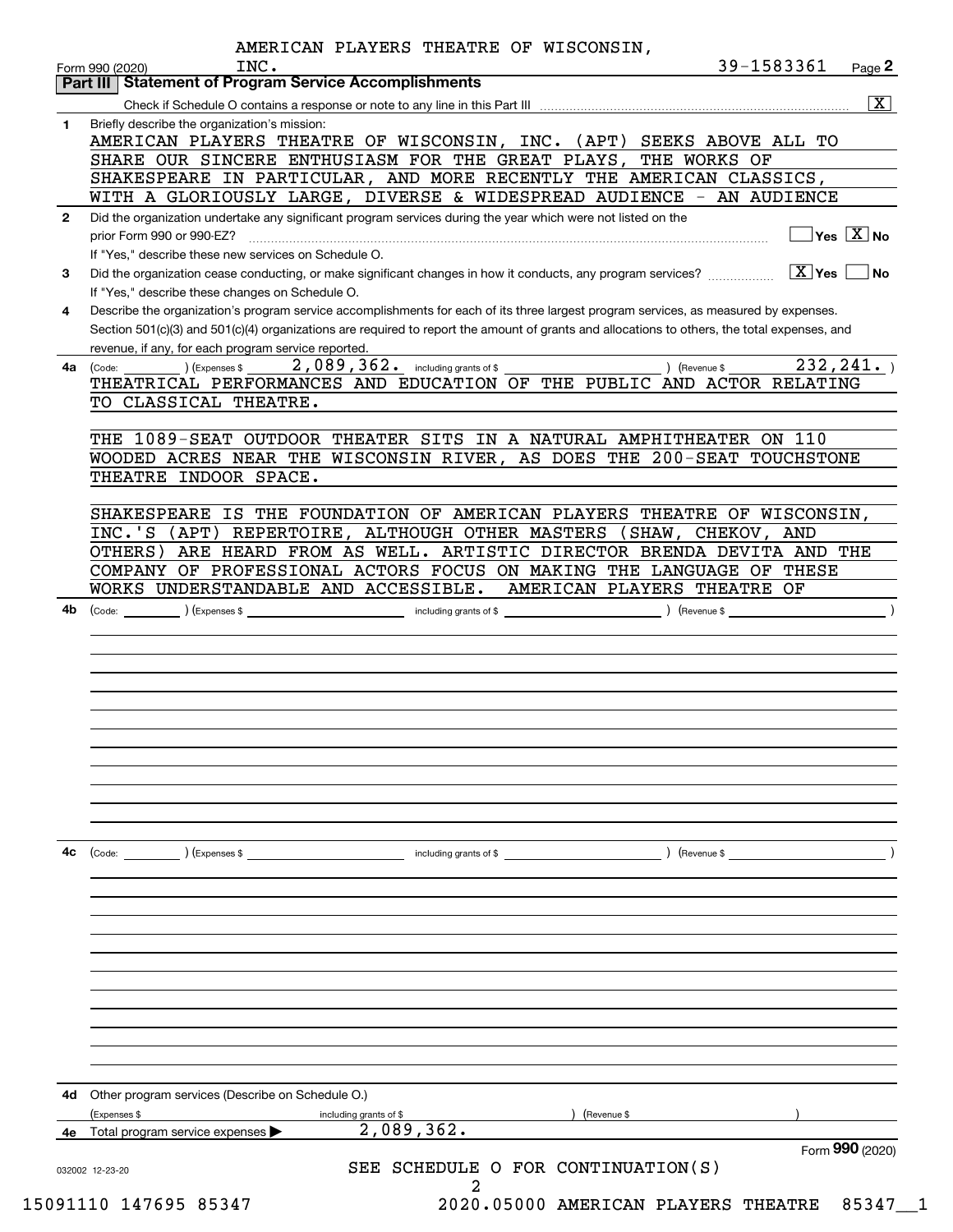|     |                                                                                                                                                                                                                             |                 | Yes                     | No          |
|-----|-----------------------------------------------------------------------------------------------------------------------------------------------------------------------------------------------------------------------------|-----------------|-------------------------|-------------|
| 1.  | Is the organization described in section $501(c)(3)$ or $4947(a)(1)$ (other than a private foundation)?                                                                                                                     |                 |                         |             |
|     |                                                                                                                                                                                                                             | 1               | X                       |             |
| 2   |                                                                                                                                                                                                                             | $\mathbf{2}$    | $\overline{\mathbf{x}}$ |             |
| 3   | Did the organization engage in direct or indirect political campaign activities on behalf of or in opposition to candidates for                                                                                             |                 |                         |             |
|     |                                                                                                                                                                                                                             | 3               |                         | x           |
| 4   | Section 501(c)(3) organizations. Did the organization engage in lobbying activities, or have a section 501(h) election in effect                                                                                            |                 |                         |             |
|     |                                                                                                                                                                                                                             | 4               |                         | x           |
| 5   | Is the organization a section 501(c)(4), 501(c)(5), or 501(c)(6) organization that receives membership dues, assessments, or                                                                                                |                 |                         |             |
|     |                                                                                                                                                                                                                             | 5               |                         | x           |
| 6   | Did the organization maintain any donor advised funds or any similar funds or accounts for which donors have the right to                                                                                                   |                 |                         |             |
|     | provide advice on the distribution or investment of amounts in such funds or accounts? If "Yes," complete Schedule D, Part I                                                                                                | 6               |                         | x           |
| 7   | Did the organization receive or hold a conservation easement, including easements to preserve open space,                                                                                                                   |                 |                         |             |
|     |                                                                                                                                                                                                                             | $\overline{7}$  |                         | x           |
| 8   | Did the organization maintain collections of works of art, historical treasures, or other similar assets? If "Yes," complete                                                                                                |                 |                         |             |
|     |                                                                                                                                                                                                                             | 8               |                         | x           |
| 9   | Did the organization report an amount in Part X, line 21, for escrow or custodial account liability, serve as a custodian for                                                                                               |                 |                         |             |
|     | amounts not listed in Part X; or provide credit counseling, debt management, credit repair, or debt negotiation services?                                                                                                   |                 |                         |             |
|     |                                                                                                                                                                                                                             | 9               |                         | x           |
| 10  | Did the organization, directly or through a related organization, hold assets in donor-restricted endowments                                                                                                                |                 |                         |             |
|     |                                                                                                                                                                                                                             | 10              | X                       |             |
| 11  | If the organization's answer to any of the following questions is "Yes," then complete Schedule D, Parts VI, VII, VIII, IX, or X                                                                                            |                 |                         |             |
|     | as applicable.                                                                                                                                                                                                              |                 |                         |             |
|     | a Did the organization report an amount for land, buildings, and equipment in Part X, line 10? If "Yes," complete Schedule D,                                                                                               |                 |                         |             |
|     |                                                                                                                                                                                                                             | 11a             | X                       |             |
|     | <b>b</b> Did the organization report an amount for investments - other securities in Part X, line 12, that is 5% or more of its total                                                                                       |                 |                         |             |
|     |                                                                                                                                                                                                                             | 11b             |                         | x           |
|     | c Did the organization report an amount for investments - program related in Part X, line 13, that is 5% or more of its total                                                                                               |                 |                         |             |
|     |                                                                                                                                                                                                                             | 11c             |                         | x           |
|     | d Did the organization report an amount for other assets in Part X, line 15, that is 5% or more of its total assets reported in                                                                                             |                 |                         |             |
|     |                                                                                                                                                                                                                             | 11d             |                         | x           |
|     | e Did the organization report an amount for other liabilities in Part X, line 25? If "Yes," complete Schedule D, Part X                                                                                                     | 11e             | $\mathbf X$             |             |
| f   | Did the organization's separate or consolidated financial statements for the tax year include a footnote that addresses                                                                                                     |                 |                         |             |
|     | the organization's liability for uncertain tax positions under FIN 48 (ASC 740)? If "Yes," complete Schedule D, Part X                                                                                                      | 11f             | X                       |             |
|     | 12a Did the organization obtain separate, independent audited financial statements for the tax year? If "Yes," complete                                                                                                     |                 |                         |             |
|     |                                                                                                                                                                                                                             | 12a             |                         | x           |
|     | <b>b</b> Was the organization included in consolidated, independent audited financial statements for the tax year?                                                                                                          |                 |                         |             |
|     | If "Yes," and if the organization answered "No" to line 12a, then completing Schedule D, Parts XI and XII is optional                                                                                                       | 12b             | x                       | X           |
| 13  |                                                                                                                                                                                                                             | 13              |                         | $\mathbf X$ |
| 14a | Did the organization maintain an office, employees, or agents outside of the United States?                                                                                                                                 | 14a             |                         |             |
|     | <b>b</b> Did the organization have aggregate revenues or expenses of more than \$10,000 from grantmaking, fundraising, business,                                                                                            |                 |                         |             |
|     | investment, and program service activities outside the United States, or aggregate foreign investments valued at \$100,000                                                                                                  | 14b             |                         | x           |
|     | Did the organization report on Part IX, column (A), line 3, more than \$5,000 of grants or other assistance to or for any                                                                                                   |                 |                         |             |
| 15  |                                                                                                                                                                                                                             |                 |                         | X           |
| 16  | Did the organization report on Part IX, column (A), line 3, more than \$5,000 of aggregate grants or other assistance to                                                                                                    | 15              |                         |             |
|     |                                                                                                                                                                                                                             |                 |                         | X           |
|     |                                                                                                                                                                                                                             | 16              |                         |             |
| 17  | Did the organization report a total of more than \$15,000 of expenses for professional fundraising services on Part IX,                                                                                                     | 17              |                         | X           |
| 18  | Did the organization report more than \$15,000 total of fundraising event gross income and contributions on Part VIII, lines                                                                                                |                 |                         |             |
|     |                                                                                                                                                                                                                             | 18              |                         | X           |
| 19  | Did the organization report more than \$15,000 of gross income from gaming activities on Part VIII, line 9a? If "Yes."                                                                                                      |                 |                         |             |
|     |                                                                                                                                                                                                                             | 19              |                         | X           |
|     |                                                                                                                                                                                                                             | <b>20a</b>      |                         | $\mathbf X$ |
| 20a |                                                                                                                                                                                                                             | 20 <sub>b</sub> |                         |             |
| b   | If "Yes" to line 20a, did the organization attach a copy of its audited financial statements to this return?<br>Did the organization report more than \$5,000 of grants or other assistance to any domestic organization or |                 |                         |             |
| 21  |                                                                                                                                                                                                                             | 21              |                         | х           |
|     |                                                                                                                                                                                                                             |                 |                         |             |

3

032003 12-23-20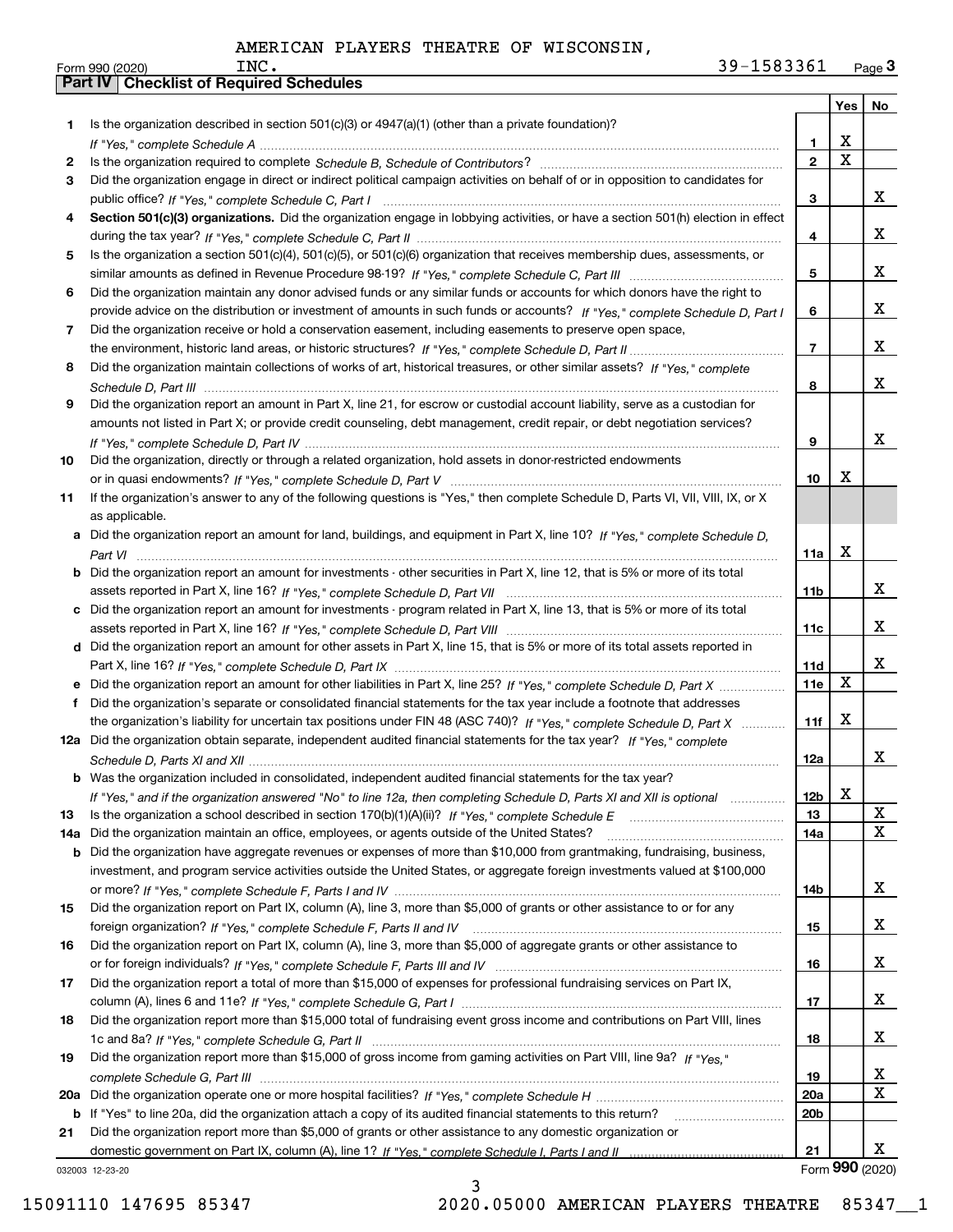| 39-1583361<br>INC. | Page 4 |
|--------------------|--------|
|--------------------|--------|

|               | 39-1583361<br>INC.<br>Form 990 (2020)                                                                                        |     |                         | Page 4                  |
|---------------|------------------------------------------------------------------------------------------------------------------------------|-----|-------------------------|-------------------------|
|               | <b>Checklist of Required Schedules (continued)</b><br><b>Part IV</b>                                                         |     |                         |                         |
|               |                                                                                                                              |     | Yes                     | No                      |
| 22            | Did the organization report more than \$5,000 of grants or other assistance to or for domestic individuals on                |     |                         |                         |
|               |                                                                                                                              | 22  |                         | X                       |
| 23            | Did the organization answer "Yes" to Part VII, Section A, line 3, 4, or 5 about compensation of the organization's current   |     |                         |                         |
|               | and former officers, directors, trustees, key employees, and highest compensated employees? If "Yes," complete               |     |                         |                         |
|               |                                                                                                                              | 23  |                         | X                       |
|               | 24a Did the organization have a tax-exempt bond issue with an outstanding principal amount of more than \$100,000 as of the  |     |                         |                         |
|               | last day of the year, that was issued after December 31, 2002? If "Yes," answer lines 24b through 24d and complete           |     |                         |                         |
|               |                                                                                                                              | 24a |                         | X                       |
|               |                                                                                                                              | 24b |                         |                         |
|               | c Did the organization maintain an escrow account other than a refunding escrow at any time during the year to defease       |     |                         |                         |
|               |                                                                                                                              | 24c |                         |                         |
|               | d Did the organization act as an "on behalf of" issuer for bonds outstanding at any time during the year?                    | 24d |                         |                         |
|               | 25a Section 501(c)(3), 501(c)(4), and 501(c)(29) organizations. Did the organization engage in an excess benefit             |     |                         |                         |
|               |                                                                                                                              | 25a |                         | x                       |
|               | b Is the organization aware that it engaged in an excess benefit transaction with a disqualified person in a prior year, and |     |                         |                         |
|               | that the transaction has not been reported on any of the organization's prior Forms 990 or 990-EZ? If "Yes," complete        |     |                         |                         |
|               | Schedule L, Part I                                                                                                           | 25b |                         | x                       |
| 26            | Did the organization report any amount on Part X, line 5 or 22, for receivables from or payables to any current              |     |                         |                         |
|               | or former officer, director, trustee, key employee, creator or founder, substantial contributor, or 35%                      |     |                         |                         |
|               |                                                                                                                              | 26  |                         | x                       |
| 27            | Did the organization provide a grant or other assistance to any current or former officer, director, trustee, key employee,  |     |                         |                         |
|               | creator or founder, substantial contributor or employee thereof, a grant selection committee member, or to a 35% controlled  |     |                         |                         |
|               | entity (including an employee thereof) or family member of any of these persons? If "Yes," complete Schedule L, Part III     | 27  |                         | х                       |
| 28            | Was the organization a party to a business transaction with one of the following parties (see Schedule L, Part IV            |     |                         |                         |
|               | instructions, for applicable filing thresholds, conditions, and exceptions):                                                 |     |                         |                         |
|               | a A current or former officer, director, trustee, key employee, creator or founder, or substantial contributor? If           |     |                         |                         |
|               |                                                                                                                              | 28a |                         | $\overline{\mathbf{x}}$ |
|               |                                                                                                                              | 28b |                         | $\overline{\mathtt{x}}$ |
|               | c A 35% controlled entity of one or more individuals and/or organizations described in lines 28a or 28b? If                  |     |                         |                         |
|               |                                                                                                                              | 28c |                         | x                       |
| 29            |                                                                                                                              | 29  | X                       |                         |
| 30            | Did the organization receive contributions of art, historical treasures, or other similar assets, or qualified conservation  |     |                         |                         |
|               |                                                                                                                              | 30  |                         | $\overline{\mathbf{x}}$ |
| 31            | Did the organization liquidate, terminate, or dissolve and cease operations? If "Yes," complete Schedule N, Part I           | 31  |                         | $\overline{\mathtt{x}}$ |
| 32            | Did the organization sell, exchange, dispose of, or transfer more than 25% of its net assets? If "Yes," complete             |     |                         |                         |
|               | Schedule N, Part II                                                                                                          | 32  |                         | x                       |
| 33            | Did the organization own 100% of an entity disregarded as separate from the organization under Regulations                   |     |                         |                         |
|               |                                                                                                                              | 33  | х                       |                         |
| 34            | Was the organization related to any tax-exempt or taxable entity? If "Yes," complete Schedule R, Part II, III, or IV, and    |     |                         |                         |
|               |                                                                                                                              | 34  | х                       |                         |
|               | 35a Did the organization have a controlled entity within the meaning of section 512(b)(13)?                                  | 35a | $\overline{\textbf{X}}$ |                         |
|               | b If "Yes" to line 35a, did the organization receive any payment from or engage in any transaction with a controlled entity  |     |                         |                         |
|               |                                                                                                                              | 35b |                         | X.                      |
| 36            | Section 501(c)(3) organizations. Did the organization make any transfers to an exempt non-charitable related organization?   |     |                         |                         |
|               |                                                                                                                              | 36  |                         | x                       |
| 37            | Did the organization conduct more than 5% of its activities through an entity that is not a related organization             |     |                         |                         |
|               |                                                                                                                              | 37  |                         | x                       |
| 38            | Did the organization complete Schedule O and provide explanations in Schedule O for Part VI, lines 11b and 19?               |     |                         |                         |
|               | Note: All Form 990 filers are required to complete Schedule O                                                                | 38  | х                       |                         |
| <b>Part V</b> | <b>Statements Regarding Other IRS Filings and Tax Compliance</b>                                                             |     |                         |                         |
|               | Check if Schedule O contains a response or note to any line in this Part V                                                   |     |                         |                         |
|               |                                                                                                                              |     | Yes                     | No                      |
|               | 1a                                                                                                                           | 34  |                         |                         |
| b             | Enter the number of Forms W-2G included in line 1a. Enter -0- if not applicable<br>1b                                        | 0   |                         |                         |
| c             | Did the organization comply with backup withholding rules for reportable payments to vendors and reportable gaming           |     |                         |                         |
|               | (gambling) winnings to prize winners?                                                                                        | 1c  |                         |                         |
|               | 032004 12-23-20                                                                                                              |     |                         | Form 990 (2020)         |
|               | 4                                                                                                                            |     |                         |                         |

15091110 147695 85347 2020.05000 AMERICAN PLAYERS THEATRE 85347\_\_1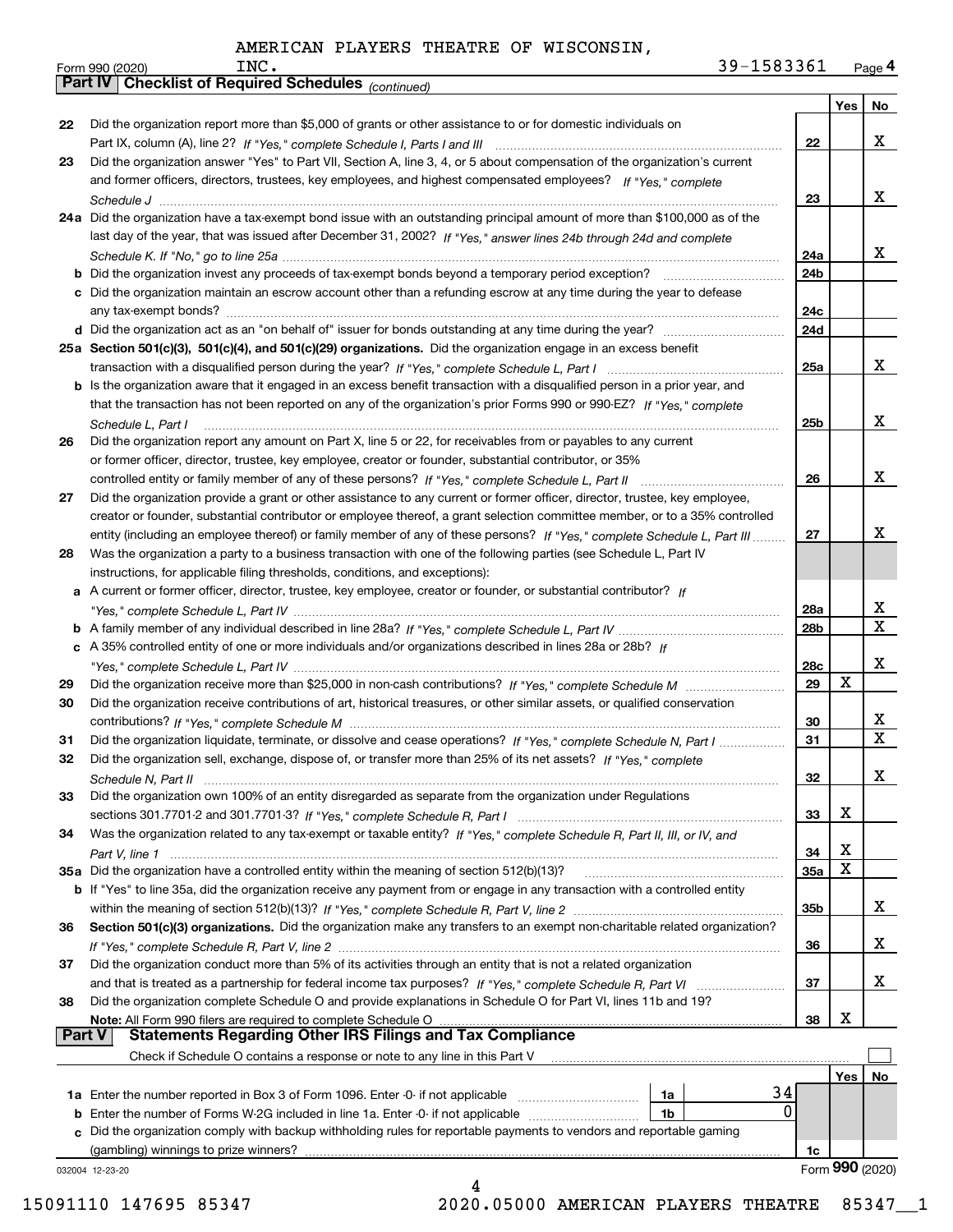|               | 39-1583361<br>INC.<br>Form 990 (2020)                                                                                                                                                   |                |     | $_{\text{Page}}$ 5 |  |  |  |  |  |  |
|---------------|-----------------------------------------------------------------------------------------------------------------------------------------------------------------------------------------|----------------|-----|--------------------|--|--|--|--|--|--|
| <b>Part V</b> | Statements Regarding Other IRS Filings and Tax Compliance (continued)                                                                                                                   |                |     |                    |  |  |  |  |  |  |
|               |                                                                                                                                                                                         |                | Yes | No                 |  |  |  |  |  |  |
|               | 2a Enter the number of employees reported on Form W-3, Transmittal of Wage and Tax Statements,                                                                                          |                |     |                    |  |  |  |  |  |  |
|               | 137<br>filed for the calendar year ending with or within the year covered by this return<br>2a                                                                                          |                |     |                    |  |  |  |  |  |  |
| b             |                                                                                                                                                                                         | 2 <sub>b</sub> |     | х                  |  |  |  |  |  |  |
|               |                                                                                                                                                                                         |                |     |                    |  |  |  |  |  |  |
| За            | Did the organization have unrelated business gross income of \$1,000 or more during the year?                                                                                           |                |     |                    |  |  |  |  |  |  |
| b             |                                                                                                                                                                                         |                |     |                    |  |  |  |  |  |  |
|               | 4a At any time during the calendar year, did the organization have an interest in, or a signature or other authority over, a                                                            |                |     |                    |  |  |  |  |  |  |
|               |                                                                                                                                                                                         | 4a             |     | x                  |  |  |  |  |  |  |
|               | <b>b</b> If "Yes," enter the name of the foreign country $\blacktriangleright$                                                                                                          |                |     |                    |  |  |  |  |  |  |
|               | See instructions for filing requirements for FinCEN Form 114, Report of Foreign Bank and Financial Accounts (FBAR).                                                                     |                |     |                    |  |  |  |  |  |  |
| 5a            | Was the organization a party to a prohibited tax shelter transaction at any time during the tax year?                                                                                   | 5a             |     | х                  |  |  |  |  |  |  |
| b             |                                                                                                                                                                                         | 5 <sub>b</sub> |     | х                  |  |  |  |  |  |  |
| с             |                                                                                                                                                                                         | 5c             |     |                    |  |  |  |  |  |  |
| 6а            | Does the organization have annual gross receipts that are normally greater than \$100,000, and did the organization solicit                                                             |                |     |                    |  |  |  |  |  |  |
|               | any contributions that were not tax deductible as charitable contributions?                                                                                                             | 6a             |     | x                  |  |  |  |  |  |  |
| b             | If "Yes," did the organization include with every solicitation an express statement that such contributions or gifts                                                                    |                |     |                    |  |  |  |  |  |  |
|               | were not tax deductible?                                                                                                                                                                | 6b             |     |                    |  |  |  |  |  |  |
| 7             | Organizations that may receive deductible contributions under section 170(c).                                                                                                           |                |     |                    |  |  |  |  |  |  |
| а             | Did the organization receive a payment in excess of \$75 made partly as a contribution and partly for goods and services provided to the payor?                                         | 7a             |     | x                  |  |  |  |  |  |  |
| b             | If "Yes," did the organization notify the donor of the value of the goods or services provided?                                                                                         | 7b             |     |                    |  |  |  |  |  |  |
| c             | Did the organization sell, exchange, or otherwise dispose of tangible personal property for which it was required                                                                       |                |     |                    |  |  |  |  |  |  |
|               |                                                                                                                                                                                         | 7c             |     | x                  |  |  |  |  |  |  |
| d             | 7d                                                                                                                                                                                      |                |     |                    |  |  |  |  |  |  |
| е             | Did the organization receive any funds, directly or indirectly, to pay premiums on a personal benefit contract?                                                                         | 7e             |     |                    |  |  |  |  |  |  |
| f             | Did the organization, during the year, pay premiums, directly or indirectly, on a personal benefit contract?                                                                            | 7f             |     |                    |  |  |  |  |  |  |
| g             | If the organization received a contribution of qualified intellectual property, did the organization file Form 8899 as required?                                                        | 7g             |     |                    |  |  |  |  |  |  |
| h             | If the organization received a contribution of cars, boats, airplanes, or other vehicles, did the organization file a Form 1098-C?                                                      | 7h             |     |                    |  |  |  |  |  |  |
| 8             | Sponsoring organizations maintaining donor advised funds. Did a donor advised fund maintained by the                                                                                    |                |     |                    |  |  |  |  |  |  |
|               | sponsoring organization have excess business holdings at any time during the year?                                                                                                      | 8              |     |                    |  |  |  |  |  |  |
| 9             | Sponsoring organizations maintaining donor advised funds.                                                                                                                               | 9а             |     |                    |  |  |  |  |  |  |
| а<br>b        | Did the sponsoring organization make any taxable distributions under section 4966?<br>Did the sponsoring organization make a distribution to a donor, donor advisor, or related person? | 9b             |     |                    |  |  |  |  |  |  |
| 10            | Section 501(c)(7) organizations. Enter:                                                                                                                                                 |                |     |                    |  |  |  |  |  |  |
|               | 10a                                                                                                                                                                                     |                |     |                    |  |  |  |  |  |  |
| а             | 10b<br>Gross receipts, included on Form 990, Part VIII, line 12, for public use of club facilities                                                                                      |                |     |                    |  |  |  |  |  |  |
| 11            | Section 501(c)(12) organizations. Enter:                                                                                                                                                |                |     |                    |  |  |  |  |  |  |
| a             | 11a<br>Gross income from members or shareholders                                                                                                                                        |                |     |                    |  |  |  |  |  |  |
| b             | Gross income from other sources (Do not net amounts due or paid to other sources against                                                                                                |                |     |                    |  |  |  |  |  |  |
|               | 11 <sub>b</sub><br>amounts due or received from them.)                                                                                                                                  |                |     |                    |  |  |  |  |  |  |
|               | 12a Section 4947(a)(1) non-exempt charitable trusts. Is the organization filing Form 990 in lieu of Form 1041?                                                                          | 12a            |     |                    |  |  |  |  |  |  |
|               | 12b<br><b>b</b> If "Yes," enter the amount of tax-exempt interest received or accrued during the year                                                                                   |                |     |                    |  |  |  |  |  |  |
| 13            | Section 501(c)(29) qualified nonprofit health insurance issuers.                                                                                                                        |                |     |                    |  |  |  |  |  |  |
| a             | Is the organization licensed to issue qualified health plans in more than one state?                                                                                                    | 13а            |     |                    |  |  |  |  |  |  |
|               | Note: See the instructions for additional information the organization must report on Schedule O.                                                                                       |                |     |                    |  |  |  |  |  |  |
| b             | Enter the amount of reserves the organization is required to maintain by the states in which the                                                                                        |                |     |                    |  |  |  |  |  |  |
|               | 13 <sub>b</sub>                                                                                                                                                                         |                |     |                    |  |  |  |  |  |  |
| с             | 13 <sub>c</sub>                                                                                                                                                                         |                |     |                    |  |  |  |  |  |  |
| 14a           | Did the organization receive any payments for indoor tanning services during the tax year?                                                                                              | 14a            |     | X                  |  |  |  |  |  |  |
|               | <b>b</b> If "Yes," has it filed a Form 720 to report these payments? If "No," provide an explanation on Schedule O                                                                      | 14b            |     |                    |  |  |  |  |  |  |
| 15            | Is the organization subject to the section 4960 tax on payment(s) of more than \$1,000,000 in remuneration or                                                                           |                |     |                    |  |  |  |  |  |  |
|               | excess parachute payment(s) during the year?                                                                                                                                            | 15             |     | x                  |  |  |  |  |  |  |
|               | If "Yes," see instructions and file Form 4720, Schedule N.                                                                                                                              |                |     |                    |  |  |  |  |  |  |
| 16            | Is the organization an educational institution subject to the section 4968 excise tax on net investment income?                                                                         | 16             |     | х                  |  |  |  |  |  |  |
|               | If "Yes," complete Form 4720, Schedule O.                                                                                                                                               |                |     |                    |  |  |  |  |  |  |

Form (2020) **990**

032005 12-23-20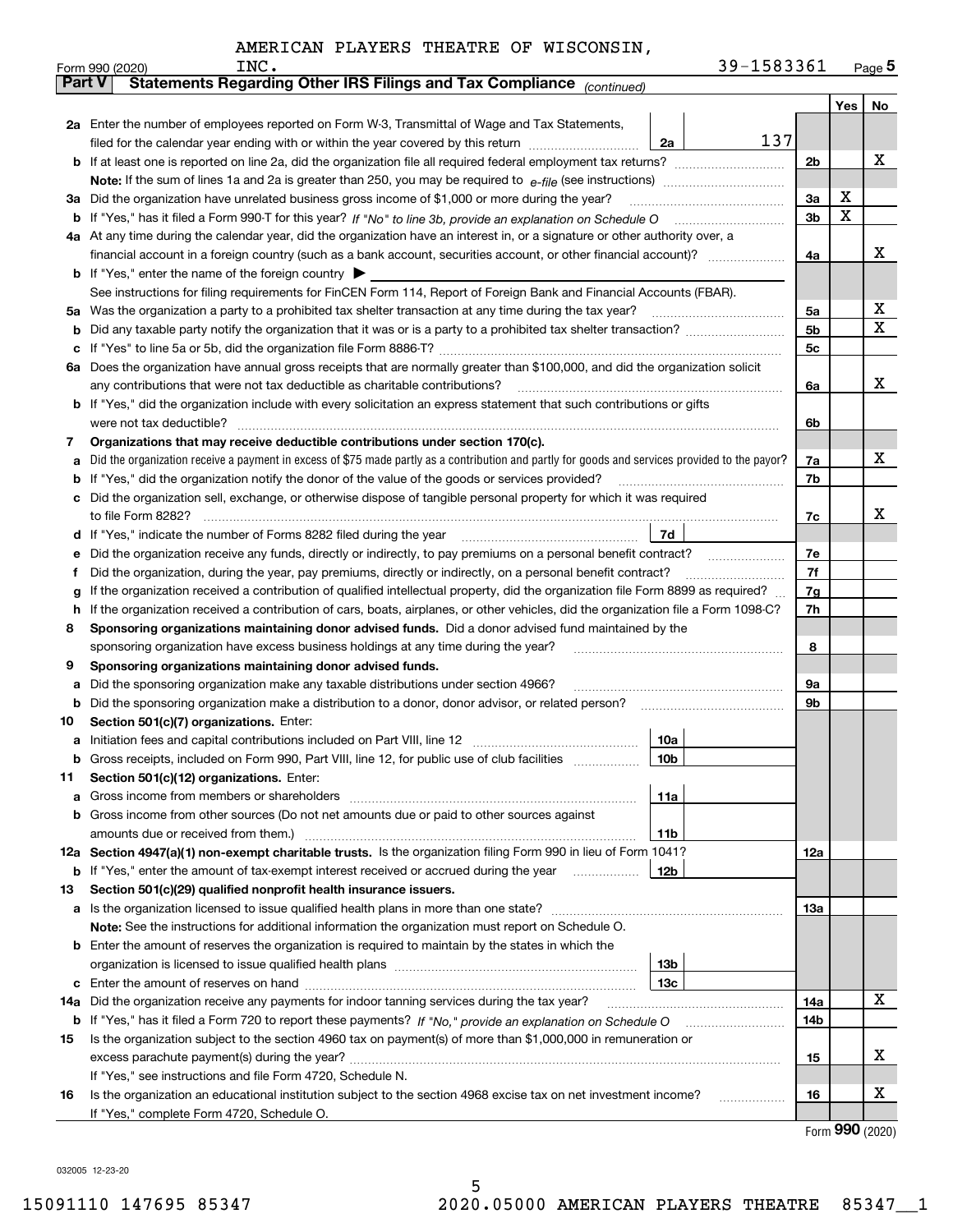|    | AMERICAN PLAYERS THEATRE OF WISCONSIN,                                                                                                                                                                                                                                                                                                                                                                                                                                                                                                                                        |    |            |                 |                         |                         |  |  |
|----|-------------------------------------------------------------------------------------------------------------------------------------------------------------------------------------------------------------------------------------------------------------------------------------------------------------------------------------------------------------------------------------------------------------------------------------------------------------------------------------------------------------------------------------------------------------------------------|----|------------|-----------------|-------------------------|-------------------------|--|--|
|    | INC.<br>Form 990 (2020)                                                                                                                                                                                                                                                                                                                                                                                                                                                                                                                                                       |    | 39-1583361 |                 |                         | Page $6$                |  |  |
|    | Part VI<br>Governance, Management, and Disclosure For each "Yes" response to lines 2 through 7b below, and for a "No" response                                                                                                                                                                                                                                                                                                                                                                                                                                                |    |            |                 |                         |                         |  |  |
|    | to line 8a, 8b, or 10b below, describe the circumstances, processes, or changes on Schedule O. See instructions.                                                                                                                                                                                                                                                                                                                                                                                                                                                              |    |            |                 |                         |                         |  |  |
|    |                                                                                                                                                                                                                                                                                                                                                                                                                                                                                                                                                                               |    |            |                 |                         | $\overline{\mathbf{x}}$ |  |  |
|    | <b>Section A. Governing Body and Management</b>                                                                                                                                                                                                                                                                                                                                                                                                                                                                                                                               |    |            |                 |                         |                         |  |  |
|    |                                                                                                                                                                                                                                                                                                                                                                                                                                                                                                                                                                               |    | 18         |                 | Yes                     | No                      |  |  |
|    | <b>1a</b> Enter the number of voting members of the governing body at the end of the tax year<br>$\mathcal{L} = \{1, 2, \ldots, 2, \ldots, 2, \ldots, 2, \ldots, 2, \ldots, 2, \ldots, 2, \ldots, 2, \ldots, 2, \ldots, 2, \ldots, 2, \ldots, 2, \ldots, 2, \ldots, 2, \ldots, 2, \ldots, 2, \ldots, 2, \ldots, 2, \ldots, 2, \ldots, 2, \ldots, 2, \ldots, 2, \ldots, 2, \ldots, 2, \ldots, 2, \ldots, 2, \ldots, 2, \ldots, 2, \ldots, 2, \ldots, 2, \ldots$<br>If there are material differences in voting rights among members of the governing body, or if the governing | 1a |            |                 |                         |                         |  |  |
|    | body delegated broad authority to an executive committee or similar committee, explain on Schedule O.                                                                                                                                                                                                                                                                                                                                                                                                                                                                         |    |            |                 |                         |                         |  |  |
| b  | Enter the number of voting members included on line 1a, above, who are independent                                                                                                                                                                                                                                                                                                                                                                                                                                                                                            | 1b | 18         |                 |                         |                         |  |  |
| 2  | Did any officer, director, trustee, or key employee have a family relationship or a business relationship with any other                                                                                                                                                                                                                                                                                                                                                                                                                                                      |    |            |                 |                         |                         |  |  |
|    | officer, director, trustee, or key employee?                                                                                                                                                                                                                                                                                                                                                                                                                                                                                                                                  |    |            | $\mathbf{2}$    |                         | х                       |  |  |
| 3  | Did the organization delegate control over management duties customarily performed by or under the direct supervision                                                                                                                                                                                                                                                                                                                                                                                                                                                         |    |            |                 |                         |                         |  |  |
|    |                                                                                                                                                                                                                                                                                                                                                                                                                                                                                                                                                                               |    |            | 3               |                         | x                       |  |  |
| 4  | Did the organization make any significant changes to its governing documents since the prior Form 990 was filed?                                                                                                                                                                                                                                                                                                                                                                                                                                                              |    |            | 4               |                         | X                       |  |  |
| 5  |                                                                                                                                                                                                                                                                                                                                                                                                                                                                                                                                                                               |    |            | 5               |                         | X                       |  |  |
| 6  | Did the organization have members or stockholders?                                                                                                                                                                                                                                                                                                                                                                                                                                                                                                                            |    |            | 6               |                         | X                       |  |  |
| 7a | Did the organization have members, stockholders, or other persons who had the power to elect or appoint one or                                                                                                                                                                                                                                                                                                                                                                                                                                                                |    |            |                 |                         |                         |  |  |
|    |                                                                                                                                                                                                                                                                                                                                                                                                                                                                                                                                                                               |    |            | 7a              |                         | x                       |  |  |
|    | <b>b</b> Are any governance decisions of the organization reserved to (or subject to approval by) members, stockholders, or                                                                                                                                                                                                                                                                                                                                                                                                                                                   |    |            |                 |                         |                         |  |  |
|    | persons other than the governing body?                                                                                                                                                                                                                                                                                                                                                                                                                                                                                                                                        |    |            | 7b              |                         | x.                      |  |  |
| 8  | Did the organization contemporaneously document the meetings held or written actions undertaken during the year by the following:                                                                                                                                                                                                                                                                                                                                                                                                                                             |    |            |                 |                         |                         |  |  |
| a  | The governing body?                                                                                                                                                                                                                                                                                                                                                                                                                                                                                                                                                           |    |            | 8a              | х                       |                         |  |  |
| b  |                                                                                                                                                                                                                                                                                                                                                                                                                                                                                                                                                                               |    |            | 8b              | X                       |                         |  |  |
|    | Is there any officer, director, trustee, or key employee listed in Part VII, Section A, who cannot be reached at the<br>9                                                                                                                                                                                                                                                                                                                                                                                                                                                     |    |            |                 |                         |                         |  |  |
|    |                                                                                                                                                                                                                                                                                                                                                                                                                                                                                                                                                                               |    |            | 9               |                         | x                       |  |  |
|    | <b>Section B. Policies</b> (This Section B requests information about policies not required by the Internal Revenue Code.)                                                                                                                                                                                                                                                                                                                                                                                                                                                    |    |            |                 |                         |                         |  |  |
|    |                                                                                                                                                                                                                                                                                                                                                                                                                                                                                                                                                                               |    |            | 10a             | Yes                     | No<br>x                 |  |  |
|    | <b>b</b> If "Yes," did the organization have written policies and procedures governing the activities of such chapters, affiliates,                                                                                                                                                                                                                                                                                                                                                                                                                                           |    |            |                 |                         |                         |  |  |
|    | and branches to ensure their operations are consistent with the organization's exempt purposes?                                                                                                                                                                                                                                                                                                                                                                                                                                                                               |    |            | 10 <sub>b</sub> |                         |                         |  |  |
|    | 11a Has the organization provided a complete copy of this Form 990 to all members of its governing body before filing the form?                                                                                                                                                                                                                                                                                                                                                                                                                                               |    |            | 11a             | X                       |                         |  |  |
|    | <b>b</b> Describe in Schedule O the process, if any, used by the organization to review this Form 990.                                                                                                                                                                                                                                                                                                                                                                                                                                                                        |    |            |                 |                         |                         |  |  |
|    |                                                                                                                                                                                                                                                                                                                                                                                                                                                                                                                                                                               |    |            | 12a             | X                       |                         |  |  |
|    |                                                                                                                                                                                                                                                                                                                                                                                                                                                                                                                                                                               |    |            | 12 <sub>b</sub> | $\overline{\textbf{X}}$ |                         |  |  |
| c  | Did the organization regularly and consistently monitor and enforce compliance with the policy? If "Yes," describe                                                                                                                                                                                                                                                                                                                                                                                                                                                            |    |            |                 |                         |                         |  |  |
|    |                                                                                                                                                                                                                                                                                                                                                                                                                                                                                                                                                                               |    |            | 12c             | х                       |                         |  |  |
| 13 | Did the organization have a written whistleblower policy?                                                                                                                                                                                                                                                                                                                                                                                                                                                                                                                     |    |            | 13              | X                       |                         |  |  |
| 14 | Did the organization have a written document retention and destruction policy?                                                                                                                                                                                                                                                                                                                                                                                                                                                                                                |    |            | 14              | X                       |                         |  |  |
| 15 | Did the process for determining compensation of the following persons include a review and approval by independent                                                                                                                                                                                                                                                                                                                                                                                                                                                            |    |            |                 |                         |                         |  |  |
|    | persons, comparability data, and contemporaneous substantiation of the deliberation and decision?                                                                                                                                                                                                                                                                                                                                                                                                                                                                             |    |            |                 |                         |                         |  |  |
| a  | The organization's CEO, Executive Director, or top management official manufactured content of the organization's CEO, Executive Director, or top management official                                                                                                                                                                                                                                                                                                                                                                                                         |    |            | 15a             | X                       |                         |  |  |
| b  | Other officers or key employees of the organization manufactured content to the content of the officers or key                                                                                                                                                                                                                                                                                                                                                                                                                                                                |    |            | 15 <sub>b</sub> | X                       |                         |  |  |
|    | If "Yes" to line 15a or 15b, describe the process in Schedule O (see instructions).                                                                                                                                                                                                                                                                                                                                                                                                                                                                                           |    |            |                 |                         |                         |  |  |
|    | 16a Did the organization invest in, contribute assets to, or participate in a joint venture or similar arrangement with a                                                                                                                                                                                                                                                                                                                                                                                                                                                     |    |            |                 |                         | х                       |  |  |
|    | taxable entity during the year?                                                                                                                                                                                                                                                                                                                                                                                                                                                                                                                                               |    |            | 16a             |                         |                         |  |  |
|    | b If "Yes," did the organization follow a written policy or procedure requiring the organization to evaluate its participation<br>in joint venture arrangements under applicable federal tax law, and take steps to safeguard the organization's                                                                                                                                                                                                                                                                                                                              |    |            |                 |                         |                         |  |  |
|    |                                                                                                                                                                                                                                                                                                                                                                                                                                                                                                                                                                               |    |            | 16b             |                         |                         |  |  |
|    | <b>Section C. Disclosure</b>                                                                                                                                                                                                                                                                                                                                                                                                                                                                                                                                                  |    |            |                 |                         |                         |  |  |
| 17 | List the states with which a copy of this Form 990 is required to be filed $\blacktriangleright\text{WL}$                                                                                                                                                                                                                                                                                                                                                                                                                                                                     |    |            |                 |                         |                         |  |  |
| 18 | Section 6104 requires an organization to make its Forms 1023 (1024 or 1024-A, if applicable), 990, and 990-T (Section 501(c)(3)s only) available                                                                                                                                                                                                                                                                                                                                                                                                                              |    |            |                 |                         |                         |  |  |
|    | for public inspection. Indicate how you made these available. Check all that apply.                                                                                                                                                                                                                                                                                                                                                                                                                                                                                           |    |            |                 |                         |                         |  |  |
|    | $\lfloor X \rfloor$ Own website<br>$X$ Upon request<br>Another's website<br>Other (explain on Schedule O)                                                                                                                                                                                                                                                                                                                                                                                                                                                                     |    |            |                 |                         |                         |  |  |
| 19 | Describe on Schedule O whether (and if so, how) the organization made its governing documents, conflict of interest policy, and financial                                                                                                                                                                                                                                                                                                                                                                                                                                     |    |            |                 |                         |                         |  |  |
|    | statements available to the public during the tax year.                                                                                                                                                                                                                                                                                                                                                                                                                                                                                                                       |    |            |                 |                         |                         |  |  |
| 20 | State the name, address, and telephone number of the person who possesses the organization's books and records<br>JON NOVAK - 608-588-7401                                                                                                                                                                                                                                                                                                                                                                                                                                    |    |            |                 |                         |                         |  |  |

|  |  |  |  | 5950 GOLF COURSE ROAD, SPRING GREEN, WI 53588 |  |  |  |
|--|--|--|--|-----------------------------------------------|--|--|--|
|--|--|--|--|-----------------------------------------------|--|--|--|

032006 12-23-20

15091110 147695 85347 2020.05000 AMERICAN PLAYERS THEATRE 85347\_\_1

 $\overline{6}$ 

Form (2020) **990**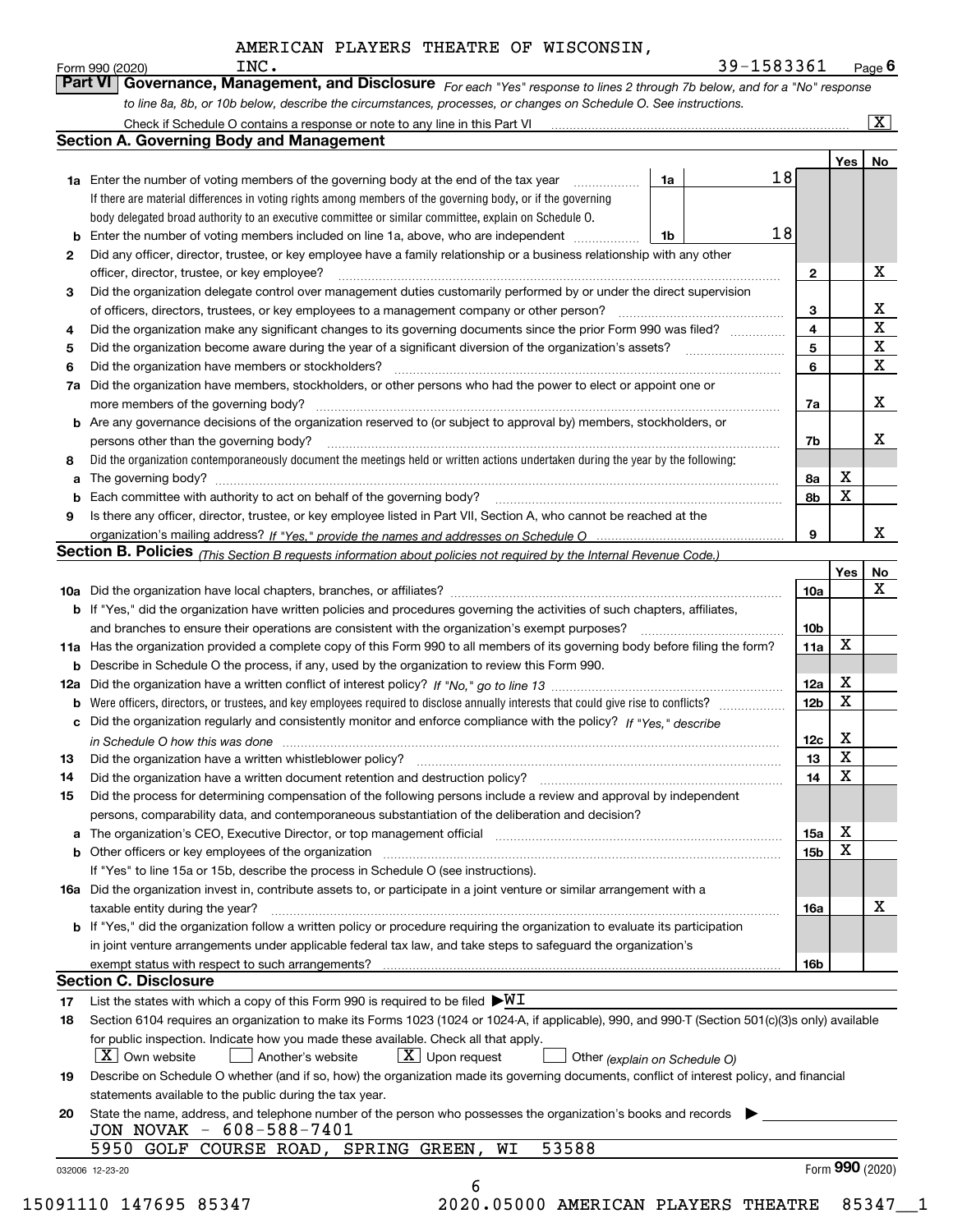$\mathcal{L}^{\text{max}}$ 

| orm 990 (2020) <sup>.</sup> | INC.                                          | 39-1583361                                                                                 | Page <i>I</i> |
|-----------------------------|-----------------------------------------------|--------------------------------------------------------------------------------------------|---------------|
|                             |                                               | Part VII Compensation of Officers, Directors, Trustees, Key Employees, Highest Compensated |               |
|                             | <b>Employees, and Independent Contractors</b> |                                                                                            |               |

Check if Schedule O contains a response or note to any line in this Part VII

**Section A. Officers, Directors, Trustees, Key Employees, and Highest Compensated Employees**

**1a**  Complete this table for all persons required to be listed. Report compensation for the calendar year ending with or within the organization's tax year. **•** List all of the organization's current officers, directors, trustees (whether individuals or organizations), regardless of amount of compensation.

Enter -0- in columns (D), (E), and (F) if no compensation was paid.

 $\bullet$  List all of the organization's  $\,$ current key employees, if any. See instructions for definition of "key employee."

**•** List the organization's five current highest compensated employees (other than an officer, director, trustee, or key employee) who received reportable compensation (Box 5 of Form W-2 and/or Box 7 of Form 1099-MISC) of more than \$100,000 from the organization and any related organizations.

**•** List all of the organization's former officers, key employees, and highest compensated employees who received more than \$100,000 of reportable compensation from the organization and any related organizations.

**former directors or trustees**  ¥ List all of the organization's that received, in the capacity as a former director or trustee of the organization, more than \$10,000 of reportable compensation from the organization and any related organizations.

See instructions for the order in which to list the persons above.

Check this box if neither the organization nor any related organization compensated any current officer, director, or trustee.  $\mathcal{L}^{\text{max}}$ 

| (A)                        | (B)                                                                  | (C)                                                                                                         |                      |             |              |                                 |        | (D)                                    | (E)                                        | (F)                                                                      |
|----------------------------|----------------------------------------------------------------------|-------------------------------------------------------------------------------------------------------------|----------------------|-------------|--------------|---------------------------------|--------|----------------------------------------|--------------------------------------------|--------------------------------------------------------------------------|
| Name and title             | Average<br>hours per<br>week                                         | Position<br>(do not check more than one<br>box, unless person is both an<br>officer and a director/trustee) |                      |             |              |                                 |        | Reportable<br>compensation<br>from     | Reportable<br>compensation<br>from related | Estimated<br>amount of<br>other                                          |
|                            | (list any<br>hours for<br>related<br>organizations<br>below<br>line) | ndividual trustee or director                                                                               | nstitutional trustee | Officer     | Key employee | Highest compensated<br>employee | Former | the<br>organization<br>(W-2/1099-MISC) | organizations<br>(W-2/1099-MISC)           | compensation<br>from the<br>organization<br>and related<br>organizations |
| (1)<br>CARRIE VAN HALLGREN | 40.00                                                                |                                                                                                             |                      |             |              |                                 |        |                                        |                                            |                                                                          |
| MANAGING DIRECTOR          | 1.00                                                                 |                                                                                                             |                      | $\mathbf X$ |              |                                 |        | 72,577.                                | $0$ .                                      | 23,981.                                                                  |
| (2)<br>JON NOVAK           | 20.00                                                                |                                                                                                             |                      |             |              |                                 |        |                                        |                                            |                                                                          |
| CONTROLLER                 |                                                                      |                                                                                                             |                      | X           |              |                                 |        | 30, 462.                               | 0.                                         | 0.                                                                       |
| BRENDA DEVITA<br>(3)       | 40.00                                                                |                                                                                                             |                      |             |              |                                 |        |                                        |                                            |                                                                          |
| ARTISTIC DIRECTOR          | 1.00                                                                 |                                                                                                             |                      | $\mathbf x$ |              |                                 |        | 74,948.                                | 0.                                         | 20,910.                                                                  |
| MICHAEL BROH<br>(4)        | 40.00                                                                |                                                                                                             |                      |             |              |                                 |        |                                        |                                            |                                                                          |
| PRODUCTION MANAGER         |                                                                      |                                                                                                             |                      | X           |              |                                 |        | 58,360.                                | 0.                                         | 17,762.                                                                  |
| SARA YOUNG<br>(5)          | 40.00                                                                |                                                                                                             |                      |             |              |                                 |        |                                        |                                            |                                                                          |
| DIRECTOR OF COMMUNICATIONS |                                                                      |                                                                                                             |                      | X           |              |                                 |        | 75,886.                                | 0.                                         | 1,563.                                                                   |
| (6)<br>ROBERT BIRKHAUSER   | 2.00                                                                 |                                                                                                             |                      |             |              |                                 |        |                                        |                                            |                                                                          |
| PRESIDENT                  | 1.00                                                                 | $\mathbf x$                                                                                                 |                      | $\mathbf X$ |              |                                 |        | 0.                                     | 0.                                         | $0_{\cdot}$                                                              |
| PAUL GAYNOR<br>(7)         | 2.00                                                                 |                                                                                                             |                      |             |              |                                 |        |                                        |                                            |                                                                          |
| VICE-PRESIDENT             |                                                                      | X                                                                                                           |                      | $\rm X$     |              |                                 |        | $\mathbf{0}$ .                         | $0$ .                                      | $0_{.}$                                                                  |
| ROBERT WYNN<br>(8)         | 2.00                                                                 |                                                                                                             |                      |             |              |                                 |        |                                        |                                            |                                                                          |
| <b>SECRETARY</b>           |                                                                      | X                                                                                                           |                      | $\mathbf X$ |              |                                 |        | $\mathbf 0$ .                          | 0.                                         | 0.                                                                       |
| (9) ROBERT ZELLERS         | 2.00                                                                 |                                                                                                             |                      |             |              |                                 |        |                                        |                                            |                                                                          |
| TREASURER                  | 1.00                                                                 | $\mathbf X$                                                                                                 |                      | $\mathbf X$ |              |                                 |        | $\mathbf 0$ .                          | 0.                                         | $\mathbf 0$ .                                                            |
| (10) RENEE BOLDT           | 2.00                                                                 |                                                                                                             |                      |             |              |                                 |        |                                        |                                            |                                                                          |
| <b>DIRECTOR</b>            |                                                                      | X                                                                                                           |                      |             |              |                                 |        | $\mathbf 0$ .                          | 0.                                         | $0_{.}$                                                                  |
| (11) STEPHEN BROWN         | $\overline{2.00}$                                                    |                                                                                                             |                      |             |              |                                 |        |                                        |                                            |                                                                          |
| DIRECTOR 11/20/20          |                                                                      | Χ                                                                                                           |                      |             |              |                                 |        | $\mathbf 0$ .                          | 0.                                         | $0_{.}$                                                                  |
| (12) DOUGLAS CAVES         | 2.00                                                                 |                                                                                                             |                      |             |              |                                 |        |                                        |                                            |                                                                          |
| <b>DIRECTOR</b>            |                                                                      | X                                                                                                           |                      |             |              |                                 |        | $\mathbf 0$ .                          | 0.                                         | $0_{.}$                                                                  |
| (13) ANNE CONNOR           | 2.00                                                                 |                                                                                                             |                      |             |              |                                 |        |                                        |                                            |                                                                          |
| <b>DIRECTOR</b>            |                                                                      | X                                                                                                           |                      |             |              |                                 |        | $\mathbf 0$ .                          | 0.                                         | $\mathbf 0$ .                                                            |
| (14) TERRY HALLER          | $\overline{2}$ .00                                                   |                                                                                                             |                      |             |              |                                 |        |                                        |                                            |                                                                          |
| <b>DIRECTOR</b>            | 1.00                                                                 | $\mathbf X$                                                                                                 |                      |             |              |                                 |        | 0.                                     | 0.                                         | $\mathbf 0$ .                                                            |
| (15) LAURA LAMANSKY        | $\overline{2.00}$                                                    |                                                                                                             |                      |             |              |                                 |        |                                        |                                            |                                                                          |
| <b>DIRECTOR</b>            |                                                                      | Χ                                                                                                           |                      |             |              |                                 |        | 0.                                     | 0.                                         | $0_{.}$                                                                  |
| (16) SHERRY LUNDELL        | 2.00                                                                 |                                                                                                             |                      |             |              |                                 |        |                                        |                                            |                                                                          |
| <b>DIRECTOR</b>            |                                                                      | X                                                                                                           |                      |             |              |                                 |        | $\mathbf 0$ .                          | 0.                                         | $\mathbf 0$ .                                                            |
| (17) ALFRED MOORE          | 2.00                                                                 |                                                                                                             |                      |             |              |                                 |        |                                        |                                            |                                                                          |
| DIRECTOR 5/20/20           |                                                                      | X                                                                                                           |                      |             |              |                                 |        | $\mathbf{0}$ .                         | 0.                                         | 0.                                                                       |
|                            |                                                                      |                                                                                                             |                      |             |              |                                 |        |                                        |                                            | $\overline{2}$                                                           |

032007 12-23-20

Form (2020) **990**

7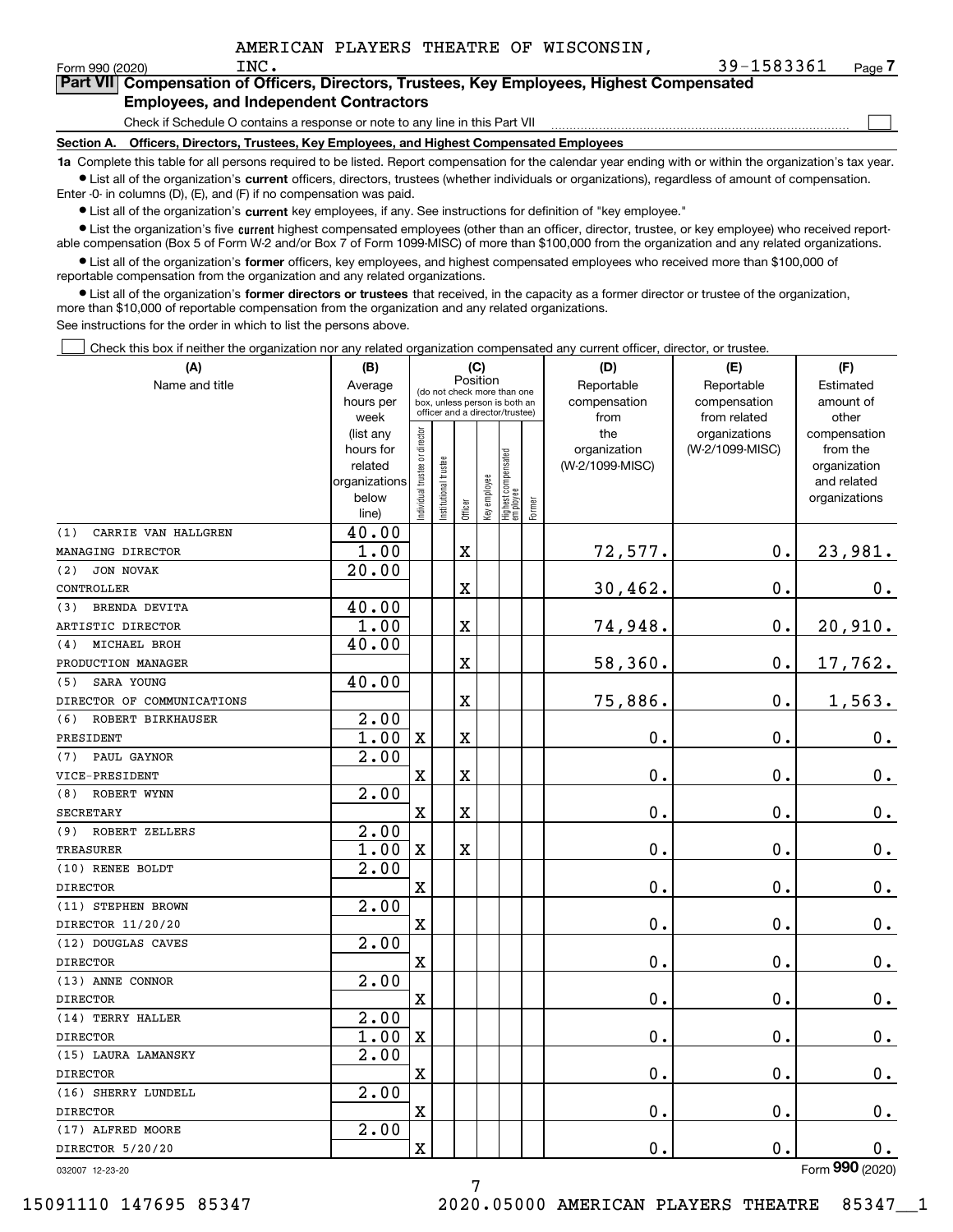INC.

Form 990 (2020) Page **8** 39-1583361

| <b>Part VII</b><br>Section A. Officers, Directors, Trustees, Key Employees, and Highest Compensated Employees (continued)                    |                        |                                         |                                 |         |              |                                   |        |                         |                                  |   |                          |               |
|----------------------------------------------------------------------------------------------------------------------------------------------|------------------------|-----------------------------------------|---------------------------------|---------|--------------|-----------------------------------|--------|-------------------------|----------------------------------|---|--------------------------|---------------|
| (A)                                                                                                                                          | (B)<br>(C)<br>(D)      |                                         |                                 |         |              |                                   | (E)    | (F)                     |                                  |   |                          |               |
| Name and title                                                                                                                               | Average                | Position<br>(do not check more than one |                                 |         |              |                                   |        | Reportable              | Reportable                       |   | Estimated                |               |
|                                                                                                                                              | hours per              |                                         | box, unless person is both an   |         |              |                                   |        | compensation            | compensation                     |   | amount of                |               |
|                                                                                                                                              | week                   |                                         | officer and a director/trustee) |         |              |                                   |        | from                    | from related                     |   | other                    |               |
|                                                                                                                                              | (list any<br>hours for |                                         |                                 |         |              |                                   |        | the<br>organization     | organizations<br>(W-2/1099-MISC) |   | compensation<br>from the |               |
|                                                                                                                                              | related                |                                         |                                 |         |              |                                   |        | (W-2/1099-MISC)         |                                  |   | organization             |               |
|                                                                                                                                              | organizations          |                                         |                                 |         |              |                                   |        |                         |                                  |   | and related              |               |
|                                                                                                                                              | below                  | Individual trustee or director          | Institutional trustee           |         | Key employee |                                   |        |                         |                                  |   | organizations            |               |
|                                                                                                                                              | line)                  |                                         |                                 | Officer |              | Highest compensated<br>  employee | Former |                         |                                  |   |                          |               |
| (18) HAMANG PATEL                                                                                                                            | 2.00                   |                                         |                                 |         |              |                                   |        |                         |                                  |   |                          |               |
| <b>DIRECTOR</b>                                                                                                                              |                        | X                                       |                                 |         |              |                                   |        | Ο.                      | 0.                               |   |                          | 0.            |
| (19) PENNY PATTERSON                                                                                                                         | 2.00                   |                                         |                                 |         |              |                                   |        |                         |                                  |   |                          |               |
| <b>DIRECTOR</b>                                                                                                                              |                        | $\mathbf X$                             |                                 |         |              |                                   |        | Ο.                      | $0$ .                            |   |                          | $\mathbf 0$ . |
| (20) SANDRA SHANE-DUBOW                                                                                                                      | 2.00                   |                                         |                                 |         |              |                                   |        |                         |                                  |   |                          |               |
| <b>DIRECTOR</b>                                                                                                                              |                        | $\mathbf X$                             |                                 |         |              |                                   |        | Ο.                      | $\mathbf 0$ .                    |   |                          | $\mathbf 0$ . |
| (21) DALE SMITH                                                                                                                              | 2.00                   |                                         |                                 |         |              |                                   |        |                         |                                  |   |                          |               |
| <b>DIRECTOR</b>                                                                                                                              | 1.00                   | X                                       |                                 |         |              |                                   |        | Ο.                      | $0$ .                            |   |                          | $\mathbf 0$ . |
| (22) BARBARA SWAN                                                                                                                            | 2.00                   |                                         |                                 |         |              |                                   |        |                         |                                  |   |                          |               |
| <b>DIRECTOR</b>                                                                                                                              |                        | $\mathbf X$                             |                                 |         |              |                                   |        | Ο.                      | $0$ .                            |   |                          | $\mathbf 0$ . |
| (23) SCOTT WATSON                                                                                                                            | 2.00                   |                                         |                                 |         |              |                                   |        |                         |                                  |   |                          |               |
| <b>DIRECTOR</b>                                                                                                                              |                        | $\mathbf X$                             |                                 |         |              |                                   |        | Ο.                      | $0$ .                            |   |                          | $\mathbf 0$ . |
| (24) LESILE PETTY                                                                                                                            | 2.00                   |                                         |                                 |         |              |                                   |        |                         |                                  |   |                          |               |
| <b>DIRECTOR</b>                                                                                                                              |                        | $\mathbf X$                             |                                 |         |              |                                   |        | Ο.                      | $0$ .                            |   |                          | 0.            |
| (25) LAUREL BROWN                                                                                                                            | 2.00                   |                                         |                                 |         |              |                                   |        |                         |                                  |   |                          |               |
| <b>DIRECTOR</b>                                                                                                                              |                        | X                                       |                                 |         |              |                                   |        | Ο.                      | 0.                               |   |                          | 0.            |
|                                                                                                                                              |                        |                                         |                                 |         |              |                                   |        |                         |                                  |   |                          |               |
|                                                                                                                                              |                        |                                         |                                 |         |              |                                   |        |                         |                                  |   |                          |               |
| 1b Subtotal                                                                                                                                  |                        |                                         |                                 |         |              |                                   |        | 312,233.                | 0.                               |   | 64, 216.                 |               |
| c Total from continuation sheets to Part VII, Section A                                                                                      |                        |                                         |                                 |         |              |                                   |        | 0.                      | 0.                               |   |                          | 0.            |
|                                                                                                                                              |                        |                                         |                                 |         |              |                                   |        | 312,233.                | $\overline{0}$ .                 |   | 64, 216.                 |               |
| Total number of individuals (including but not limited to those listed above) who received more than \$100,000 of reportable<br>$\mathbf{2}$ |                        |                                         |                                 |         |              |                                   |        |                         |                                  |   |                          |               |
| compensation from the organization $\blacktriangleright$                                                                                     |                        |                                         |                                 |         |              |                                   |        |                         |                                  |   |                          | 0             |
|                                                                                                                                              |                        |                                         |                                 |         |              |                                   |        |                         |                                  |   | Yes                      | No            |
| Did the organization list any former officer, director, trustee, key employee, or highest compensated employee on<br>3                       |                        |                                         |                                 |         |              |                                   |        |                         |                                  |   |                          |               |
| line 1a? If "Yes," complete Schedule J for such individual                                                                                   |                        |                                         |                                 |         |              |                                   |        |                         |                                  | 3 |                          | X             |
| For any individual listed on line 1a, is the sum of reportable compensation and other compensation from the organization<br>4                |                        |                                         |                                 |         |              |                                   |        |                         |                                  |   |                          |               |
|                                                                                                                                              |                        |                                         |                                 |         |              |                                   |        |                         |                                  | 4 |                          | X             |
| Did any person listed on line 1a receive or accrue compensation from any unrelated organization or individual for services<br>5              |                        |                                         |                                 |         |              |                                   |        |                         |                                  |   |                          |               |
|                                                                                                                                              |                        |                                         |                                 |         |              |                                   |        |                         |                                  | 5 |                          | X             |
| <b>Section B. Independent Contractors</b>                                                                                                    |                        |                                         |                                 |         |              |                                   |        |                         |                                  |   |                          |               |
| Complete this table for your five highest compensated independent contractors that received more than \$100,000 of compensation from<br>1    |                        |                                         |                                 |         |              |                                   |        |                         |                                  |   |                          |               |
| the organization. Report compensation for the calendar year ending with or within the organization's tax year.                               |                        |                                         |                                 |         |              |                                   |        |                         |                                  |   |                          |               |
| (A)                                                                                                                                          |                        |                                         |                                 |         |              |                                   |        | (B)                     |                                  |   | (C)                      |               |
| Name and business address                                                                                                                    |                        |                                         | <b>NONE</b>                     |         |              |                                   |        | Description of services |                                  |   | Compensation             |               |
|                                                                                                                                              |                        |                                         |                                 |         |              |                                   |        |                         |                                  |   |                          |               |
|                                                                                                                                              |                        |                                         |                                 |         |              |                                   |        |                         |                                  |   |                          |               |
|                                                                                                                                              |                        |                                         |                                 |         |              |                                   |        |                         |                                  |   |                          |               |
|                                                                                                                                              |                        |                                         |                                 |         |              |                                   |        |                         |                                  |   |                          |               |
|                                                                                                                                              |                        |                                         |                                 |         |              |                                   |        |                         |                                  |   |                          |               |
|                                                                                                                                              |                        |                                         |                                 |         |              |                                   |        |                         |                                  |   |                          |               |
|                                                                                                                                              |                        |                                         |                                 |         |              |                                   |        |                         |                                  |   |                          |               |
|                                                                                                                                              |                        |                                         |                                 |         |              |                                   |        |                         |                                  |   |                          |               |
|                                                                                                                                              |                        |                                         |                                 |         |              |                                   |        |                         |                                  |   |                          |               |
|                                                                                                                                              |                        |                                         |                                 |         |              |                                   |        |                         |                                  |   |                          |               |
| Total number of independent contractors (including but not limited to those listed above) who received more than<br>2                        |                        |                                         |                                 |         |              |                                   |        |                         |                                  |   |                          |               |

\$100,000 of compensation from the organization 0

Form (2020) **990**

032008 12-23-20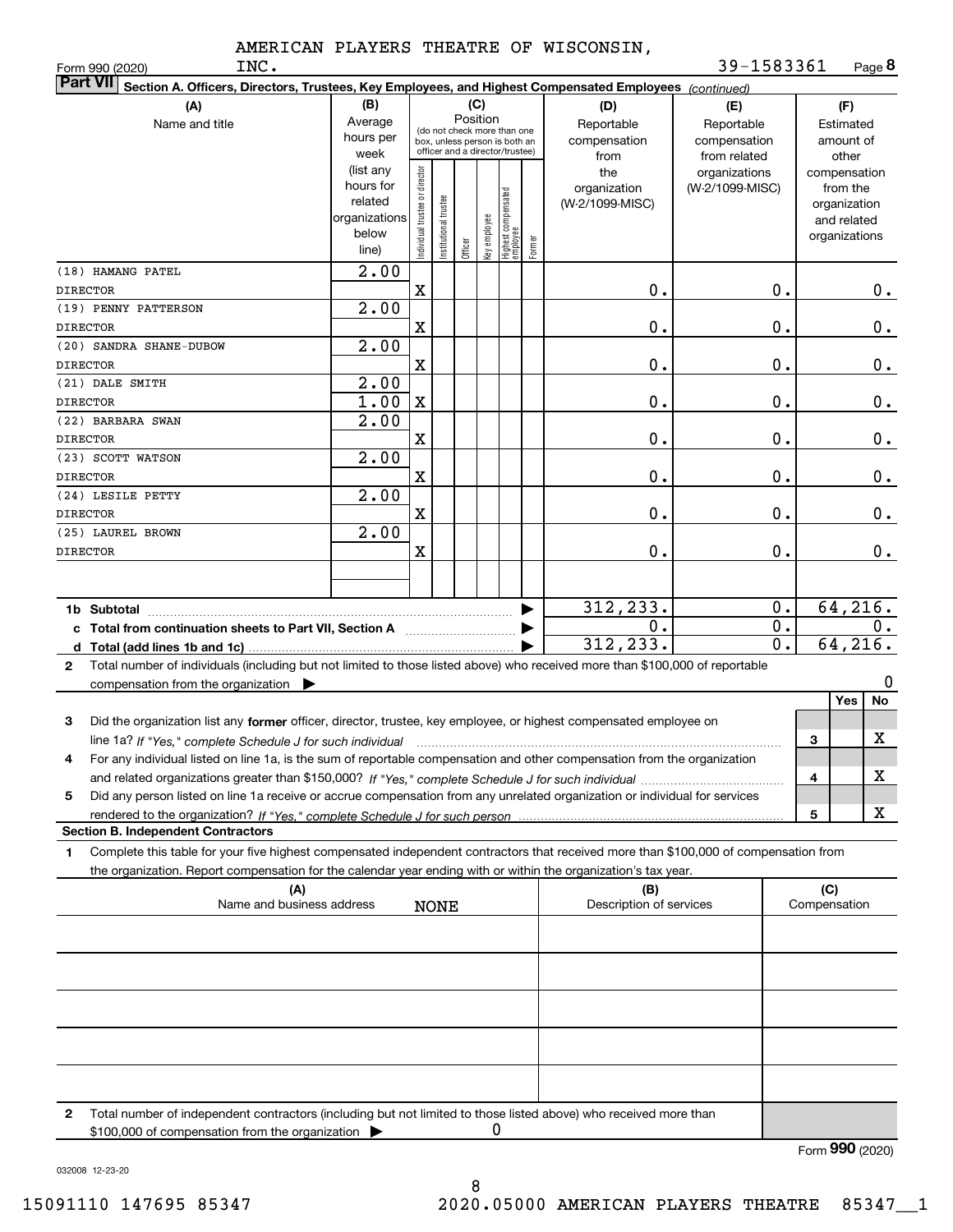| <b>Part VIII</b>                                          |      |    | <b>Statement of Revenue</b>                                                                                           |    |                    |                      |                      |                                              |                                                  |                                                                 |
|-----------------------------------------------------------|------|----|-----------------------------------------------------------------------------------------------------------------------|----|--------------------|----------------------|----------------------|----------------------------------------------|--------------------------------------------------|-----------------------------------------------------------------|
|                                                           |      |    | Check if Schedule O contains a response or note to any line in this Part VIII                                         |    |                    |                      |                      |                                              |                                                  |                                                                 |
|                                                           |      |    |                                                                                                                       |    |                    |                      | (A)<br>Total revenue | (B)<br>Related or exempt<br>function revenue | $\overline{C}$<br>Unrelated<br> business revenue | (D)<br>Revenue excluded<br>from tax under<br>sections 512 - 514 |
|                                                           |      |    | 1 a Federated campaigns                                                                                               |    | 1a                 |                      |                      |                                              |                                                  |                                                                 |
|                                                           |      |    | <b>b</b> Membership dues                                                                                              |    | 1 <sub>b</sub>     |                      |                      |                                              |                                                  |                                                                 |
|                                                           |      |    | c Fundraising events                                                                                                  |    | 1c                 |                      |                      |                                              |                                                  |                                                                 |
|                                                           |      |    | d Related organizations                                                                                               |    | 1 <sub>d</sub>     | 67,652.              |                      |                                              |                                                  |                                                                 |
|                                                           |      |    | e Government grants (contributions)                                                                                   |    | 1e                 | 201,587.             |                      |                                              |                                                  |                                                                 |
|                                                           |      |    | f All other contributions, gifts, grants, and                                                                         |    |                    |                      |                      |                                              |                                                  |                                                                 |
|                                                           |      |    | similar amounts not included above                                                                                    |    | 1f                 | 4,908,034.           |                      |                                              |                                                  |                                                                 |
| Contributions, Gifts, Grants<br>and Other Similar Amounts |      |    | Noncash contributions included in lines 1a-1f                                                                         |    | $1g$ $\frac{1}{3}$ | $45,000$ .           |                      |                                              |                                                  |                                                                 |
|                                                           |      |    |                                                                                                                       |    |                    |                      | 5, 177, 273.         |                                              |                                                  |                                                                 |
|                                                           |      |    |                                                                                                                       |    |                    | <b>Business Code</b> |                      |                                              |                                                  |                                                                 |
|                                                           |      |    | 2 a TICKET SALES                                                                                                      |    |                    | 711110               | 141,708.             | 141,708.                                     |                                                  |                                                                 |
| Program Service<br>Revenue                                |      |    | <b>b EDUCATION REVENUE</b>                                                                                            |    |                    | 711110<br>445200     | 25, 756.<br>12,498.  | 25,756.<br>12,498.                           |                                                  |                                                                 |
|                                                           |      | c. | <b>CONCESSION REVENUE</b>                                                                                             |    |                    |                      |                      |                                              |                                                  |                                                                 |
|                                                           |      | d  |                                                                                                                       |    |                    |                      |                      |                                              |                                                  |                                                                 |
|                                                           |      | е  | f All other program service revenue                                                                                   |    |                    |                      |                      |                                              |                                                  |                                                                 |
|                                                           |      |    |                                                                                                                       |    |                    | ▶                    | 179,962.             |                                              |                                                  |                                                                 |
|                                                           | З    |    | Investment income (including dividends, interest, and                                                                 |    |                    |                      |                      |                                              |                                                  |                                                                 |
|                                                           |      |    |                                                                                                                       |    |                    |                      | $-30, 295.$          |                                              |                                                  | $-30, 295.$                                                     |
|                                                           | 4    |    | Income from investment of tax-exempt bond proceeds                                                                    |    |                    |                      |                      |                                              |                                                  |                                                                 |
|                                                           | 5    |    |                                                                                                                       |    |                    |                      |                      |                                              |                                                  |                                                                 |
|                                                           |      |    |                                                                                                                       |    | (i) Real           | (ii) Personal        |                      |                                              |                                                  |                                                                 |
|                                                           |      |    | 6 a Gross rents<br>.                                                                                                  |    | $6a \mid 49,005.$  |                      |                      |                                              |                                                  |                                                                 |
|                                                           |      |    | <b>b</b> Less: rental expenses                                                                                        |    | $6b$ 77,996.       |                      |                      |                                              |                                                  |                                                                 |
|                                                           |      |    | c Rental income or (loss)                                                                                             |    | $6c - 28,991.$     |                      |                      |                                              |                                                  |                                                                 |
|                                                           |      |    | <b>d</b> Net rental income or (loss)                                                                                  |    |                    |                      | $-28,991.$           |                                              |                                                  | $-28,991.$                                                      |
|                                                           |      |    | 7 a Gross amount from sales of                                                                                        |    | (i) Securities     | (ii) Other           |                      |                                              |                                                  |                                                                 |
|                                                           |      |    | assets other than inventory<br><b>b</b> Less: cost or other basis                                                     | 7a |                    |                      |                      |                                              |                                                  |                                                                 |
|                                                           |      |    | and sales expenses                                                                                                    | 7b |                    |                      |                      |                                              |                                                  |                                                                 |
| Revenue                                                   |      |    | c Gain or (loss)                                                                                                      | 7c |                    |                      |                      |                                              |                                                  |                                                                 |
|                                                           |      |    |                                                                                                                       |    |                    | ▶                    |                      |                                              |                                                  |                                                                 |
|                                                           |      |    | 8 a Gross income from fundraising events (not                                                                         |    |                    |                      |                      |                                              |                                                  |                                                                 |
| <b>Othe</b>                                               |      |    | including \$<br><u>of</u> of                                                                                          |    |                    |                      |                      |                                              |                                                  |                                                                 |
|                                                           |      |    | contributions reported on line 1c). See                                                                               |    |                    |                      |                      |                                              |                                                  |                                                                 |
|                                                           |      |    |                                                                                                                       |    | 8a                 |                      |                      |                                              |                                                  |                                                                 |
|                                                           |      |    |                                                                                                                       |    | 8b                 |                      |                      |                                              |                                                  |                                                                 |
|                                                           |      |    | c Net income or (loss) from fundraising events                                                                        |    |                    |                      |                      |                                              |                                                  |                                                                 |
|                                                           |      |    | 9 a Gross income from gaming activities. See                                                                          |    |                    |                      |                      |                                              |                                                  |                                                                 |
|                                                           |      |    |                                                                                                                       |    | 9a                 |                      |                      |                                              |                                                  |                                                                 |
|                                                           |      |    | <b>b</b> Less: direct expenses <b>manually</b>                                                                        |    | 9 <sub>b</sub>     |                      |                      |                                              |                                                  |                                                                 |
|                                                           |      |    | c Net income or (loss) from gaming activities<br>10 a Gross sales of inventory, less returns                          |    |                    |                      |                      |                                              |                                                  |                                                                 |
|                                                           |      |    |                                                                                                                       |    |                    | $10a$ 25,756.        |                      |                                              |                                                  |                                                                 |
|                                                           |      |    | <b>b</b> Less: cost of goods sold                                                                                     |    | 10 <sub>b</sub>    | 2,349.               |                      |                                              |                                                  |                                                                 |
|                                                           |      |    | c Net income or (loss) from sales of inventory                                                                        |    |                    |                      | 23,407.              |                                              |                                                  | 23,407.                                                         |
|                                                           |      |    |                                                                                                                       |    |                    | <b>Business Code</b> |                      |                                              |                                                  |                                                                 |
|                                                           | 11 a |    | the control of the control of the control of the control of the control of the control of                             |    |                    |                      |                      |                                              |                                                  |                                                                 |
|                                                           |      | b  | <u> 1980 - Jan Sterling, mars and de la provincia de la provincia de la provincia de la provincia de la provincia</u> |    |                    |                      |                      |                                              |                                                  |                                                                 |
|                                                           |      | c  | <u> 1989 - Johann Barbara, martxa alemaniar a</u>                                                                     |    |                    |                      |                      |                                              |                                                  |                                                                 |
| Miscellaneous<br>Revenue                                  |      |    |                                                                                                                       |    |                    | 900099               | 22,218.              |                                              |                                                  | 22, 218.                                                        |
|                                                           |      |    |                                                                                                                       |    |                    | ▶                    | 22, 218.             |                                              |                                                  |                                                                 |
|                                                           | 12   |    |                                                                                                                       |    |                    |                      | 5,343,574.           | 179,962.                                     | 0.1                                              | $-13,661.$                                                      |
| 032009 12-23-20                                           |      |    |                                                                                                                       |    |                    |                      |                      |                                              |                                                  | Form 990 (2020)                                                 |

032009 12-23-20

9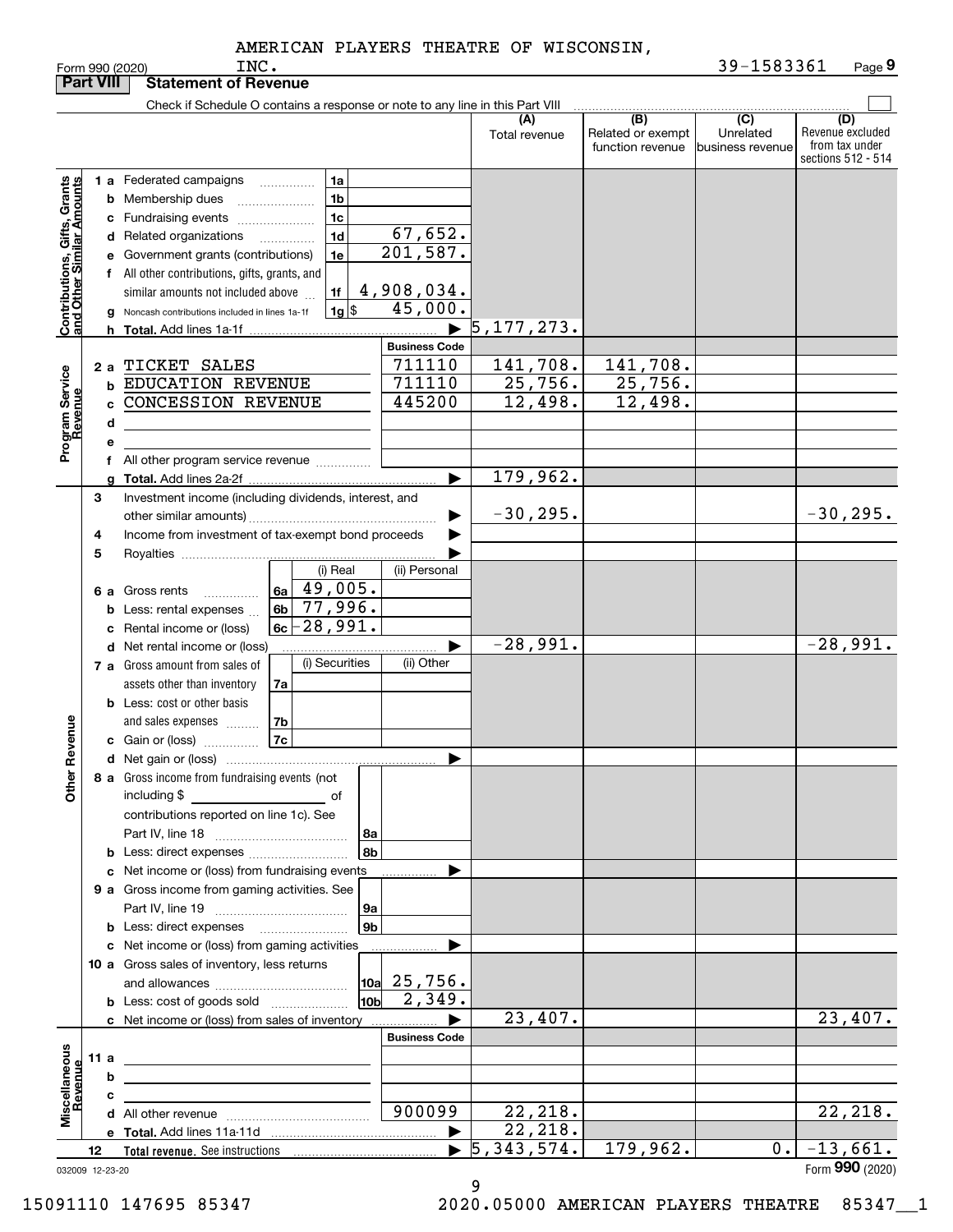**Form 990 (2020)**<br> **Part IX Statement of Function** 

|              | Part IX   Statement of Functional Expenses                                                                                                                                                                 |                            |                                    |                                           |                                |
|--------------|------------------------------------------------------------------------------------------------------------------------------------------------------------------------------------------------------------|----------------------------|------------------------------------|-------------------------------------------|--------------------------------|
|              | Section 501(c)(3) and 501(c)(4) organizations must complete all columns. All other organizations must complete column (A).                                                                                 |                            |                                    |                                           |                                |
|              | Check if Schedule O contains a response or note to any line in this Part IX                                                                                                                                |                            |                                    |                                           | $\overline{\mathbf{X}}$        |
|              | Do not include amounts reported on lines 6b,<br>7b, 8b, 9b, and 10b of Part VIII.                                                                                                                          | (A)<br>Total expenses      | (B)<br>Program service<br>expenses | (C)<br>Management and<br>general expenses | (D)<br>Fundraising<br>expenses |
| 1.           | Grants and other assistance to domestic organizations                                                                                                                                                      |                            |                                    |                                           |                                |
|              | and domestic governments. See Part IV, line 21                                                                                                                                                             |                            |                                    |                                           |                                |
| $\mathbf{2}$ | Grants and other assistance to domestic                                                                                                                                                                    |                            |                                    |                                           |                                |
|              | individuals. See Part IV, line 22                                                                                                                                                                          |                            |                                    |                                           |                                |
| 3            | Grants and other assistance to foreign                                                                                                                                                                     |                            |                                    |                                           |                                |
|              | organizations, foreign governments, and foreign                                                                                                                                                            |                            |                                    |                                           |                                |
|              | individuals. See Part IV, lines 15 and 16                                                                                                                                                                  |                            |                                    |                                           |                                |
| 4            | Benefits paid to or for members                                                                                                                                                                            |                            |                                    |                                           |                                |
| 5            | Compensation of current officers, directors,                                                                                                                                                               |                            |                                    |                                           |                                |
|              |                                                                                                                                                                                                            | 47,130.                    | 19,228.                            | 27,902.                                   |                                |
| 6            | Compensation not included above to disqualified                                                                                                                                                            |                            |                                    |                                           |                                |
|              | persons (as defined under section 4958(f)(1)) and                                                                                                                                                          |                            |                                    |                                           |                                |
|              | persons described in section 4958(c)(3)(B)                                                                                                                                                                 | 1,424,021.                 | 949,513.                           | 274,161.                                  | 200,347.                       |
| 7            |                                                                                                                                                                                                            |                            |                                    |                                           |                                |
| 8            | Pension plan accruals and contributions (include                                                                                                                                                           |                            |                                    |                                           |                                |
|              | section 401(k) and 403(b) employer contributions)                                                                                                                                                          | $\frac{20,973.}{273,043.}$ | 11,344.<br>186, 380.               | 5,722.<br>56,708.                         | $\frac{3,907}{29,955}$         |
| 9            |                                                                                                                                                                                                            | 133, 493.                  | 89,343.                            | 26,735.                                   | 17,415.                        |
| 10           |                                                                                                                                                                                                            |                            |                                    |                                           |                                |
| 11           | Fees for services (nonemployees):                                                                                                                                                                          |                            |                                    |                                           |                                |
| a            |                                                                                                                                                                                                            |                            |                                    |                                           |                                |
| b            |                                                                                                                                                                                                            | 19, 150.                   |                                    | 19, 150.                                  |                                |
| c            |                                                                                                                                                                                                            |                            |                                    |                                           |                                |
| d            |                                                                                                                                                                                                            |                            |                                    |                                           |                                |
| е            | Professional fundraising services. See Part IV, line 17                                                                                                                                                    |                            |                                    |                                           |                                |
| f            | Investment management fees<br>Other. (If line 11g amount exceeds 10% of line 25,                                                                                                                           |                            |                                    |                                           |                                |
| g            | column (A) amount, list line 11g expenses on Sch O.)                                                                                                                                                       | 405,550.                   | 329,838.                           | 1,662.                                    | 74,050.                        |
| 12           |                                                                                                                                                                                                            | 31,838.                    | 31,838.                            |                                           |                                |
| 13           |                                                                                                                                                                                                            | 186,054.                   | 89,250.                            | 86,756.                                   | 10,048.                        |
| 14           |                                                                                                                                                                                                            | 109,472.                   |                                    | 109,472.                                  |                                |
| 15           |                                                                                                                                                                                                            | 54,042.                    | 54,042.                            |                                           |                                |
| 16           |                                                                                                                                                                                                            | 158,548.                   | 6,141.                             | 152,407.                                  |                                |
| 17           | Travel                                                                                                                                                                                                     | 259,585.                   | 251,330.                           | 7,734.                                    | 521.                           |
| 18           | Payments of travel or entertainment expenses                                                                                                                                                               |                            |                                    |                                           |                                |
|              | for any federal, state, or local public officials                                                                                                                                                          |                            |                                    |                                           |                                |
| 19           | Conferences, conventions, and meetings                                                                                                                                                                     | 1,055.                     | 1,055.                             |                                           |                                |
| 20           | Interest                                                                                                                                                                                                   |                            |                                    |                                           |                                |
| 21           |                                                                                                                                                                                                            |                            |                                    |                                           |                                |
| 22           | Depreciation, depletion, and amortization                                                                                                                                                                  | 532,824.                   |                                    | 532,824.                                  |                                |
| 23           | Insurance                                                                                                                                                                                                  | 15,297.                    |                                    | 15, 297.                                  |                                |
| 24           | Other expenses. Itemize expenses not covered<br>above (List miscellaneous expenses on line 24e. If<br>line 24e amount exceeds 10% of line 25, column (A)<br>amount, list line 24e expenses on Schedule O.) |                            |                                    |                                           |                                |
| a            | PRODUCTION MATERIALS                                                                                                                                                                                       | 48,874.                    | 48,874.                            |                                           |                                |
| b            | <b>MISCELLANEOUS</b>                                                                                                                                                                                       | 25,958.                    | 3,667.                             | $-110.$                                   | 22,401.                        |
| C            | <b>OTHER</b>                                                                                                                                                                                               | 14,486.                    | 14,486.                            |                                           |                                |
| d            | EDUCATIONAL OUTREACH                                                                                                                                                                                       | 3,033.                     | 3,033.                             |                                           |                                |
| е            | All other expenses                                                                                                                                                                                         |                            |                                    |                                           |                                |
| 25           | Total functional expenses. Add lines 1 through 24e                                                                                                                                                         | 3,764,426.                 | 2,089,362.                         | 1,316,420.                                | 358,644.                       |
| 26           | Joint costs. Complete this line only if the organization                                                                                                                                                   |                            |                                    |                                           |                                |
|              | reported in column (B) joint costs from a combined                                                                                                                                                         |                            |                                    |                                           |                                |
|              | educational campaign and fundraising solicitation.                                                                                                                                                         |                            |                                    |                                           |                                |

10

032010 12-23-20

 $\mathcal{L}^{\text{max}}$ 

Check here

 $\int$  if following SOP 98-2 (ASC 958-720)

Form (2020) **990**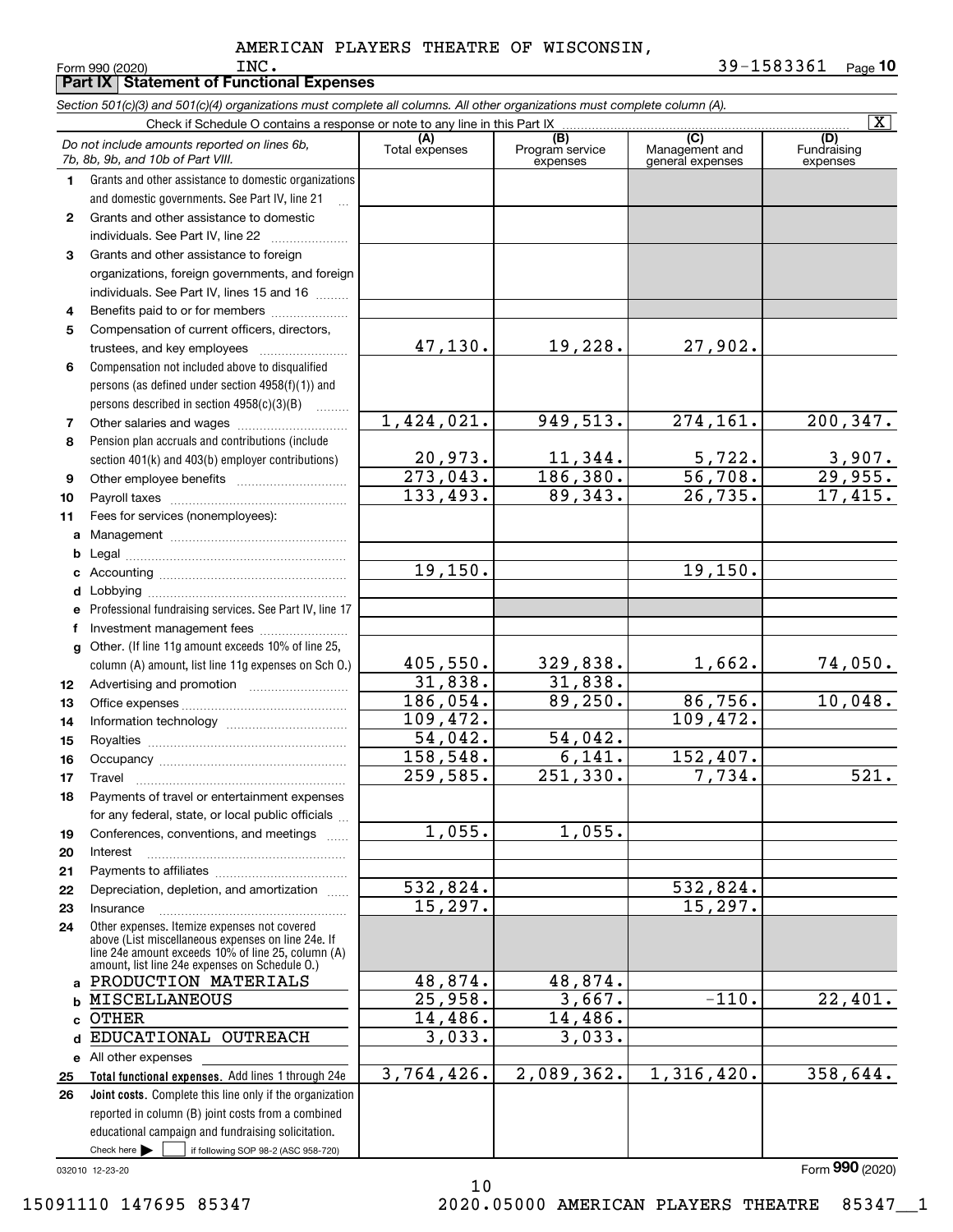|                             | Part X       | <b>Balance Sheet</b>                                                                                                                               |                         |                 |                            |                             |                           |
|-----------------------------|--------------|----------------------------------------------------------------------------------------------------------------------------------------------------|-------------------------|-----------------|----------------------------|-----------------------------|---------------------------|
|                             |              | Check if Schedule O contains a response or note to any line in this Part X                                                                         |                         |                 |                            |                             |                           |
|                             |              |                                                                                                                                                    |                         |                 | (A)<br>Beginning of year   |                             | (B)<br>End of year        |
|                             | 1            |                                                                                                                                                    |                         |                 | 475,116.                   | 1                           | 310,774.                  |
|                             | $\mathbf{2}$ |                                                                                                                                                    |                         |                 | 1,441,162.                 | $\overline{2}$              | $\overline{4,382,864.}$   |
|                             | 3            |                                                                                                                                                    | 1, 184, 387.            | $\mathbf{3}$    | 682,966.                   |                             |                           |
|                             | 4            |                                                                                                                                                    |                         |                 | 54,851.                    | 4                           | 88,099.                   |
|                             | 5            | Loans and other receivables from any current or former officer, director,                                                                          |                         |                 |                            |                             |                           |
|                             |              | trustee, key employee, creator or founder, substantial contributor, or 35%                                                                         |                         |                 |                            |                             |                           |
|                             |              | controlled entity or family member of any of these persons                                                                                         |                         |                 |                            | 5                           |                           |
|                             | 6            | Loans and other receivables from other disqualified persons (as defined                                                                            |                         |                 |                            |                             |                           |
|                             |              | under section $4958(f)(1)$ , and persons described in section $4958(c)(3)(B)$                                                                      |                         | 1.1.1.1         |                            | 6                           |                           |
|                             | 7            |                                                                                                                                                    |                         |                 |                            | 7                           |                           |
| Assets                      | 8            |                                                                                                                                                    |                         |                 | 13,209.                    | 8                           | 52, 293.                  |
|                             | 9            | Prepaid expenses and deferred charges                                                                                                              | 205, 208.               | $\mathbf{9}$    | 126,803.                   |                             |                           |
|                             |              | 10a Land, buildings, and equipment: cost or other                                                                                                  |                         |                 |                            |                             |                           |
|                             |              | basis. Complete Part VI of Schedule D  10a   18, 458, 064.                                                                                         |                         | 5,361,176.      |                            |                             |                           |
|                             |              |                                                                                                                                                    | 13,569,363.             | 10 <sub>c</sub> | 13,096,888.                |                             |                           |
|                             | 11           |                                                                                                                                                    |                         |                 | 11                         |                             |                           |
|                             | 12           |                                                                                                                                                    | 277,615.                | 12              | 330,008.                   |                             |                           |
|                             | 13           |                                                                                                                                                    |                         | 13              |                            |                             |                           |
|                             | 14           |                                                                                                                                                    |                         |                 | 14                         |                             |                           |
|                             | 15           |                                                                                                                                                    |                         | 63,653.         | 15                         | $\frac{72,161}{19,142,856}$ |                           |
|                             | 16           |                                                                                                                                                    | 17,284,564.<br>129,528. | 16              |                            |                             |                           |
|                             | 17           |                                                                                                                                                    |                         | 17              | 76,859.                    |                             |                           |
|                             | 18           |                                                                                                                                                    |                         | 68, 185.        | 18                         | 0.                          |                           |
|                             | 19           |                                                                                                                                                    |                         |                 |                            | 19                          |                           |
|                             | 20           |                                                                                                                                                    |                         |                 |                            | 20                          |                           |
|                             | 21<br>22     | Escrow or custodial account liability. Complete Part IV of Schedule D                                                                              |                         |                 |                            | 21                          |                           |
| Liabilities                 |              | Loans and other payables to any current or former officer, director,<br>trustee, key employee, creator or founder, substantial contributor, or 35% |                         |                 |                            |                             |                           |
|                             |              | controlled entity or family member of any of these persons                                                                                         |                         |                 |                            | 22                          |                           |
|                             | 23           |                                                                                                                                                    | 361,442.                | 23              | 0.                         |                             |                           |
|                             | 24           |                                                                                                                                                    |                         |                 |                            | 24                          |                           |
|                             | 25           | Other liabilities (including federal income tax, payables to related third                                                                         |                         |                 |                            |                             |                           |
|                             |              | parties, and other liabilities not included on lines 17-24). Complete Part X                                                                       |                         |                 |                            |                             |                           |
|                             |              | of Schedule D                                                                                                                                      |                         |                 | 854,516.                   | 25                          | <u>1,590,393.</u>         |
|                             | 26           | Total liabilities. Add lines 17 through 25                                                                                                         |                         |                 | $\overline{1}$ , 413, 671. | 26                          | 1,667,252.                |
|                             |              | Organizations that follow FASB ASC 958, check here $\blacktriangleright \boxed{X}$                                                                 |                         |                 |                            |                             |                           |
|                             |              | and complete lines 27, 28, 32, and 33.                                                                                                             |                         |                 |                            |                             |                           |
|                             | 27           | Net assets without donor restrictions                                                                                                              |                         |                 | 14,383,891.                | 27                          | 16, 317, 779.             |
|                             | 28           | Net assets with donor restrictions                                                                                                                 |                         | 1,487,002.      | 28                         | 1,157,825.                  |                           |
|                             |              | Organizations that do not follow FASB ASC 958, check here $\blacktriangleright$                                                                    |                         |                 |                            |                             |                           |
|                             |              | and complete lines 29 through 33.                                                                                                                  |                         |                 |                            |                             |                           |
|                             | 29           |                                                                                                                                                    |                         |                 |                            | 29                          |                           |
|                             | 30           | Paid-in or capital surplus, or land, building, or equipment fund                                                                                   |                         |                 |                            | 30                          |                           |
| Net Assets or Fund Balances | 31           | Retained earnings, endowment, accumulated income, or other funds                                                                                   |                         |                 |                            | 31                          |                           |
|                             | 32           |                                                                                                                                                    |                         |                 | 15,870,893.                | 32                          | 17,475,604.               |
|                             | 33           | Total liabilities and net assets/fund balances                                                                                                     |                         |                 | 17,284,564.                | 33                          | $\overline{19,142,856}$ . |
|                             |              |                                                                                                                                                    |                         |                 |                            |                             | Form 990 (2020)           |

032011 12-23-20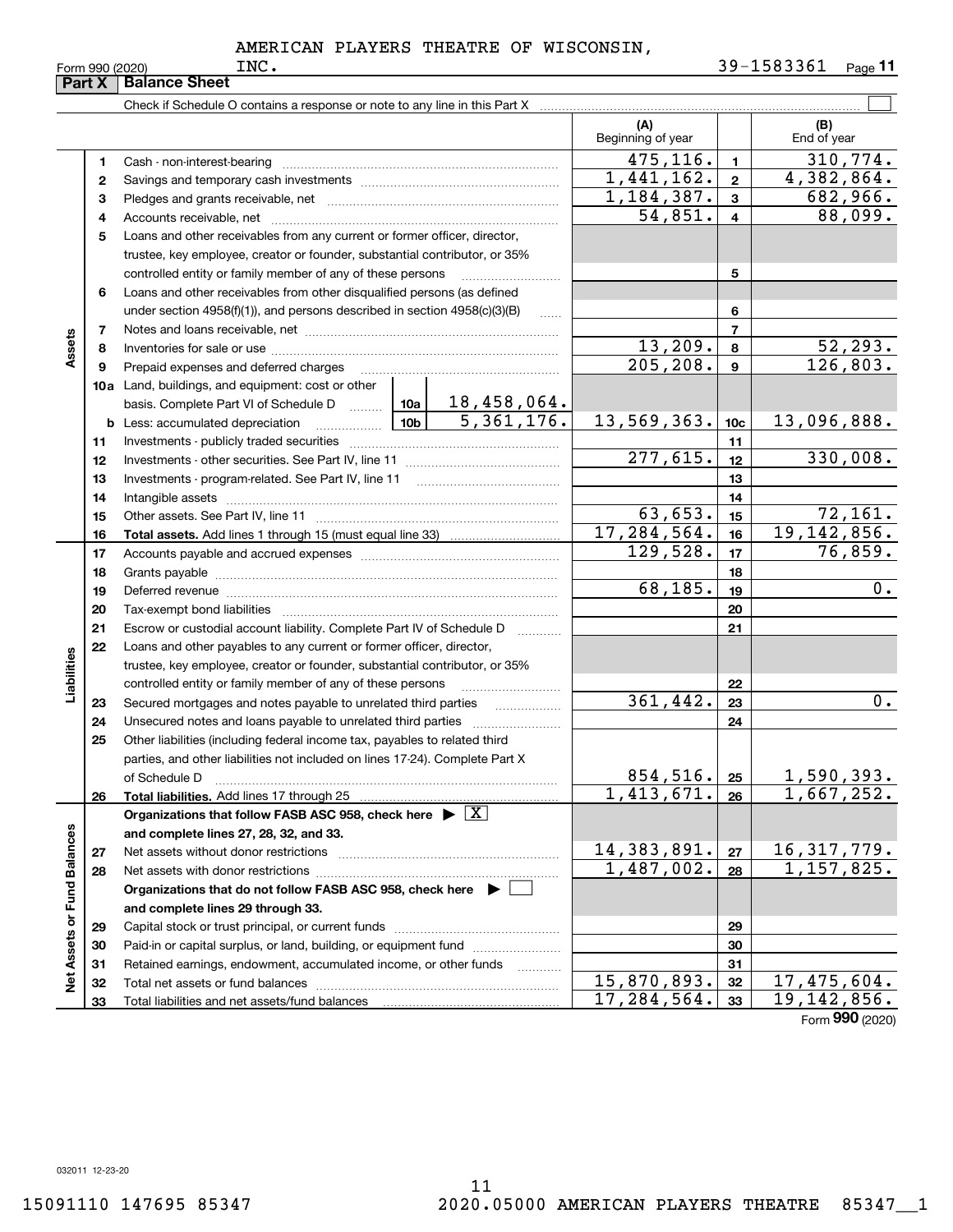|    | AMERICAN PLAYERS THEATRE OF WISCONSIN,                                                                                                                                                                                         |                |             |                          |     |           |
|----|--------------------------------------------------------------------------------------------------------------------------------------------------------------------------------------------------------------------------------|----------------|-------------|--------------------------|-----|-----------|
|    | INC.<br>Form 990 (2020)                                                                                                                                                                                                        |                | 39-1583361  |                          |     | Page $12$ |
|    | Part XI   Reconciliation of Net Assets                                                                                                                                                                                         |                |             |                          |     |           |
|    |                                                                                                                                                                                                                                |                |             |                          |     |           |
|    |                                                                                                                                                                                                                                |                |             |                          |     |           |
| 1  |                                                                                                                                                                                                                                | $\mathbf{1}$   |             | 5,343,574.               |     |           |
| 2  |                                                                                                                                                                                                                                | $\mathbf{2}$   |             | 3,764,426.               |     |           |
| 3  | Revenue less expenses. Subtract line 2 from line 1                                                                                                                                                                             | $\mathbf{3}$   |             | $\overline{1,579}, 148.$ |     |           |
| 4  |                                                                                                                                                                                                                                | $\overline{4}$ | 15,870,893. |                          |     |           |
| 5  |                                                                                                                                                                                                                                | 5              |             | 25,563.                  |     |           |
| 6  |                                                                                                                                                                                                                                | 6              |             |                          |     |           |
| 7  | Investment expenses                                                                                                                                                                                                            | $\overline{7}$ |             |                          |     |           |
| 8  | Prior period adjustments with an accommodal contract of the contract of the contract of the contract of the contract of the contract of the contract of the contract of the contract of the contract of the contract of the co | 8              |             |                          |     |           |
| 9  | Other changes in net assets or fund balances (explain on Schedule O)                                                                                                                                                           | $\mathbf{9}$   |             |                          |     | 0.        |
| 10 | Net assets or fund balances at end of year. Combine lines 3 through 9 (must equal Part X, line 32,                                                                                                                             |                |             |                          |     |           |
|    | column (B))                                                                                                                                                                                                                    | 10             | 17,475,604. |                          |     |           |
|    | Part XII Financial Statements and Reporting                                                                                                                                                                                    |                |             |                          |     |           |
|    |                                                                                                                                                                                                                                |                |             |                          |     |           |
|    |                                                                                                                                                                                                                                |                |             |                          | Yes | <b>No</b> |
| 1. | $ X $ Accrual<br>Accounting method used to prepare the Form 990: <u>June</u> Cash<br>Other                                                                                                                                     |                |             |                          |     |           |
|    | If the organization changed its method of accounting from a prior year or checked "Other," explain in Schedule O.                                                                                                              |                |             |                          |     |           |
|    | 2a Were the organization's financial statements compiled or reviewed by an independent accountant?                                                                                                                             |                |             | 2a                       |     | X         |
|    | If "Yes," check a box below to indicate whether the financial statements for the year were compiled or reviewed on a                                                                                                           |                |             |                          |     |           |
|    | separate basis, consolidated basis, or both:                                                                                                                                                                                   |                |             |                          |     |           |
|    | <b>Consolidated basis</b><br>Separate basis<br>Both consolidated and separate basis                                                                                                                                            |                |             |                          |     |           |
|    | <b>b</b> Were the organization's financial statements audited by an independent accountant?                                                                                                                                    |                |             | х<br>2b                  |     |           |
|    | If "Yes," check a box below to indicate whether the financial statements for the year were audited on a separate basis,                                                                                                        |                |             |                          |     |           |
|    | consolidated basis, or both:                                                                                                                                                                                                   |                |             |                          |     |           |
|    | $\boxed{\textbf{X}}$ Consolidated basis<br>Separate basis<br>Both consolidated and separate basis                                                                                                                              |                |             |                          |     |           |
|    | c If "Yes" to line 2a or 2b, does the organization have a committee that assumes responsibility for oversight of the audit,                                                                                                    |                |             |                          |     |           |
|    |                                                                                                                                                                                                                                |                |             | 2c                       | Χ   |           |
|    | If the organization changed either its oversight process or selection process during the tax year, explain on Schedule O.                                                                                                      |                |             |                          |     |           |
|    | 3a As a result of a federal award, was the organization required to undergo an audit or audits as set forth in the Single Audit                                                                                                |                |             |                          |     |           |
|    |                                                                                                                                                                                                                                |                |             | За                       |     | x         |
|    | b If "Yes," did the organization undergo the required audit or audits? If the organization did not undergo the required audit                                                                                                  |                |             |                          |     |           |
|    |                                                                                                                                                                                                                                |                |             | 3b                       |     |           |

Form (2020) **990**

032012 12-23-20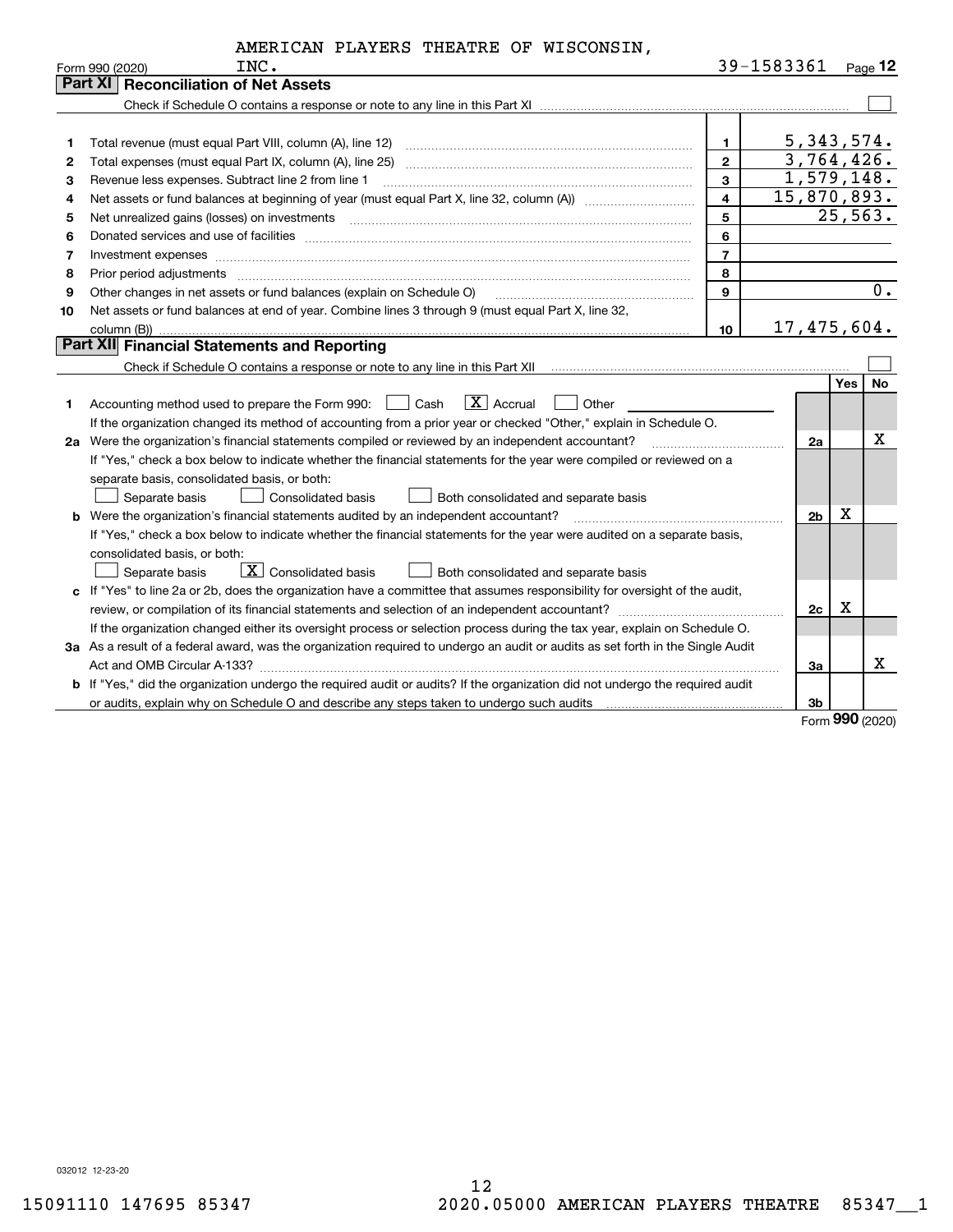| <b>SCHEDULE A</b>                                                                                 |      |                                                               | <b>Public Charity Status and Public Support</b>                                                                                                                                                                                                    |                                    |                                 |                            | OMB No. 1545-0047                                   |
|---------------------------------------------------------------------------------------------------|------|---------------------------------------------------------------|----------------------------------------------------------------------------------------------------------------------------------------------------------------------------------------------------------------------------------------------------|------------------------------------|---------------------------------|----------------------------|-----------------------------------------------------|
| (Form 990 or 990-EZ)                                                                              |      |                                                               | Complete if the organization is a section 501(c)(3) organization or a section                                                                                                                                                                      |                                    |                                 |                            |                                                     |
|                                                                                                   |      |                                                               | 4947(a)(1) nonexempt charitable trust.                                                                                                                                                                                                             |                                    |                                 |                            |                                                     |
| Department of the Treasury<br><b>Internal Revenue Service</b>                                     |      |                                                               | Attach to Form 990 or Form 990-EZ.                                                                                                                                                                                                                 |                                    |                                 |                            | <b>Open to Public</b>                               |
|                                                                                                   |      |                                                               | ▶ Go to www.irs.gov/Form990 for instructions and the latest information.                                                                                                                                                                           |                                    |                                 |                            | Inspection<br><b>Employer identification number</b> |
| Name of the organization                                                                          | INC. |                                                               | AMERICAN PLAYERS THEATRE OF WISCONSIN,                                                                                                                                                                                                             |                                    |                                 |                            | 39-1583361                                          |
| Part I                                                                                            |      |                                                               | Reason for Public Charity Status. (All organizations must complete this part.) See instructions.                                                                                                                                                   |                                    |                                 |                            |                                                     |
|                                                                                                   |      |                                                               | The organization is not a private foundation because it is: (For lines 1 through 12, check only one box.)                                                                                                                                          |                                    |                                 |                            |                                                     |
| 1                                                                                                 |      |                                                               | A church, convention of churches, or association of churches described in section 170(b)(1)(A)(i).                                                                                                                                                 |                                    |                                 |                            |                                                     |
| 2                                                                                                 |      |                                                               | A school described in section 170(b)(1)(A)(ii). (Attach Schedule E (Form 990 or 990-EZ).)                                                                                                                                                          |                                    |                                 |                            |                                                     |
| 3                                                                                                 |      |                                                               | A hospital or a cooperative hospital service organization described in section 170(b)(1)(A)(iii).                                                                                                                                                  |                                    |                                 |                            |                                                     |
| 4                                                                                                 |      |                                                               | A medical research organization operated in conjunction with a hospital described in section 170(b)(1)(A)(iii). Enter the hospital's name,                                                                                                         |                                    |                                 |                            |                                                     |
| city, and state:                                                                                  |      |                                                               |                                                                                                                                                                                                                                                    |                                    |                                 |                            |                                                     |
| 5                                                                                                 |      |                                                               | An organization operated for the benefit of a college or university owned or operated by a governmental unit described in                                                                                                                          |                                    |                                 |                            |                                                     |
|                                                                                                   |      | section 170(b)(1)(A)(iv). (Complete Part II.)                 |                                                                                                                                                                                                                                                    |                                    |                                 |                            |                                                     |
| 6<br>$\boxed{\text{X}}$                                                                           |      |                                                               | A federal, state, or local government or governmental unit described in section 170(b)(1)(A)(v).                                                                                                                                                   |                                    |                                 |                            |                                                     |
| 7                                                                                                 |      | section 170(b)(1)(A)(vi). (Complete Part II.)                 | An organization that normally receives a substantial part of its support from a governmental unit or from the general public described in                                                                                                          |                                    |                                 |                            |                                                     |
| 8                                                                                                 |      |                                                               | A community trust described in section 170(b)(1)(A)(vi). (Complete Part II.)                                                                                                                                                                       |                                    |                                 |                            |                                                     |
| 9                                                                                                 |      |                                                               | An agricultural research organization described in section 170(b)(1)(A)(ix) operated in conjunction with a land-grant college                                                                                                                      |                                    |                                 |                            |                                                     |
|                                                                                                   |      |                                                               | or university or a non-land-grant college of agriculture (see instructions). Enter the name, city, and state of the college or                                                                                                                     |                                    |                                 |                            |                                                     |
| university:                                                                                       |      |                                                               |                                                                                                                                                                                                                                                    |                                    |                                 |                            |                                                     |
| 10                                                                                                |      |                                                               | An organization that normally receives (1) more than 33 1/3% of its support from contributions, membership fees, and gross receipts from                                                                                                           |                                    |                                 |                            |                                                     |
|                                                                                                   |      |                                                               | activities related to its exempt functions, subject to certain exceptions; and (2) no more than 33 1/3% of its support from gross investment                                                                                                       |                                    |                                 |                            |                                                     |
|                                                                                                   |      |                                                               | income and unrelated business taxable income (less section 511 tax) from businesses acquired by the organization after June 30, 1975.                                                                                                              |                                    |                                 |                            |                                                     |
|                                                                                                   |      | See section 509(a)(2). (Complete Part III.)                   |                                                                                                                                                                                                                                                    |                                    |                                 |                            |                                                     |
| 11<br>12                                                                                          |      |                                                               | An organization organized and operated exclusively to test for public safety. See section 509(a)(4).<br>An organization organized and operated exclusively for the benefit of, to perform the functions of, or to carry out the purposes of one or |                                    |                                 |                            |                                                     |
|                                                                                                   |      |                                                               | more publicly supported organizations described in section 509(a)(1) or section 509(a)(2). See section 509(a)(3). Check the box in                                                                                                                 |                                    |                                 |                            |                                                     |
|                                                                                                   |      |                                                               | lines 12a through 12d that describes the type of supporting organization and complete lines 12e, 12f, and 12g.                                                                                                                                     |                                    |                                 |                            |                                                     |
| a                                                                                                 |      |                                                               | Type I. A supporting organization operated, supervised, or controlled by its supported organization(s), typically by giving                                                                                                                        |                                    |                                 |                            |                                                     |
|                                                                                                   |      |                                                               | the supported organization(s) the power to regularly appoint or elect a majority of the directors or trustees of the supporting                                                                                                                    |                                    |                                 |                            |                                                     |
|                                                                                                   |      | organization. You must complete Part IV, Sections A and B.    |                                                                                                                                                                                                                                                    |                                    |                                 |                            |                                                     |
| b                                                                                                 |      |                                                               | Type II. A supporting organization supervised or controlled in connection with its supported organization(s), by having                                                                                                                            |                                    |                                 |                            |                                                     |
|                                                                                                   |      |                                                               | control or management of the supporting organization vested in the same persons that control or manage the supported                                                                                                                               |                                    |                                 |                            |                                                     |
|                                                                                                   |      | organization(s). You must complete Part IV, Sections A and C. | Type III functionally integrated. A supporting organization operated in connection with, and functionally integrated with,                                                                                                                         |                                    |                                 |                            |                                                     |
| с                                                                                                 |      |                                                               | its supported organization(s) (see instructions). You must complete Part IV, Sections A, D, and E.                                                                                                                                                 |                                    |                                 |                            |                                                     |
| d                                                                                                 |      |                                                               | Type III non-functionally integrated. A supporting organization operated in connection with its supported organization(s)                                                                                                                          |                                    |                                 |                            |                                                     |
|                                                                                                   |      |                                                               | that is not functionally integrated. The organization generally must satisfy a distribution requirement and an attentiveness                                                                                                                       |                                    |                                 |                            |                                                     |
|                                                                                                   |      |                                                               | requirement (see instructions). You must complete Part IV, Sections A and D, and Part V.                                                                                                                                                           |                                    |                                 |                            |                                                     |
| е                                                                                                 |      |                                                               | Check this box if the organization received a written determination from the IRS that it is a Type I, Type II, Type III                                                                                                                            |                                    |                                 |                            |                                                     |
|                                                                                                   |      |                                                               | functionally integrated, or Type III non-functionally integrated supporting organization.                                                                                                                                                          |                                    |                                 |                            |                                                     |
| f Enter the number of supported organizations                                                     |      |                                                               |                                                                                                                                                                                                                                                    |                                    |                                 |                            |                                                     |
| g Provide the following information about the supported organization(s).<br>(i) Name of supported |      | (ii) EIN                                                      | (iii) Type of organization                                                                                                                                                                                                                         |                                    | (iv) Is the organization listed | (v) Amount of monetary     | (vi) Amount of other                                |
| organization                                                                                      |      |                                                               | (described on lines 1-10<br>above (see instructions))                                                                                                                                                                                              | in your governing document?<br>Yes | No.                             | support (see instructions) | support (see instructions)                          |
|                                                                                                   |      |                                                               |                                                                                                                                                                                                                                                    |                                    |                                 |                            |                                                     |
|                                                                                                   |      |                                                               |                                                                                                                                                                                                                                                    |                                    |                                 |                            |                                                     |
|                                                                                                   |      |                                                               |                                                                                                                                                                                                                                                    |                                    |                                 |                            |                                                     |
|                                                                                                   |      |                                                               |                                                                                                                                                                                                                                                    |                                    |                                 |                            |                                                     |
|                                                                                                   |      |                                                               |                                                                                                                                                                                                                                                    |                                    |                                 |                            |                                                     |
|                                                                                                   |      |                                                               |                                                                                                                                                                                                                                                    |                                    |                                 |                            |                                                     |
|                                                                                                   |      |                                                               |                                                                                                                                                                                                                                                    |                                    |                                 |                            |                                                     |
|                                                                                                   |      |                                                               |                                                                                                                                                                                                                                                    |                                    |                                 |                            |                                                     |
|                                                                                                   |      |                                                               |                                                                                                                                                                                                                                                    |                                    |                                 |                            |                                                     |
| Total                                                                                             |      |                                                               |                                                                                                                                                                                                                                                    |                                    |                                 |                            |                                                     |
|                                                                                                   |      |                                                               | LHA For Paperwork Reduction Act Notice, see the Instructions for Form 990 or 990-EZ. 032021 01-25-21                                                                                                                                               |                                    |                                 |                            | Schedule A (Form 990 or 990-EZ) 2020                |

13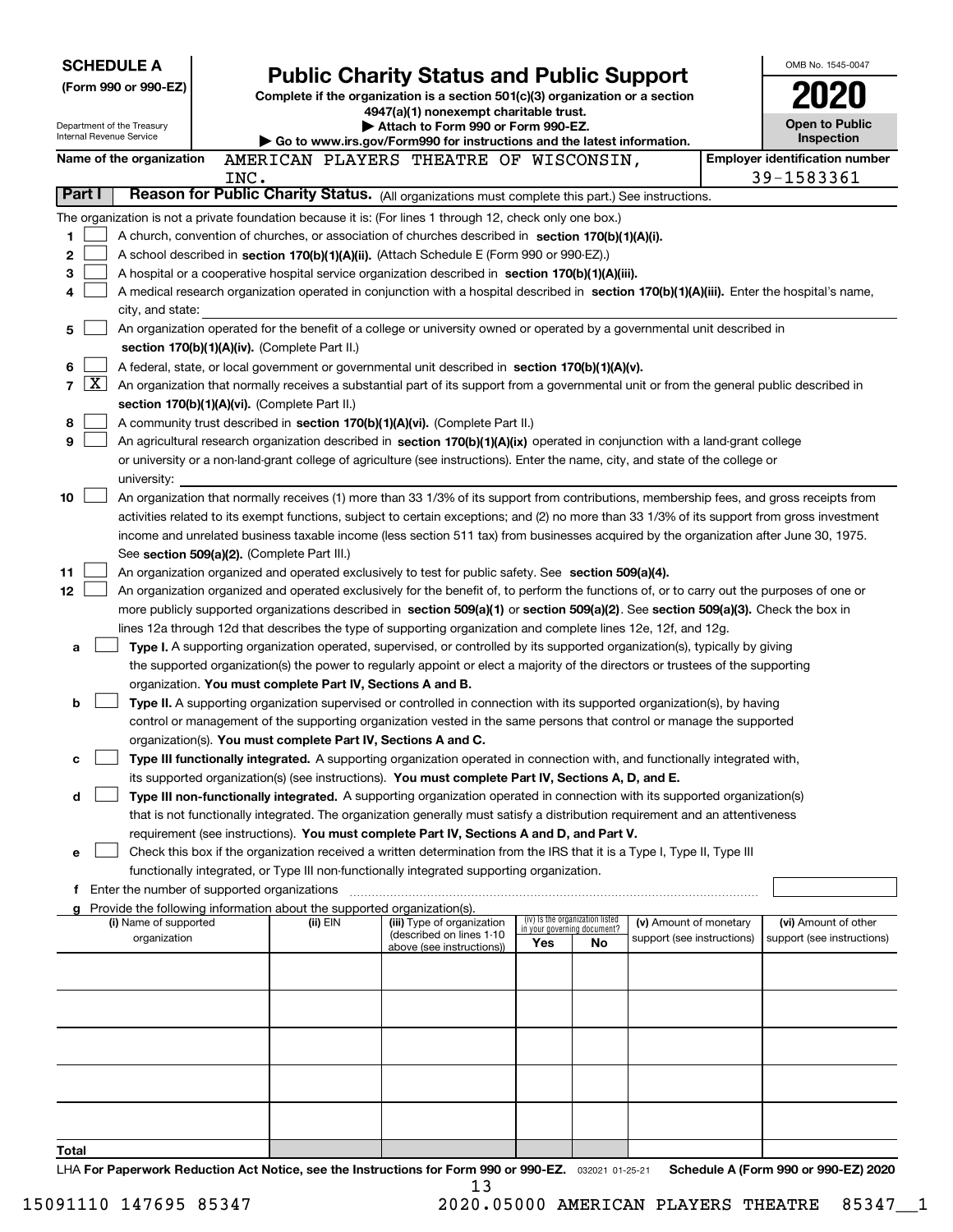## Schedule A (Form 990 or 990-EZ) 2020 INC.

**2** INC. 39-1583361

(Complete only if you checked the box on line 5, 7, or 8 of Part I or if the organization failed to qualify under Part III. If the organization fails to qualify under the tests listed below, please complete Part III.) **Part II** Support Schedule for Organizations Described in Sections 170(b)(1)(A)(iv) and 170(b)(1)(A)(vi)

| <b>Section A. Public Support</b>                                                                                                                                                                                               |          |          |            |            |                                      |                                          |
|--------------------------------------------------------------------------------------------------------------------------------------------------------------------------------------------------------------------------------|----------|----------|------------|------------|--------------------------------------|------------------------------------------|
| Calendar year (or fiscal year beginning in)                                                                                                                                                                                    | (a) 2016 | (b) 2017 | $(c)$ 2018 | $(d)$ 2019 | (e) 2020                             | (f) Total                                |
| 1 Gifts, grants, contributions, and                                                                                                                                                                                            |          |          |            |            |                                      |                                          |
| membership fees received. (Do not                                                                                                                                                                                              |          |          |            |            |                                      |                                          |
| include any "unusual grants.")                                                                                                                                                                                                 | 2739808. | 3617778. | 2278538.   | 2121184.   |                                      | 5532013.16289321.                        |
| 2 Tax revenues levied for the organ-                                                                                                                                                                                           |          |          |            |            |                                      |                                          |
| ization's benefit and either paid to                                                                                                                                                                                           |          |          |            |            |                                      |                                          |
| or expended on its behalf                                                                                                                                                                                                      |          |          |            |            |                                      |                                          |
| 3 The value of services or facilities                                                                                                                                                                                          |          |          |            |            |                                      |                                          |
| furnished by a governmental unit to                                                                                                                                                                                            |          |          |            |            |                                      |                                          |
| the organization without charge                                                                                                                                                                                                |          |          |            |            |                                      |                                          |
| 4 Total. Add lines 1 through 3                                                                                                                                                                                                 | 2739808. | 3617778. | 2278538.   | 2121184.   |                                      | 5532013.16289321.                        |
| 5 The portion of total contributions                                                                                                                                                                                           |          |          |            |            |                                      |                                          |
| by each person (other than a                                                                                                                                                                                                   |          |          |            |            |                                      |                                          |
| governmental unit or publicly                                                                                                                                                                                                  |          |          |            |            |                                      |                                          |
| supported organization) included                                                                                                                                                                                               |          |          |            |            |                                      |                                          |
| on line 1 that exceeds 2% of the                                                                                                                                                                                               |          |          |            |            |                                      |                                          |
| amount shown on line 11,                                                                                                                                                                                                       |          |          |            |            |                                      |                                          |
| column (f)                                                                                                                                                                                                                     |          |          |            |            |                                      | 2115390.                                 |
| 6 Public support. Subtract line 5 from line 4.                                                                                                                                                                                 |          |          |            |            |                                      | 14173931.                                |
| <b>Section B. Total Support</b>                                                                                                                                                                                                |          |          |            |            |                                      |                                          |
| Calendar year (or fiscal year beginning in)                                                                                                                                                                                    | (a) 2016 | (b) 2017 | $(c)$ 2018 | $(d)$ 2019 | (e) 2020                             | (f) Total                                |
| <b>7</b> Amounts from line 4                                                                                                                                                                                                   | 2739808. | 3617778. | 2278538.   | 2121184.   |                                      | 5532013.16289321.                        |
| 8 Gross income from interest,                                                                                                                                                                                                  |          |          |            |            |                                      |                                          |
| dividends, payments received on                                                                                                                                                                                                |          |          |            |            |                                      |                                          |
| securities loans, rents, royalties,                                                                                                                                                                                            |          |          |            |            |                                      |                                          |
| and income from similar sources                                                                                                                                                                                                | 16,013.  | 15, 189. | 57,327.    | 66,545.    | 83,552.                              | 238,626.                                 |
| 9 Net income from unrelated business                                                                                                                                                                                           |          |          |            |            |                                      |                                          |
| activities, whether or not the                                                                                                                                                                                                 |          |          |            |            |                                      |                                          |
| business is regularly carried on                                                                                                                                                                                               |          | 1,942.   |            |            |                                      | 1,942.                                   |
| 10 Other income. Do not include gain                                                                                                                                                                                           |          |          |            |            |                                      |                                          |
| or loss from the sale of capital                                                                                                                                                                                               |          |          |            |            |                                      |                                          |
| assets (Explain in Part VI.)                                                                                                                                                                                                   |          |          |            |            |                                      |                                          |
| 11 Total support. Add lines 7 through 10                                                                                                                                                                                       |          |          |            |            |                                      | 16529889.                                |
| <b>12</b> Gross receipts from related activities, etc. (see instructions)                                                                                                                                                      |          |          |            |            | 12                                   | $\overline{23,916,194}$ .                |
| 13 First 5 years. If the Form 990 is for the organization's first, second, third, fourth, or fifth tax year as a section 501(c)(3)                                                                                             |          |          |            |            |                                      |                                          |
| organization, check this box and stop here manufactured and according to the state of the state of the state of the state of the state of the state of the state of the state of the state of the state of the state of the st |          |          |            |            |                                      |                                          |
| <b>Section C. Computation of Public Support Percentage</b>                                                                                                                                                                     |          |          |            |            |                                      |                                          |
| 14 Public support percentage for 2020 (line 6, column (f), divided by line 11, column (f) <i>mummumumum</i>                                                                                                                    |          |          |            |            | 14                                   | 85.75<br>%                               |
|                                                                                                                                                                                                                                |          |          |            |            | 15                                   | 84.71<br>%                               |
| 16a 33 1/3% support test - 2020. If the organization did not check the box on line 13, and line 14 is 33 1/3% or more, check this box and                                                                                      |          |          |            |            |                                      |                                          |
| stop here. The organization qualifies as a publicly supported organization                                                                                                                                                     |          |          |            |            |                                      | $\blacktriangleright$ $\boxed{\text{X}}$ |
| b 33 1/3% support test - 2019. If the organization did not check a box on line 13 or 16a, and line 15 is 33 1/3% or more, check this box                                                                                       |          |          |            |            |                                      |                                          |
| and stop here. The organization qualifies as a publicly supported organization                                                                                                                                                 |          |          |            |            |                                      |                                          |
| 17a 10% -facts-and-circumstances test - 2020. If the organization did not check a box on line 13, 16a, or 16b, and line 14 is 10% or more,                                                                                     |          |          |            |            |                                      |                                          |
| and if the organization meets the facts-and-circumstances test, check this box and stop here. Explain in Part VI how the organization                                                                                          |          |          |            |            |                                      |                                          |
| meets the facts-and-circumstances test. The organization qualifies as a publicly supported organization                                                                                                                        |          |          |            |            |                                      |                                          |
| <b>b 10% -facts-and-circumstances test - 2019.</b> If the organization did not check a box on line 13, 16a, 16b, or 17a, and line 15 is 10% or                                                                                 |          |          |            |            |                                      |                                          |
| more, and if the organization meets the facts-and-circumstances test, check this box and stop here. Explain in Part VI how the                                                                                                 |          |          |            |            |                                      |                                          |
| organization meets the facts-and-circumstances test. The organization qualifies as a publicly supported organization                                                                                                           |          |          |            |            |                                      |                                          |
| 18 Private foundation. If the organization did not check a box on line 13, 16a, 16b, 17a, or 17b, check this box and see instructions                                                                                          |          |          |            |            |                                      |                                          |
|                                                                                                                                                                                                                                |          |          |            |            | Schodule A (Form 000 or 000 F7) 2020 |                                          |

**Schedule A (Form 990 or 990-EZ) 2020**

032022 01-25-21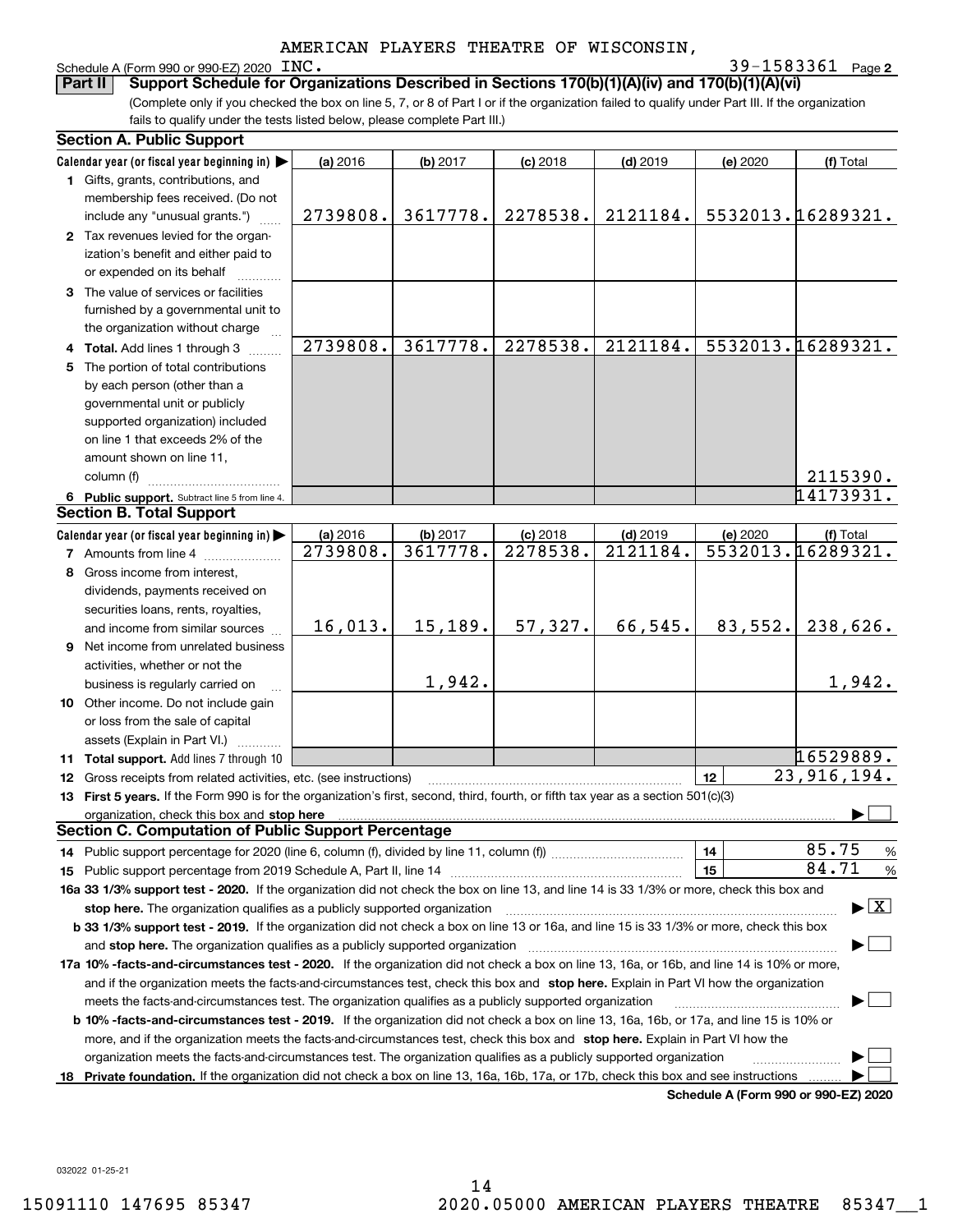## **Part III Support Schedule for Organizations Described in Section 509(a)(2)**

(Complete only if you checked the box on line 10 of Part I or if the organization failed to qualify under Part II. If the organization fails to qualify under the tests listed below, please complete Part II.)

| <b>Section A. Public Support</b>                                                                                                                                                                |          |          |            |            |          |                                      |
|-------------------------------------------------------------------------------------------------------------------------------------------------------------------------------------------------|----------|----------|------------|------------|----------|--------------------------------------|
| Calendar year (or fiscal year beginning in) $\blacktriangleright$                                                                                                                               | (a) 2016 | (b) 2017 | $(c)$ 2018 | $(d)$ 2019 | (e) 2020 | (f) Total                            |
| 1 Gifts, grants, contributions, and                                                                                                                                                             |          |          |            |            |          |                                      |
| membership fees received. (Do not                                                                                                                                                               |          |          |            |            |          |                                      |
| include any "unusual grants.")                                                                                                                                                                  |          |          |            |            |          |                                      |
| <b>2</b> Gross receipts from admissions,<br>merchandise sold or services per-<br>formed, or facilities furnished in<br>any activity that is related to the<br>organization's tax-exempt purpose |          |          |            |            |          |                                      |
| 3 Gross receipts from activities that                                                                                                                                                           |          |          |            |            |          |                                      |
| are not an unrelated trade or bus-                                                                                                                                                              |          |          |            |            |          |                                      |
| iness under section 513                                                                                                                                                                         |          |          |            |            |          |                                      |
| 4 Tax revenues levied for the organ-                                                                                                                                                            |          |          |            |            |          |                                      |
| ization's benefit and either paid to                                                                                                                                                            |          |          |            |            |          |                                      |
| or expended on its behalf<br>المتمددات                                                                                                                                                          |          |          |            |            |          |                                      |
| 5 The value of services or facilities<br>furnished by a governmental unit to                                                                                                                    |          |          |            |            |          |                                      |
| the organization without charge                                                                                                                                                                 |          |          |            |            |          |                                      |
| <b>6 Total.</b> Add lines 1 through 5                                                                                                                                                           |          |          |            |            |          |                                      |
| 7a Amounts included on lines 1, 2, and                                                                                                                                                          |          |          |            |            |          |                                      |
| 3 received from disqualified persons                                                                                                                                                            |          |          |            |            |          |                                      |
| <b>b</b> Amounts included on lines 2 and 3 received<br>from other than disqualified persons that<br>exceed the greater of \$5,000 or 1% of the<br>amount on line 13 for the year                |          |          |            |            |          |                                      |
| c Add lines 7a and 7b                                                                                                                                                                           |          |          |            |            |          |                                      |
| 8 Public support. (Subtract line 7c from line 6.)<br>Section B. Total Support                                                                                                                   |          |          |            |            |          |                                      |
| Calendar year (or fiscal year beginning in) >                                                                                                                                                   | (a) 2016 | (b) 2017 | $(c)$ 2018 | $(d)$ 2019 | (e) 2020 | (f) Total                            |
| 9 Amounts from line 6                                                                                                                                                                           |          |          |            |            |          |                                      |
| <b>10a</b> Gross income from interest,<br>dividends, payments received on<br>securities loans, rents, royalties,<br>and income from similar sources                                             |          |          |            |            |          |                                      |
| <b>b</b> Unrelated business taxable income                                                                                                                                                      |          |          |            |            |          |                                      |
| (less section 511 taxes) from businesses<br>acquired after June 30, 1975                                                                                                                        |          |          |            |            |          |                                      |
| c Add lines 10a and 10b                                                                                                                                                                         |          |          |            |            |          |                                      |
| 11 Net income from unrelated business<br>activities not included in line 10b.<br>whether or not the business is<br>regularly carried on                                                         |          |          |            |            |          |                                      |
| <b>12</b> Other income. Do not include gain<br>or loss from the sale of capital<br>assets (Explain in Part VI.)                                                                                 |          |          |            |            |          |                                      |
| <b>13</b> Total support. (Add lines 9, 10c, 11, and 12.)                                                                                                                                        |          |          |            |            |          |                                      |
| 14 First 5 years. If the Form 990 is for the organization's first, second, third, fourth, or fifth tax year as a section 501(c)(3) organization,                                                |          |          |            |            |          |                                      |
| check this box and stop here with an intermediate control to the control of the control of the control of the c                                                                                 |          |          |            |            |          |                                      |
| <b>Section C. Computation of Public Support Percentage</b>                                                                                                                                      |          |          |            |            |          |                                      |
|                                                                                                                                                                                                 |          |          |            |            | 15       | %                                    |
| 16 Public support percentage from 2019 Schedule A, Part III, line 15                                                                                                                            |          |          |            |            | 16       | %                                    |
| <b>Section D. Computation of Investment Income Percentage</b>                                                                                                                                   |          |          |            |            |          |                                      |
| 17 Investment income percentage for 2020 (line 10c, column (f), divided by line 13, column (f))                                                                                                 |          |          |            |            | 17       | %                                    |
| 18 Investment income percentage from 2019 Schedule A, Part III, line 17                                                                                                                         |          |          |            |            | 18       | %                                    |
| 19a 33 1/3% support tests - 2020. If the organization did not check the box on line 14, and line 15 is more than 33 1/3%, and line 17 is not                                                    |          |          |            |            |          |                                      |
| more than 33 1/3%, check this box and stop here. The organization qualifies as a publicly supported organization                                                                                |          |          |            |            |          | ▶                                    |
| b 33 1/3% support tests - 2019. If the organization did not check a box on line 14 or line 19a, and line 16 is more than 33 1/3%, and                                                           |          |          |            |            |          |                                      |
| line 18 is not more than 33 1/3%, check this box and stop here. The organization qualifies as a publicly supported organization                                                                 |          |          |            |            |          |                                      |
| 20 Private foundation. If the organization did not check a box on line 14, 19a, or 19b, check this box and see instructions                                                                     |          |          |            |            |          |                                      |
| 032023 01-25-21                                                                                                                                                                                 |          | 15       |            |            |          | Schedule A (Form 990 or 990-EZ) 2020 |

 <sup>15091110 147695 85347 2020.05000</sup> AMERICAN PLAYERS THEATRE 85347\_\_1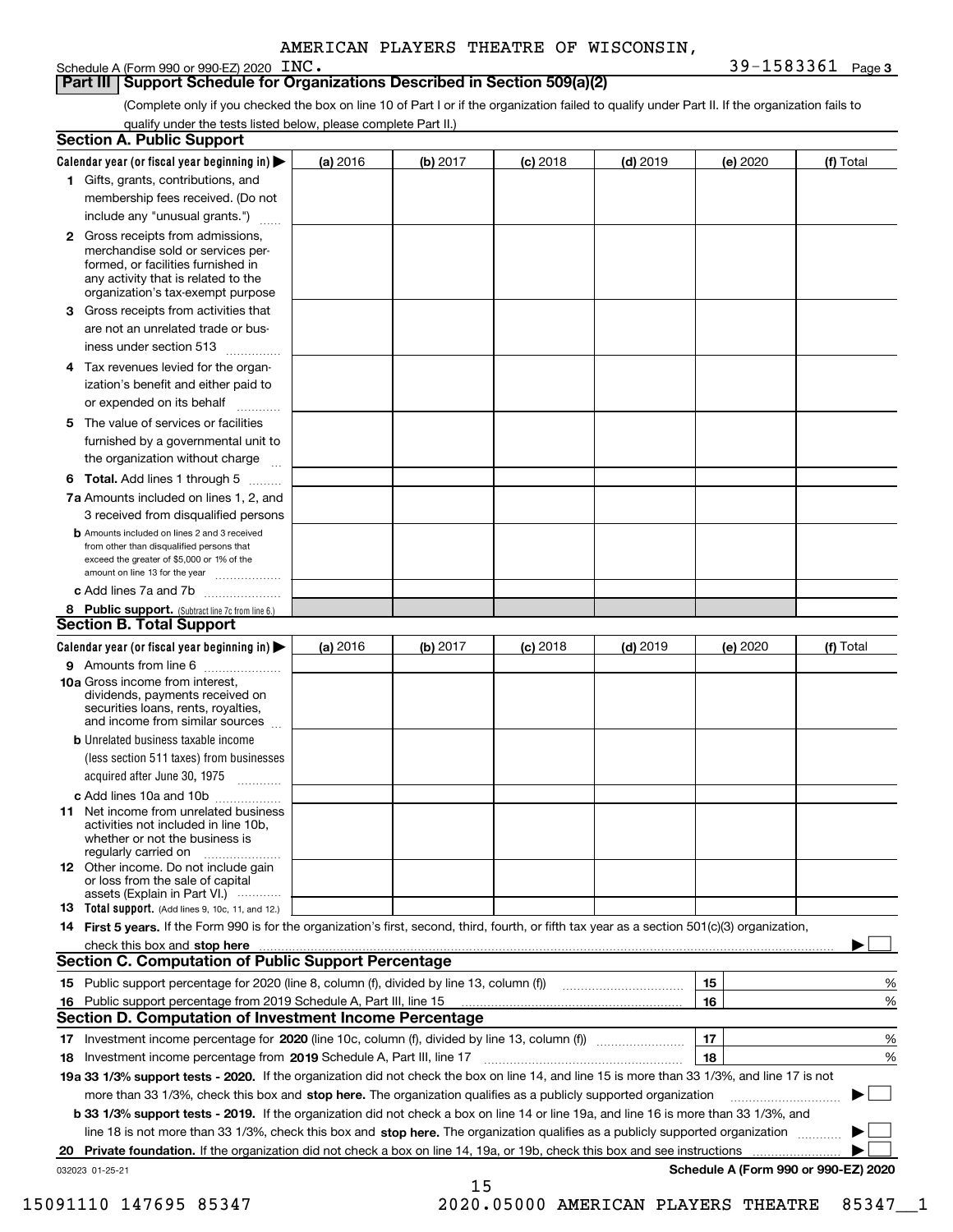**1**

**2**

**3a**

**3b**

**3c**

**4a**

**4b**

**4c**

**5a**

**5b5c**

**6**

**7**

**8**

**9a**

**9b**

**9c**

**10a**

**10b**

**YesNo**

# Schedule A (Form 990 or 990-EZ) 2020  $~\rm{INC}$ . **Part IV Supporting Organizations**

(Complete only if you checked a box in line 12 on Part I. If you checked box 12a, Part I, complete Sections A and B. If you checked box 12b, Part I, complete Sections A and C. If you checked box 12c, Part I, complete Sections A, D, and E. If you checked box 12d, Part I, complete Sections A and D, and complete Part V.)

## **Section A. All Supporting Organizations**

- **1** Are all of the organization's supported organizations listed by name in the organization's governing documents? If "No," describe in **Part VI** how the supported organizations are designated. If designated by *class or purpose, describe the designation. If historic and continuing relationship, explain.*
- **2** Did the organization have any supported organization that does not have an IRS determination of status under section 509(a)(1) or (2)? If "Yes," explain in Part VI how the organization determined that the supported *organization was described in section 509(a)(1) or (2).*
- **3a** Did the organization have a supported organization described in section 501(c)(4), (5), or (6)? If "Yes," answer *lines 3b and 3c below.*
- **b** Did the organization confirm that each supported organization qualified under section 501(c)(4), (5), or (6) and satisfied the public support tests under section 509(a)(2)? If "Yes," describe in **Part VI** when and how the *organization made the determination.*
- **c**Did the organization ensure that all support to such organizations was used exclusively for section 170(c)(2)(B) purposes? If "Yes," explain in **Part VI** what controls the organization put in place to ensure such use.
- **4a***If* Was any supported organization not organized in the United States ("foreign supported organization")? *"Yes," and if you checked box 12a or 12b in Part I, answer lines 4b and 4c below.*
- **b** Did the organization have ultimate control and discretion in deciding whether to make grants to the foreign supported organization? If "Yes," describe in **Part VI** how the organization had such control and discretion *despite being controlled or supervised by or in connection with its supported organizations.*
- **c** Did the organization support any foreign supported organization that does not have an IRS determination under sections 501(c)(3) and 509(a)(1) or (2)? If "Yes," explain in **Part VI** what controls the organization used *to ensure that all support to the foreign supported organization was used exclusively for section 170(c)(2)(B) purposes.*
- **5a** Did the organization add, substitute, or remove any supported organizations during the tax year? If "Yes," answer lines 5b and 5c below (if applicable). Also, provide detail in **Part VI,** including (i) the names and EIN *numbers of the supported organizations added, substituted, or removed; (ii) the reasons for each such action; (iii) the authority under the organization's organizing document authorizing such action; and (iv) how the action was accomplished (such as by amendment to the organizing document).*
- **b** Type I or Type II only. Was any added or substituted supported organization part of a class already designated in the organization's organizing document?
- **cSubstitutions only.**  Was the substitution the result of an event beyond the organization's control?
- **6** Did the organization provide support (whether in the form of grants or the provision of services or facilities) to **Part VI.** *If "Yes," provide detail in* support or benefit one or more of the filing organization's supported organizations? anyone other than (i) its supported organizations, (ii) individuals that are part of the charitable class benefited by one or more of its supported organizations, or (iii) other supporting organizations that also
- **7**Did the organization provide a grant, loan, compensation, or other similar payment to a substantial contributor *If "Yes," complete Part I of Schedule L (Form 990 or 990-EZ).* regard to a substantial contributor? (as defined in section 4958(c)(3)(C)), a family member of a substantial contributor, or a 35% controlled entity with
- **8** Did the organization make a loan to a disqualified person (as defined in section 4958) not described in line 7? *If "Yes," complete Part I of Schedule L (Form 990 or 990-EZ).*
- **9a** Was the organization controlled directly or indirectly at any time during the tax year by one or more in section 509(a)(1) or (2))? If "Yes," *provide detail in* <code>Part VI.</code> disqualified persons, as defined in section 4946 (other than foundation managers and organizations described
- **b**the supporting organization had an interest? If "Yes," provide detail in P**art VI**. Did one or more disqualified persons (as defined in line 9a) hold a controlling interest in any entity in which
- **c**Did a disqualified person (as defined in line 9a) have an ownership interest in, or derive any personal benefit from, assets in which the supporting organization also had an interest? If "Yes," provide detail in P**art VI.**
- **10a** Was the organization subject to the excess business holdings rules of section 4943 because of section supporting organizations)? If "Yes," answer line 10b below. 4943(f) (regarding certain Type II supporting organizations, and all Type III non-functionally integrated
- **b** Did the organization have any excess business holdings in the tax year? (Use Schedule C, Form 4720, to *determine whether the organization had excess business holdings.)*

16

032024 01-25-21

**Schedule A (Form 990 or 990-EZ) 2020**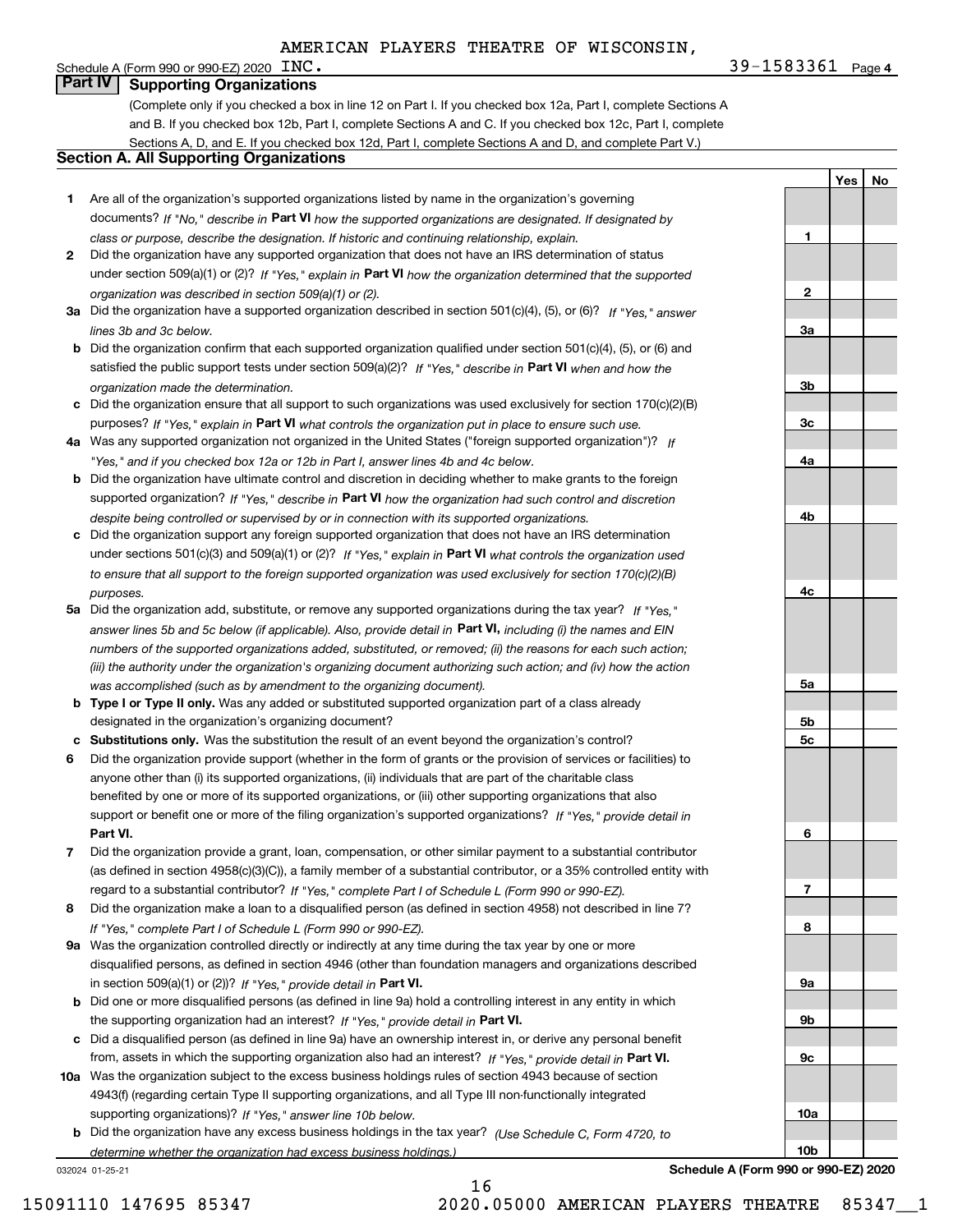**Part IV Supporting Organizations** *(continued)*

| Schedule A (Form 990 or 990-EZ) 2020 $~\>$ $~\rm{INC}$ . | 39-1583361<br>Page 5 |
|----------------------------------------------------------|----------------------|
|----------------------------------------------------------|----------------------|

|    |                                                                                                                                                                                                                                                             |                 | Yes | No |
|----|-------------------------------------------------------------------------------------------------------------------------------------------------------------------------------------------------------------------------------------------------------------|-----------------|-----|----|
| 11 | Has the organization accepted a gift or contribution from any of the following persons?                                                                                                                                                                     |                 |     |    |
|    | a A person who directly or indirectly controls, either alone or together with persons described in lines 11b and                                                                                                                                            |                 |     |    |
|    | 11c below, the governing body of a supported organization?                                                                                                                                                                                                  | 11a             |     |    |
|    | <b>b</b> A family member of a person described in line 11a above?                                                                                                                                                                                           | 11 <sub>b</sub> |     |    |
|    | c A 35% controlled entity of a person described in line 11a or 11b above? If "Yes" to line 11a, 11b, or 11c, provide                                                                                                                                        |                 |     |    |
|    | detail in Part VI.                                                                                                                                                                                                                                          | 11c             |     |    |
|    | Section B. Type I Supporting Organizations                                                                                                                                                                                                                  |                 |     |    |
|    |                                                                                                                                                                                                                                                             |                 | Yes | No |
|    |                                                                                                                                                                                                                                                             |                 |     |    |
| 1  | Did the governing body, members of the governing body, officers acting in their official capacity, or membership of one or<br>more supported organizations have the power to regularly appoint or elect at least a majority of the organization's officers, |                 |     |    |
|    | directors, or trustees at all times during the tax year? If "No," describe in Part VI how the supported organization(s)                                                                                                                                     |                 |     |    |
|    | effectively operated, supervised, or controlled the organization's activities. If the organization had more than one supported                                                                                                                              |                 |     |    |
|    | organization, describe how the powers to appoint and/or remove officers, directors, or trustees were allocated among the                                                                                                                                    |                 |     |    |
|    | supported organizations and what conditions or restrictions, if any, applied to such powers during the tax year.                                                                                                                                            | 1               |     |    |
| 2  | Did the organization operate for the benefit of any supported organization other than the supported                                                                                                                                                         |                 |     |    |
|    | organization(s) that operated, supervised, or controlled the supporting organization? If "Yes," explain in                                                                                                                                                  |                 |     |    |
|    | Part VI how providing such benefit carried out the purposes of the supported organization(s) that operated,                                                                                                                                                 |                 |     |    |
|    | supervised, or controlled the supporting organization.                                                                                                                                                                                                      | 2               |     |    |
|    | <b>Section C. Type II Supporting Organizations</b>                                                                                                                                                                                                          |                 |     |    |
|    |                                                                                                                                                                                                                                                             |                 | Yes | No |
| 1. | Were a majority of the organization's directors or trustees during the tax year also a majority of the directors                                                                                                                                            |                 |     |    |
|    | or trustees of each of the organization's supported organization(s)? If "No." describe in Part VI how control                                                                                                                                               |                 |     |    |
|    | or management of the supporting organization was vested in the same persons that controlled or managed                                                                                                                                                      |                 |     |    |
|    | the supported organization(s).                                                                                                                                                                                                                              | 1               |     |    |
|    | Section D. All Type III Supporting Organizations                                                                                                                                                                                                            |                 |     |    |
|    |                                                                                                                                                                                                                                                             |                 | Yes | No |
| 1  | Did the organization provide to each of its supported organizations, by the last day of the fifth month of the                                                                                                                                              |                 |     |    |
|    | organization's tax year, (i) a written notice describing the type and amount of support provided during the prior tax                                                                                                                                       |                 |     |    |
|    |                                                                                                                                                                                                                                                             |                 |     |    |
|    | year, (ii) a copy of the Form 990 that was most recently filed as of the date of notification, and (iii) copies of the                                                                                                                                      | 1               |     |    |
|    | organization's governing documents in effect on the date of notification, to the extent not previously provided?                                                                                                                                            |                 |     |    |
| 2  | Were any of the organization's officers, directors, or trustees either (i) appointed or elected by the supported                                                                                                                                            |                 |     |    |
|    | organization(s) or (ii) serving on the governing body of a supported organization? If "No," explain in Part VI how                                                                                                                                          |                 |     |    |
|    | the organization maintained a close and continuous working relationship with the supported organization(s).                                                                                                                                                 | $\mathbf{2}$    |     |    |
| 3  | By reason of the relationship described in line 2, above, did the organization's supported organizations have a                                                                                                                                             |                 |     |    |
|    | significant voice in the organization's investment policies and in directing the use of the organization's                                                                                                                                                  |                 |     |    |
|    | income or assets at all times during the tax year? If "Yes," describe in Part VI the role the organization's                                                                                                                                                |                 |     |    |
|    | supported organizations played in this regard.                                                                                                                                                                                                              | 3               |     |    |
|    | Section E. Type III Functionally Integrated Supporting Organizations                                                                                                                                                                                        |                 |     |    |
| 1. | Check the box next to the method that the organization used to satisfy the Integral Part Test during the year (see instructions).                                                                                                                           |                 |     |    |
| a  | The organization satisfied the Activities Test. Complete line 2 below.                                                                                                                                                                                      |                 |     |    |
| b  | The organization is the parent of each of its supported organizations. Complete line 3 below.                                                                                                                                                               |                 |     |    |
| c  | The organization supported a governmental entity. Describe in Part VI how you supported a governmental entity (see instructions)                                                                                                                            |                 |     |    |
| 2  | Activities Test. Answer lines 2a and 2b below.                                                                                                                                                                                                              |                 | Yes | No |
| а  | Did substantially all of the organization's activities during the tax year directly further the exempt purposes of                                                                                                                                          |                 |     |    |
|    | the supported organization(s) to which the organization was responsive? If "Yes," then in Part VI identify                                                                                                                                                  |                 |     |    |
|    | those supported organizations and explain how these activities directly furthered their exempt purposes,                                                                                                                                                    |                 |     |    |
|    | how the organization was responsive to those supported organizations, and how the organization determined                                                                                                                                                   |                 |     |    |
|    | that these activities constituted substantially all of its activities.                                                                                                                                                                                      | 2a              |     |    |
| b  | Did the activities described in line 2a, above, constitute activities that, but for the organization's involvement,                                                                                                                                         |                 |     |    |
|    | one or more of the organization's supported organization(s) would have been engaged in? If "Yes," explain in                                                                                                                                                |                 |     |    |
|    | <b>Part VI</b> the reasons for the organization's position that its supported organization(s) would have engaged in                                                                                                                                         |                 |     |    |
|    | these activities but for the organization's involvement.                                                                                                                                                                                                    | 2b              |     |    |
| 3  | Parent of Supported Organizations. Answer lines 3a and 3b below.                                                                                                                                                                                            |                 |     |    |
| а  | Did the organization have the power to regularly appoint or elect a majority of the officers, directors, or                                                                                                                                                 |                 |     |    |
|    |                                                                                                                                                                                                                                                             |                 |     |    |
|    | trustees of each of the supported organizations? If "Yes" or "No" provide details in Part VI.                                                                                                                                                               | За              |     |    |
| b  | Did the organization exercise a substantial degree of direction over the policies, programs, and activities of each                                                                                                                                         |                 |     |    |
|    | of its supported organizations? If "Yes." describe in Part VI the role played by the organization in this regard                                                                                                                                            | 3b              |     |    |
|    | Schedule A (Form 990 or 990-EZ) 2020<br>032025 01-25-21<br>17                                                                                                                                                                                               |                 |     |    |
|    |                                                                                                                                                                                                                                                             |                 |     |    |

15091110 147695 85347 2020.05000 AMERICAN PLAYERS THEATRE 85347\_\_1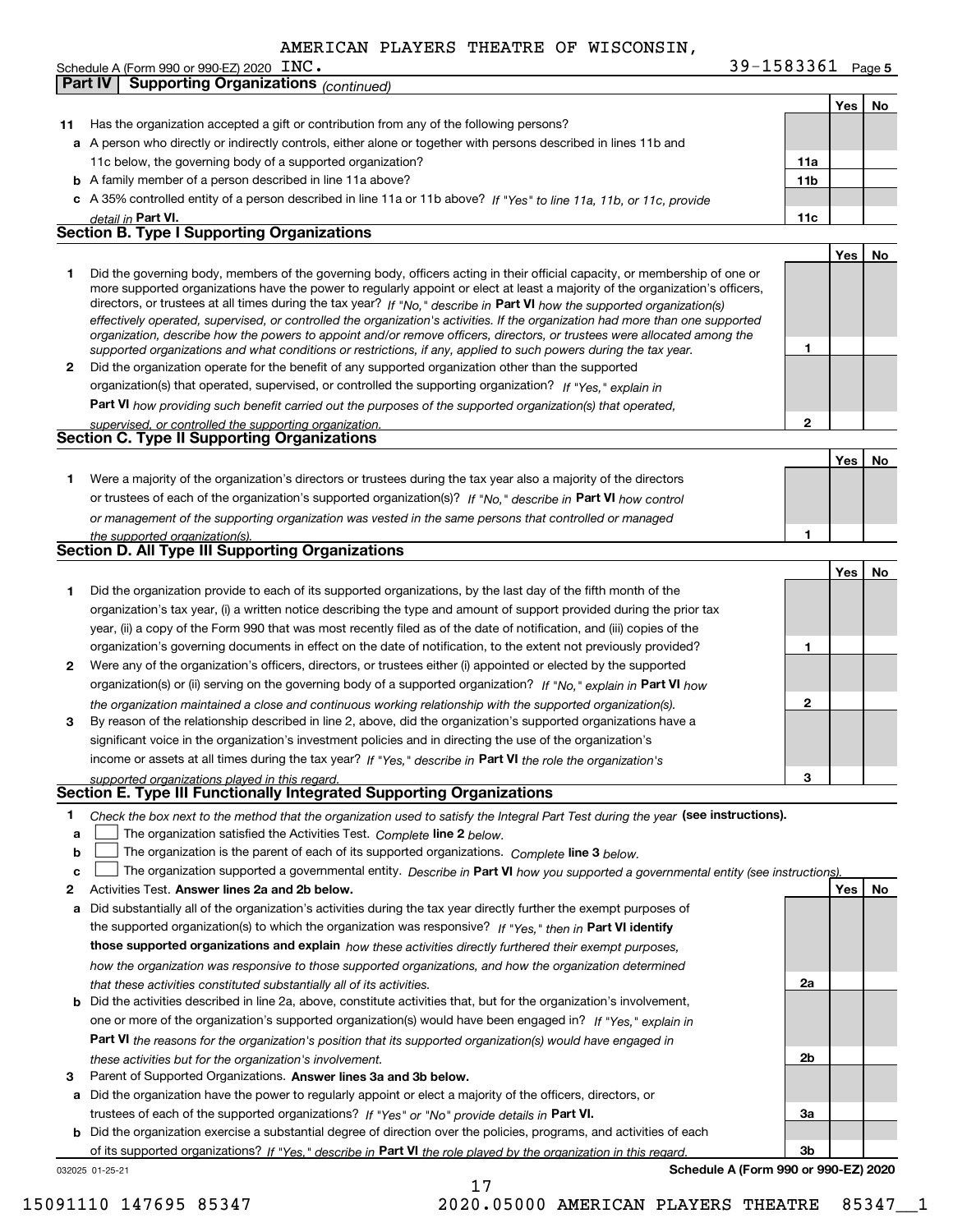|              | Schedule A (Form 990 or 990-EZ) 2020 $\text{INC}$ .                                                                                            |                |                                | 39-1583361 Page 6              |
|--------------|------------------------------------------------------------------------------------------------------------------------------------------------|----------------|--------------------------------|--------------------------------|
|              | Type III Non-Functionally Integrated 509(a)(3) Supporting Organizations<br><b>Part V</b>                                                       |                |                                |                                |
| 1            | Check here if the organization satisfied the Integral Part Test as a qualifying trust on Nov. 20, 1970 (explain in Part VI). See instructions. |                |                                |                                |
|              | All other Type III non-functionally integrated supporting organizations must complete Sections A through E.                                    |                |                                |                                |
|              | Section A - Adjusted Net Income                                                                                                                | (A) Prior Year | (B) Current Year<br>(optional) |                                |
| 1            | Net short-term capital gain                                                                                                                    | 1              |                                |                                |
| 2            | Recoveries of prior-year distributions                                                                                                         | $\overline{2}$ |                                |                                |
| З            | Other gross income (see instructions)                                                                                                          | 3              |                                |                                |
| 4            | Add lines 1 through 3.                                                                                                                         | 4              |                                |                                |
| 5            | Depreciation and depletion                                                                                                                     | 5              |                                |                                |
| 6            | Portion of operating expenses paid or incurred for production or                                                                               |                |                                |                                |
|              | collection of gross income or for management, conservation, or                                                                                 |                |                                |                                |
|              | maintenance of property held for production of income (see instructions)                                                                       | 6              |                                |                                |
| 7            | Other expenses (see instructions)                                                                                                              | $\overline{7}$ |                                |                                |
| 8            | <b>Adjusted Net Income</b> (subtract lines 5, 6, and 7 from line 4)                                                                            | 8              |                                |                                |
|              | Section B - Minimum Asset Amount                                                                                                               |                | (A) Prior Year                 | (B) Current Year<br>(optional) |
| 1            | Aggregate fair market value of all non-exempt-use assets (see                                                                                  |                |                                |                                |
|              | instructions for short tax year or assets held for part of year):                                                                              |                |                                |                                |
|              | a Average monthly value of securities                                                                                                          | 1a             |                                |                                |
|              | <b>b</b> Average monthly cash balances                                                                                                         | 1b             |                                |                                |
|              | c Fair market value of other non-exempt-use assets                                                                                             | 1c             |                                |                                |
|              | d Total (add lines 1a, 1b, and 1c)                                                                                                             | 1d             |                                |                                |
|              | e Discount claimed for blockage or other factors                                                                                               |                |                                |                                |
|              | (explain in detail in Part VI):                                                                                                                |                |                                |                                |
| 2            | Acquisition indebtedness applicable to non-exempt-use assets                                                                                   | $\mathbf{2}$   |                                |                                |
| з            | Subtract line 2 from line 1d.                                                                                                                  | 3              |                                |                                |
| 4            | Cash deemed held for exempt use. Enter 0.015 of line 3 (for greater amount,                                                                    |                |                                |                                |
|              | see instructions).                                                                                                                             | 4              |                                |                                |
| 5            | Net value of non-exempt-use assets (subtract line 4 from line 3)                                                                               | 5              |                                |                                |
| 6            | Multiply line 5 by 0.035.                                                                                                                      | 6              |                                |                                |
| 7            | Recoveries of prior-year distributions                                                                                                         | $\overline{7}$ |                                |                                |
| 8            | Minimum Asset Amount (add line 7 to line 6)                                                                                                    | 8              |                                |                                |
|              | <b>Section C - Distributable Amount</b>                                                                                                        |                |                                | <b>Current Year</b>            |
| 1            | Adjusted net income for prior year (from Section A, line 8, column A)                                                                          | $\mathbf{1}$   |                                |                                |
| $\mathbf{2}$ | Enter 0.85 of line 1.                                                                                                                          | $\overline{2}$ |                                |                                |
| З            | Minimum asset amount for prior year (from Section B, line 8, column A)                                                                         | 3              |                                |                                |
| 4            | Enter greater of line 2 or line 3.                                                                                                             | 4              |                                |                                |
| 5            | Income tax imposed in prior year                                                                                                               | 5              |                                |                                |
| 6            | <b>Distributable Amount.</b> Subtract line 5 from line 4, unless subject to                                                                    |                |                                |                                |
|              | emergency temporary reduction (see instructions).                                                                                              | 6              |                                |                                |

**7**Check here if the current year is the organization's first as a non-functionally integrated Type III supporting organization (see instructions).

**Schedule A (Form 990 or 990-EZ) 2020**

032026 01-25-21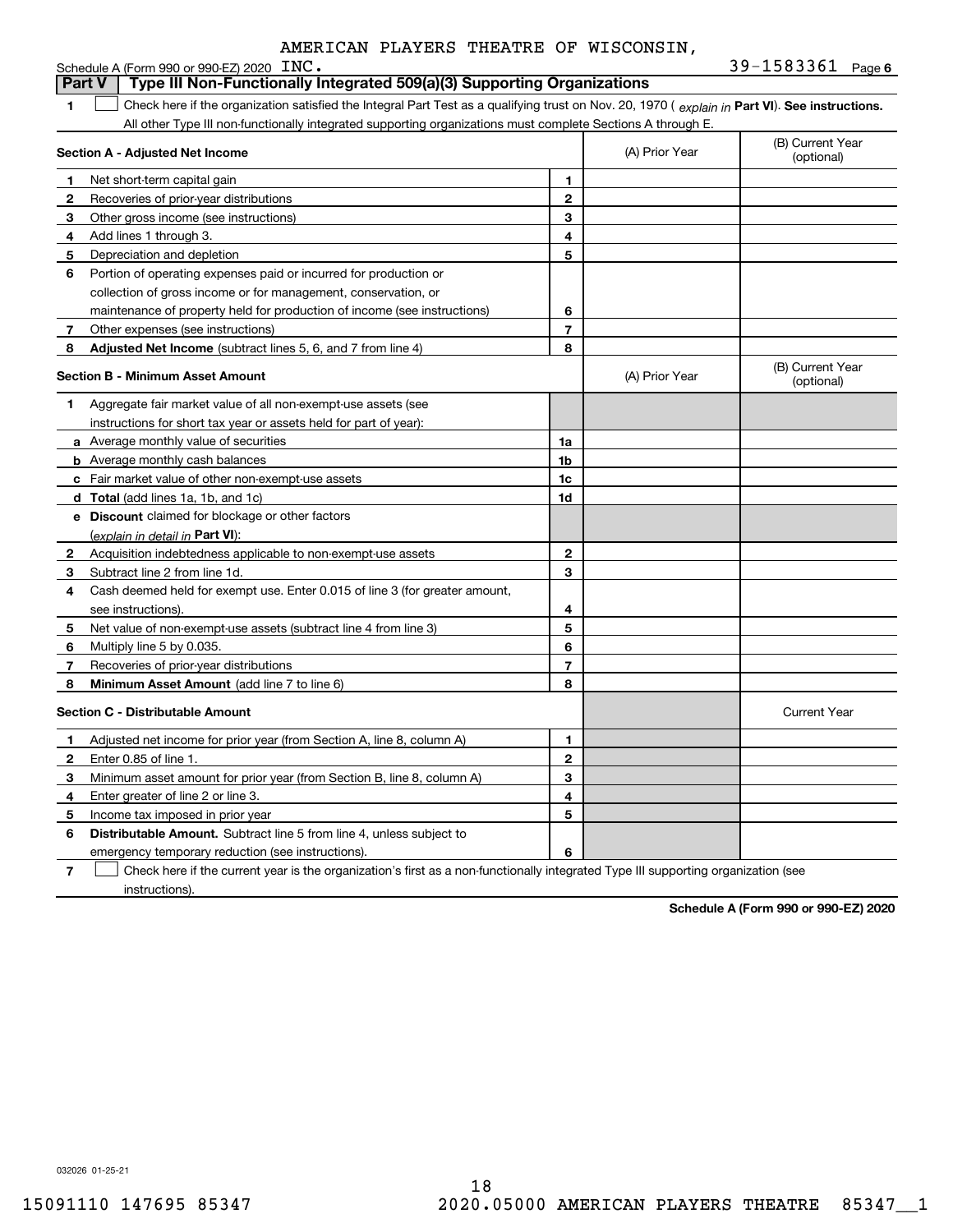|               | Schedule A (Form 990 or 990-EZ) 2020 INC.                                                  |                                    |                                               |                | 39-1583361 Page 7                                |  |
|---------------|--------------------------------------------------------------------------------------------|------------------------------------|-----------------------------------------------|----------------|--------------------------------------------------|--|
| <b>Part V</b> | Type III Non-Functionally Integrated 509(a)(3) Supporting Organizations                    |                                    | (continued)                                   |                |                                                  |  |
|               | <b>Section D - Distributions</b>                                                           |                                    |                                               |                | <b>Current Year</b>                              |  |
| 1             | Amounts paid to supported organizations to accomplish exempt purposes                      |                                    |                                               | 1              |                                                  |  |
| 2             | Amounts paid to perform activity that directly furthers exempt purposes of supported       |                                    |                                               |                |                                                  |  |
|               | organizations, in excess of income from activity                                           |                                    |                                               | 2              |                                                  |  |
| 3             | Administrative expenses paid to accomplish exempt purposes of supported organizations      |                                    |                                               | 3              |                                                  |  |
| 4             | Amounts paid to acquire exempt-use assets                                                  |                                    |                                               | 4              |                                                  |  |
| 5             | Qualified set-aside amounts (prior IRS approval required - provide details in Part VI)     |                                    |                                               | 5              |                                                  |  |
| 6             | Other distributions (describe in Part VI). See instructions.                               |                                    |                                               | 6              |                                                  |  |
| 7             | Total annual distributions. Add lines 1 through 6.                                         |                                    |                                               | $\overline{7}$ |                                                  |  |
| 8             | Distributions to attentive supported organizations to which the organization is responsive |                                    |                                               |                |                                                  |  |
|               | (provide details in Part VI). See instructions.                                            |                                    |                                               | 8              |                                                  |  |
| 9             | Distributable amount for 2020 from Section C, line 6                                       |                                    |                                               | 9              |                                                  |  |
| 10            | Line 8 amount divided by line 9 amount                                                     |                                    |                                               | 10             |                                                  |  |
|               | <b>Section E - Distribution Allocations</b> (see instructions)                             | (i)<br><b>Excess Distributions</b> | (ii)<br><b>Underdistributions</b><br>Pre-2020 |                | (iii)<br><b>Distributable</b><br>Amount for 2020 |  |
| 1             | Distributable amount for 2020 from Section C, line 6                                       |                                    |                                               |                |                                                  |  |
| 2             | Underdistributions, if any, for years prior to 2020 (reason-                               |                                    |                                               |                |                                                  |  |
|               | able cause required - explain in Part VI). See instructions.                               |                                    |                                               |                |                                                  |  |
| 3             | Excess distributions carryover, if any, to 2020                                            |                                    |                                               |                |                                                  |  |
|               | <b>a</b> From 2015                                                                         |                                    |                                               |                |                                                  |  |
|               | <b>b</b> From 2016                                                                         |                                    |                                               |                |                                                  |  |
|               | c From 2017                                                                                |                                    |                                               |                |                                                  |  |
|               | d From 2018                                                                                |                                    |                                               |                |                                                  |  |
|               | e From 2019                                                                                |                                    |                                               |                |                                                  |  |
|               | f Total of lines 3a through 3e                                                             |                                    |                                               |                |                                                  |  |
|               | g Applied to underdistributions of prior years                                             |                                    |                                               |                |                                                  |  |
|               | <b>h</b> Applied to 2020 distributable amount                                              |                                    |                                               |                |                                                  |  |
| Ť.            | Carryover from 2015 not applied (see instructions)                                         |                                    |                                               |                |                                                  |  |
|               | Remainder. Subtract lines 3g, 3h, and 3i from line 3f.                                     |                                    |                                               |                |                                                  |  |
| 4             | Distributions for 2020 from Section D,                                                     |                                    |                                               |                |                                                  |  |
|               | line $7:$                                                                                  |                                    |                                               |                |                                                  |  |
|               | a Applied to underdistributions of prior years                                             |                                    |                                               |                |                                                  |  |
|               | <b>b</b> Applied to 2020 distributable amount                                              |                                    |                                               |                |                                                  |  |
|               | <b>c</b> Remainder. Subtract lines 4a and 4b from line 4.                                  |                                    |                                               |                |                                                  |  |
|               | Remaining underdistributions for years prior to 2020, if                                   |                                    |                                               |                |                                                  |  |
|               | any. Subtract lines 3g and 4a from line 2. For result greater                              |                                    |                                               |                |                                                  |  |
|               | than zero, explain in Part VI. See instructions.                                           |                                    |                                               |                |                                                  |  |
| 6             | Remaining underdistributions for 2020. Subtract lines 3h                                   |                                    |                                               |                |                                                  |  |
|               | and 4b from line 1. For result greater than zero, explain in                               |                                    |                                               |                |                                                  |  |
|               | Part VI. See instructions.                                                                 |                                    |                                               |                |                                                  |  |
| 7             | Excess distributions carryover to 2021. Add lines 3j                                       |                                    |                                               |                |                                                  |  |
|               | and 4c.                                                                                    |                                    |                                               |                |                                                  |  |
| 8             | Breakdown of line 7:                                                                       |                                    |                                               |                |                                                  |  |
|               | a Excess from 2016                                                                         |                                    |                                               |                |                                                  |  |
|               | <b>b</b> Excess from 2017                                                                  |                                    |                                               |                |                                                  |  |
|               | c Excess from 2018                                                                         |                                    |                                               |                |                                                  |  |
|               | d Excess from 2019                                                                         |                                    |                                               |                |                                                  |  |
|               | e Excess from 2020                                                                         |                                    |                                               |                |                                                  |  |

**Schedule A (Form 990 or 990-EZ) 2020**

032027 01-25-21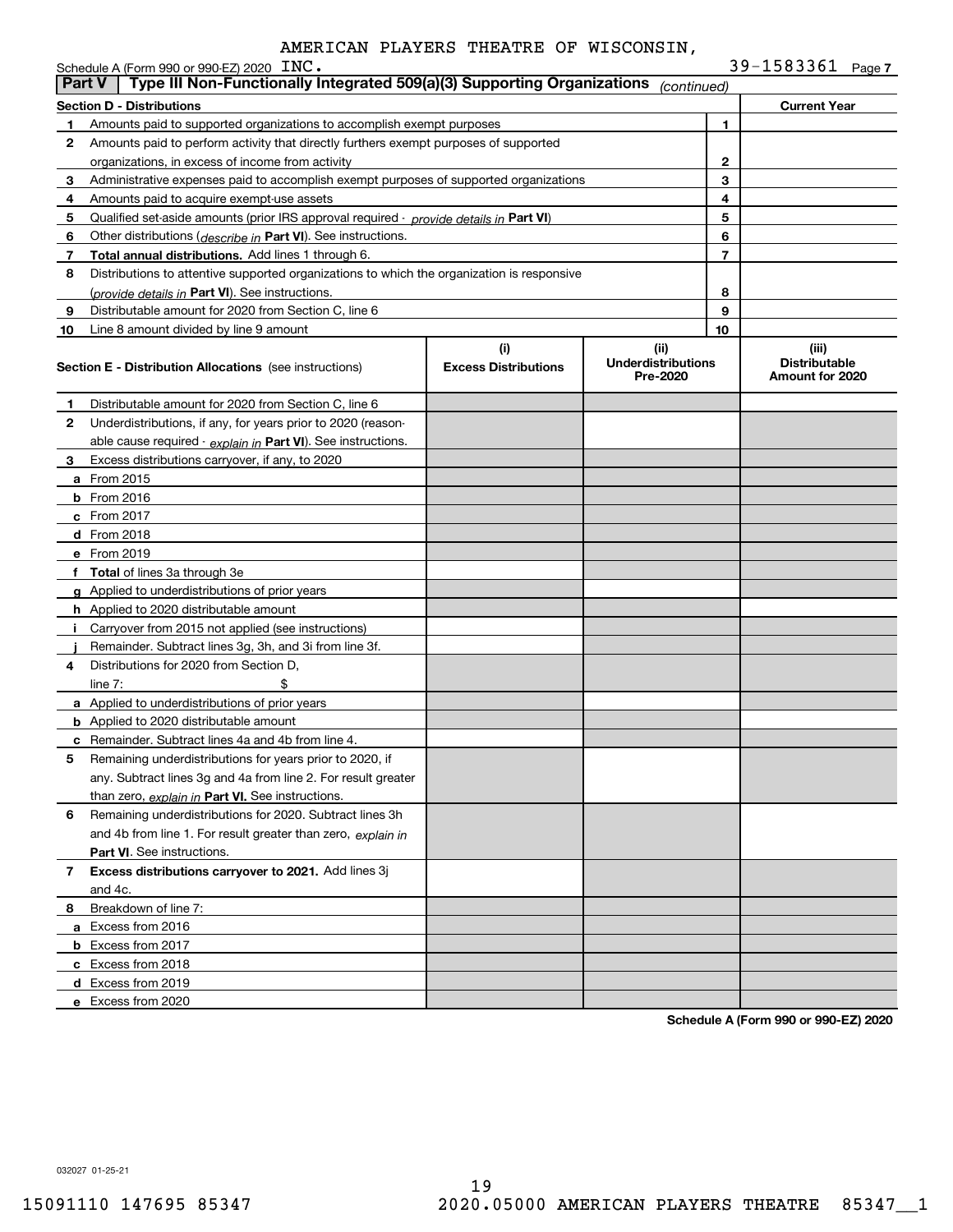| Complete if the organization answered "Yes" on Form 990,<br>(Form 990)<br>Part IV, line 6, 7, 8, 9, 10, 11a, 11b, 11c, 11d, 11e, 11f, 12a, or 12b.<br>Open to Public<br>Attach to Form 990.<br>Department of the Treasury<br>Inspection<br>Go to www.irs.gov/Form990 for instructions and the latest information.<br>Internal Revenue Service<br>AMERICAN PLAYERS THEATRE OF WISCONSIN,<br><b>Employer identification number</b><br>Name of the organization<br>39-1583361<br>INC.<br>Organizations Maintaining Donor Advised Funds or Other Similar Funds or Accounts. Complete if the<br>Part I<br>organization answered "Yes" on Form 990, Part IV, line 6.<br>(a) Donor advised funds<br>(b) Funds and other accounts<br>1<br>Aggregate value of contributions to (during year)<br>2<br>з<br>4<br>Did the organization inform all donors and donor advisors in writing that the assets held in donor advised funds<br>5<br>Yes<br>No<br>Did the organization inform all grantees, donors, and donor advisors in writing that grant funds can be used only<br>6<br>for charitable purposes and not for the benefit of the donor or donor advisor, or for any other purpose conferring<br>Yes<br>No<br>Part II<br>Conservation Easements. Complete if the organization answered "Yes" on Form 990, Part IV, line 7.<br>Purpose(s) of conservation easements held by the organization (check all that apply).<br>1<br>Preservation of land for public use (for example, recreation or education)<br>Preservation of a historically important land area<br>Protection of natural habitat<br>Preservation of a certified historic structure<br>Preservation of open space<br>Complete lines 2a through 2d if the organization held a qualified conservation contribution in the form of a conservation easement on the last<br>2<br>day of the tax year.<br>Held at the End of the Tax Year<br>2a<br>Total number of conservation easements [[11] matter conservation can be a series of conservation easements [11] matter conservation easements [11] matter conservation easements [11] matter conservation of the conservation<br>а<br>Total acreage restricted by conservation easements<br>2b<br>b<br>2c<br>с<br>Number of conservation easements included in (c) acquired after 7/25/06, and not on a historic structure<br>d<br>2d<br>Number of conservation easements modified, transferred, released, extinguished, or terminated by the organization during the tax<br>3<br>$year \blacktriangleright$<br>Number of states where property subject to conservation easement is located $\blacktriangleright$<br>4<br>Does the organization have a written policy regarding the periodic monitoring, inspection, handling of<br>5<br>Yes<br>No<br>violations, and enforcement of the conservation easements it holds?<br>Staff and volunteer hours devoted to monitoring, inspecting, handling of violations, and enforcing conservation easements during the year<br>6<br>Amount of expenses incurred in monitoring, inspecting, handling of violations, and enforcing conservation easements during the year<br>7<br>$\blacktriangleright$ \$<br>Does each conservation easement reported on line 2(d) above satisfy the requirements of section 170(h)(4)(B)(i)<br>8<br>Yes<br>No<br>In Part XIII, describe how the organization reports conservation easements in its revenue and expense statement and<br>9<br>balance sheet, and include, if applicable, the text of the footnote to the organization's financial statements that describes the<br>organization's accounting for conservation easements.<br>Organizations Maintaining Collections of Art, Historical Treasures, or Other Similar Assets.<br>Part III<br>Complete if the organization answered "Yes" on Form 990, Part IV, line 8.<br>1a If the organization elected, as permitted under FASB ASC 958, not to report in its revenue statement and balance sheet works<br>of art, historical treasures, or other similar assets held for public exhibition, education, or research in furtherance of public<br>service, provide in Part XIII the text of the footnote to its financial statements that describes these items.<br>If the organization elected, as permitted under FASB ASC 958, to report in its revenue statement and balance sheet works of<br>b<br>art, historical treasures, or other similar assets held for public exhibition, education, or research in furtherance of public service,<br>provide the following amounts relating to these items:<br>$\frac{1}{2}$<br>$\triangleright$ \$<br>(ii) Assets included in Form 990, Part X<br>If the organization received or held works of art, historical treasures, or other similar assets for financial gain, provide<br>2<br>the following amounts required to be reported under FASB ASC 958 relating to these items:<br>\$<br>a<br>\$<br>LHA For Paperwork Reduction Act Notice, see the Instructions for Form 990.<br>Schedule D (Form 990) 2020<br>032051 12-01-20<br>つん | <b>SCHEDULE D</b> |  | <b>Supplemental Financial Statements</b> |  | OMB No. 1545-0047 |  |
|--------------------------------------------------------------------------------------------------------------------------------------------------------------------------------------------------------------------------------------------------------------------------------------------------------------------------------------------------------------------------------------------------------------------------------------------------------------------------------------------------------------------------------------------------------------------------------------------------------------------------------------------------------------------------------------------------------------------------------------------------------------------------------------------------------------------------------------------------------------------------------------------------------------------------------------------------------------------------------------------------------------------------------------------------------------------------------------------------------------------------------------------------------------------------------------------------------------------------------------------------------------------------------------------------------------------------------------------------------------------------------------------------------------------------------------------------------------------------------------------------------------------------------------------------------------------------------------------------------------------------------------------------------------------------------------------------------------------------------------------------------------------------------------------------------------------------------------------------------------------------------------------------------------------------------------------------------------------------------------------------------------------------------------------------------------------------------------------------------------------------------------------------------------------------------------------------------------------------------------------------------------------------------------------------------------------------------------------------------------------------------------------------------------------------------------------------------------------------------------------------------------------------------------------------------------------------------------------------------------------------------------------------------------------------------------------------------------------------------------------------------------------------------------------------------------------------------------------------------------------------------------------------------------------------------------------------------------------------------------------------------------------------------------------------------------------------------------------------------------------------------------------------------------------------------------------------------------------------------------------------------------------------------------------------------------------------------------------------------------------------------------------------------------------------------------------------------------------------------------------------------------------------------------------------------------------------------------------------------------------------------------------------------------------------------------------------------------------------------------------------------------------------------------------------------------------------------------------------------------------------------------------------------------------------------------------------------------------------------------------------------------------------------------------------------------------------------------------------------------------------------------------------------------------------------------------------------------------------------------------------------------------------------------------------------------------------------------------------------------------------------------------------------------------------------------------------------------------------------------------------------------------------------------------------------------------------------------------------------------------------------------------------------------------------------------------------------------------------------------------------------------------------------------------------------------------------------------------------------------------------------------------------------------------------------------------------------------------------------------------------------------------------------|-------------------|--|------------------------------------------|--|-------------------|--|
|                                                                                                                                                                                                                                                                                                                                                                                                                                                                                                                                                                                                                                                                                                                                                                                                                                                                                                                                                                                                                                                                                                                                                                                                                                                                                                                                                                                                                                                                                                                                                                                                                                                                                                                                                                                                                                                                                                                                                                                                                                                                                                                                                                                                                                                                                                                                                                                                                                                                                                                                                                                                                                                                                                                                                                                                                                                                                                                                                                                                                                                                                                                                                                                                                                                                                                                                                                                                                                                                                                                                                                                                                                                                                                                                                                                                                                                                                                                                                                                                                                                                                                                                                                                                                                                                                                                                                                                                                                                                                                                                                                                                                                                                                                                                                                                                                                                                                                                                                                                                                                |                   |  |                                          |  |                   |  |
|                                                                                                                                                                                                                                                                                                                                                                                                                                                                                                                                                                                                                                                                                                                                                                                                                                                                                                                                                                                                                                                                                                                                                                                                                                                                                                                                                                                                                                                                                                                                                                                                                                                                                                                                                                                                                                                                                                                                                                                                                                                                                                                                                                                                                                                                                                                                                                                                                                                                                                                                                                                                                                                                                                                                                                                                                                                                                                                                                                                                                                                                                                                                                                                                                                                                                                                                                                                                                                                                                                                                                                                                                                                                                                                                                                                                                                                                                                                                                                                                                                                                                                                                                                                                                                                                                                                                                                                                                                                                                                                                                                                                                                                                                                                                                                                                                                                                                                                                                                                                                                |                   |  |                                          |  |                   |  |
|                                                                                                                                                                                                                                                                                                                                                                                                                                                                                                                                                                                                                                                                                                                                                                                                                                                                                                                                                                                                                                                                                                                                                                                                                                                                                                                                                                                                                                                                                                                                                                                                                                                                                                                                                                                                                                                                                                                                                                                                                                                                                                                                                                                                                                                                                                                                                                                                                                                                                                                                                                                                                                                                                                                                                                                                                                                                                                                                                                                                                                                                                                                                                                                                                                                                                                                                                                                                                                                                                                                                                                                                                                                                                                                                                                                                                                                                                                                                                                                                                                                                                                                                                                                                                                                                                                                                                                                                                                                                                                                                                                                                                                                                                                                                                                                                                                                                                                                                                                                                                                |                   |  |                                          |  |                   |  |
|                                                                                                                                                                                                                                                                                                                                                                                                                                                                                                                                                                                                                                                                                                                                                                                                                                                                                                                                                                                                                                                                                                                                                                                                                                                                                                                                                                                                                                                                                                                                                                                                                                                                                                                                                                                                                                                                                                                                                                                                                                                                                                                                                                                                                                                                                                                                                                                                                                                                                                                                                                                                                                                                                                                                                                                                                                                                                                                                                                                                                                                                                                                                                                                                                                                                                                                                                                                                                                                                                                                                                                                                                                                                                                                                                                                                                                                                                                                                                                                                                                                                                                                                                                                                                                                                                                                                                                                                                                                                                                                                                                                                                                                                                                                                                                                                                                                                                                                                                                                                                                |                   |  |                                          |  |                   |  |
|                                                                                                                                                                                                                                                                                                                                                                                                                                                                                                                                                                                                                                                                                                                                                                                                                                                                                                                                                                                                                                                                                                                                                                                                                                                                                                                                                                                                                                                                                                                                                                                                                                                                                                                                                                                                                                                                                                                                                                                                                                                                                                                                                                                                                                                                                                                                                                                                                                                                                                                                                                                                                                                                                                                                                                                                                                                                                                                                                                                                                                                                                                                                                                                                                                                                                                                                                                                                                                                                                                                                                                                                                                                                                                                                                                                                                                                                                                                                                                                                                                                                                                                                                                                                                                                                                                                                                                                                                                                                                                                                                                                                                                                                                                                                                                                                                                                                                                                                                                                                                                |                   |  |                                          |  |                   |  |
|                                                                                                                                                                                                                                                                                                                                                                                                                                                                                                                                                                                                                                                                                                                                                                                                                                                                                                                                                                                                                                                                                                                                                                                                                                                                                                                                                                                                                                                                                                                                                                                                                                                                                                                                                                                                                                                                                                                                                                                                                                                                                                                                                                                                                                                                                                                                                                                                                                                                                                                                                                                                                                                                                                                                                                                                                                                                                                                                                                                                                                                                                                                                                                                                                                                                                                                                                                                                                                                                                                                                                                                                                                                                                                                                                                                                                                                                                                                                                                                                                                                                                                                                                                                                                                                                                                                                                                                                                                                                                                                                                                                                                                                                                                                                                                                                                                                                                                                                                                                                                                |                   |  |                                          |  |                   |  |
|                                                                                                                                                                                                                                                                                                                                                                                                                                                                                                                                                                                                                                                                                                                                                                                                                                                                                                                                                                                                                                                                                                                                                                                                                                                                                                                                                                                                                                                                                                                                                                                                                                                                                                                                                                                                                                                                                                                                                                                                                                                                                                                                                                                                                                                                                                                                                                                                                                                                                                                                                                                                                                                                                                                                                                                                                                                                                                                                                                                                                                                                                                                                                                                                                                                                                                                                                                                                                                                                                                                                                                                                                                                                                                                                                                                                                                                                                                                                                                                                                                                                                                                                                                                                                                                                                                                                                                                                                                                                                                                                                                                                                                                                                                                                                                                                                                                                                                                                                                                                                                |                   |  |                                          |  |                   |  |
|                                                                                                                                                                                                                                                                                                                                                                                                                                                                                                                                                                                                                                                                                                                                                                                                                                                                                                                                                                                                                                                                                                                                                                                                                                                                                                                                                                                                                                                                                                                                                                                                                                                                                                                                                                                                                                                                                                                                                                                                                                                                                                                                                                                                                                                                                                                                                                                                                                                                                                                                                                                                                                                                                                                                                                                                                                                                                                                                                                                                                                                                                                                                                                                                                                                                                                                                                                                                                                                                                                                                                                                                                                                                                                                                                                                                                                                                                                                                                                                                                                                                                                                                                                                                                                                                                                                                                                                                                                                                                                                                                                                                                                                                                                                                                                                                                                                                                                                                                                                                                                |                   |  |                                          |  |                   |  |
|                                                                                                                                                                                                                                                                                                                                                                                                                                                                                                                                                                                                                                                                                                                                                                                                                                                                                                                                                                                                                                                                                                                                                                                                                                                                                                                                                                                                                                                                                                                                                                                                                                                                                                                                                                                                                                                                                                                                                                                                                                                                                                                                                                                                                                                                                                                                                                                                                                                                                                                                                                                                                                                                                                                                                                                                                                                                                                                                                                                                                                                                                                                                                                                                                                                                                                                                                                                                                                                                                                                                                                                                                                                                                                                                                                                                                                                                                                                                                                                                                                                                                                                                                                                                                                                                                                                                                                                                                                                                                                                                                                                                                                                                                                                                                                                                                                                                                                                                                                                                                                |                   |  |                                          |  |                   |  |
|                                                                                                                                                                                                                                                                                                                                                                                                                                                                                                                                                                                                                                                                                                                                                                                                                                                                                                                                                                                                                                                                                                                                                                                                                                                                                                                                                                                                                                                                                                                                                                                                                                                                                                                                                                                                                                                                                                                                                                                                                                                                                                                                                                                                                                                                                                                                                                                                                                                                                                                                                                                                                                                                                                                                                                                                                                                                                                                                                                                                                                                                                                                                                                                                                                                                                                                                                                                                                                                                                                                                                                                                                                                                                                                                                                                                                                                                                                                                                                                                                                                                                                                                                                                                                                                                                                                                                                                                                                                                                                                                                                                                                                                                                                                                                                                                                                                                                                                                                                                                                                |                   |  |                                          |  |                   |  |
|                                                                                                                                                                                                                                                                                                                                                                                                                                                                                                                                                                                                                                                                                                                                                                                                                                                                                                                                                                                                                                                                                                                                                                                                                                                                                                                                                                                                                                                                                                                                                                                                                                                                                                                                                                                                                                                                                                                                                                                                                                                                                                                                                                                                                                                                                                                                                                                                                                                                                                                                                                                                                                                                                                                                                                                                                                                                                                                                                                                                                                                                                                                                                                                                                                                                                                                                                                                                                                                                                                                                                                                                                                                                                                                                                                                                                                                                                                                                                                                                                                                                                                                                                                                                                                                                                                                                                                                                                                                                                                                                                                                                                                                                                                                                                                                                                                                                                                                                                                                                                                |                   |  |                                          |  |                   |  |
|                                                                                                                                                                                                                                                                                                                                                                                                                                                                                                                                                                                                                                                                                                                                                                                                                                                                                                                                                                                                                                                                                                                                                                                                                                                                                                                                                                                                                                                                                                                                                                                                                                                                                                                                                                                                                                                                                                                                                                                                                                                                                                                                                                                                                                                                                                                                                                                                                                                                                                                                                                                                                                                                                                                                                                                                                                                                                                                                                                                                                                                                                                                                                                                                                                                                                                                                                                                                                                                                                                                                                                                                                                                                                                                                                                                                                                                                                                                                                                                                                                                                                                                                                                                                                                                                                                                                                                                                                                                                                                                                                                                                                                                                                                                                                                                                                                                                                                                                                                                                                                |                   |  |                                          |  |                   |  |
|                                                                                                                                                                                                                                                                                                                                                                                                                                                                                                                                                                                                                                                                                                                                                                                                                                                                                                                                                                                                                                                                                                                                                                                                                                                                                                                                                                                                                                                                                                                                                                                                                                                                                                                                                                                                                                                                                                                                                                                                                                                                                                                                                                                                                                                                                                                                                                                                                                                                                                                                                                                                                                                                                                                                                                                                                                                                                                                                                                                                                                                                                                                                                                                                                                                                                                                                                                                                                                                                                                                                                                                                                                                                                                                                                                                                                                                                                                                                                                                                                                                                                                                                                                                                                                                                                                                                                                                                                                                                                                                                                                                                                                                                                                                                                                                                                                                                                                                                                                                                                                |                   |  |                                          |  |                   |  |
|                                                                                                                                                                                                                                                                                                                                                                                                                                                                                                                                                                                                                                                                                                                                                                                                                                                                                                                                                                                                                                                                                                                                                                                                                                                                                                                                                                                                                                                                                                                                                                                                                                                                                                                                                                                                                                                                                                                                                                                                                                                                                                                                                                                                                                                                                                                                                                                                                                                                                                                                                                                                                                                                                                                                                                                                                                                                                                                                                                                                                                                                                                                                                                                                                                                                                                                                                                                                                                                                                                                                                                                                                                                                                                                                                                                                                                                                                                                                                                                                                                                                                                                                                                                                                                                                                                                                                                                                                                                                                                                                                                                                                                                                                                                                                                                                                                                                                                                                                                                                                                |                   |  |                                          |  |                   |  |
|                                                                                                                                                                                                                                                                                                                                                                                                                                                                                                                                                                                                                                                                                                                                                                                                                                                                                                                                                                                                                                                                                                                                                                                                                                                                                                                                                                                                                                                                                                                                                                                                                                                                                                                                                                                                                                                                                                                                                                                                                                                                                                                                                                                                                                                                                                                                                                                                                                                                                                                                                                                                                                                                                                                                                                                                                                                                                                                                                                                                                                                                                                                                                                                                                                                                                                                                                                                                                                                                                                                                                                                                                                                                                                                                                                                                                                                                                                                                                                                                                                                                                                                                                                                                                                                                                                                                                                                                                                                                                                                                                                                                                                                                                                                                                                                                                                                                                                                                                                                                                                |                   |  |                                          |  |                   |  |
|                                                                                                                                                                                                                                                                                                                                                                                                                                                                                                                                                                                                                                                                                                                                                                                                                                                                                                                                                                                                                                                                                                                                                                                                                                                                                                                                                                                                                                                                                                                                                                                                                                                                                                                                                                                                                                                                                                                                                                                                                                                                                                                                                                                                                                                                                                                                                                                                                                                                                                                                                                                                                                                                                                                                                                                                                                                                                                                                                                                                                                                                                                                                                                                                                                                                                                                                                                                                                                                                                                                                                                                                                                                                                                                                                                                                                                                                                                                                                                                                                                                                                                                                                                                                                                                                                                                                                                                                                                                                                                                                                                                                                                                                                                                                                                                                                                                                                                                                                                                                                                |                   |  |                                          |  |                   |  |
|                                                                                                                                                                                                                                                                                                                                                                                                                                                                                                                                                                                                                                                                                                                                                                                                                                                                                                                                                                                                                                                                                                                                                                                                                                                                                                                                                                                                                                                                                                                                                                                                                                                                                                                                                                                                                                                                                                                                                                                                                                                                                                                                                                                                                                                                                                                                                                                                                                                                                                                                                                                                                                                                                                                                                                                                                                                                                                                                                                                                                                                                                                                                                                                                                                                                                                                                                                                                                                                                                                                                                                                                                                                                                                                                                                                                                                                                                                                                                                                                                                                                                                                                                                                                                                                                                                                                                                                                                                                                                                                                                                                                                                                                                                                                                                                                                                                                                                                                                                                                                                |                   |  |                                          |  |                   |  |
|                                                                                                                                                                                                                                                                                                                                                                                                                                                                                                                                                                                                                                                                                                                                                                                                                                                                                                                                                                                                                                                                                                                                                                                                                                                                                                                                                                                                                                                                                                                                                                                                                                                                                                                                                                                                                                                                                                                                                                                                                                                                                                                                                                                                                                                                                                                                                                                                                                                                                                                                                                                                                                                                                                                                                                                                                                                                                                                                                                                                                                                                                                                                                                                                                                                                                                                                                                                                                                                                                                                                                                                                                                                                                                                                                                                                                                                                                                                                                                                                                                                                                                                                                                                                                                                                                                                                                                                                                                                                                                                                                                                                                                                                                                                                                                                                                                                                                                                                                                                                                                |                   |  |                                          |  |                   |  |
|                                                                                                                                                                                                                                                                                                                                                                                                                                                                                                                                                                                                                                                                                                                                                                                                                                                                                                                                                                                                                                                                                                                                                                                                                                                                                                                                                                                                                                                                                                                                                                                                                                                                                                                                                                                                                                                                                                                                                                                                                                                                                                                                                                                                                                                                                                                                                                                                                                                                                                                                                                                                                                                                                                                                                                                                                                                                                                                                                                                                                                                                                                                                                                                                                                                                                                                                                                                                                                                                                                                                                                                                                                                                                                                                                                                                                                                                                                                                                                                                                                                                                                                                                                                                                                                                                                                                                                                                                                                                                                                                                                                                                                                                                                                                                                                                                                                                                                                                                                                                                                |                   |  |                                          |  |                   |  |
|                                                                                                                                                                                                                                                                                                                                                                                                                                                                                                                                                                                                                                                                                                                                                                                                                                                                                                                                                                                                                                                                                                                                                                                                                                                                                                                                                                                                                                                                                                                                                                                                                                                                                                                                                                                                                                                                                                                                                                                                                                                                                                                                                                                                                                                                                                                                                                                                                                                                                                                                                                                                                                                                                                                                                                                                                                                                                                                                                                                                                                                                                                                                                                                                                                                                                                                                                                                                                                                                                                                                                                                                                                                                                                                                                                                                                                                                                                                                                                                                                                                                                                                                                                                                                                                                                                                                                                                                                                                                                                                                                                                                                                                                                                                                                                                                                                                                                                                                                                                                                                |                   |  |                                          |  |                   |  |
|                                                                                                                                                                                                                                                                                                                                                                                                                                                                                                                                                                                                                                                                                                                                                                                                                                                                                                                                                                                                                                                                                                                                                                                                                                                                                                                                                                                                                                                                                                                                                                                                                                                                                                                                                                                                                                                                                                                                                                                                                                                                                                                                                                                                                                                                                                                                                                                                                                                                                                                                                                                                                                                                                                                                                                                                                                                                                                                                                                                                                                                                                                                                                                                                                                                                                                                                                                                                                                                                                                                                                                                                                                                                                                                                                                                                                                                                                                                                                                                                                                                                                                                                                                                                                                                                                                                                                                                                                                                                                                                                                                                                                                                                                                                                                                                                                                                                                                                                                                                                                                |                   |  |                                          |  |                   |  |
|                                                                                                                                                                                                                                                                                                                                                                                                                                                                                                                                                                                                                                                                                                                                                                                                                                                                                                                                                                                                                                                                                                                                                                                                                                                                                                                                                                                                                                                                                                                                                                                                                                                                                                                                                                                                                                                                                                                                                                                                                                                                                                                                                                                                                                                                                                                                                                                                                                                                                                                                                                                                                                                                                                                                                                                                                                                                                                                                                                                                                                                                                                                                                                                                                                                                                                                                                                                                                                                                                                                                                                                                                                                                                                                                                                                                                                                                                                                                                                                                                                                                                                                                                                                                                                                                                                                                                                                                                                                                                                                                                                                                                                                                                                                                                                                                                                                                                                                                                                                                                                |                   |  |                                          |  |                   |  |
|                                                                                                                                                                                                                                                                                                                                                                                                                                                                                                                                                                                                                                                                                                                                                                                                                                                                                                                                                                                                                                                                                                                                                                                                                                                                                                                                                                                                                                                                                                                                                                                                                                                                                                                                                                                                                                                                                                                                                                                                                                                                                                                                                                                                                                                                                                                                                                                                                                                                                                                                                                                                                                                                                                                                                                                                                                                                                                                                                                                                                                                                                                                                                                                                                                                                                                                                                                                                                                                                                                                                                                                                                                                                                                                                                                                                                                                                                                                                                                                                                                                                                                                                                                                                                                                                                                                                                                                                                                                                                                                                                                                                                                                                                                                                                                                                                                                                                                                                                                                                                                |                   |  |                                          |  |                   |  |
|                                                                                                                                                                                                                                                                                                                                                                                                                                                                                                                                                                                                                                                                                                                                                                                                                                                                                                                                                                                                                                                                                                                                                                                                                                                                                                                                                                                                                                                                                                                                                                                                                                                                                                                                                                                                                                                                                                                                                                                                                                                                                                                                                                                                                                                                                                                                                                                                                                                                                                                                                                                                                                                                                                                                                                                                                                                                                                                                                                                                                                                                                                                                                                                                                                                                                                                                                                                                                                                                                                                                                                                                                                                                                                                                                                                                                                                                                                                                                                                                                                                                                                                                                                                                                                                                                                                                                                                                                                                                                                                                                                                                                                                                                                                                                                                                                                                                                                                                                                                                                                |                   |  |                                          |  |                   |  |
|                                                                                                                                                                                                                                                                                                                                                                                                                                                                                                                                                                                                                                                                                                                                                                                                                                                                                                                                                                                                                                                                                                                                                                                                                                                                                                                                                                                                                                                                                                                                                                                                                                                                                                                                                                                                                                                                                                                                                                                                                                                                                                                                                                                                                                                                                                                                                                                                                                                                                                                                                                                                                                                                                                                                                                                                                                                                                                                                                                                                                                                                                                                                                                                                                                                                                                                                                                                                                                                                                                                                                                                                                                                                                                                                                                                                                                                                                                                                                                                                                                                                                                                                                                                                                                                                                                                                                                                                                                                                                                                                                                                                                                                                                                                                                                                                                                                                                                                                                                                                                                |                   |  |                                          |  |                   |  |
|                                                                                                                                                                                                                                                                                                                                                                                                                                                                                                                                                                                                                                                                                                                                                                                                                                                                                                                                                                                                                                                                                                                                                                                                                                                                                                                                                                                                                                                                                                                                                                                                                                                                                                                                                                                                                                                                                                                                                                                                                                                                                                                                                                                                                                                                                                                                                                                                                                                                                                                                                                                                                                                                                                                                                                                                                                                                                                                                                                                                                                                                                                                                                                                                                                                                                                                                                                                                                                                                                                                                                                                                                                                                                                                                                                                                                                                                                                                                                                                                                                                                                                                                                                                                                                                                                                                                                                                                                                                                                                                                                                                                                                                                                                                                                                                                                                                                                                                                                                                                                                |                   |  |                                          |  |                   |  |
|                                                                                                                                                                                                                                                                                                                                                                                                                                                                                                                                                                                                                                                                                                                                                                                                                                                                                                                                                                                                                                                                                                                                                                                                                                                                                                                                                                                                                                                                                                                                                                                                                                                                                                                                                                                                                                                                                                                                                                                                                                                                                                                                                                                                                                                                                                                                                                                                                                                                                                                                                                                                                                                                                                                                                                                                                                                                                                                                                                                                                                                                                                                                                                                                                                                                                                                                                                                                                                                                                                                                                                                                                                                                                                                                                                                                                                                                                                                                                                                                                                                                                                                                                                                                                                                                                                                                                                                                                                                                                                                                                                                                                                                                                                                                                                                                                                                                                                                                                                                                                                |                   |  |                                          |  |                   |  |
|                                                                                                                                                                                                                                                                                                                                                                                                                                                                                                                                                                                                                                                                                                                                                                                                                                                                                                                                                                                                                                                                                                                                                                                                                                                                                                                                                                                                                                                                                                                                                                                                                                                                                                                                                                                                                                                                                                                                                                                                                                                                                                                                                                                                                                                                                                                                                                                                                                                                                                                                                                                                                                                                                                                                                                                                                                                                                                                                                                                                                                                                                                                                                                                                                                                                                                                                                                                                                                                                                                                                                                                                                                                                                                                                                                                                                                                                                                                                                                                                                                                                                                                                                                                                                                                                                                                                                                                                                                                                                                                                                                                                                                                                                                                                                                                                                                                                                                                                                                                                                                |                   |  |                                          |  |                   |  |
|                                                                                                                                                                                                                                                                                                                                                                                                                                                                                                                                                                                                                                                                                                                                                                                                                                                                                                                                                                                                                                                                                                                                                                                                                                                                                                                                                                                                                                                                                                                                                                                                                                                                                                                                                                                                                                                                                                                                                                                                                                                                                                                                                                                                                                                                                                                                                                                                                                                                                                                                                                                                                                                                                                                                                                                                                                                                                                                                                                                                                                                                                                                                                                                                                                                                                                                                                                                                                                                                                                                                                                                                                                                                                                                                                                                                                                                                                                                                                                                                                                                                                                                                                                                                                                                                                                                                                                                                                                                                                                                                                                                                                                                                                                                                                                                                                                                                                                                                                                                                                                |                   |  |                                          |  |                   |  |
|                                                                                                                                                                                                                                                                                                                                                                                                                                                                                                                                                                                                                                                                                                                                                                                                                                                                                                                                                                                                                                                                                                                                                                                                                                                                                                                                                                                                                                                                                                                                                                                                                                                                                                                                                                                                                                                                                                                                                                                                                                                                                                                                                                                                                                                                                                                                                                                                                                                                                                                                                                                                                                                                                                                                                                                                                                                                                                                                                                                                                                                                                                                                                                                                                                                                                                                                                                                                                                                                                                                                                                                                                                                                                                                                                                                                                                                                                                                                                                                                                                                                                                                                                                                                                                                                                                                                                                                                                                                                                                                                                                                                                                                                                                                                                                                                                                                                                                                                                                                                                                |                   |  |                                          |  |                   |  |
|                                                                                                                                                                                                                                                                                                                                                                                                                                                                                                                                                                                                                                                                                                                                                                                                                                                                                                                                                                                                                                                                                                                                                                                                                                                                                                                                                                                                                                                                                                                                                                                                                                                                                                                                                                                                                                                                                                                                                                                                                                                                                                                                                                                                                                                                                                                                                                                                                                                                                                                                                                                                                                                                                                                                                                                                                                                                                                                                                                                                                                                                                                                                                                                                                                                                                                                                                                                                                                                                                                                                                                                                                                                                                                                                                                                                                                                                                                                                                                                                                                                                                                                                                                                                                                                                                                                                                                                                                                                                                                                                                                                                                                                                                                                                                                                                                                                                                                                                                                                                                                |                   |  |                                          |  |                   |  |
|                                                                                                                                                                                                                                                                                                                                                                                                                                                                                                                                                                                                                                                                                                                                                                                                                                                                                                                                                                                                                                                                                                                                                                                                                                                                                                                                                                                                                                                                                                                                                                                                                                                                                                                                                                                                                                                                                                                                                                                                                                                                                                                                                                                                                                                                                                                                                                                                                                                                                                                                                                                                                                                                                                                                                                                                                                                                                                                                                                                                                                                                                                                                                                                                                                                                                                                                                                                                                                                                                                                                                                                                                                                                                                                                                                                                                                                                                                                                                                                                                                                                                                                                                                                                                                                                                                                                                                                                                                                                                                                                                                                                                                                                                                                                                                                                                                                                                                                                                                                                                                |                   |  |                                          |  |                   |  |
|                                                                                                                                                                                                                                                                                                                                                                                                                                                                                                                                                                                                                                                                                                                                                                                                                                                                                                                                                                                                                                                                                                                                                                                                                                                                                                                                                                                                                                                                                                                                                                                                                                                                                                                                                                                                                                                                                                                                                                                                                                                                                                                                                                                                                                                                                                                                                                                                                                                                                                                                                                                                                                                                                                                                                                                                                                                                                                                                                                                                                                                                                                                                                                                                                                                                                                                                                                                                                                                                                                                                                                                                                                                                                                                                                                                                                                                                                                                                                                                                                                                                                                                                                                                                                                                                                                                                                                                                                                                                                                                                                                                                                                                                                                                                                                                                                                                                                                                                                                                                                                |                   |  |                                          |  |                   |  |
|                                                                                                                                                                                                                                                                                                                                                                                                                                                                                                                                                                                                                                                                                                                                                                                                                                                                                                                                                                                                                                                                                                                                                                                                                                                                                                                                                                                                                                                                                                                                                                                                                                                                                                                                                                                                                                                                                                                                                                                                                                                                                                                                                                                                                                                                                                                                                                                                                                                                                                                                                                                                                                                                                                                                                                                                                                                                                                                                                                                                                                                                                                                                                                                                                                                                                                                                                                                                                                                                                                                                                                                                                                                                                                                                                                                                                                                                                                                                                                                                                                                                                                                                                                                                                                                                                                                                                                                                                                                                                                                                                                                                                                                                                                                                                                                                                                                                                                                                                                                                                                |                   |  |                                          |  |                   |  |
|                                                                                                                                                                                                                                                                                                                                                                                                                                                                                                                                                                                                                                                                                                                                                                                                                                                                                                                                                                                                                                                                                                                                                                                                                                                                                                                                                                                                                                                                                                                                                                                                                                                                                                                                                                                                                                                                                                                                                                                                                                                                                                                                                                                                                                                                                                                                                                                                                                                                                                                                                                                                                                                                                                                                                                                                                                                                                                                                                                                                                                                                                                                                                                                                                                                                                                                                                                                                                                                                                                                                                                                                                                                                                                                                                                                                                                                                                                                                                                                                                                                                                                                                                                                                                                                                                                                                                                                                                                                                                                                                                                                                                                                                                                                                                                                                                                                                                                                                                                                                                                |                   |  |                                          |  |                   |  |
|                                                                                                                                                                                                                                                                                                                                                                                                                                                                                                                                                                                                                                                                                                                                                                                                                                                                                                                                                                                                                                                                                                                                                                                                                                                                                                                                                                                                                                                                                                                                                                                                                                                                                                                                                                                                                                                                                                                                                                                                                                                                                                                                                                                                                                                                                                                                                                                                                                                                                                                                                                                                                                                                                                                                                                                                                                                                                                                                                                                                                                                                                                                                                                                                                                                                                                                                                                                                                                                                                                                                                                                                                                                                                                                                                                                                                                                                                                                                                                                                                                                                                                                                                                                                                                                                                                                                                                                                                                                                                                                                                                                                                                                                                                                                                                                                                                                                                                                                                                                                                                |                   |  |                                          |  |                   |  |
|                                                                                                                                                                                                                                                                                                                                                                                                                                                                                                                                                                                                                                                                                                                                                                                                                                                                                                                                                                                                                                                                                                                                                                                                                                                                                                                                                                                                                                                                                                                                                                                                                                                                                                                                                                                                                                                                                                                                                                                                                                                                                                                                                                                                                                                                                                                                                                                                                                                                                                                                                                                                                                                                                                                                                                                                                                                                                                                                                                                                                                                                                                                                                                                                                                                                                                                                                                                                                                                                                                                                                                                                                                                                                                                                                                                                                                                                                                                                                                                                                                                                                                                                                                                                                                                                                                                                                                                                                                                                                                                                                                                                                                                                                                                                                                                                                                                                                                                                                                                                                                |                   |  |                                          |  |                   |  |
|                                                                                                                                                                                                                                                                                                                                                                                                                                                                                                                                                                                                                                                                                                                                                                                                                                                                                                                                                                                                                                                                                                                                                                                                                                                                                                                                                                                                                                                                                                                                                                                                                                                                                                                                                                                                                                                                                                                                                                                                                                                                                                                                                                                                                                                                                                                                                                                                                                                                                                                                                                                                                                                                                                                                                                                                                                                                                                                                                                                                                                                                                                                                                                                                                                                                                                                                                                                                                                                                                                                                                                                                                                                                                                                                                                                                                                                                                                                                                                                                                                                                                                                                                                                                                                                                                                                                                                                                                                                                                                                                                                                                                                                                                                                                                                                                                                                                                                                                                                                                                                |                   |  |                                          |  |                   |  |
|                                                                                                                                                                                                                                                                                                                                                                                                                                                                                                                                                                                                                                                                                                                                                                                                                                                                                                                                                                                                                                                                                                                                                                                                                                                                                                                                                                                                                                                                                                                                                                                                                                                                                                                                                                                                                                                                                                                                                                                                                                                                                                                                                                                                                                                                                                                                                                                                                                                                                                                                                                                                                                                                                                                                                                                                                                                                                                                                                                                                                                                                                                                                                                                                                                                                                                                                                                                                                                                                                                                                                                                                                                                                                                                                                                                                                                                                                                                                                                                                                                                                                                                                                                                                                                                                                                                                                                                                                                                                                                                                                                                                                                                                                                                                                                                                                                                                                                                                                                                                                                |                   |  |                                          |  |                   |  |
|                                                                                                                                                                                                                                                                                                                                                                                                                                                                                                                                                                                                                                                                                                                                                                                                                                                                                                                                                                                                                                                                                                                                                                                                                                                                                                                                                                                                                                                                                                                                                                                                                                                                                                                                                                                                                                                                                                                                                                                                                                                                                                                                                                                                                                                                                                                                                                                                                                                                                                                                                                                                                                                                                                                                                                                                                                                                                                                                                                                                                                                                                                                                                                                                                                                                                                                                                                                                                                                                                                                                                                                                                                                                                                                                                                                                                                                                                                                                                                                                                                                                                                                                                                                                                                                                                                                                                                                                                                                                                                                                                                                                                                                                                                                                                                                                                                                                                                                                                                                                                                |                   |  |                                          |  |                   |  |
|                                                                                                                                                                                                                                                                                                                                                                                                                                                                                                                                                                                                                                                                                                                                                                                                                                                                                                                                                                                                                                                                                                                                                                                                                                                                                                                                                                                                                                                                                                                                                                                                                                                                                                                                                                                                                                                                                                                                                                                                                                                                                                                                                                                                                                                                                                                                                                                                                                                                                                                                                                                                                                                                                                                                                                                                                                                                                                                                                                                                                                                                                                                                                                                                                                                                                                                                                                                                                                                                                                                                                                                                                                                                                                                                                                                                                                                                                                                                                                                                                                                                                                                                                                                                                                                                                                                                                                                                                                                                                                                                                                                                                                                                                                                                                                                                                                                                                                                                                                                                                                |                   |  |                                          |  |                   |  |
|                                                                                                                                                                                                                                                                                                                                                                                                                                                                                                                                                                                                                                                                                                                                                                                                                                                                                                                                                                                                                                                                                                                                                                                                                                                                                                                                                                                                                                                                                                                                                                                                                                                                                                                                                                                                                                                                                                                                                                                                                                                                                                                                                                                                                                                                                                                                                                                                                                                                                                                                                                                                                                                                                                                                                                                                                                                                                                                                                                                                                                                                                                                                                                                                                                                                                                                                                                                                                                                                                                                                                                                                                                                                                                                                                                                                                                                                                                                                                                                                                                                                                                                                                                                                                                                                                                                                                                                                                                                                                                                                                                                                                                                                                                                                                                                                                                                                                                                                                                                                                                |                   |  |                                          |  |                   |  |
|                                                                                                                                                                                                                                                                                                                                                                                                                                                                                                                                                                                                                                                                                                                                                                                                                                                                                                                                                                                                                                                                                                                                                                                                                                                                                                                                                                                                                                                                                                                                                                                                                                                                                                                                                                                                                                                                                                                                                                                                                                                                                                                                                                                                                                                                                                                                                                                                                                                                                                                                                                                                                                                                                                                                                                                                                                                                                                                                                                                                                                                                                                                                                                                                                                                                                                                                                                                                                                                                                                                                                                                                                                                                                                                                                                                                                                                                                                                                                                                                                                                                                                                                                                                                                                                                                                                                                                                                                                                                                                                                                                                                                                                                                                                                                                                                                                                                                                                                                                                                                                |                   |  |                                          |  |                   |  |
|                                                                                                                                                                                                                                                                                                                                                                                                                                                                                                                                                                                                                                                                                                                                                                                                                                                                                                                                                                                                                                                                                                                                                                                                                                                                                                                                                                                                                                                                                                                                                                                                                                                                                                                                                                                                                                                                                                                                                                                                                                                                                                                                                                                                                                                                                                                                                                                                                                                                                                                                                                                                                                                                                                                                                                                                                                                                                                                                                                                                                                                                                                                                                                                                                                                                                                                                                                                                                                                                                                                                                                                                                                                                                                                                                                                                                                                                                                                                                                                                                                                                                                                                                                                                                                                                                                                                                                                                                                                                                                                                                                                                                                                                                                                                                                                                                                                                                                                                                                                                                                |                   |  |                                          |  |                   |  |
|                                                                                                                                                                                                                                                                                                                                                                                                                                                                                                                                                                                                                                                                                                                                                                                                                                                                                                                                                                                                                                                                                                                                                                                                                                                                                                                                                                                                                                                                                                                                                                                                                                                                                                                                                                                                                                                                                                                                                                                                                                                                                                                                                                                                                                                                                                                                                                                                                                                                                                                                                                                                                                                                                                                                                                                                                                                                                                                                                                                                                                                                                                                                                                                                                                                                                                                                                                                                                                                                                                                                                                                                                                                                                                                                                                                                                                                                                                                                                                                                                                                                                                                                                                                                                                                                                                                                                                                                                                                                                                                                                                                                                                                                                                                                                                                                                                                                                                                                                                                                                                |                   |  |                                          |  |                   |  |
|                                                                                                                                                                                                                                                                                                                                                                                                                                                                                                                                                                                                                                                                                                                                                                                                                                                                                                                                                                                                                                                                                                                                                                                                                                                                                                                                                                                                                                                                                                                                                                                                                                                                                                                                                                                                                                                                                                                                                                                                                                                                                                                                                                                                                                                                                                                                                                                                                                                                                                                                                                                                                                                                                                                                                                                                                                                                                                                                                                                                                                                                                                                                                                                                                                                                                                                                                                                                                                                                                                                                                                                                                                                                                                                                                                                                                                                                                                                                                                                                                                                                                                                                                                                                                                                                                                                                                                                                                                                                                                                                                                                                                                                                                                                                                                                                                                                                                                                                                                                                                                |                   |  |                                          |  |                   |  |
|                                                                                                                                                                                                                                                                                                                                                                                                                                                                                                                                                                                                                                                                                                                                                                                                                                                                                                                                                                                                                                                                                                                                                                                                                                                                                                                                                                                                                                                                                                                                                                                                                                                                                                                                                                                                                                                                                                                                                                                                                                                                                                                                                                                                                                                                                                                                                                                                                                                                                                                                                                                                                                                                                                                                                                                                                                                                                                                                                                                                                                                                                                                                                                                                                                                                                                                                                                                                                                                                                                                                                                                                                                                                                                                                                                                                                                                                                                                                                                                                                                                                                                                                                                                                                                                                                                                                                                                                                                                                                                                                                                                                                                                                                                                                                                                                                                                                                                                                                                                                                                |                   |  |                                          |  |                   |  |
|                                                                                                                                                                                                                                                                                                                                                                                                                                                                                                                                                                                                                                                                                                                                                                                                                                                                                                                                                                                                                                                                                                                                                                                                                                                                                                                                                                                                                                                                                                                                                                                                                                                                                                                                                                                                                                                                                                                                                                                                                                                                                                                                                                                                                                                                                                                                                                                                                                                                                                                                                                                                                                                                                                                                                                                                                                                                                                                                                                                                                                                                                                                                                                                                                                                                                                                                                                                                                                                                                                                                                                                                                                                                                                                                                                                                                                                                                                                                                                                                                                                                                                                                                                                                                                                                                                                                                                                                                                                                                                                                                                                                                                                                                                                                                                                                                                                                                                                                                                                                                                |                   |  |                                          |  |                   |  |
|                                                                                                                                                                                                                                                                                                                                                                                                                                                                                                                                                                                                                                                                                                                                                                                                                                                                                                                                                                                                                                                                                                                                                                                                                                                                                                                                                                                                                                                                                                                                                                                                                                                                                                                                                                                                                                                                                                                                                                                                                                                                                                                                                                                                                                                                                                                                                                                                                                                                                                                                                                                                                                                                                                                                                                                                                                                                                                                                                                                                                                                                                                                                                                                                                                                                                                                                                                                                                                                                                                                                                                                                                                                                                                                                                                                                                                                                                                                                                                                                                                                                                                                                                                                                                                                                                                                                                                                                                                                                                                                                                                                                                                                                                                                                                                                                                                                                                                                                                                                                                                |                   |  |                                          |  |                   |  |
|                                                                                                                                                                                                                                                                                                                                                                                                                                                                                                                                                                                                                                                                                                                                                                                                                                                                                                                                                                                                                                                                                                                                                                                                                                                                                                                                                                                                                                                                                                                                                                                                                                                                                                                                                                                                                                                                                                                                                                                                                                                                                                                                                                                                                                                                                                                                                                                                                                                                                                                                                                                                                                                                                                                                                                                                                                                                                                                                                                                                                                                                                                                                                                                                                                                                                                                                                                                                                                                                                                                                                                                                                                                                                                                                                                                                                                                                                                                                                                                                                                                                                                                                                                                                                                                                                                                                                                                                                                                                                                                                                                                                                                                                                                                                                                                                                                                                                                                                                                                                                                |                   |  |                                          |  |                   |  |
|                                                                                                                                                                                                                                                                                                                                                                                                                                                                                                                                                                                                                                                                                                                                                                                                                                                                                                                                                                                                                                                                                                                                                                                                                                                                                                                                                                                                                                                                                                                                                                                                                                                                                                                                                                                                                                                                                                                                                                                                                                                                                                                                                                                                                                                                                                                                                                                                                                                                                                                                                                                                                                                                                                                                                                                                                                                                                                                                                                                                                                                                                                                                                                                                                                                                                                                                                                                                                                                                                                                                                                                                                                                                                                                                                                                                                                                                                                                                                                                                                                                                                                                                                                                                                                                                                                                                                                                                                                                                                                                                                                                                                                                                                                                                                                                                                                                                                                                                                                                                                                |                   |  |                                          |  |                   |  |

| 40 |             |  |
|----|-------------|--|
|    | በ በ5000 አΜሞ |  |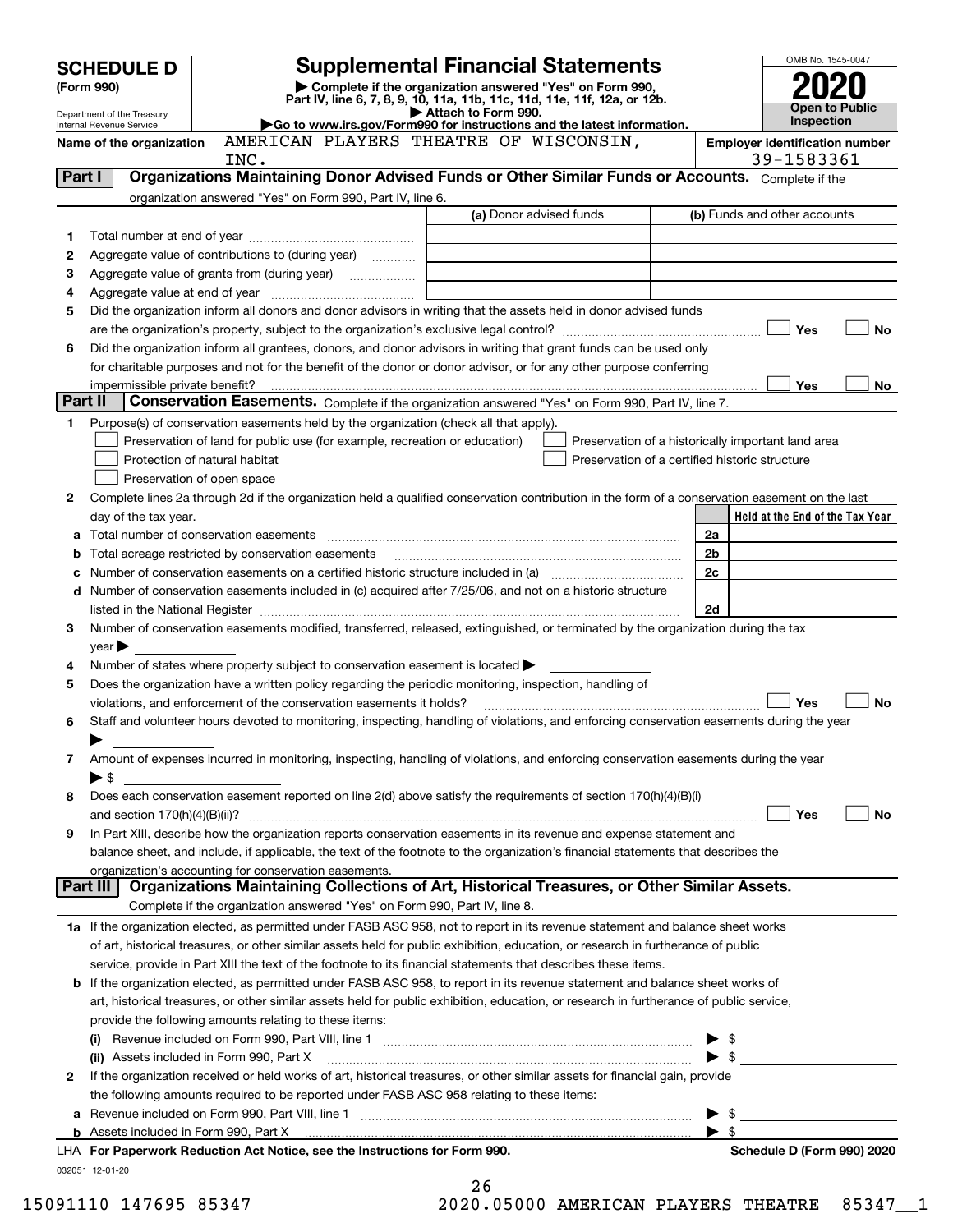|  |  | AMERICAN PLAYERS THEATRE OF WISCONSIN, |
|--|--|----------------------------------------|
|  |  |                                        |

|               | INC.<br>Schedule D (Form 990) 2020                                                                                                                                                                                             | AMERICAN FUAIERS INEAIRE OF WISCONSIN,  |                            |                                                                                                                                                                                                                               |             |                                  | 39-1583361     | Page 2                          |
|---------------|--------------------------------------------------------------------------------------------------------------------------------------------------------------------------------------------------------------------------------|-----------------------------------------|----------------------------|-------------------------------------------------------------------------------------------------------------------------------------------------------------------------------------------------------------------------------|-------------|----------------------------------|----------------|---------------------------------|
| Part III      | Organizations Maintaining Collections of Art, Historical Treasures, or Other Similar Assets (continued)                                                                                                                        |                                         |                            |                                                                                                                                                                                                                               |             |                                  |                |                                 |
| 3             | Using the organization's acquisition, accession, and other records, check any of the following that make significant use of its                                                                                                |                                         |                            |                                                                                                                                                                                                                               |             |                                  |                |                                 |
|               | collection items (check all that apply):                                                                                                                                                                                       |                                         |                            |                                                                                                                                                                                                                               |             |                                  |                |                                 |
| a             | Public exhibition                                                                                                                                                                                                              | d                                       |                            | Loan or exchange program                                                                                                                                                                                                      |             |                                  |                |                                 |
| b             | Scholarly research                                                                                                                                                                                                             | е                                       |                            | Other and the contract of the contract of the contract of the contract of the contract of the contract of the contract of the contract of the contract of the contract of the contract of the contract of the contract of the |             |                                  |                |                                 |
| c             | Preservation for future generations                                                                                                                                                                                            |                                         |                            |                                                                                                                                                                                                                               |             |                                  |                |                                 |
| 4             | Provide a description of the organization's collections and explain how they further the organization's exempt purpose in Part XIII.                                                                                           |                                         |                            |                                                                                                                                                                                                                               |             |                                  |                |                                 |
| 5             | During the year, did the organization solicit or receive donations of art, historical treasures, or other similar assets                                                                                                       |                                         |                            |                                                                                                                                                                                                                               |             |                                  |                |                                 |
|               |                                                                                                                                                                                                                                |                                         |                            |                                                                                                                                                                                                                               |             |                                  | Yes            | No                              |
|               | <b>Part IV</b><br>Escrow and Custodial Arrangements. Complete if the organization answered "Yes" on Form 990, Part IV, line 9, or                                                                                              |                                         |                            |                                                                                                                                                                                                                               |             |                                  |                |                                 |
|               | reported an amount on Form 990, Part X, line 21.                                                                                                                                                                               |                                         |                            |                                                                                                                                                                                                                               |             |                                  |                |                                 |
|               | 1a Is the organization an agent, trustee, custodian or other intermediary for contributions or other assets not included                                                                                                       |                                         |                            |                                                                                                                                                                                                                               |             |                                  |                |                                 |
|               |                                                                                                                                                                                                                                |                                         |                            |                                                                                                                                                                                                                               |             |                                  | Yes            | No                              |
|               | <b>b</b> If "Yes," explain the arrangement in Part XIII and complete the following table:                                                                                                                                      |                                         |                            |                                                                                                                                                                                                                               |             |                                  |                |                                 |
|               |                                                                                                                                                                                                                                |                                         |                            |                                                                                                                                                                                                                               |             |                                  | Amount         |                                 |
| c             | Beginning balance                                                                                                                                                                                                              |                                         |                            |                                                                                                                                                                                                                               |             | 1c                               |                |                                 |
|               |                                                                                                                                                                                                                                |                                         |                            |                                                                                                                                                                                                                               |             | 1d                               |                |                                 |
|               |                                                                                                                                                                                                                                |                                         |                            |                                                                                                                                                                                                                               |             | 1e                               |                |                                 |
| f             | Ending balance manufacture contract contract contract contract contract contract contract contract contract contract contract contract contract contract contract contract contract contract contract contract contract contra |                                         |                            |                                                                                                                                                                                                                               |             | 1f                               |                |                                 |
|               | 2a Did the organization include an amount on Form 990, Part X, line 21, for escrow or custodial account liability?                                                                                                             |                                         |                            |                                                                                                                                                                                                                               |             |                                  | Yes            | No                              |
| <b>Part V</b> | <b>b</b> If "Yes," explain the arrangement in Part XIII. Check here if the explanation has been provided on Part XIII                                                                                                          |                                         |                            |                                                                                                                                                                                                                               |             |                                  |                |                                 |
|               | Endowment Funds. Complete if the organization answered "Yes" on Form 990, Part IV, line 10.                                                                                                                                    |                                         |                            |                                                                                                                                                                                                                               |             |                                  |                |                                 |
|               |                                                                                                                                                                                                                                | (a) Current year<br>867,935.            | (b) Prior year<br>700,941. | (c) Two years back                                                                                                                                                                                                            | 752,433.    | (d) Three years back<br>209,013. |                | (e) Four years back<br>192,627. |
|               | 1a Beginning of year balance                                                                                                                                                                                                   |                                         |                            |                                                                                                                                                                                                                               |             | 500,000.                         |                |                                 |
| b             |                                                                                                                                                                                                                                | 116,031.                                | 168,255.                   |                                                                                                                                                                                                                               | $-50,208$ . | 44,548.                          |                | 16,386.                         |
|               | Net investment earnings, gains, and losses                                                                                                                                                                                     |                                         |                            |                                                                                                                                                                                                                               |             |                                  |                |                                 |
| d             | <b>e</b> Other expenditures for facilities                                                                                                                                                                                     |                                         |                            |                                                                                                                                                                                                                               |             |                                  |                |                                 |
|               |                                                                                                                                                                                                                                |                                         |                            |                                                                                                                                                                                                                               |             |                                  |                |                                 |
| f             | and programs                                                                                                                                                                                                                   | 1,277.                                  | 1,261.                     |                                                                                                                                                                                                                               | 1,284.      | 1,128.                           |                |                                 |
| g             | End of year balance                                                                                                                                                                                                            | 982,689.                                | 867,935.                   |                                                                                                                                                                                                                               | 700,941.    | 752,433.                         |                | 209,013.                        |
| 2             | Provide the estimated percentage of the current year end balance (line 1g, column (a)) held as:                                                                                                                                |                                         |                            |                                                                                                                                                                                                                               |             |                                  |                |                                 |
| a             | Board designated or quasi-endowment                                                                                                                                                                                            | .0000                                   | %                          |                                                                                                                                                                                                                               |             |                                  |                |                                 |
| b             | .0000<br>Permanent endowment                                                                                                                                                                                                   | %                                       |                            |                                                                                                                                                                                                                               |             |                                  |                |                                 |
|               | 100<br>Term endowment $\blacktriangleright$                                                                                                                                                                                    | %                                       |                            |                                                                                                                                                                                                                               |             |                                  |                |                                 |
|               | The percentages on lines 2a, 2b, and 2c should equal 100%.                                                                                                                                                                     |                                         |                            |                                                                                                                                                                                                                               |             |                                  |                |                                 |
|               | 3a Are there endowment funds not in the possession of the organization that are held and administered for the organization                                                                                                     |                                         |                            |                                                                                                                                                                                                                               |             |                                  |                |                                 |
|               | by:                                                                                                                                                                                                                            |                                         |                            |                                                                                                                                                                                                                               |             |                                  |                | Yes<br>No                       |
|               | (i)                                                                                                                                                                                                                            |                                         |                            |                                                                                                                                                                                                                               |             |                                  | 3a(i)          | X                               |
|               |                                                                                                                                                                                                                                |                                         |                            |                                                                                                                                                                                                                               |             |                                  | 3a(ii)         | X                               |
|               |                                                                                                                                                                                                                                |                                         |                            |                                                                                                                                                                                                                               |             |                                  | 3 <sub>b</sub> | X                               |
|               | Describe in Part XIII the intended uses of the organization's endowment funds.                                                                                                                                                 |                                         |                            |                                                                                                                                                                                                                               |             |                                  |                |                                 |
|               | <b>Part VI</b><br>Land, Buildings, and Equipment.                                                                                                                                                                              |                                         |                            |                                                                                                                                                                                                                               |             |                                  |                |                                 |
|               | Complete if the organization answered "Yes" on Form 990, Part IV, line 11a. See Form 990, Part X, line 10.                                                                                                                     |                                         |                            |                                                                                                                                                                                                                               |             |                                  |                |                                 |
|               | Description of property                                                                                                                                                                                                        | (a) Cost or other<br>basis (investment) |                            | (b) Cost or other<br>basis (other)                                                                                                                                                                                            |             | (c) Accumulated<br>depreciation  | (d) Book value |                                 |
|               |                                                                                                                                                                                                                                |                                         |                            | $\overline{559,316}$ .                                                                                                                                                                                                        |             |                                  |                | 559, 316.                       |
|               |                                                                                                                                                                                                                                |                                         |                            | 16,811,840.                                                                                                                                                                                                                   |             | 4,529,286.                       | 12, 282, 554.  |                                 |
|               | Leasehold improvements                                                                                                                                                                                                         |                                         |                            |                                                                                                                                                                                                                               |             |                                  |                |                                 |
|               |                                                                                                                                                                                                                                |                                         |                            | 1,086,908.                                                                                                                                                                                                                    |             | 831,890.                         |                | 255,018.                        |
| е             |                                                                                                                                                                                                                                |                                         |                            |                                                                                                                                                                                                                               |             |                                  |                |                                 |
|               |                                                                                                                                                                                                                                |                                         |                            |                                                                                                                                                                                                                               |             |                                  | 13,096,888.    |                                 |

**Schedule D (Form 990) 2020**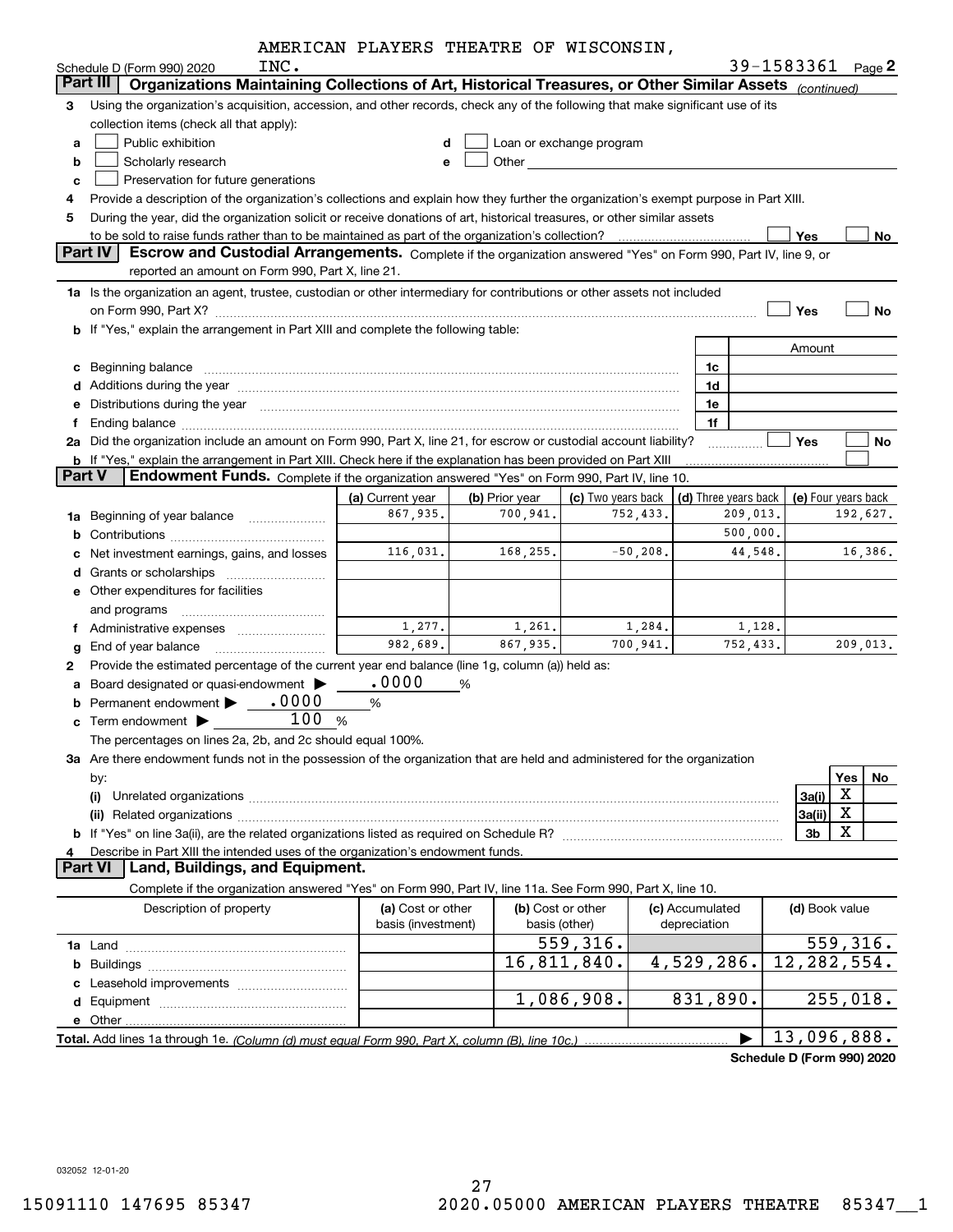| INC.<br>Schedule D (Form 990) 2020                                                                                |                 |                                                           | 39-1583361<br>$Page$ <sup>3</sup> |
|-------------------------------------------------------------------------------------------------------------------|-----------------|-----------------------------------------------------------|-----------------------------------|
| <b>Investments - Other Securities.</b><br><b>Part VIII</b>                                                        |                 |                                                           |                                   |
| Complete if the organization answered "Yes" on Form 990, Part IV, line 11b. See Form 990, Part X, line 12.        |                 |                                                           |                                   |
| (a) Description of security or category (including name of security)                                              | (b) Book value  | (c) Method of valuation: Cost or end-of-year market value |                                   |
|                                                                                                                   |                 |                                                           |                                   |
|                                                                                                                   |                 |                                                           |                                   |
| $(3)$ Other                                                                                                       |                 |                                                           |                                   |
| (A)                                                                                                               |                 |                                                           |                                   |
| (B)                                                                                                               |                 |                                                           |                                   |
| (C)                                                                                                               |                 |                                                           |                                   |
| (D)                                                                                                               |                 |                                                           |                                   |
| (E)                                                                                                               |                 |                                                           |                                   |
| (F)                                                                                                               |                 |                                                           |                                   |
| (G)                                                                                                               |                 |                                                           |                                   |
| (H)                                                                                                               |                 |                                                           |                                   |
| Total. (Col. (b) must equal Form 990, Part X, col. (B) line 12.)                                                  |                 |                                                           |                                   |
| Part VIII Investments - Program Related.                                                                          |                 |                                                           |                                   |
| Complete if the organization answered "Yes" on Form 990, Part IV, line 11c. See Form 990, Part X, line 13.        |                 |                                                           |                                   |
| (a) Description of investment                                                                                     | (b) Book value  | (c) Method of valuation: Cost or end-of-year market value |                                   |
| (1)                                                                                                               |                 |                                                           |                                   |
| (2)                                                                                                               |                 |                                                           |                                   |
| (3)                                                                                                               |                 |                                                           |                                   |
| (4)                                                                                                               |                 |                                                           |                                   |
| (5)                                                                                                               |                 |                                                           |                                   |
| (6)                                                                                                               |                 |                                                           |                                   |
| (7)                                                                                                               |                 |                                                           |                                   |
| (8)                                                                                                               |                 |                                                           |                                   |
| (9)                                                                                                               |                 |                                                           |                                   |
| Total. (Col. (b) must equal Form 990, Part X, col. (B) line 13.)                                                  |                 |                                                           |                                   |
| <b>Other Assets.</b><br>Part IX                                                                                   |                 |                                                           |                                   |
| Complete if the organization answered "Yes" on Form 990, Part IV, line 11d. See Form 990, Part X, line 15.        |                 |                                                           |                                   |
|                                                                                                                   | (a) Description |                                                           | (b) Book value                    |
| (1)                                                                                                               |                 |                                                           |                                   |
| (2)                                                                                                               |                 |                                                           |                                   |
| (3)                                                                                                               |                 |                                                           |                                   |
| (4)                                                                                                               |                 |                                                           |                                   |
| (5)                                                                                                               |                 |                                                           |                                   |
| (6)                                                                                                               |                 |                                                           |                                   |
| (7)                                                                                                               |                 |                                                           |                                   |
| (8)                                                                                                               |                 |                                                           |                                   |
| (9)                                                                                                               |                 |                                                           |                                   |
| <b>Other Liabilities.</b><br>Part X                                                                               |                 |                                                           |                                   |
| Complete if the organization answered "Yes" on Form 990, Part IV, line 11e or 11f. See Form 990, Part X, line 25. |                 |                                                           |                                   |
| (a) Description of liability<br>1.                                                                                |                 |                                                           | (b) Book value                    |
| (1) Federal income taxes                                                                                          |                 |                                                           |                                   |
| PROMISES TO GIVE TO AMERICAN<br>(2)                                                                               |                 |                                                           |                                   |
| PLAYERS THEATRE FOUNDATION,<br>(3)                                                                                | INC.            |                                                           | 769,807.                          |
| (4) GIFT LIABILITIES                                                                                              |                 |                                                           | 64,345.                           |
| CONTRACT LIABILITIES<br>(5)                                                                                       |                 |                                                           | 756, 241.                         |
| (6)                                                                                                               |                 |                                                           |                                   |
| (7)                                                                                                               |                 |                                                           |                                   |
| (8)                                                                                                               |                 |                                                           |                                   |

**Total.**  *(Column (b) must equal Form 990, Part X, col. (B) line 25.)*  $\blacktriangleright$ 1,590,393.

**2.** Liability for uncertain tax positions. In Part XIII, provide the text of the footnote to the organization's financial statements that reports the organization's liability for uncertain tax positions under FASB ASC 740. Check here if the text of the footnote has been provided in Part XIII  $\boxed{\text{X}}$ 

**Schedule D (Form 990) 2020**

032053 12-01-20

(9)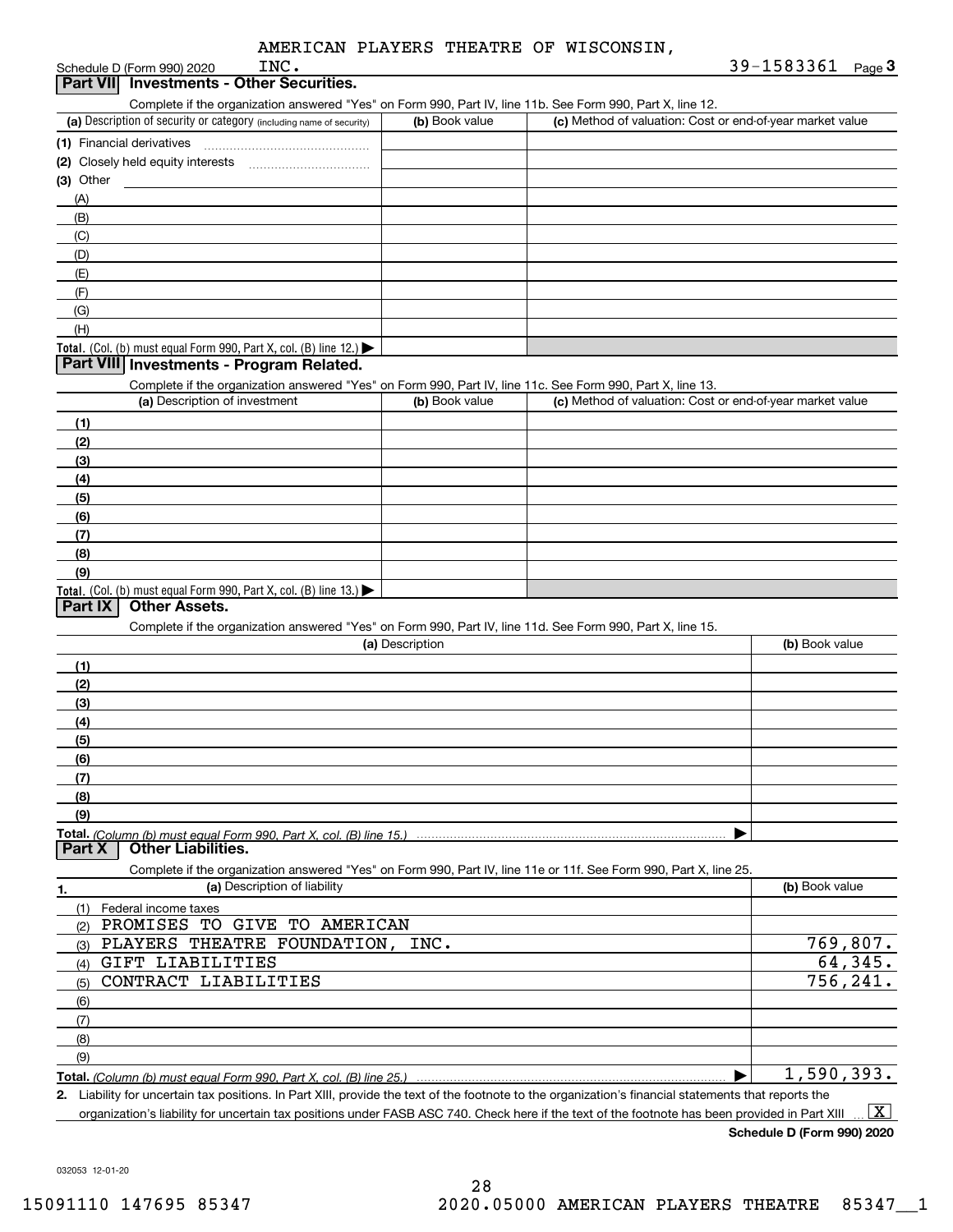|   | INC.<br>Schedule D (Form 990) 2020                                                                                                                                                                                                              |                | 39-1583361<br>Page $4$ |
|---|-------------------------------------------------------------------------------------------------------------------------------------------------------------------------------------------------------------------------------------------------|----------------|------------------------|
|   | Reconciliation of Revenue per Audited Financial Statements With Revenue per Return.<br><b>Part XI</b>                                                                                                                                           |                |                        |
|   | Complete if the organization answered "Yes" on Form 990, Part IV, line 12a.                                                                                                                                                                     |                |                        |
| 1 | Total revenue, gains, and other support per audited financial statements                                                                                                                                                                        | $\blacksquare$ | 5,449,482.             |
| 2 | Amounts included on line 1 but not on Form 990, Part VIII, line 12:                                                                                                                                                                             |                |                        |
| a | 25,563.<br>2a                                                                                                                                                                                                                                   |                |                        |
|   | 2 <sub>b</sub>                                                                                                                                                                                                                                  |                |                        |
| с | 2c                                                                                                                                                                                                                                              |                |                        |
| d | 2d                                                                                                                                                                                                                                              |                |                        |
| е | Add lines 2a through 2d                                                                                                                                                                                                                         | 2e             | 25,563.                |
| 3 |                                                                                                                                                                                                                                                 | 3              | 5,423,919.             |
| 4 | Amounts included on Form 990, Part VIII, line 12, but not on line 1:                                                                                                                                                                            |                |                        |
| а | 4a                                                                                                                                                                                                                                              |                |                        |
| b | $-80, 345.$<br>4 <sub>b</sub>                                                                                                                                                                                                                   |                |                        |
| c | Add lines 4a and 4b                                                                                                                                                                                                                             | 4с             | $-80,345.$             |
| 5 |                                                                                                                                                                                                                                                 | 5              | 5,343,574.             |
|   | Part XII   Reconciliation of Expenses per Audited Financial Statements With Expenses per Return.                                                                                                                                                |                |                        |
|   | Complete if the organization answered "Yes" on Form 990, Part IV, line 12a.                                                                                                                                                                     |                |                        |
| 1 | Total expenses and losses per audited financial statements [11, 11] matter controlled and statements [11] matter controlled and the statements [11] matter controlled and the statements and the statements and statements and                  | $\mathbf{1}$   | 3,844,771.             |
| 2 | Amounts included on line 1 but not on Form 990, Part IX, line 25:                                                                                                                                                                               |                |                        |
| a | 2a                                                                                                                                                                                                                                              |                |                        |
| b | 2 <sub>b</sub><br>Prior year adjustments expressional contracts and prior year adjustments experience and the prior of the state of the state of the state of the state of the state of the state of the state of the state of the state of the |                |                        |
| c | 2c                                                                                                                                                                                                                                              |                |                        |
|   | 80, 345.<br>2d                                                                                                                                                                                                                                  |                |                        |
| е | Add lines 2a through 2d <b>must be a constructed as the constant of the constant of the constant of the construction</b>                                                                                                                        | 2e             | 80,345.                |
| 3 |                                                                                                                                                                                                                                                 | 3              | 3,764,426.             |
| 4 | Amounts included on Form 990, Part IX, line 25, but not on line 1:                                                                                                                                                                              |                |                        |
| a | 4a                                                                                                                                                                                                                                              |                |                        |
| b | 4 <sub>b</sub><br>Other (Describe in Part XIII.)                                                                                                                                                                                                |                |                        |
|   | Add lines 4a and 4b                                                                                                                                                                                                                             | 4с             | 0.                     |
| 5 |                                                                                                                                                                                                                                                 | 5              | 3,764,426.             |
|   | Part XIII Supplemental Information.                                                                                                                                                                                                             |                |                        |

Provide the descriptions required for Part II, lines 3, 5, and 9; Part III, lines 1a and 4; Part IV, lines 1b and 2b; Part V, line 4; Part X, line 2; Part XI, lines 2d and 4b; and Part XII, lines 2d and 4b. Also complete this part to provide any additional information.

PART V, LINE 4:

| IN 2017, AMERICAN PLAYERS THEATRE FOUNDATION, INC. (APT FOUNDATION)          |
|------------------------------------------------------------------------------|
| ESTABLISHED AN ENDOWMENT FUND TO BENEFIT AMERICAN PLAYERS THEATRE OF         |
| WISCONSIN, INC. (APT), THE FORREST FUND. THE PURPOSE OF THE GIFT IS TO       |
| DEFRAY THE EXPENSES RELATED TO THE DEVELOPMENT OF NEW PLAYS WHOSE CONTENT,   |
| STYLE, OR FORM FALL WITHIN THE ARTISTIC MISSION OF APT AND ARE PERFORMED     |
| IN THE TOUCHSTONE THEATRE.                                                   |
|                                                                              |
| IN ADDITION, SEVERAL YEARS AGO, AN ENDOWMENT TRUST WAS SET UP ON BEHALF OF   |
| APT BY THE KOHLER FOUNDATION. THE TRUST AGREEMENT STATES THAT THE            |
| ENDOWMENT WILL HOLD AND INVEST THE FUNDS FOR THE SOLE BENEFIT OF APT.<br>THE |

032054 12-01-20 **Schedule D (Form 990) 2020** TRUST AGREEMENT INDICATES THAT THE TRUSTEES WILL MEET YEARLY AND CONSIDER

29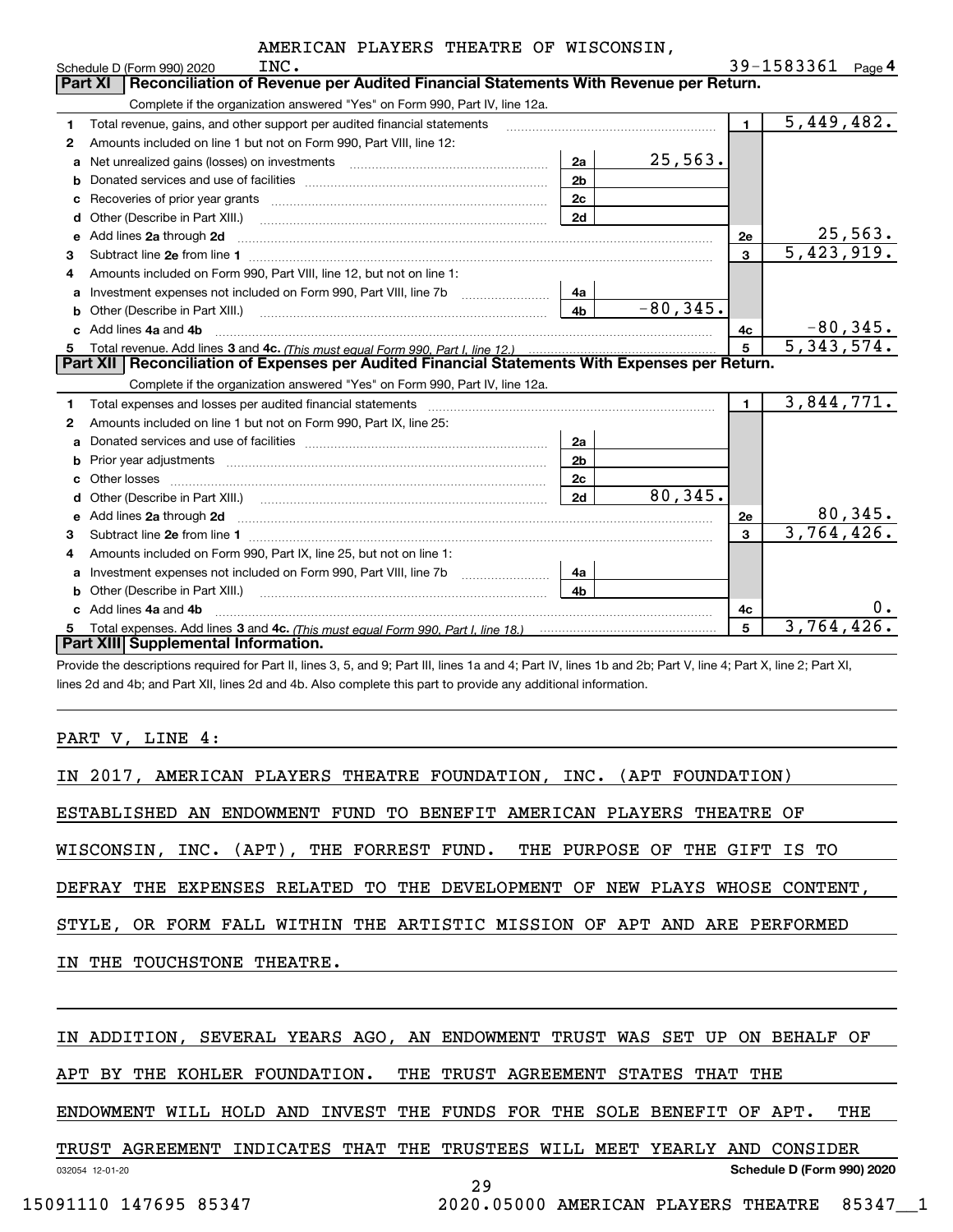|      |  | AMERICAN PLAYERS THEATRE OF WISCONSIN, |                       |  |
|------|--|----------------------------------------|-----------------------|--|
| INC. |  |                                        | $39 - 1583361$ Page 5 |  |

*(continued)* **Part XIII Supplemental Information** 

#### FUNDING REQUESTS FROM APT.

PART X, LINE 2:

Schedule D (Form 990) 2020

THE ORGANIZATIONS ARE REQUIRED TO ASSESS WHETHER IT IS MORE LIKELY THAN

NOT THAT A TAX POSITION WILL BE SUSTAINED UPON EXAMINATION ON THE

TECHNICAL MERITS OF THE POSITION ASSUMING THE TAXING AUTHORITY HAS FULL

KNOWLEDGE OF ALL INFORMATION. IF THE TAX POSITION DOES NOT MEET THE MORE

LIKELY THAN NOT RECOGNITION THRESHOLD, THE BENEFIT OF THAT POSITION IS NOT

RECOGNIZED IN THE FINANCIAL STATEMENTS. THE ORGANIZATIONS HAVE DETERMINED

THERE ARE NO AMOUNTS TO RECORD AS ASSETS OR LIABILITIES RELATED TO

UNCERTAIN TAX POSITIONS.

PART XI, LINE 4B - OTHER ADJUSTMENTS:

| COST OF GOODS SOLD                    | $-2,349$ .  |
|---------------------------------------|-------------|
| RENTAL EXPENSES                       | $-77,996.$  |
| TOTAL TO SCHEDULE D, PART XI, LINE 4B | $-80, 345.$ |

PART XII, LINE 2D - OTHER ADJUSTMENTS:

| COST OF GOODS SOLD                     | 2,349.  |
|----------------------------------------|---------|
| RENTAL EXPENSES                        | 77,996. |
| TOTAL TO SCHEDULE D, PART XII, LINE 2D | 80,345. |

**Schedule D (Form 990) 2020**

032055 12-01-20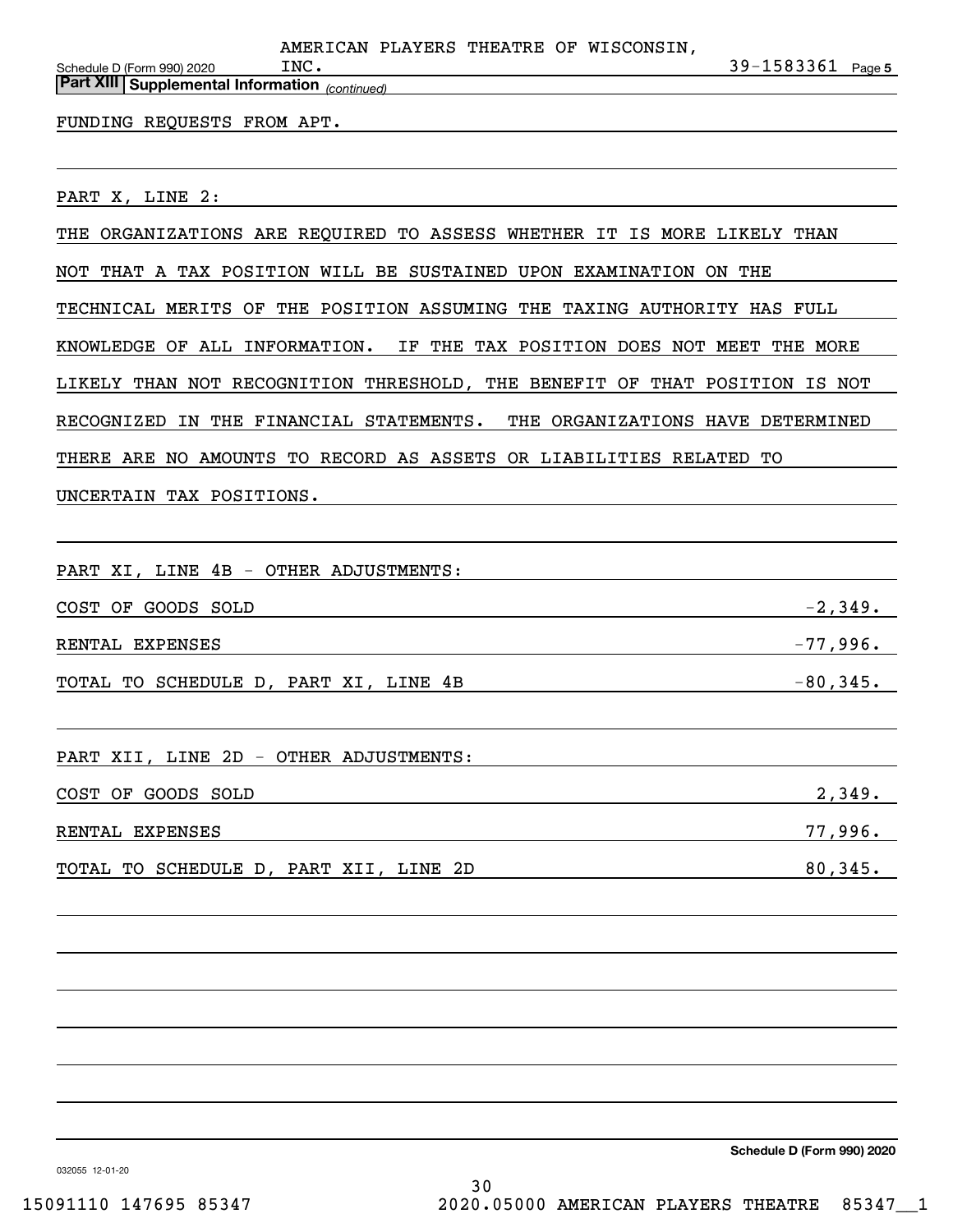| <b>SCHEDULE M</b> |  |
|-------------------|--|
| (Form 990)        |  |

# **Noncash Contributions**

OMB No. 1545-0047

| Department of the Treasury |
|----------------------------|
| Internal Revenue Service   |

**Complete if the organizations answered "Yes" on Form 990, Part IV, lines 29 or 30.** <sup>J</sup>**2020 Attach to Form 990.** J

**Open to Public Inspection**

| Name of the organization |  |  |  |
|--------------------------|--|--|--|
|                          |  |  |  |

 **Go to www.irs.gov/Form990 for instructions and the latest information.** J TRE OF WISCONSIN,

| AMERICAN PLAYERS THEA |  |
|-----------------------|--|
| INC.                  |  |

**Employer identification number** 39-1583361

|        | -----                    |                               |                                |                                             | - -               |
|--------|--------------------------|-------------------------------|--------------------------------|---------------------------------------------|-------------------|
| Part I | <b>Types of Property</b> |                               |                                |                                             |                   |
|        |                          | (a                            | (b)                            |                                             | (d)               |
|        |                          | Check if<br>$\cdots$ $\cdots$ | Number of<br>الممتموم المتحافظ | Noncash contribution<br>amaunta vanastad an | Method of de<br>. |

|    |                                                                                                                                | Check if<br>applicable | Number of<br>contributions or | Noncash contribution<br>amounts reported on<br>items contributed  Form 990, Part VIII, line 1g | Method of determining<br>noncash contribution amounts |     |     |    |
|----|--------------------------------------------------------------------------------------------------------------------------------|------------------------|-------------------------------|------------------------------------------------------------------------------------------------|-------------------------------------------------------|-----|-----|----|
| 1. |                                                                                                                                |                        |                               |                                                                                                |                                                       |     |     |    |
| 2  |                                                                                                                                |                        |                               |                                                                                                |                                                       |     |     |    |
| 3  | Art - Fractional interests                                                                                                     |                        |                               |                                                                                                |                                                       |     |     |    |
| 4  |                                                                                                                                |                        |                               |                                                                                                |                                                       |     |     |    |
| 5  | Clothing and household goods                                                                                                   |                        |                               |                                                                                                |                                                       |     |     |    |
| 6  |                                                                                                                                |                        |                               |                                                                                                |                                                       |     |     |    |
| 7  |                                                                                                                                |                        |                               |                                                                                                |                                                       |     |     |    |
| 8  | Intellectual property                                                                                                          |                        |                               |                                                                                                |                                                       |     |     |    |
| 9  |                                                                                                                                |                        |                               |                                                                                                |                                                       |     |     |    |
| 10 | Securities - Closely held stock                                                                                                |                        |                               |                                                                                                |                                                       |     |     |    |
| 11 | Securities - Partnership, LLC, or                                                                                              |                        |                               |                                                                                                |                                                       |     |     |    |
|    |                                                                                                                                |                        |                               |                                                                                                |                                                       |     |     |    |
| 12 | Securities - Miscellaneous                                                                                                     |                        |                               |                                                                                                |                                                       |     |     |    |
| 13 | Qualified conservation contribution -                                                                                          |                        |                               |                                                                                                |                                                       |     |     |    |
|    |                                                                                                                                |                        |                               |                                                                                                |                                                       |     |     |    |
| 14 | Qualified conservation contribution - Other                                                                                    |                        |                               |                                                                                                |                                                       |     |     |    |
| 15 | Real estate - Residential                                                                                                      |                        |                               |                                                                                                |                                                       |     |     |    |
| 16 | Real estate - Commercial                                                                                                       |                        |                               |                                                                                                |                                                       |     |     |    |
| 17 |                                                                                                                                |                        |                               |                                                                                                |                                                       |     |     |    |
| 18 |                                                                                                                                |                        |                               |                                                                                                |                                                       |     |     |    |
| 19 |                                                                                                                                |                        |                               |                                                                                                |                                                       |     |     |    |
| 20 | Drugs and medical supplies                                                                                                     |                        |                               |                                                                                                |                                                       |     |     |    |
| 21 | Taxidermy                                                                                                                      |                        |                               |                                                                                                |                                                       |     |     |    |
| 22 |                                                                                                                                |                        |                               |                                                                                                |                                                       |     |     |    |
| 23 |                                                                                                                                |                        |                               |                                                                                                |                                                       |     |     |    |
| 24 |                                                                                                                                |                        |                               |                                                                                                |                                                       |     |     |    |
| 25 | (LIGHTING ROD)<br>Other $\blacktriangleright$                                                                                  | x                      | 0                             | 45,000.FAIR                                                                                    |                                                       |     |     |    |
| 26 | $\left(\begin{array}{ccc}\n\end{array}\right)$<br>Other $\blacktriangleright$                                                  |                        |                               |                                                                                                |                                                       |     |     |    |
| 27 | Other $\blacktriangleright$                                                                                                    |                        |                               |                                                                                                |                                                       |     |     |    |
| 28 | Other $\blacktriangleright$                                                                                                    |                        |                               |                                                                                                |                                                       |     |     |    |
| 29 | Number of Forms 8283 received by the organization during the tax year for contributions                                        |                        |                               |                                                                                                |                                                       |     |     |    |
|    | for which the organization completed Form 8283, Part V, Donee Acknowledgement                                                  |                        |                               | 29                                                                                             |                                                       |     |     |    |
|    |                                                                                                                                |                        |                               |                                                                                                |                                                       |     | Yes | No |
|    | 30a During the year, did the organization receive by contribution any property reported in Part I, lines 1 through 28, that it |                        |                               |                                                                                                |                                                       |     |     |    |
|    | must hold for at least three years from the date of the initial contribution, and which isn't required to be used for          |                        |                               |                                                                                                |                                                       |     |     |    |
|    | exempt purposes for the entire holding period?                                                                                 |                        |                               |                                                                                                |                                                       | 30a |     | х  |
|    | <b>b</b> If "Yes," describe the arrangement in Part II.                                                                        |                        |                               |                                                                                                |                                                       |     |     |    |
| 31 | Does the organization have a gift acceptance policy that requires the review of any nonstandard contributions?                 |                        |                               |                                                                                                | .                                                     | 31  |     | x  |
|    | 32a Does the organization hire or use third parties or related organizations to solicit, process, or sell noncash              |                        |                               |                                                                                                |                                                       |     |     |    |

| <b>b</b> If "Yes." describe in Part II.                                                                              |
|----------------------------------------------------------------------------------------------------------------------|
| 33 If the organization didn't report an amount in column (c) for a type of property for which column (a) is checked, |
| describe in Part II.                                                                                                 |

**For Paperwork Reduction Act Notice, see the Instructions for Form 990. Schedule M (Form 990) 2020** LHA

contributions?

**32a**

X

032141 11-23-20

~~~~~~~~~~~~~~~~~~~~~~~~~~~~~~~~~~~~~~~~~~~~~~~~~~~~~~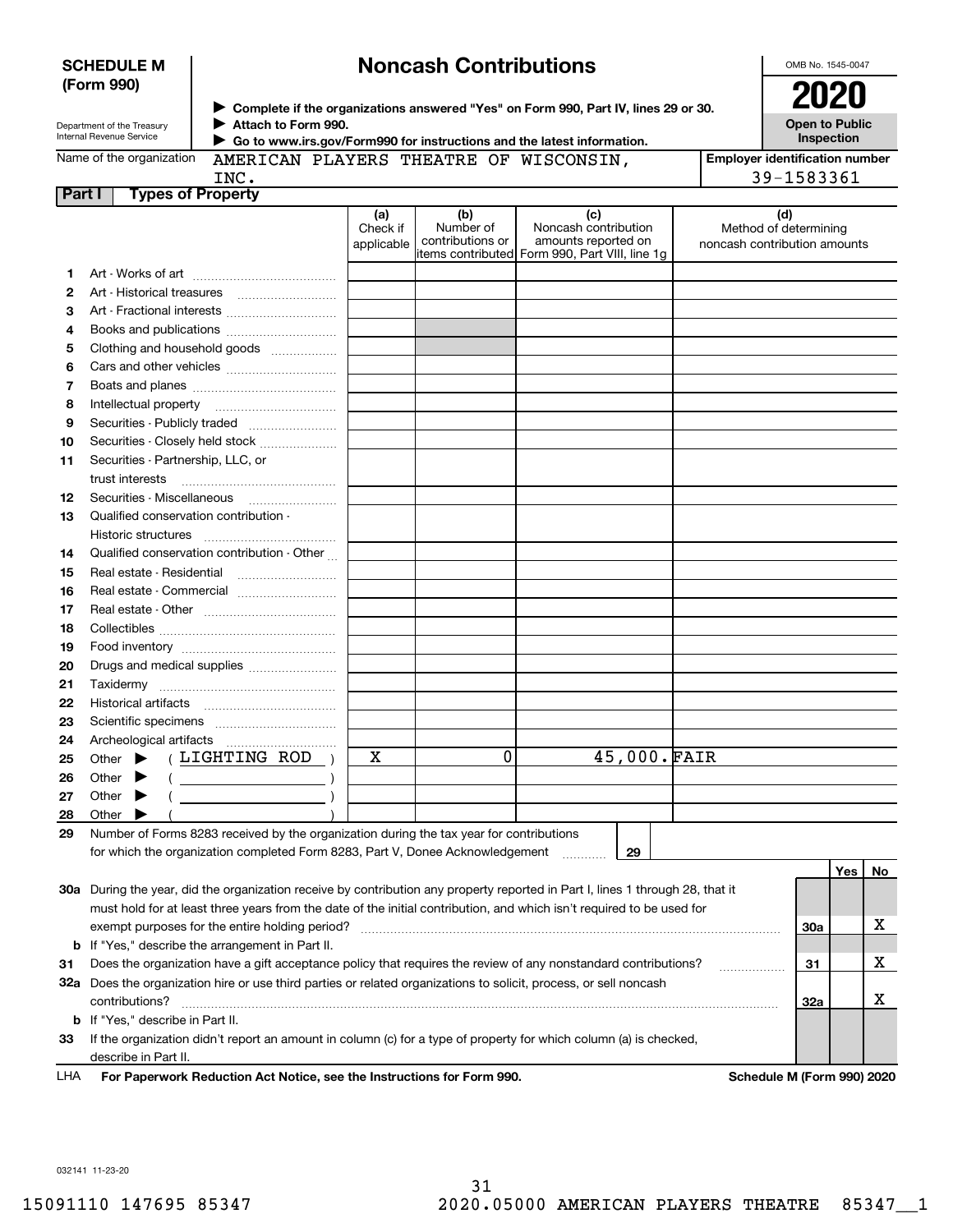|  |  | AMERICAN PLAYERS THEATRE OF WISCONSIN, |
|--|--|----------------------------------------|

|                 | Schedule M (Form 990) 2020 | INC. |                                                                                                                                                                                                                                     | 39-1583361                 | Page 2 |
|-----------------|----------------------------|------|-------------------------------------------------------------------------------------------------------------------------------------------------------------------------------------------------------------------------------------|----------------------------|--------|
| Part II         |                            |      | <b>Supplemental Information.</b> Provide the information required by Part I, lines 30b, 32b, and 33, and whether the organization is reporting in Part I, column (b), the number of contributions, the number of items received, or |                            |        |
|                 |                            |      |                                                                                                                                                                                                                                     |                            |        |
|                 |                            |      |                                                                                                                                                                                                                                     |                            |        |
|                 |                            |      |                                                                                                                                                                                                                                     |                            |        |
|                 |                            |      |                                                                                                                                                                                                                                     |                            |        |
|                 |                            |      |                                                                                                                                                                                                                                     |                            |        |
|                 |                            |      |                                                                                                                                                                                                                                     |                            |        |
|                 |                            |      |                                                                                                                                                                                                                                     |                            |        |
|                 |                            |      |                                                                                                                                                                                                                                     |                            |        |
|                 |                            |      |                                                                                                                                                                                                                                     |                            |        |
|                 |                            |      |                                                                                                                                                                                                                                     |                            |        |
|                 |                            |      |                                                                                                                                                                                                                                     |                            |        |
|                 |                            |      |                                                                                                                                                                                                                                     |                            |        |
|                 |                            |      |                                                                                                                                                                                                                                     |                            |        |
|                 |                            |      |                                                                                                                                                                                                                                     |                            |        |
|                 |                            |      |                                                                                                                                                                                                                                     |                            |        |
|                 |                            |      |                                                                                                                                                                                                                                     |                            |        |
|                 |                            |      |                                                                                                                                                                                                                                     |                            |        |
|                 |                            |      |                                                                                                                                                                                                                                     |                            |        |
|                 |                            |      |                                                                                                                                                                                                                                     |                            |        |
|                 |                            |      |                                                                                                                                                                                                                                     |                            |        |
|                 |                            |      |                                                                                                                                                                                                                                     |                            |        |
|                 |                            |      |                                                                                                                                                                                                                                     |                            |        |
|                 |                            |      |                                                                                                                                                                                                                                     |                            |        |
|                 |                            |      |                                                                                                                                                                                                                                     |                            |        |
| 032142 11-23-20 |                            |      |                                                                                                                                                                                                                                     | Schedule M (Form 990) 2020 |        |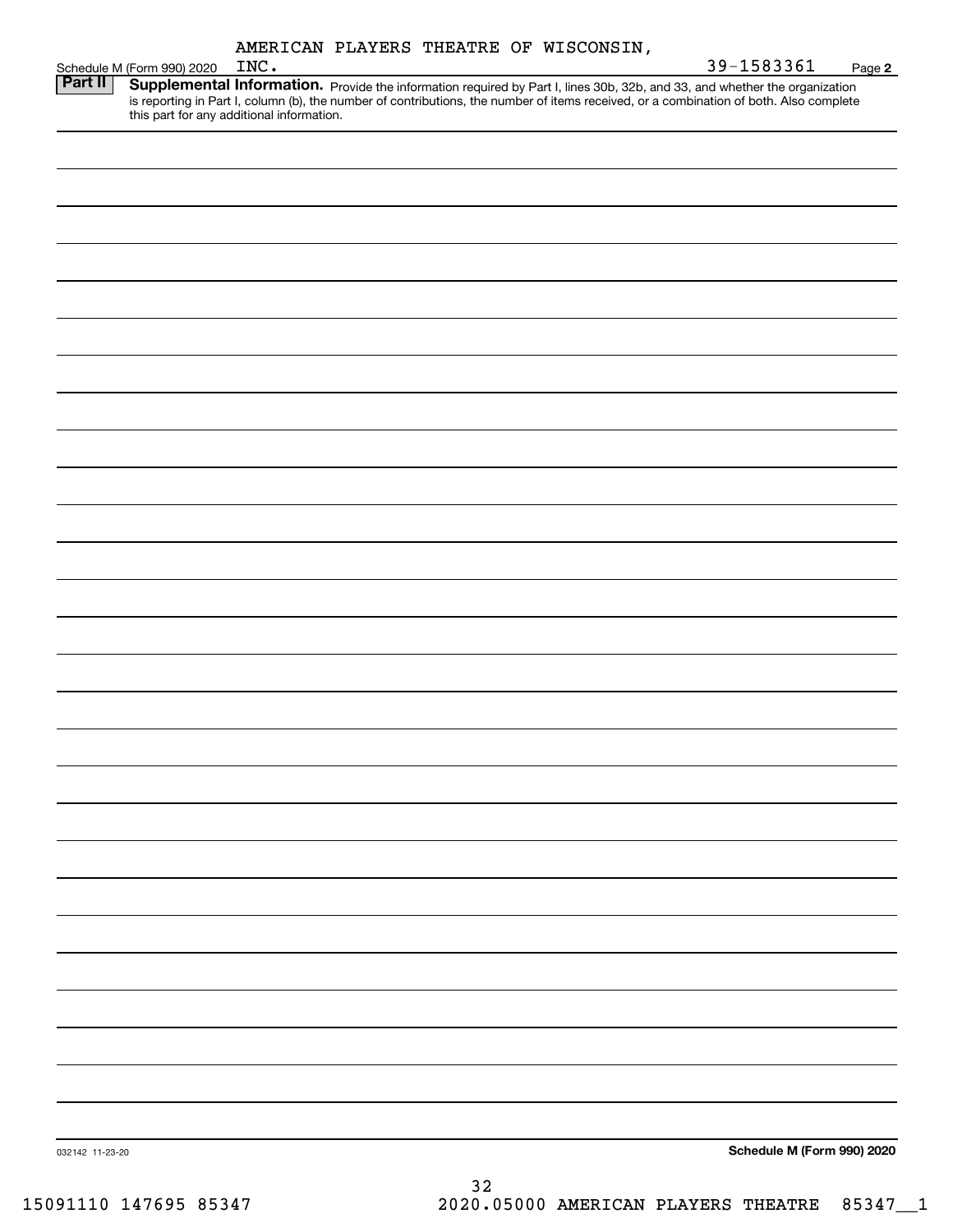**(Form 990 or 990-EZ)**

Department of the Treasury Internal Revenue Service Name of the organization

**SCHEDULE O Supplemental Information to Form 990 or 990-EZ**

**Complete to provide information for responses to specific questions on Form 990 or 990-EZ or to provide any additional information. | Attach to Form 990 or 990-EZ. | Go to www.irs.gov/Form990 for the latest information.**

AMERICAN PLAYERS THEATRE OF WISCONSIN,



INC. 39-1583361

FORM 990, PART III, LINE 1, DESCRIPTION OF ORGANIZATION MISSION:

REMARKABLE FOR ITS OPENNESS, CURIOSITY & PROFOUND APPETITE FOR

STORYTELLING.

APT IS DEVOTED TO THESE STORIES, WHICH DELVE INTO THE EXHILARATING

QUESTION OF WHAT IT IS TO BE HUMAN, GIVING EXPRESSION TO THOSE MOMENTS

THAT ARE INEXPRESSIBLE & SEARCHING FOR A COMMON TRUTH AMONG US ALL.

OUR BEST ATTEMPT AT ANSWERING THESE QUESTIONS RELIES HEAVILY ON THE

GIFTS & ABILITIES OF A PERMANENT COMPANY OF ACTORS, WORKING TO MAKE THE

WORDS SEEM EFFORTLESS & PENETRATING, TRANSFORMATIVE & ELEVATING.

TOGETHER WITH DIRECTORS, DESIGNERS, COACHES & OTHER ARTISTS, THIS

COLLABORATION GUARANTEES THAT THESE PLAYS ARE NOT OLD, DUSTY OR

IRRELEVANT, BUT ARE STORIES THAT CAN BALANCE OUR SOULS & CONNECT US.

FORM 990, PART III, LINE 3, CHANGES IN PROGRAM SERVICES:

APT WAS CLOSED DURING 2020 DUE TO THE COVID-19 PANDEMIC, HOWEVER THE

THEATRE WAS ABLE TO OFFER LIMITED PROGRAMMING VITRUALLY. APT WILL OFFER

A SMALLER SEASON IN 2021 WITH PLANS TO RETURN TO FULL OPERATIONS IN

2022.

FORM 990, PART III, LINE 4A, PROGRAM SERVICE ACCOMPLISHMENTS:

WISCONSIN, INC.'S (APT) WORK IS INTENSELY POETIC, GREAT STORIES OF

LOVE, LIFE AND HUMANITY.

THE THEATER ANNUALLY PRODUCES NINE PLAYS IN ROTATING REPERTORY. THE

STAFF NUMBERS NEARLY 200 AT THE HEIGHT OF THE SEASON, INCLUDING AN

032211 11-20-20 LHA For Paperwork Reduction Act Notice, see the Instructions for Form 990 or 990-EZ. Schedule O (Form 990 or 990-EZ) 2020

33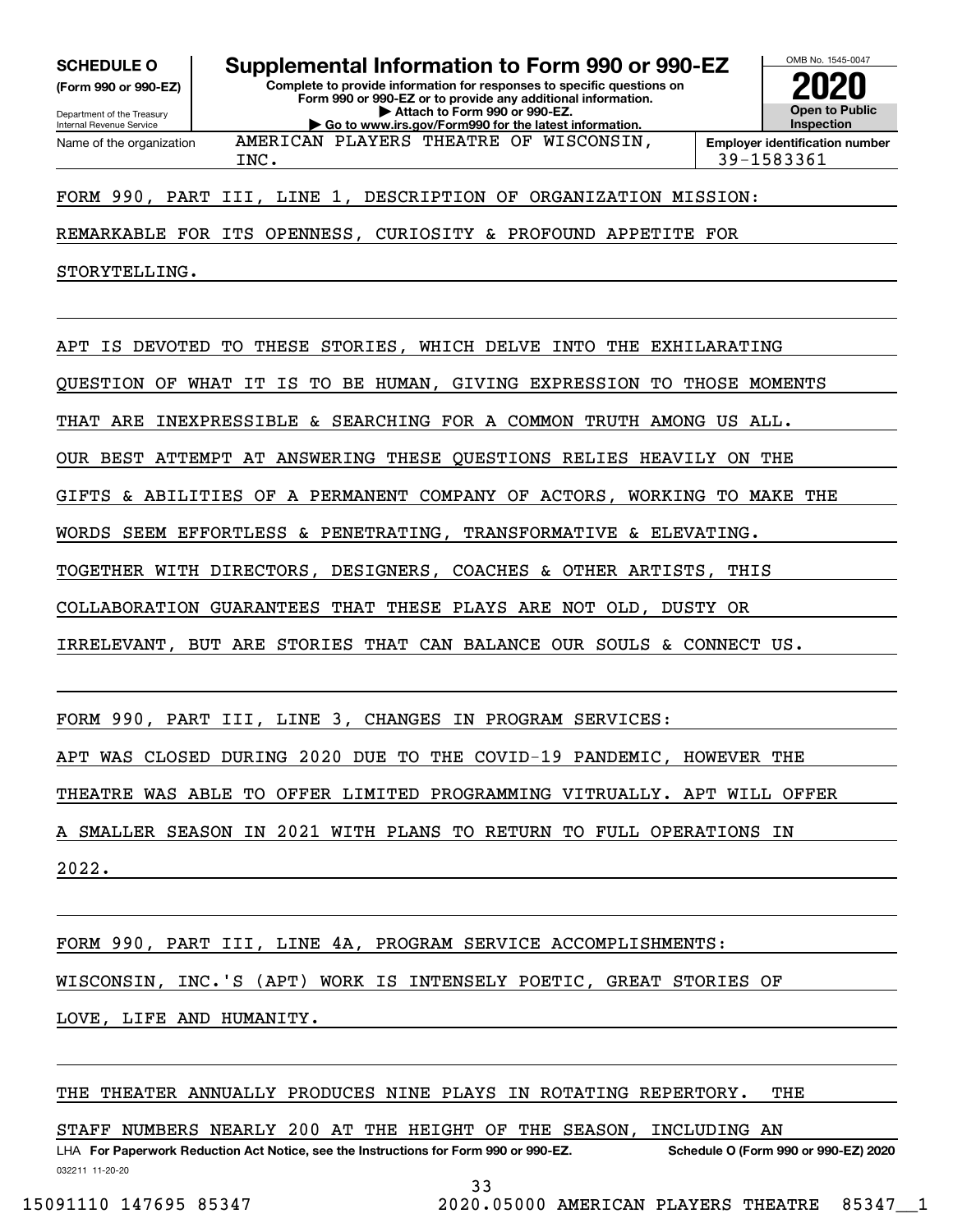| Schedule O (Form 990 or 990-EZ) 2020                            |      |                        |  |                                 | Page 2                                              |
|-----------------------------------------------------------------|------|------------------------|--|---------------------------------|-----------------------------------------------------|
| Name of the organization AMERICAN PLAYERS THEATRE OF WISCONSIN. | TNC. |                        |  |                                 | <b>Employer identification number</b><br>39-1583361 |
| 20 EL VIII COMPANY OF 20                                        |      | <b>ELORE CELL CONT</b> |  | ADD ALL TANDO MODE DUAN 110 000 |                                                     |

ACTING COMPANY OF 38. EACH SEASON, APT WELCOMES MORE THAN 110,000

PATRONS INCLUDING 15,000 SCHOOL STUDENTS, MAKING IT AMONG THE MOST

POPULAR OUTDOOR CLASSICAL THEATERS IN THE COUNTRY.

FORM 990, PART V, LINE 13, LIST OF STATES WITH QUALIFIED HEALTH PLANS:

WI

FORM 990, PART VI, SECTION B, LINE 11B:

THE AUDIT FIRM WILL PRESENT THE AUDITED FINANCIAL STATEMENTS AND A DRAFT OF FORM 990 TO THE FINANCE & AUDIT COMMITTEE, MANAGING DIRECTOR AND CONTROLLER. THE PRESENTATION WILL INCLUDE A DISCUSSION PERTAINING TO THE RELATIONSHIP OF THE PRESENTED DOCUMENTS. ANY NECESSARY CHANGES WILL THEN BE UPDATED ON THE FORM. ONCE ALL NECESSARY CHANGES ARE MADE AND THE MANAGING DIRECTOR IS IN AGREEMENT WITH THE AUDIT COMMITTEE AND CONTROLLER ON THE FINISHED FORM 990, IT WILL BE SIGNED BY THE MANAGING DIRECTOR, DATED AND SUBMITTED BY THE FILING DEADLINE. A COPY OF THE APPROVED FORM 990 WILL BE PROVIDED TO ALL OF THE OFFICERS, DIRECTORS AND TRUSTEES BEFORE THE RETURN

IS FILED WITH THE INTERNAL REVENUE SERVICE.

FORM 990, PART VI, SECTION B, LINE 12C:

DISCLOSURE AND DISCUSSIONS OF POTENTIAL CONFLICT OF INTEREST RELATIONSHIPS TAKE PLACE AT WEEKLY MANAGEMENT MEETINGS AND MONTHLY BUDGET GROUP MEETINGS. PRIOR TO ANY ENGAGEMENTS WHERE A POTENTIAL CONFLICT OF INTEREST RELATIONSHIP EXISTS, BOARD INVOLVEMENT IS REQUESTED AND FULL DISCLOSURE IS MADE AT THE NEXT BOARD MEETING. IF CONFLICT ARISES, BOARD MINUTES WILL REFLECT THE CONFLICT AND DISCLOSE THAT THE INTERESTED PERSON DID NOT PARTICIPATE IN THE FINAL DISCUSSION OR VOTE ON THE MATTER.

34

032212 11-20-20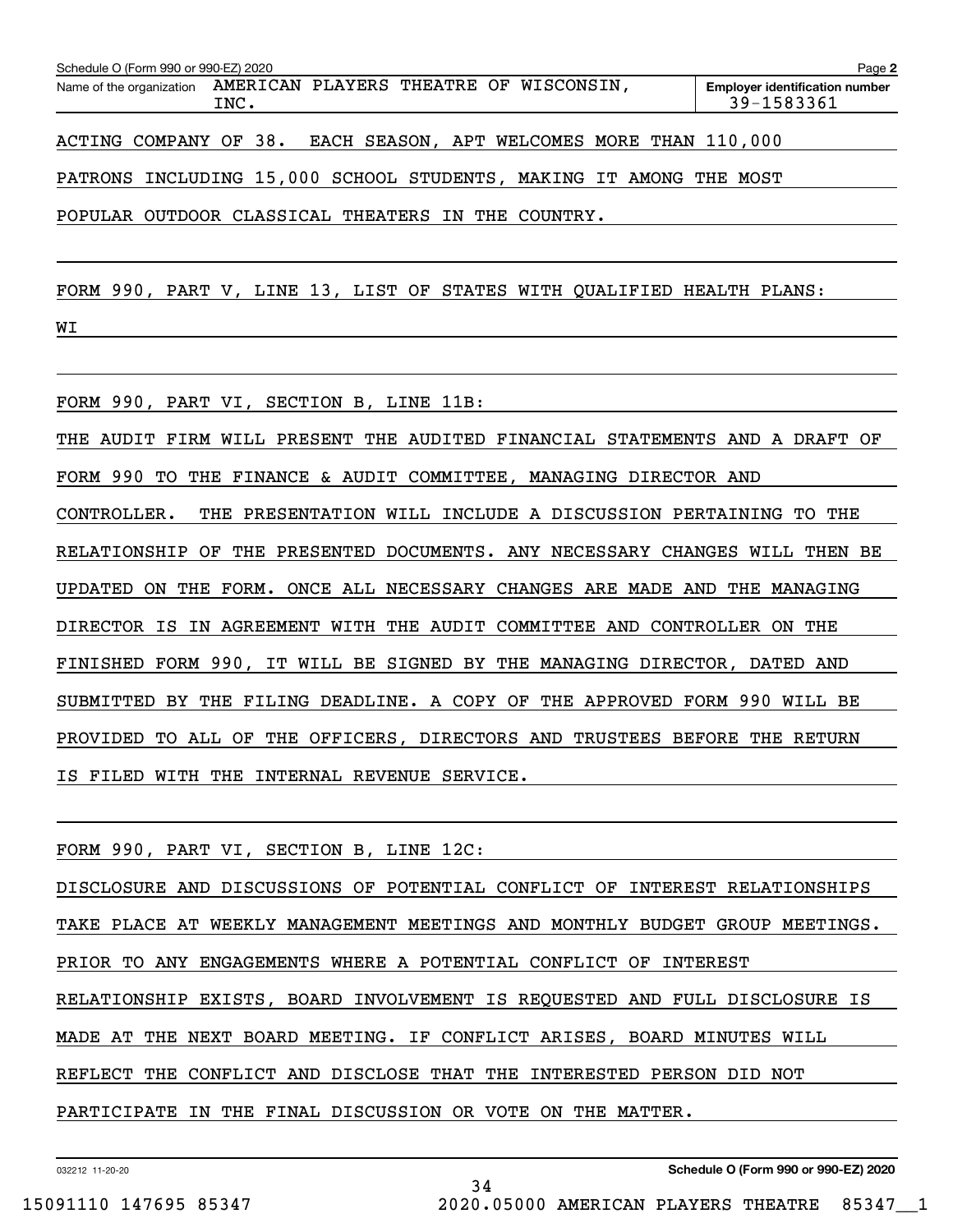| Schedule O (Form 990 or 990-EZ) 2020<br>Page 2 |      |  |  |  |                                        |                                                     |
|------------------------------------------------|------|--|--|--|----------------------------------------|-----------------------------------------------------|
| Name of the organization                       | TNC. |  |  |  | AMERICAN PLAYERS THEATRE OF WISCONSIN. | <b>Employer identification number</b><br>39-1583361 |
|                                                |      |  |  |  |                                        |                                                     |

FORM 990, PART VI, SECTION B, LINE 15:

MANAGEMENT AND GOVERNANCE UTILIZE THEATRE COMMUNICATIONS GROUP SALARY SURVEYS TO ENSURE AMERICAN PLAYERS THEATRE OF WISCONSIN, INC. SALARIES APPROPRIATELY FIT WITHIN THE RANGES FOR THEATERS OF LIKE SIZE AND REGION. THE GOVERNANCE COMMITTEE REVIEWS AND APPROVES TOTAL COMPENSATION PACKAGES FOR ALL BENEFIT ELIGIBLE EMPLOYEES, INCLUDING MANAGING DIRECTOR, CONTROLLER AND KEY EMPLOYEES. THE ANNUAL BUDGET PROPOSAL INCLUDES SALARIES APPROVED BY THE GOVERNANCE COMMITTEE ALONG WITH MANAGEMENT'S RECOMMENDATION FOR THE ANNUAL RAISE PERCENTAGE TO BE APPLIED UNIVERSALLY. THE BOARD APPROVES ALL SALARIES, RAISE PERCENTAGES, AND BENEFITS WHEN APPROVING THE ANNUAL BUDGET.

FORM 990, PART VI, SECTION C, LINE 19:

FINANCIAL STATEMENTS ARE AVAILABLE THROUGH THE ORGANIZATION'S WEBSITE OR UPON REQUEST. GOVERNING DOCUMENTS AND CONFLICT OF INTEREST POLICIES ARE NOT AVAILABLE FOR NO SPECIFIC REASON OTHER THAN NO ONE HAS EVER REQUESTED SUCH INFORMATION. HOWEVER, WE PRIDE OURSELVES ON TRANSPARENCY AND IF THE REQUEST WAS EVER MADE, WE WOULD WILLINGLY ACCOMMODATE THE REQUEST.

| FORM 990, PART IX, LINE 11G, OTHER FEES:            |                                      |
|-----------------------------------------------------|--------------------------------------|
| FEES FOR SERVICE (ARTISTIC, PRODUCTION, MARKETING): |                                      |
| PROGRAM SERVICE EXPENSES                            | 329,838.                             |
| MANAGEMENT AND GENERAL EXPENSES                     | 1,662.                               |
| FUNDRAISING EXPENSES                                | 0.                                   |
| TOTAL EXPENSES                                      | 331,500.                             |
|                                                     |                                      |
| OTHER:                                              |                                      |
| PROGRAM SERVICE EXPENSES                            | 0.                                   |
| MANAGEMENT AND GENERAL EXPENSES                     | 0.                                   |
| 032212 11-20-20<br>35                               | Schedule O (Form 990 or 990-EZ) 2020 |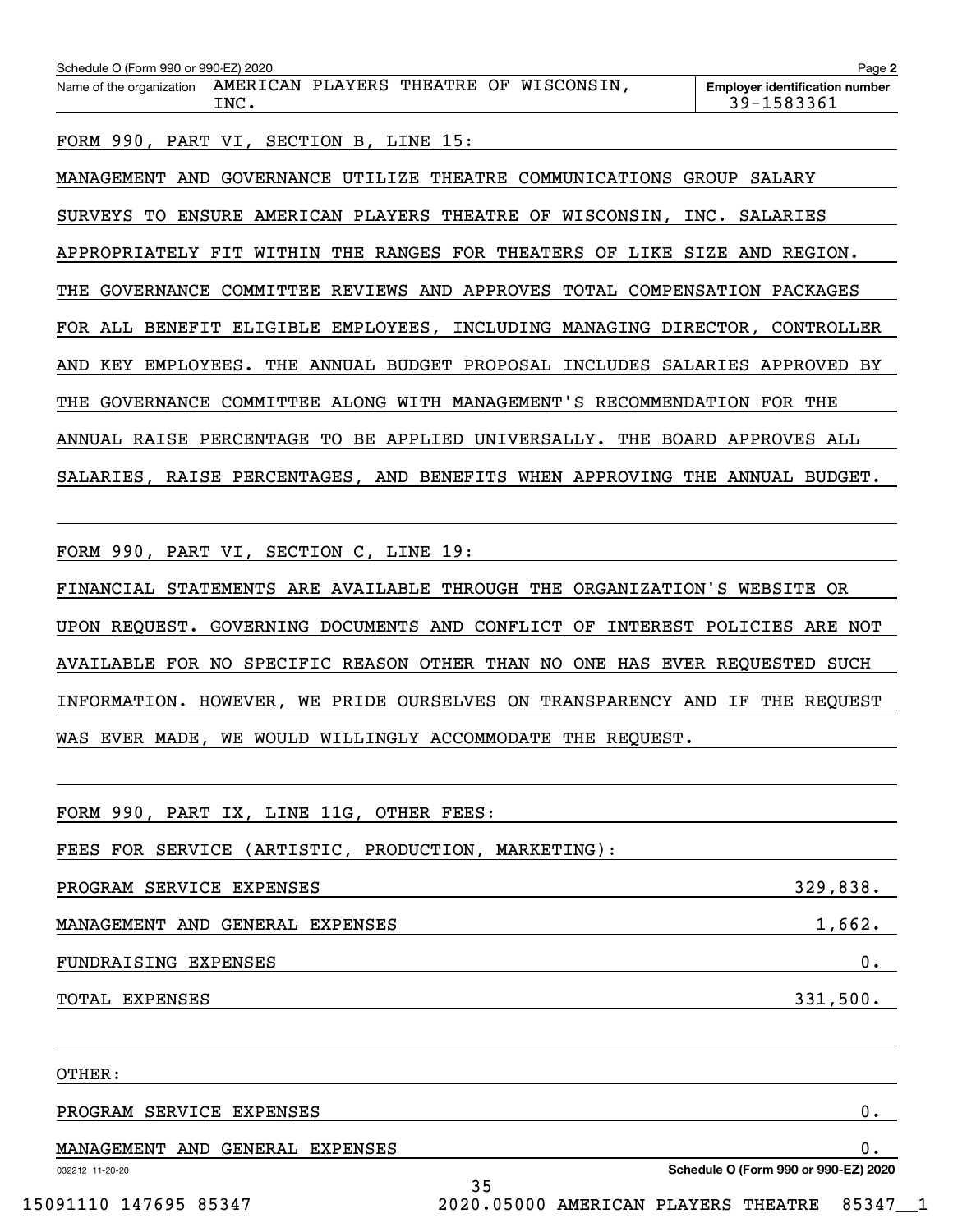|                 | Schedule O (Form 990 or 990-EZ) 2020<br>Name of the organization | INC. | AMERICAN PLAYERS THEATRE OF WISCONSIN, |  |    |  | Page 2<br><b>Employer identification number</b><br>39-1583361 |
|-----------------|------------------------------------------------------------------|------|----------------------------------------|--|----|--|---------------------------------------------------------------|
|                 | FUNDRAISING EXPENSES                                             |      |                                        |  |    |  | 74,050.                                                       |
|                 | TOTAL EXPENSES                                                   |      |                                        |  |    |  | 74,050.                                                       |
|                 | TOTAL OTHER FEES ON FORM 990, PART IX, LINE 11G, COL A           |      |                                        |  |    |  | 405,550.                                                      |
|                 |                                                                  |      |                                        |  |    |  |                                                               |
|                 |                                                                  |      |                                        |  |    |  |                                                               |
|                 |                                                                  |      |                                        |  |    |  |                                                               |
|                 |                                                                  |      |                                        |  |    |  |                                                               |
|                 |                                                                  |      |                                        |  |    |  |                                                               |
|                 |                                                                  |      |                                        |  |    |  |                                                               |
|                 |                                                                  |      |                                        |  |    |  |                                                               |
|                 |                                                                  |      |                                        |  |    |  |                                                               |
|                 |                                                                  |      |                                        |  |    |  |                                                               |
|                 |                                                                  |      |                                        |  |    |  |                                                               |
|                 |                                                                  |      |                                        |  |    |  |                                                               |
|                 |                                                                  |      |                                        |  |    |  |                                                               |
|                 |                                                                  |      |                                        |  |    |  |                                                               |
|                 |                                                                  |      |                                        |  |    |  |                                                               |
|                 |                                                                  |      |                                        |  |    |  |                                                               |
|                 |                                                                  |      |                                        |  |    |  |                                                               |
|                 |                                                                  |      |                                        |  |    |  |                                                               |
|                 |                                                                  |      |                                        |  |    |  |                                                               |
|                 |                                                                  |      |                                        |  |    |  |                                                               |
|                 |                                                                  |      |                                        |  |    |  |                                                               |
|                 |                                                                  |      |                                        |  |    |  |                                                               |
|                 |                                                                  |      |                                        |  |    |  |                                                               |
|                 |                                                                  |      |                                        |  |    |  |                                                               |
|                 |                                                                  |      |                                        |  |    |  |                                                               |
|                 |                                                                  |      |                                        |  |    |  |                                                               |
| 032212 11-20-20 |                                                                  |      |                                        |  | 36 |  | Schedule O (Form 990 or 990-EZ) 2020                          |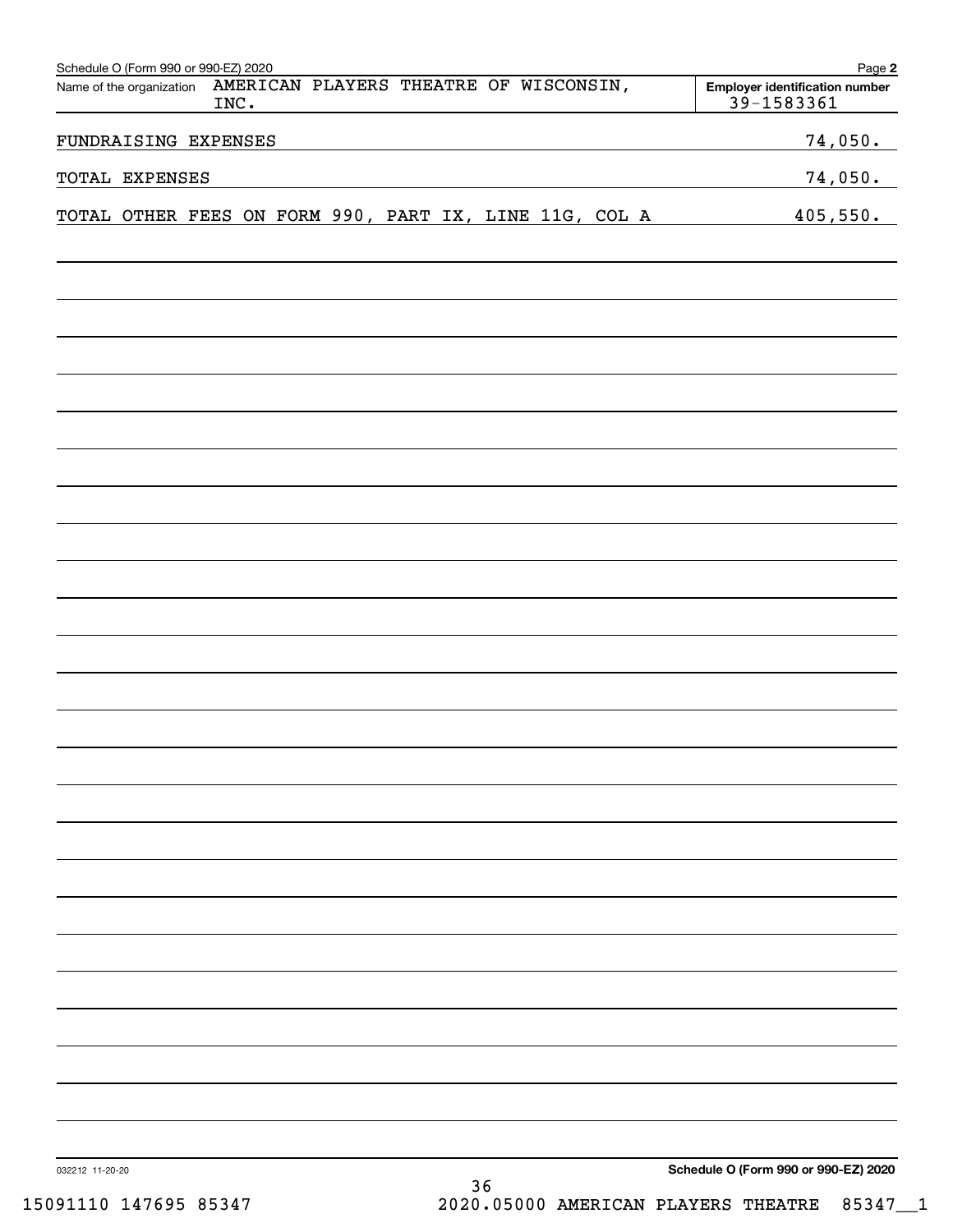| <b>SCHEDULE R</b> |  |  |
|-------------------|--|--|
|                   |  |  |

# **(Form 990)**

# **Related Organizations and Unrelated Partnerships**

**Complete if the organization answered "Yes" on Form 990, Part IV, line 33, 34, 35b, 36, or 37.** |

**Attach to Form 990.**  |

**Open to Public 2020**

OMB No. 1545-0047

| Department of the Treasury<br>Internal Revenue Service | $\cdot$ Go to www.irs.gov/Form990 for instructions and the latest information. |                                                            |  |  |  |  |  |  |
|--------------------------------------------------------|--------------------------------------------------------------------------------|------------------------------------------------------------|--|--|--|--|--|--|
| Name of the organization                               | WISCONSIN<br>PLAYERS<br>THEATRE OF<br>AMERICAN<br>INC.                         | <b>Employer identification number</b><br>1583361<br>$30 -$ |  |  |  |  |  |  |

**Part I Identification of Disregarded Entities.**  Complete if the organization answered "Yes" on Form 990, Part IV, line 33.

| (a)<br>Name, address, and EIN (if applicable)<br>of disregarded entity | (b)<br>Primary activity   | (c)<br>Legal domicile (state or<br>foreign country) | (d)<br>Total income | (e)<br>End-of-year assets | (f)<br>Direct controlling<br>entity |
|------------------------------------------------------------------------|---------------------------|-----------------------------------------------------|---------------------|---------------------------|-------------------------------------|
| APT BALTIMORE STREET APARTMENTS LLC -                                  |                           |                                                     |                     |                           | AMERICAN PLAYERS                    |
| 46-3747168, 5950 GOLF COURSE ROAD, SPRING                              |                           |                                                     |                     |                           | THEATRE OF WISCONSIN,               |
| GREEN, WI 53588                                                        | MANAGE APARTMENT BUILDING | WISCONSIN                                           |                     |                           | INC.                                |
| APT COLE STREET APARTMENTS LLC - 46-3752994                            |                           |                                                     |                     |                           | AMERICAN PLAYERS                    |
| 5950 GOLF COURSE ROAD                                                  |                           |                                                     |                     |                           | THEATRE OF WISCONSIN,               |
| SPRING GREEN, WI 53588                                                 | MANAGE APARTMENT BUILDING | WISCONSIN                                           |                     |                           | INC.                                |
|                                                                        |                           |                                                     |                     |                           |                                     |
|                                                                        |                           |                                                     |                     |                           |                                     |

#### **Identification of Related Tax-Exempt Organizations.** Complete if the organization answered "Yes" on Form 990, Part IV, line 34, because it had one or more related tax-exempt **Part II** organizations during the tax year.

| (a)<br>Name, address, and EIN<br>of related organization | (b)<br>Primary activity | (c)<br>Legal domicile (state or<br>foreign country) | (d)<br><b>Exempt Code</b><br>section | (e)<br>Public charity<br>status (if section | (f)<br>Direct controlling<br>entity |     | $(g)$<br>Section 512(b)(13)<br>controlled<br>entity? |
|----------------------------------------------------------|-------------------------|-----------------------------------------------------|--------------------------------------|---------------------------------------------|-------------------------------------|-----|------------------------------------------------------|
|                                                          |                         |                                                     |                                      | 501(c)(3))                                  |                                     | Yes | No                                                   |
| AMERICAN PLAYERS THEATRE FOUNDATION, INC. -              | TO SUPPORT AMERICAN     |                                                     |                                      |                                             | AMERICAN PLAYERS                    |     |                                                      |
| 46-2643306, 5950 GOLF COURSE ROAD, SPRING                | PLAYERS THEATRE OF      |                                                     |                                      |                                             | THEATRE OF                          |     |                                                      |
| GREEN, WI 53588                                          | WISCONSIN, INC.         | WISCONSIN                                           | 501(C)(3)                            | LINE 12A, I                                 | WISCONSIN, INC.                     | х   |                                                      |
|                                                          |                         |                                                     |                                      |                                             |                                     |     |                                                      |
|                                                          |                         |                                                     |                                      |                                             |                                     |     |                                                      |
|                                                          |                         |                                                     |                                      |                                             |                                     |     |                                                      |

**For Paperwork Reduction Act Notice, see the Instructions for Form 990. Schedule R (Form 990) 2020**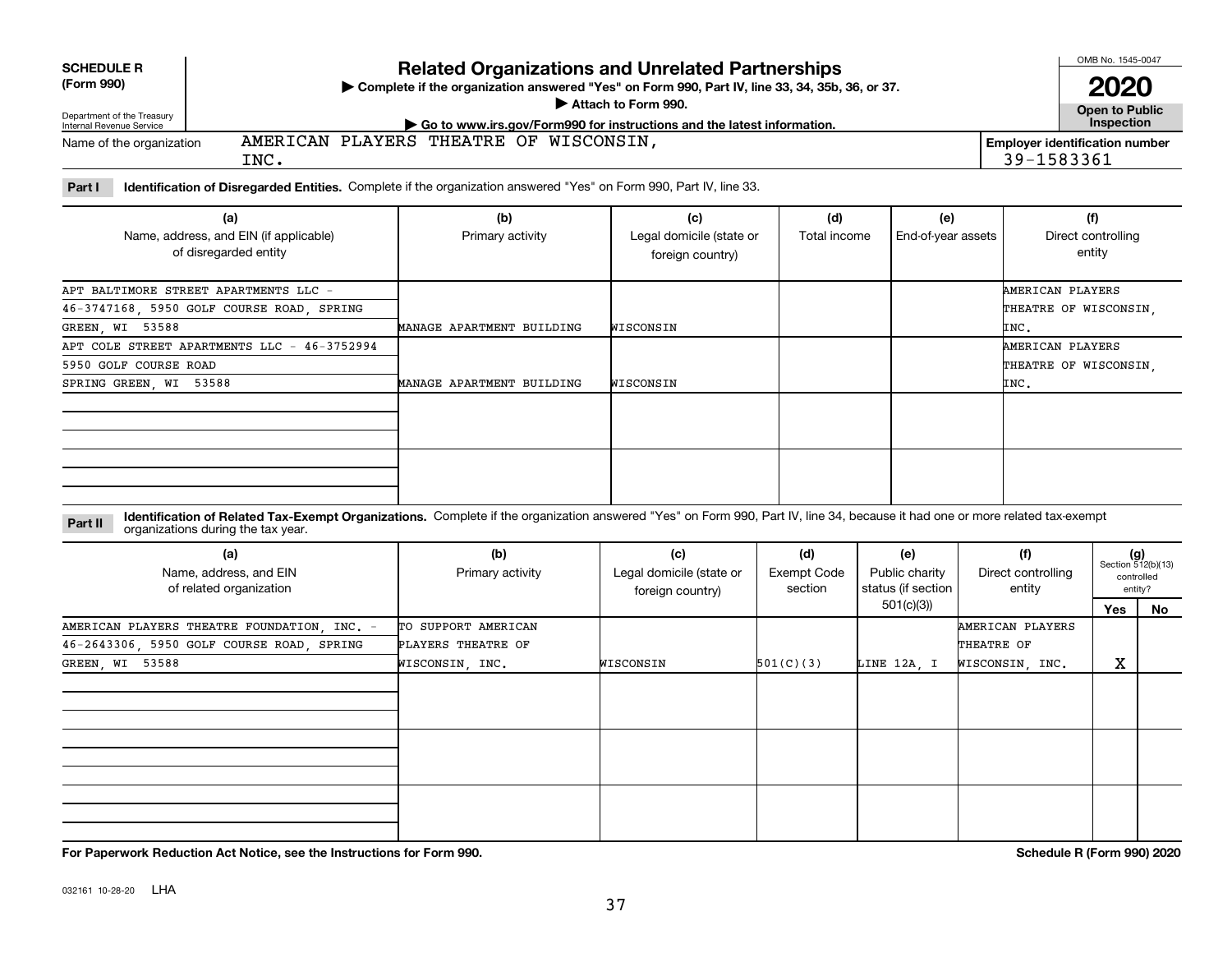Schedule R (Form 990) 2020  $R$ 

#### **2**INC. 39-1583361

**Identification of Related Organizations Taxable as a Partnership.** Complete if the organization answered "Yes" on Form 990, Part IV, line 34, because it had one or more related **Part III** organizations treated as a partnership during the tax year.

| (a)                                               | (b)              | (c)                  | (d)                          | (e)                                                                 | (f)                      | (g)                     |         | (h)              | (i)                                                       | (j) | (k)                                                       |
|---------------------------------------------------|------------------|----------------------|------------------------------|---------------------------------------------------------------------|--------------------------|-------------------------|---------|------------------|-----------------------------------------------------------|-----|-----------------------------------------------------------|
| Name, address, and EIN<br>of related organization | Primary activity | Legal<br>domicile    | Direct controlling<br>entity | Predominant income                                                  | Share of total<br>income | Share of<br>end-of-year |         | Disproportionate | Code V-UBI                                                |     | General or Percentage<br>managing<br>partner?<br>partner? |
|                                                   |                  | (state or<br>foreign |                              |                                                                     |                          | assets                  |         | allocations?     |                                                           |     |                                                           |
|                                                   |                  | country)             |                              | related, unrelated,<br>excluded from tax under<br>sections 512-514) |                          |                         | Yes $ $ | No               | amount in box<br>20 of Schedule<br>K-1 (Form 1065) Yes No |     |                                                           |
|                                                   |                  |                      |                              |                                                                     |                          |                         |         |                  |                                                           |     |                                                           |
|                                                   |                  |                      |                              |                                                                     |                          |                         |         |                  |                                                           |     |                                                           |
|                                                   |                  |                      |                              |                                                                     |                          |                         |         |                  |                                                           |     |                                                           |
|                                                   |                  |                      |                              |                                                                     |                          |                         |         |                  |                                                           |     |                                                           |
|                                                   |                  |                      |                              |                                                                     |                          |                         |         |                  |                                                           |     |                                                           |
|                                                   |                  |                      |                              |                                                                     |                          |                         |         |                  |                                                           |     |                                                           |
|                                                   |                  |                      |                              |                                                                     |                          |                         |         |                  |                                                           |     |                                                           |
|                                                   |                  |                      |                              |                                                                     |                          |                         |         |                  |                                                           |     |                                                           |
|                                                   |                  |                      |                              |                                                                     |                          |                         |         |                  |                                                           |     |                                                           |
|                                                   |                  |                      |                              |                                                                     |                          |                         |         |                  |                                                           |     |                                                           |
|                                                   |                  |                      |                              |                                                                     |                          |                         |         |                  |                                                           |     |                                                           |
|                                                   |                  |                      |                              |                                                                     |                          |                         |         |                  |                                                           |     |                                                           |
|                                                   |                  |                      |                              |                                                                     |                          |                         |         |                  |                                                           |     |                                                           |
|                                                   |                  |                      |                              |                                                                     |                          |                         |         |                  |                                                           |     |                                                           |
|                                                   |                  |                      |                              |                                                                     |                          |                         |         |                  |                                                           |     |                                                           |
|                                                   |                  |                      |                              |                                                                     |                          |                         |         |                  |                                                           |     |                                                           |

**Identification of Related Organizations Taxable as a Corporation or Trust.** Complete if the organization answered "Yes" on Form 990, Part IV, line 34, because it had one or more related **Part IV** organizations treated as a corporation or trust during the tax year.

| (a)<br>Name, address, and EIN<br>of related organization | (b)<br>Primary activity | (c)<br>Legal domicile<br>(state or<br>foreign | (d)<br>Direct controlling<br>entity | (e)<br>Type of entity<br>(C corp, S corp,<br>or trust) | (f)<br>Share of total<br>income | (g)<br>Share of<br>end-of-year<br>assets | (h)<br>Percentage<br>ownership | (i)<br>Section<br>512(b)(13)<br>controlled | entity?  |
|----------------------------------------------------------|-------------------------|-----------------------------------------------|-------------------------------------|--------------------------------------------------------|---------------------------------|------------------------------------------|--------------------------------|--------------------------------------------|----------|
|                                                          |                         | country)                                      |                                     |                                                        |                                 |                                          |                                |                                            | Yes   No |
|                                                          |                         |                                               |                                     |                                                        |                                 |                                          |                                |                                            |          |
|                                                          |                         |                                               |                                     |                                                        |                                 |                                          |                                |                                            |          |
|                                                          |                         |                                               |                                     |                                                        |                                 |                                          |                                |                                            |          |
|                                                          |                         |                                               |                                     |                                                        |                                 |                                          |                                |                                            |          |
|                                                          |                         |                                               |                                     |                                                        |                                 |                                          |                                |                                            |          |
|                                                          |                         |                                               |                                     |                                                        |                                 |                                          |                                |                                            |          |
|                                                          |                         |                                               |                                     |                                                        |                                 |                                          |                                |                                            |          |
|                                                          |                         |                                               |                                     |                                                        |                                 |                                          |                                |                                            |          |
|                                                          |                         |                                               |                                     |                                                        |                                 |                                          |                                |                                            |          |
|                                                          |                         |                                               |                                     |                                                        |                                 |                                          |                                |                                            |          |
|                                                          |                         |                                               |                                     |                                                        |                                 |                                          |                                |                                            |          |
|                                                          |                         |                                               |                                     |                                                        |                                 |                                          |                                |                                            |          |
|                                                          |                         |                                               |                                     |                                                        |                                 |                                          |                                |                                            |          |
|                                                          |                         |                                               |                                     |                                                        |                                 |                                          |                                |                                            |          |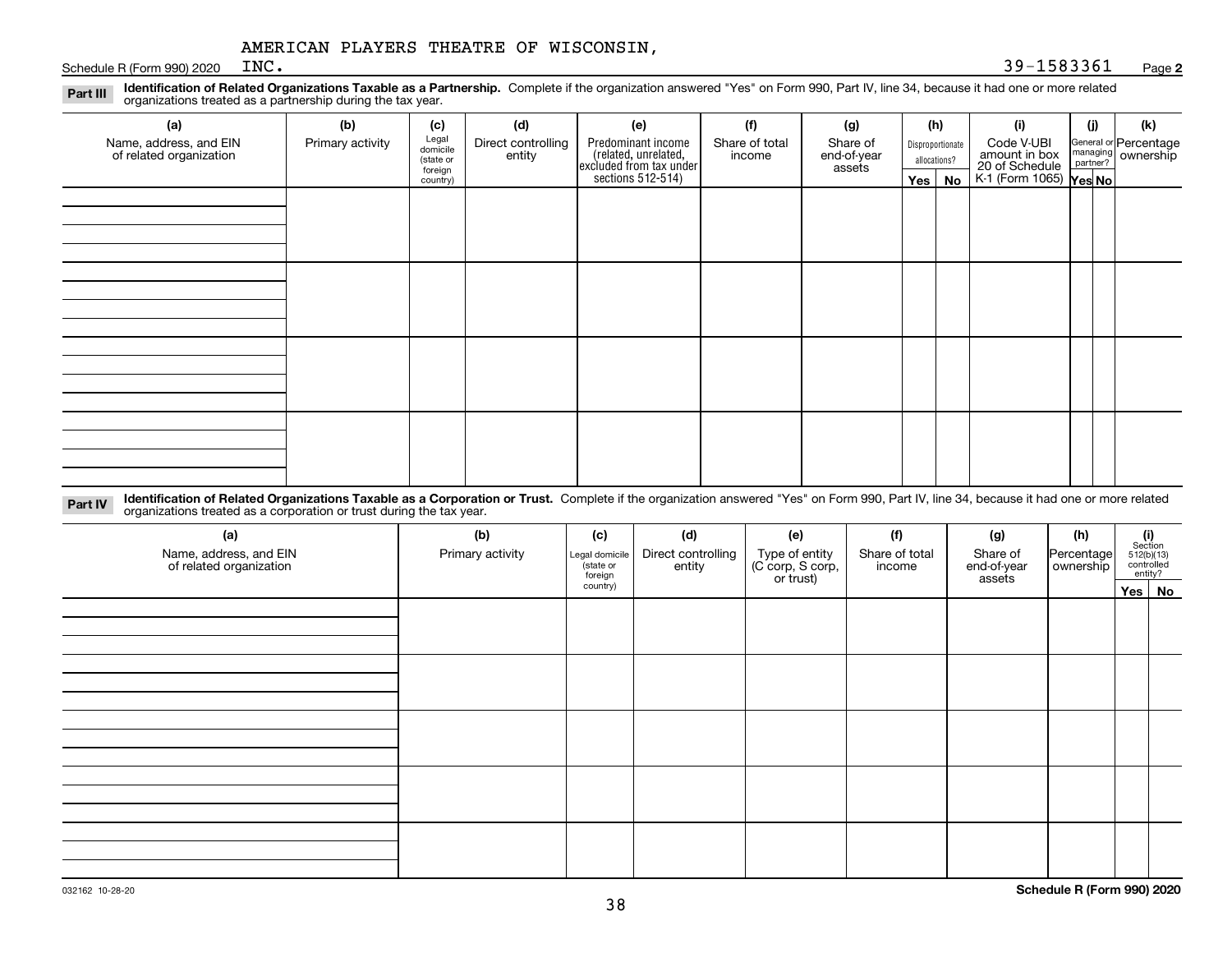Schedule R (Form 990) 2020  $R$ 

|  | Part V Transactions With Related Organizations. Complete if the organization answered "Yes" on Form 990, Part IV, line 34, 35b, or 36. |  |  |  |
|--|----------------------------------------------------------------------------------------------------------------------------------------|--|--|--|
|--|----------------------------------------------------------------------------------------------------------------------------------------|--|--|--|

| Note: Complete line 1 if any entity is listed in Parts II, III, or IV of this schedule.                                                                                                                                        |                | Yes | <b>No</b>   |
|--------------------------------------------------------------------------------------------------------------------------------------------------------------------------------------------------------------------------------|----------------|-----|-------------|
| During the tax year, did the organization engage in any of the following transactions with one or more related organizations listed in Parts II-IV?                                                                            |                |     |             |
|                                                                                                                                                                                                                                | 1a             |     | X           |
| b Gift, grant, or capital contribution to related organization(s) manufaction contains and contribution to related organization(s) manufaction contribution for related organization(s) manufaction contains and contribution  | 1b             |     | X           |
|                                                                                                                                                                                                                                | 1 <sub>c</sub> | х   |             |
|                                                                                                                                                                                                                                | 1d             |     | х           |
|                                                                                                                                                                                                                                | 1e             |     | X           |
|                                                                                                                                                                                                                                |                |     |             |
| f Dividends from related organization(s) manufactured contains and contained a state of the contact of the contact of the contact of the contact of the contact of the contact of the contact of the contact of the contact of | 1f             |     | X           |
|                                                                                                                                                                                                                                | 1q             |     | X           |
| h Purchase of assets from related organization(s) manufactured and content to content the content of assets from related organization(s)                                                                                       | 1 <sub>h</sub> |     | X           |
| Exchange of assets with related organization(s) www.assettion.com/www.assettion.com/www.assettion.com/www.assettion.com/www.assettion.com/www.assettion.com/www.assettion.com/www.assettion.com/www.assettion.com/www.assettio | 1i             |     | X           |
| Lease of facilities, equipment, or other assets to related organization(s) manufactured content and content and content and content and content and content and content and content and content and content and content and co | 1i.            |     | X           |
|                                                                                                                                                                                                                                |                |     |             |
| k Lease of facilities, equipment, or other assets from related organization(s) manufaction content and content to the assets from related organization(s) manufaction content and content and content and content and content  | 1k             |     | X           |
|                                                                                                                                                                                                                                | 11             |     | X           |
| m Performance of services or membership or fundraising solicitations by related organization(s)                                                                                                                                | 1 <sub>m</sub> |     | X           |
|                                                                                                                                                                                                                                | 1n             | x   |             |
| o Sharing of paid employees with related organization(s) manufactured content to the content of the content of the content of the content of the content of the content of the content of the content of the content of the co | 1o             | Χ   |             |
|                                                                                                                                                                                                                                |                |     |             |
|                                                                                                                                                                                                                                | 1p             |     | X           |
|                                                                                                                                                                                                                                | 1a             |     | X           |
|                                                                                                                                                                                                                                |                |     |             |
| r Other transfer of cash or property to related organization(s)                                                                                                                                                                | 1r             |     | х           |
|                                                                                                                                                                                                                                | 1s             |     | $\mathbf x$ |

**2**If the answer to any of the above is "Yes," see the instructions for information on who must complete this line, including covered relationships and transaction thresholds.

| (a)<br>Name of related organization           | (b)<br>Transaction<br>type (a-s) | (c)<br>Amount involved | (d)<br>Method of determining amount involved |
|-----------------------------------------------|----------------------------------|------------------------|----------------------------------------------|
| (1) AMERICAN PLAYERS THEATRE FOUNDATION, INC. | $\mathbf C$                      | $67,652.$ CASH         |                                              |
| (2)                                           |                                  |                        |                                              |
| (3)                                           |                                  |                        |                                              |
| (4)                                           |                                  |                        |                                              |
| (5)                                           |                                  |                        |                                              |
| (6)                                           |                                  |                        |                                              |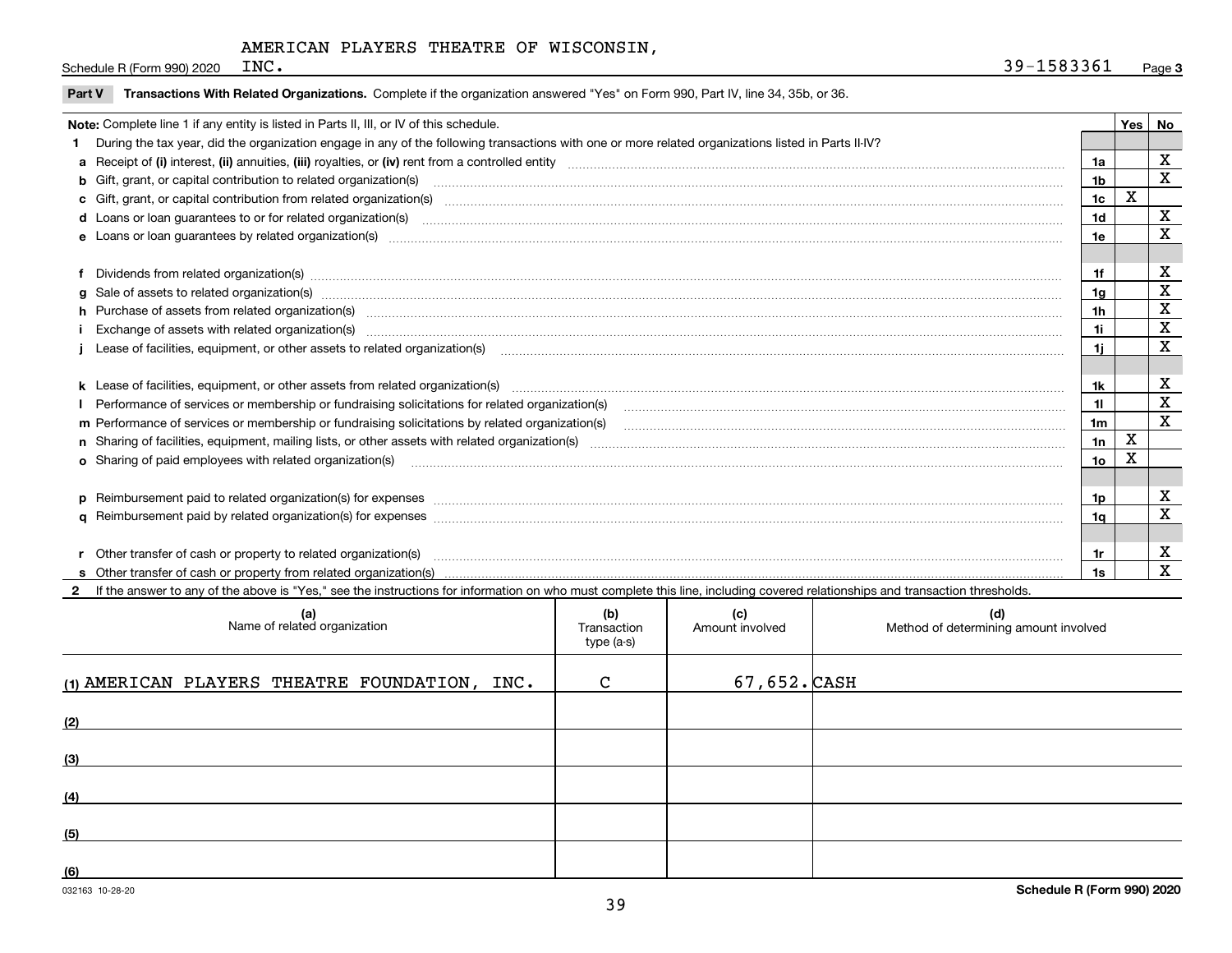Schedule R (Form 990) 2020  $INC$ .

#### **Part VI Unrelated Organizations Taxable as a Partnership. Complete if the organization answered "Yes" on Form 990, Part IV, line 37.**

Provide the following information for each entity taxed as a partnership through which the organization conducted more than five percent of its activities (measured by total assets or gross revenue) that was not a related organization. See instructions regarding exclusion for certain investment partnerships.

| that machieve a related erganization. See includitional regarding excludion for contain invectment partnerompe.<br>(a) | (b)              | (c)                                 | (d)                                                                                        |                                                                                                                  | (f)               | (g)                     | (h)                              | (i)                                                                                          | (i) | (k) |
|------------------------------------------------------------------------------------------------------------------------|------------------|-------------------------------------|--------------------------------------------------------------------------------------------|------------------------------------------------------------------------------------------------------------------|-------------------|-------------------------|----------------------------------|----------------------------------------------------------------------------------------------|-----|-----|
| Name, address, and EIN<br>of entity                                                                                    | Primary activity | Legal domicile<br>(state or foreign | Predominant income<br>(related, unrelated,<br>excluded from tax under<br>sections 512-514) | $\begin{array}{c} \textbf{(e)}\\ \text{Are all} \\ \text{partners sec.}\\ 501(c)(3)\\ \text{orgs.?} \end{array}$ | Share of<br>total | Share of<br>end-of-year | Disproportionate<br>allocations? | Code V-UBI<br>amount in box 20 managing<br>of Schedule K-1 partner?<br>(Form 1065)<br>ves No |     |     |
|                                                                                                                        |                  | country)                            |                                                                                            | Yes No                                                                                                           | income            | assets                  | Yes No                           |                                                                                              |     |     |
|                                                                                                                        |                  |                                     |                                                                                            |                                                                                                                  |                   |                         |                                  |                                                                                              |     |     |
|                                                                                                                        |                  |                                     |                                                                                            |                                                                                                                  |                   |                         |                                  |                                                                                              |     |     |
|                                                                                                                        |                  |                                     |                                                                                            |                                                                                                                  |                   |                         |                                  |                                                                                              |     |     |
|                                                                                                                        |                  |                                     |                                                                                            |                                                                                                                  |                   |                         |                                  |                                                                                              |     |     |
|                                                                                                                        |                  |                                     |                                                                                            |                                                                                                                  |                   |                         |                                  |                                                                                              |     |     |
|                                                                                                                        |                  |                                     |                                                                                            |                                                                                                                  |                   |                         |                                  |                                                                                              |     |     |
|                                                                                                                        |                  |                                     |                                                                                            |                                                                                                                  |                   |                         |                                  |                                                                                              |     |     |
|                                                                                                                        |                  |                                     |                                                                                            |                                                                                                                  |                   |                         |                                  |                                                                                              |     |     |
|                                                                                                                        |                  |                                     |                                                                                            |                                                                                                                  |                   |                         |                                  |                                                                                              |     |     |
|                                                                                                                        |                  |                                     |                                                                                            |                                                                                                                  |                   |                         |                                  |                                                                                              |     |     |
|                                                                                                                        |                  |                                     |                                                                                            |                                                                                                                  |                   |                         |                                  |                                                                                              |     |     |
|                                                                                                                        |                  |                                     |                                                                                            |                                                                                                                  |                   |                         |                                  |                                                                                              |     |     |
|                                                                                                                        |                  |                                     |                                                                                            |                                                                                                                  |                   |                         |                                  |                                                                                              |     |     |
|                                                                                                                        |                  |                                     |                                                                                            |                                                                                                                  |                   |                         |                                  |                                                                                              |     |     |
|                                                                                                                        |                  |                                     |                                                                                            |                                                                                                                  |                   |                         |                                  |                                                                                              |     |     |
|                                                                                                                        |                  |                                     |                                                                                            |                                                                                                                  |                   |                         |                                  |                                                                                              |     |     |
|                                                                                                                        |                  |                                     |                                                                                            |                                                                                                                  |                   |                         |                                  |                                                                                              |     |     |
|                                                                                                                        |                  |                                     |                                                                                            |                                                                                                                  |                   |                         |                                  |                                                                                              |     |     |
|                                                                                                                        |                  |                                     |                                                                                            |                                                                                                                  |                   |                         |                                  |                                                                                              |     |     |
|                                                                                                                        |                  |                                     |                                                                                            |                                                                                                                  |                   |                         |                                  |                                                                                              |     |     |
|                                                                                                                        |                  |                                     |                                                                                            |                                                                                                                  |                   |                         |                                  |                                                                                              |     |     |
|                                                                                                                        |                  |                                     |                                                                                            |                                                                                                                  |                   |                         |                                  |                                                                                              |     |     |
|                                                                                                                        |                  |                                     |                                                                                            |                                                                                                                  |                   |                         |                                  |                                                                                              |     |     |
|                                                                                                                        |                  |                                     |                                                                                            |                                                                                                                  |                   |                         |                                  |                                                                                              |     |     |
|                                                                                                                        |                  |                                     |                                                                                            |                                                                                                                  |                   |                         |                                  |                                                                                              |     |     |
|                                                                                                                        |                  |                                     |                                                                                            |                                                                                                                  |                   |                         |                                  |                                                                                              |     |     |
|                                                                                                                        |                  |                                     |                                                                                            |                                                                                                                  |                   |                         |                                  |                                                                                              |     |     |
|                                                                                                                        |                  |                                     |                                                                                            |                                                                                                                  |                   |                         |                                  |                                                                                              |     |     |
|                                                                                                                        |                  |                                     |                                                                                            |                                                                                                                  |                   |                         |                                  |                                                                                              |     |     |
|                                                                                                                        |                  |                                     |                                                                                            |                                                                                                                  |                   |                         |                                  |                                                                                              |     |     |
|                                                                                                                        |                  |                                     |                                                                                            |                                                                                                                  |                   |                         |                                  |                                                                                              |     |     |

**Schedule R (Form 990) 2020**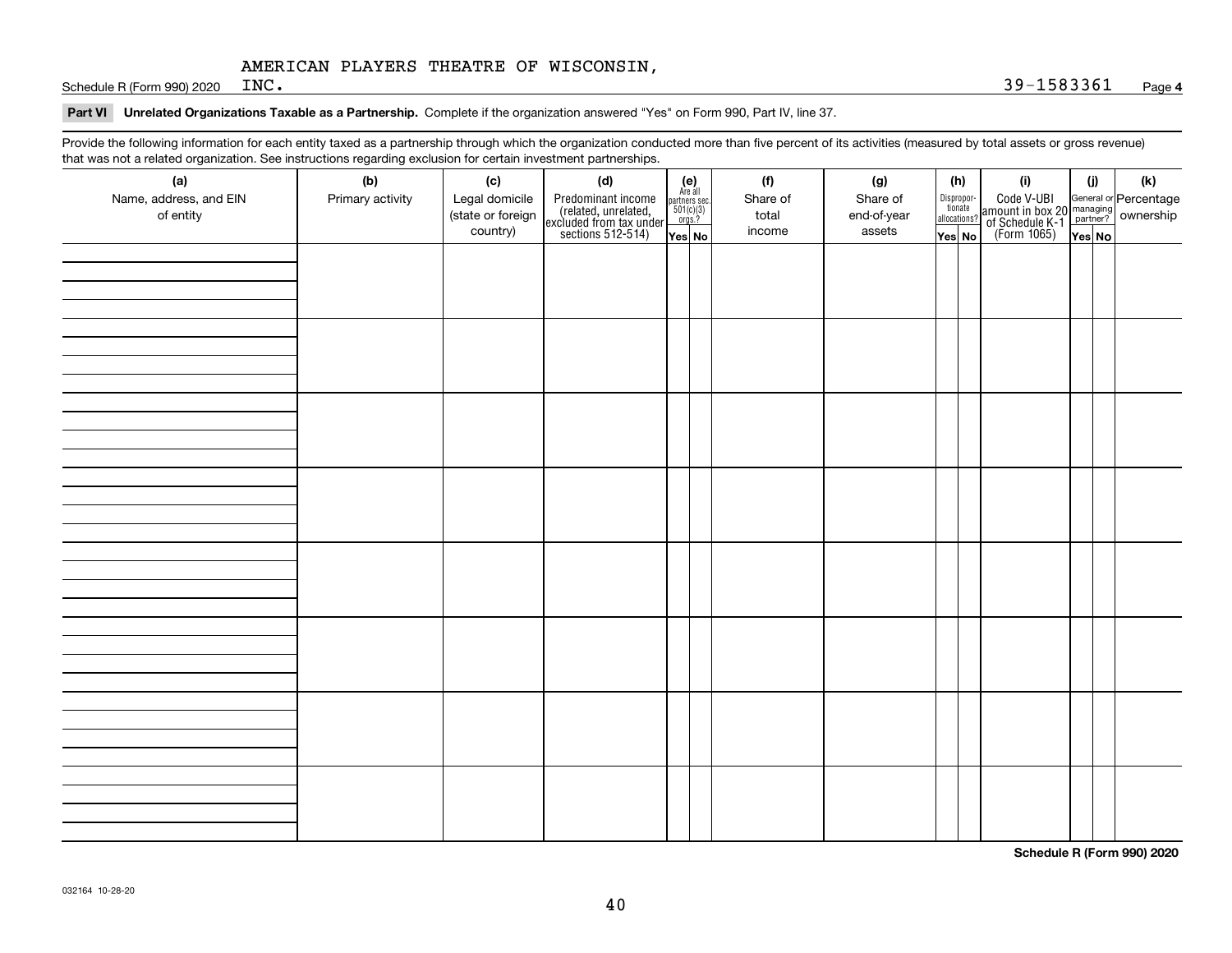| Schedule R (Form 990) 2020 |  |
|----------------------------|--|

**Part VII Supplemental Information**

Provide additional information for responses to questions on Schedule R. See instructions.

**Schedule R (Form 990) 2020**

032165 10-28-20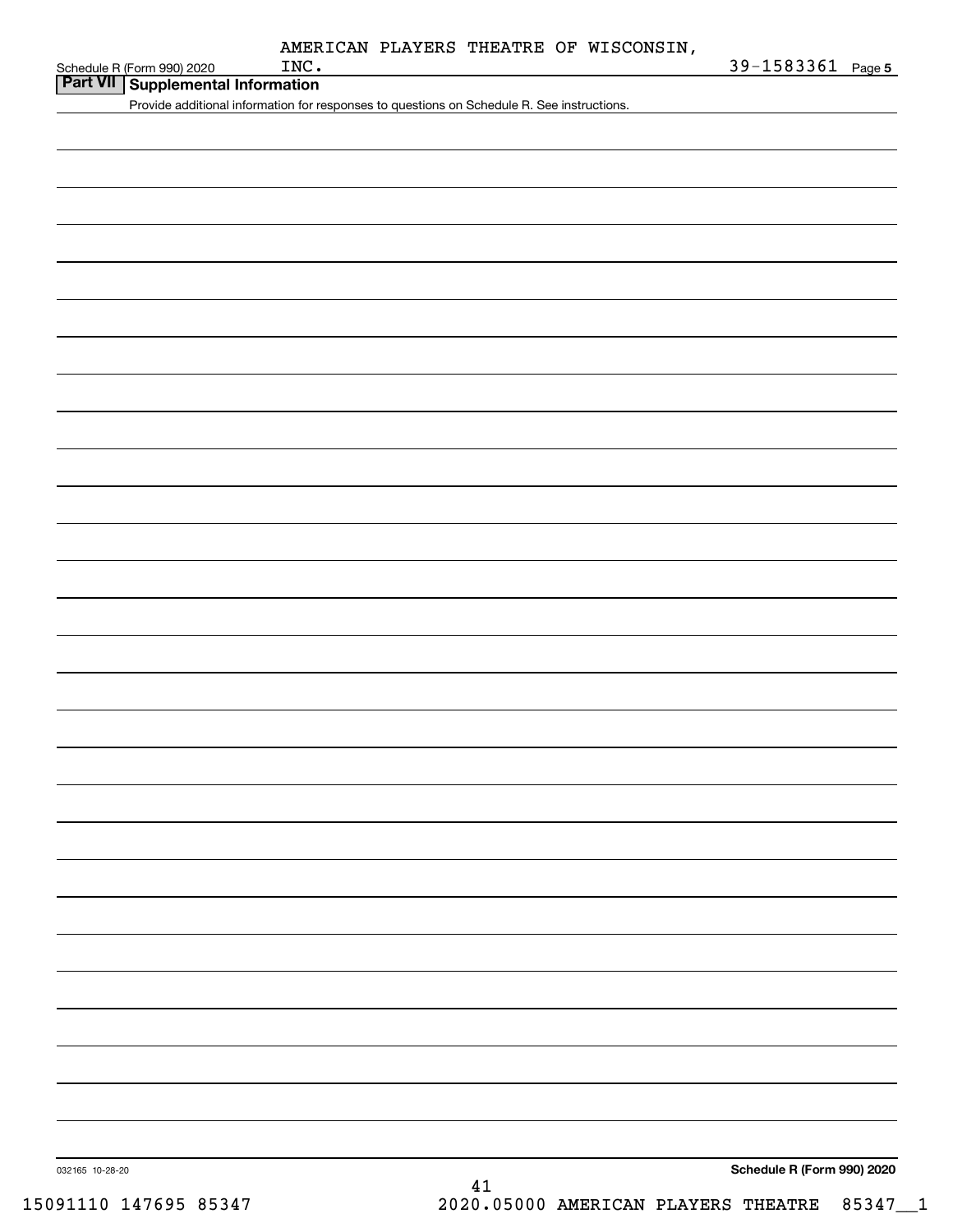# UNRELATED BUSINESS INCOME

# **CARRYOVER DATA TO 2021**

| Name AMERICAN PLAYERS THEATRE OF WISCONSIN,<br>INC.                                                            | <b>Employer Identification Number</b><br>39-1583361 |          |
|----------------------------------------------------------------------------------------------------------------|-----------------------------------------------------|----------|
| Based on the information provided with this return, the following are possible carryover amounts to next year. |                                                     |          |
| FEDERAL POST-2017 NET OPERATING LOSS - ADVERTISING SOLD IN P                                                   |                                                     | 87, 245. |
|                                                                                                                |                                                     |          |
|                                                                                                                |                                                     |          |
|                                                                                                                |                                                     |          |
|                                                                                                                |                                                     |          |
|                                                                                                                |                                                     |          |
|                                                                                                                |                                                     |          |
|                                                                                                                |                                                     |          |
|                                                                                                                |                                                     |          |
|                                                                                                                |                                                     |          |
|                                                                                                                |                                                     |          |
|                                                                                                                |                                                     |          |
|                                                                                                                |                                                     |          |
|                                                                                                                |                                                     |          |
|                                                                                                                |                                                     |          |
|                                                                                                                |                                                     |          |
|                                                                                                                |                                                     |          |
|                                                                                                                |                                                     |          |
|                                                                                                                |                                                     |          |
|                                                                                                                |                                                     |          |
|                                                                                                                |                                                     |          |
|                                                                                                                |                                                     |          |
|                                                                                                                |                                                     |          |
|                                                                                                                |                                                     |          |
|                                                                                                                |                                                     |          |
|                                                                                                                |                                                     |          |
|                                                                                                                |                                                     |          |
|                                                                                                                |                                                     |          |
|                                                                                                                |                                                     |          |
|                                                                                                                |                                                     |          |
|                                                                                                                |                                                     |          |
|                                                                                                                |                                                     |          |
|                                                                                                                |                                                     |          |
|                                                                                                                |                                                     |          |
|                                                                                                                |                                                     |          |
|                                                                                                                |                                                     |          |

019341 04-01-20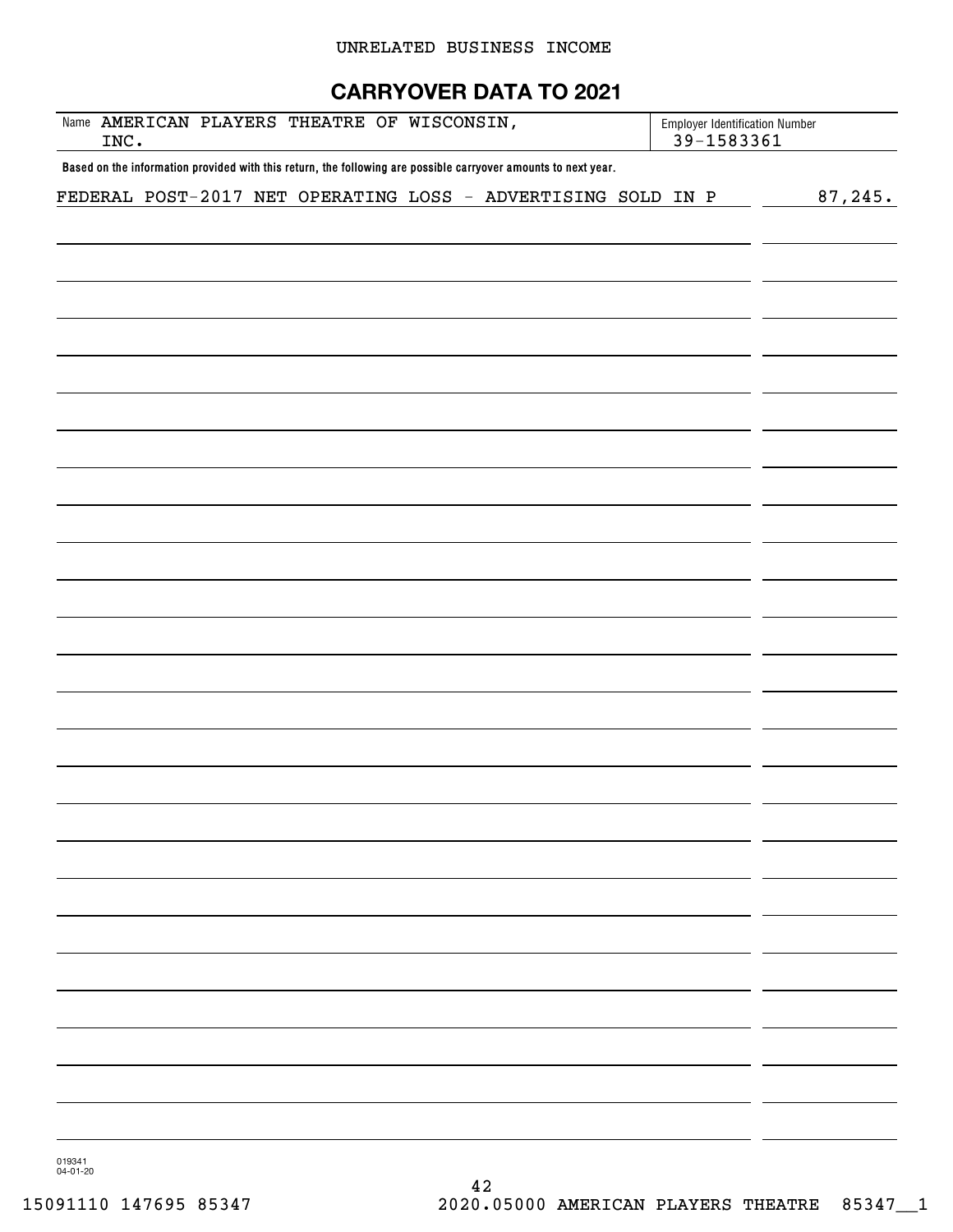| Form 8879-EO                                            | <b>IRS e-file Signature Authorization<br/>for an Exempt Organization</b>                                                                                                                                                                                                                                                                                                                                                                                                                                                                                                                                                                                                                                                                                                                                                                                                                                                                                                                                                                                                                                                                                                                                                                                                                                                                                                                                                                                                                                                                                             |                                | OMB No. 1545-0047       |
|---------------------------------------------------------|----------------------------------------------------------------------------------------------------------------------------------------------------------------------------------------------------------------------------------------------------------------------------------------------------------------------------------------------------------------------------------------------------------------------------------------------------------------------------------------------------------------------------------------------------------------------------------------------------------------------------------------------------------------------------------------------------------------------------------------------------------------------------------------------------------------------------------------------------------------------------------------------------------------------------------------------------------------------------------------------------------------------------------------------------------------------------------------------------------------------------------------------------------------------------------------------------------------------------------------------------------------------------------------------------------------------------------------------------------------------------------------------------------------------------------------------------------------------------------------------------------------------------------------------------------------------|--------------------------------|-------------------------|
|                                                         |                                                                                                                                                                                                                                                                                                                                                                                                                                                                                                                                                                                                                                                                                                                                                                                                                                                                                                                                                                                                                                                                                                                                                                                                                                                                                                                                                                                                                                                                                                                                                                      |                                |                         |
|                                                         | Do not send to the IRS. Keep for your records.                                                                                                                                                                                                                                                                                                                                                                                                                                                                                                                                                                                                                                                                                                                                                                                                                                                                                                                                                                                                                                                                                                                                                                                                                                                                                                                                                                                                                                                                                                                       |                                | 2020                    |
| Department of the Treasury<br>Internal Revenue Service  | Go to www.irs.gov/Form8879EO for the latest information.                                                                                                                                                                                                                                                                                                                                                                                                                                                                                                                                                                                                                                                                                                                                                                                                                                                                                                                                                                                                                                                                                                                                                                                                                                                                                                                                                                                                                                                                                                             |                                |                         |
| Name of exempt organization or person subject to tax    |                                                                                                                                                                                                                                                                                                                                                                                                                                                                                                                                                                                                                                                                                                                                                                                                                                                                                                                                                                                                                                                                                                                                                                                                                                                                                                                                                                                                                                                                                                                                                                      | Taxpayer identification number |                         |
|                                                         | AMERICAN PLAYERS THEATRE OF WISCONSIN,                                                                                                                                                                                                                                                                                                                                                                                                                                                                                                                                                                                                                                                                                                                                                                                                                                                                                                                                                                                                                                                                                                                                                                                                                                                                                                                                                                                                                                                                                                                               |                                |                         |
| INC.                                                    |                                                                                                                                                                                                                                                                                                                                                                                                                                                                                                                                                                                                                                                                                                                                                                                                                                                                                                                                                                                                                                                                                                                                                                                                                                                                                                                                                                                                                                                                                                                                                                      | 39-1583361                     |                         |
| Name and title of officer or person subject to tax      |                                                                                                                                                                                                                                                                                                                                                                                                                                                                                                                                                                                                                                                                                                                                                                                                                                                                                                                                                                                                                                                                                                                                                                                                                                                                                                                                                                                                                                                                                                                                                                      |                                |                         |
| CARRIE VAN HALLGREN                                     |                                                                                                                                                                                                                                                                                                                                                                                                                                                                                                                                                                                                                                                                                                                                                                                                                                                                                                                                                                                                                                                                                                                                                                                                                                                                                                                                                                                                                                                                                                                                                                      |                                |                         |
| MANAGING DIRECTOR                                       |                                                                                                                                                                                                                                                                                                                                                                                                                                                                                                                                                                                                                                                                                                                                                                                                                                                                                                                                                                                                                                                                                                                                                                                                                                                                                                                                                                                                                                                                                                                                                                      |                                |                         |
| Part I                                                  | Type of Return and Return Information (Whole Dollars Only)                                                                                                                                                                                                                                                                                                                                                                                                                                                                                                                                                                                                                                                                                                                                                                                                                                                                                                                                                                                                                                                                                                                                                                                                                                                                                                                                                                                                                                                                                                           |                                |                         |
|                                                         | Check the box for the return for which you are using this Form 8879-EO and enter the applicable amount, if any, from the return. If you<br>check the box on line 1a, 2a, 3a, 4a, 5a, 6a, or 7a below, and the amount on that line for the return being filed with this form was<br>blank, then leave line 1b, 2b, 3b, 4b, 5b, 6b, or 7b, whichever is applicable, blank (do not enter -0-). But, if you entered -0- on the<br>return, then enter -0- on the applicable line below. Do not complete more than one line in Part I.                                                                                                                                                                                                                                                                                                                                                                                                                                                                                                                                                                                                                                                                                                                                                                                                                                                                                                                                                                                                                                     |                                |                         |
| 1a Form 990 check here                                  |                                                                                                                                                                                                                                                                                                                                                                                                                                                                                                                                                                                                                                                                                                                                                                                                                                                                                                                                                                                                                                                                                                                                                                                                                                                                                                                                                                                                                                                                                                                                                                      |                                |                         |
| 2a Form 990-EZ check here $\blacktriangleright$         |                                                                                                                                                                                                                                                                                                                                                                                                                                                                                                                                                                                                                                                                                                                                                                                                                                                                                                                                                                                                                                                                                                                                                                                                                                                                                                                                                                                                                                                                                                                                                                      |                                |                         |
| 3a Form 1120-POL check here                             | ▶∣                                                                                                                                                                                                                                                                                                                                                                                                                                                                                                                                                                                                                                                                                                                                                                                                                                                                                                                                                                                                                                                                                                                                                                                                                                                                                                                                                                                                                                                                                                                                                                   |                                |                         |
| 4a Form 990-PF check here                               |                                                                                                                                                                                                                                                                                                                                                                                                                                                                                                                                                                                                                                                                                                                                                                                                                                                                                                                                                                                                                                                                                                                                                                                                                                                                                                                                                                                                                                                                                                                                                                      |                                |                         |
| 5a Form 8868 check here                                 | <b>b</b> Balance due (Form 8868, line 3c)<br><b>b</b> Balance due (Form 8868, line 3c)<br><b>6b</b> 60                                                                                                                                                                                                                                                                                                                                                                                                                                                                                                                                                                                                                                                                                                                                                                                                                                                                                                                                                                                                                                                                                                                                                                                                                                                                                                                                                                                                                                                               |                                |                         |
| 6a Form 990-T check here                                | $\blacktriangleright$ $\vert$ X                                                                                                                                                                                                                                                                                                                                                                                                                                                                                                                                                                                                                                                                                                                                                                                                                                                                                                                                                                                                                                                                                                                                                                                                                                                                                                                                                                                                                                                                                                                                      |                                |                         |
| 7a Form 4720 check here<br>Part II                      | ▶∣<br>Declaration and Signature Authorization of Officer or Person Subject to Tax                                                                                                                                                                                                                                                                                                                                                                                                                                                                                                                                                                                                                                                                                                                                                                                                                                                                                                                                                                                                                                                                                                                                                                                                                                                                                                                                                                                                                                                                                    |                                |                         |
|                                                         | Under penalties of perjury, I declare that $\boxed{X}$ I am an officer of the above organization or $\boxed{\phantom{1}}$ I am a person subject to tax with respect to                                                                                                                                                                                                                                                                                                                                                                                                                                                                                                                                                                                                                                                                                                                                                                                                                                                                                                                                                                                                                                                                                                                                                                                                                                                                                                                                                                                               |                                |                         |
| (name of organization)                                  | examined a copy of $\overline{E}$ (EIN) and that I have examined a copy                                                                                                                                                                                                                                                                                                                                                                                                                                                                                                                                                                                                                                                                                                                                                                                                                                                                                                                                                                                                                                                                                                                                                                                                                                                                                                                                                                                                                                                                                              |                                |                         |
| PIN: check one box only                                 | of the 2020 electronic return and accompanying schedules and statements, and, to the best of my knowledge and belief, they are<br>true, correct, and complete. I further declare that the amount in Part I above is the amount shown on the copy of the electronic return.<br>I consent to allow my intermediate service provider, transmitter, or electronic return originator (ERO) to send the return to the IRS and<br>to receive from the IRS (a) an acknowledgement of receipt or reason for rejection of the transmission, (b) the reason for any delay in<br>processing the return or retund, and (c) the date of any refund. If applicable, I authorize the U.S. Treasury and its designated Financial<br>Agent to initiate an electronic funds withdrawal (direct debit) entry to the financial institution account indicated in the tax preparation<br>software for payment of the federal taxes owed on this return, and the financial institution to debit the entry to this account. To revoke<br>a payment, I must contact the U.S. Treasury Financial Agent at 1-888-353-4537 no later than 2 business days prior to the payment<br>(settlement) date. I also authorize the financial institutions involved in the processing of the electronic payment of taxes to receive<br>confidential information necessary to answer inquiries and resolve issues related to the payment. I have selected a personal<br>identification number (PIN) as my signature for the electronic return and, if applicable, the consent to electronic funds withdrawal. |                                |                         |
| $\boxed{\text{X}}$   authorize WIPFLI LLP               | to enter my PIN                                                                                                                                                                                                                                                                                                                                                                                                                                                                                                                                                                                                                                                                                                                                                                                                                                                                                                                                                                                                                                                                                                                                                                                                                                                                                                                                                                                                                                                                                                                                                      |                                | 87653                   |
|                                                         | <b>ERO</b> firm name                                                                                                                                                                                                                                                                                                                                                                                                                                                                                                                                                                                                                                                                                                                                                                                                                                                                                                                                                                                                                                                                                                                                                                                                                                                                                                                                                                                                                                                                                                                                                 |                                | Enter five numbers, but |
|                                                         | as my signature on the tax year 2020 electronically filed return. If I have indicated within this return that a copy of the return is being filed with<br>a state agency(ies) regulating charities as part of the IRS Fed/State program, I also authorize the aforementioned ERO to enter my<br>PIN on the return's disclosure consent screen.<br>As an officer or person subject to tax with respect to the organization, I will enter my PIN as my signature on the tax year 2020<br>electronically filed return. If I have indicated within this return that a copy of the return is being filed with a state agency(ies)<br>regulating charities as part of the IRS Fed/State program, I will enter my PIN on the return's disclosure consent screen.                                                                                                                                                                                                                                                                                                                                                                                                                                                                                                                                                                                                                                                                                                                                                                                                            |                                | do not enter all zeros  |
| Signature of officer or person subject to tax           |                                                                                                                                                                                                                                                                                                                                                                                                                                                                                                                                                                                                                                                                                                                                                                                                                                                                                                                                                                                                                                                                                                                                                                                                                                                                                                                                                                                                                                                                                                                                                                      | Date $\blacktriangleright$     |                         |
| Part III                                                | <b>Certification and Authentication</b>                                                                                                                                                                                                                                                                                                                                                                                                                                                                                                                                                                                                                                                                                                                                                                                                                                                                                                                                                                                                                                                                                                                                                                                                                                                                                                                                                                                                                                                                                                                              |                                |                         |
|                                                         | <b>ERO's EFIN/PIN.</b> Enter your six-digit electronic filing identification                                                                                                                                                                                                                                                                                                                                                                                                                                                                                                                                                                                                                                                                                                                                                                                                                                                                                                                                                                                                                                                                                                                                                                                                                                                                                                                                                                                                                                                                                         |                                |                         |
|                                                         | 39015554403<br>number (EFIN) followed by your five-digit self-selected PIN.<br>Do not enter all zeros                                                                                                                                                                                                                                                                                                                                                                                                                                                                                                                                                                                                                                                                                                                                                                                                                                                                                                                                                                                                                                                                                                                                                                                                                                                                                                                                                                                                                                                                |                                |                         |
| IRS e-file Providers for Business Returns.              | I certify that the above numeric entry is my PIN, which is my signature on the 2020 electronically filed return indicated above. I confirm<br>that I am submitting this return in accordance with the requirements of Pub. 4163, Modernized e-File (MeF) Information for Authorized                                                                                                                                                                                                                                                                                                                                                                                                                                                                                                                                                                                                                                                                                                                                                                                                                                                                                                                                                                                                                                                                                                                                                                                                                                                                                  |                                |                         |
| ERO's signature $\blacktriangleright$ JOHN HEMMING, CPA | Date $\triangleright$ 11/10/21                                                                                                                                                                                                                                                                                                                                                                                                                                                                                                                                                                                                                                                                                                                                                                                                                                                                                                                                                                                                                                                                                                                                                                                                                                                                                                                                                                                                                                                                                                                                       |                                |                         |
|                                                         | <b>ERO Must Retain This Form - See Instructions</b><br>Do Not Submit This Form to the IRS Unless Requested To Do So                                                                                                                                                                                                                                                                                                                                                                                                                                                                                                                                                                                                                                                                                                                                                                                                                                                                                                                                                                                                                                                                                                                                                                                                                                                                                                                                                                                                                                                  |                                |                         |
|                                                         | LHA For Paperwork Reduction Act Notice, see instructions.                                                                                                                                                                                                                                                                                                                                                                                                                                                                                                                                                                                                                                                                                                                                                                                                                                                                                                                                                                                                                                                                                                                                                                                                                                                                                                                                                                                                                                                                                                            |                                | Form 8879-EO (2020)     |
|                                                         |                                                                                                                                                                                                                                                                                                                                                                                                                                                                                                                                                                                                                                                                                                                                                                                                                                                                                                                                                                                                                                                                                                                                                                                                                                                                                                                                                                                                                                                                                                                                                                      |                                |                         |
| 023051 11-03-20                                         | 43                                                                                                                                                                                                                                                                                                                                                                                                                                                                                                                                                                                                                                                                                                                                                                                                                                                                                                                                                                                                                                                                                                                                                                                                                                                                                                                                                                                                                                                                                                                                                                   |                                |                         |

15091110 147695 85347 2020.05000 AMERICAN PLAYERS THEATRE 85347\_\_1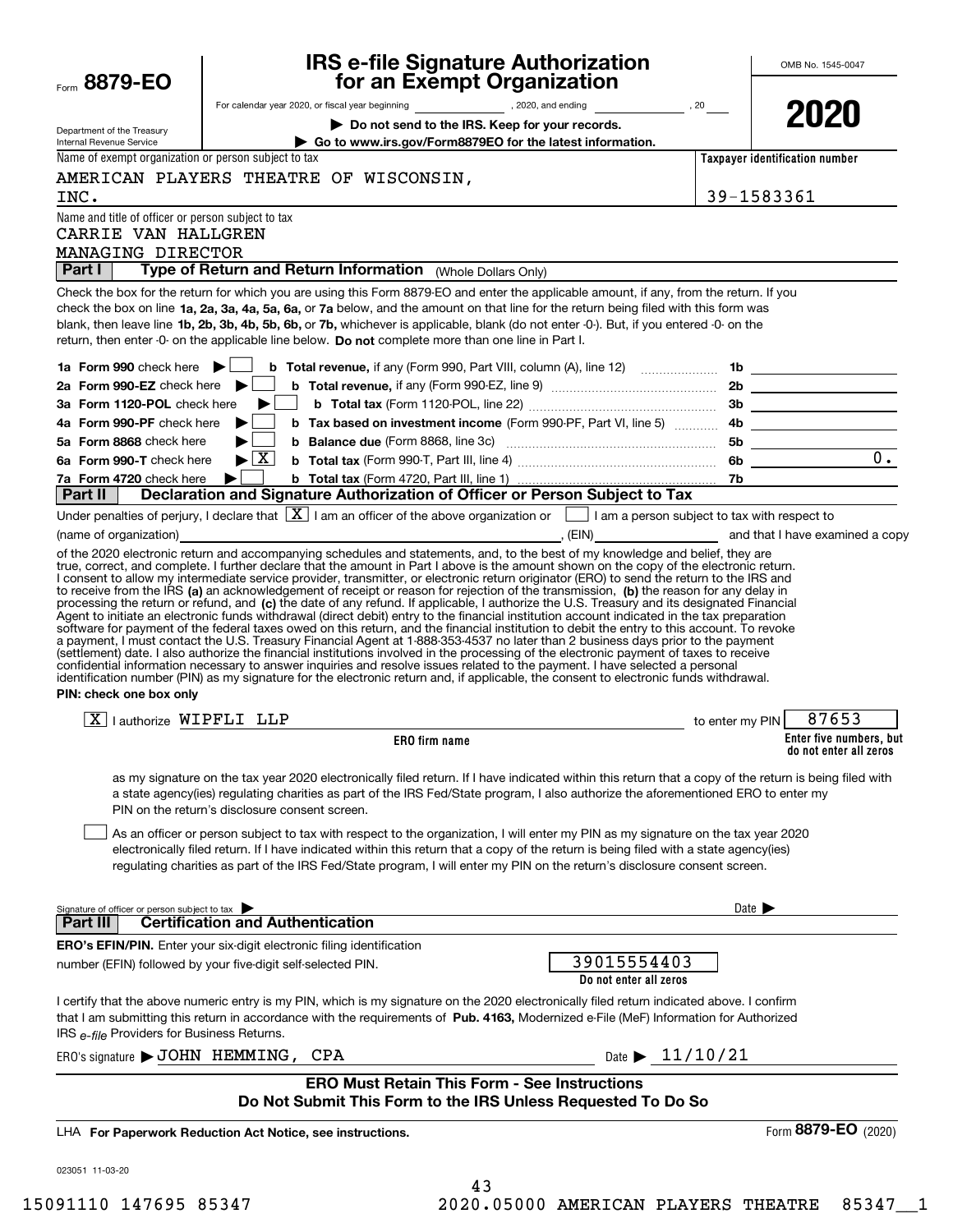(Rev. January 2020)

# **Application for Automatic Extension of Time To File an Exempt Organization Return**

Department of the Treasury Internal Revenue Service

**| File a separate application for each return.**

**| Go to www.irs.gov/Form8868 for the latest information.**

**Electronic filing (e-file).**  You can electronically file Form 8868 to request a 6-month automatic extension of time to file any of the filing of this form, visit www.irs.gov/e-file-providers/e-file-for-charities-and-non-profits. forms listed below with the exception of Form 8870, Information Return for Transfers Associated With Certain Personal Benefit Contracts, for which an extension request must be sent to the IRS in paper format (see instructions). For more details on the electronic

### **Automatic 6-Month Extension of Time.** Only submit original (no copies needed).

All corporations required to file an income tax return other than Form 990-T (including 1120-C filers), partnerships, REMICs, and trusts must use Form 7004 to request an extension of time to file income tax returns.

| Type or<br>print                                          | Name of exempt organization or other filer, see instructions.<br>AMERICAN PLAYERS THEATRE OF WISCONSIN,                                                                                                                                                                                                                                                                                                                                                                                                                                                                                                                                                                                                                                                                                                     | Taxpayer identification number (TIN) |                                                                      |                |                                              |                         |  |  |
|-----------------------------------------------------------|-------------------------------------------------------------------------------------------------------------------------------------------------------------------------------------------------------------------------------------------------------------------------------------------------------------------------------------------------------------------------------------------------------------------------------------------------------------------------------------------------------------------------------------------------------------------------------------------------------------------------------------------------------------------------------------------------------------------------------------------------------------------------------------------------------------|--------------------------------------|----------------------------------------------------------------------|----------------|----------------------------------------------|-------------------------|--|--|
|                                                           | INC.                                                                                                                                                                                                                                                                                                                                                                                                                                                                                                                                                                                                                                                                                                                                                                                                        |                                      | 39-1583361                                                           |                |                                              |                         |  |  |
| File by the<br>due date for<br>filing your<br>return. See | Number, street, and room or suite no. If a P.O. box, see instructions.<br>5950 GOLF COURSE ROAD                                                                                                                                                                                                                                                                                                                                                                                                                                                                                                                                                                                                                                                                                                             |                                      |                                                                      |                |                                              |                         |  |  |
| instructions.                                             | City, town or post office, state, and ZIP code. For a foreign address, see instructions.<br>SPRING GREEN, WI<br>53588                                                                                                                                                                                                                                                                                                                                                                                                                                                                                                                                                                                                                                                                                       |                                      |                                                                      |                |                                              |                         |  |  |
|                                                           | Enter the Return Code for the return that this application is for (file a separate application for each return)                                                                                                                                                                                                                                                                                                                                                                                                                                                                                                                                                                                                                                                                                             |                                      |                                                                      |                |                                              |                         |  |  |
|                                                           | Application<br>Return<br>Application                                                                                                                                                                                                                                                                                                                                                                                                                                                                                                                                                                                                                                                                                                                                                                        |                                      |                                                                      |                |                                              |                         |  |  |
| Is For<br>Code<br>Is For                                  |                                                                                                                                                                                                                                                                                                                                                                                                                                                                                                                                                                                                                                                                                                                                                                                                             |                                      |                                                                      |                |                                              | Code                    |  |  |
|                                                           | Form 990 or Form 990-EZ                                                                                                                                                                                                                                                                                                                                                                                                                                                                                                                                                                                                                                                                                                                                                                                     | 01                                   | Form 990-T (corporation)                                             |                |                                              | 07                      |  |  |
| Form 990-BL                                               |                                                                                                                                                                                                                                                                                                                                                                                                                                                                                                                                                                                                                                                                                                                                                                                                             | 02                                   | Form 1041-A                                                          |                |                                              | 08                      |  |  |
|                                                           | Form 4720 (individual)                                                                                                                                                                                                                                                                                                                                                                                                                                                                                                                                                                                                                                                                                                                                                                                      | 03                                   | Form 4720 (other than individual)                                    |                |                                              | 09                      |  |  |
| Form 990-PF                                               |                                                                                                                                                                                                                                                                                                                                                                                                                                                                                                                                                                                                                                                                                                                                                                                                             | 04                                   | Form 5227                                                            |                |                                              | 10                      |  |  |
|                                                           | Form 990-T (sec. 401(a) or 408(a) trust)                                                                                                                                                                                                                                                                                                                                                                                                                                                                                                                                                                                                                                                                                                                                                                    | 05                                   | Form 6069                                                            |                |                                              | 11                      |  |  |
|                                                           | Form 990-T (trust other than above)                                                                                                                                                                                                                                                                                                                                                                                                                                                                                                                                                                                                                                                                                                                                                                         | 06                                   | Form 8870                                                            |                |                                              | 12                      |  |  |
| $box \rightarrow$<br>1<br>$\mathbf{2}$                    | • The books are in the care of > 5950 GOLF COURSE ROAD - SPRING GREEN, WI 53588<br>Telephone No. $\triangleright$ 608-588-7401<br>If this is for a Group Return, enter the organization's four digit Group Exemption Number (GEN) [f this is for the whole group, check this<br>If it is for part of the group, check this box $\blacktriangleright$ and attach a list with the names and TINs of all members the extension is for.<br>I request an automatic 6-month extension of time until<br>the organization named above. The extension is for the organization's return for:<br>$\blacktriangleright$ $\boxed{\text{X}}$ calendar year 2020 or<br>tax year beginning tax year beginning<br>If the tax year entered in line 1 is for less than 12 months, check reason:<br>Change in accounting period |                                      | Fax No. $\blacktriangleright$<br>NOVEMBER 15, 2021<br>Initial return | Final return   | , to file the exempt organization return for |                         |  |  |
| За                                                        | If this application is for Forms 990-BL, 990-PF, 990-T, 4720, or 6069, enter the tentative tax, less<br>any nonrefundable credits. See instructions.                                                                                                                                                                                                                                                                                                                                                                                                                                                                                                                                                                                                                                                        |                                      |                                                                      | За             | \$                                           | $0$ .                   |  |  |
| b                                                         | If this application is for Forms 990-PF, 990-T, 4720, or 6069, enter any refundable credits and                                                                                                                                                                                                                                                                                                                                                                                                                                                                                                                                                                                                                                                                                                             |                                      |                                                                      |                |                                              |                         |  |  |
|                                                           | estimated tax payments made. Include any prior year overpayment allowed as a credit.                                                                                                                                                                                                                                                                                                                                                                                                                                                                                                                                                                                                                                                                                                                        |                                      |                                                                      | 3 <sub>b</sub> | \$                                           | 0.                      |  |  |
| c                                                         | <b>Balance due.</b> Subtract line 3b from line 3a. Include your payment with this form, if required, by                                                                                                                                                                                                                                                                                                                                                                                                                                                                                                                                                                                                                                                                                                     |                                      |                                                                      |                |                                              |                         |  |  |
|                                                           | using EFTPS (Electronic Federal Tax Payment System). See instructions.                                                                                                                                                                                                                                                                                                                                                                                                                                                                                                                                                                                                                                                                                                                                      |                                      |                                                                      | 3 <sub>c</sub> |                                              | 0.                      |  |  |
| instructions.<br>LHA                                      | Caution: If you are going to make an electronic funds withdrawal (direct debit) with this Form 8868, see Form 8453-EO and Form 8879-EO for payment<br>For Privacy Act and Paperwork Reduction Act Notice, see instructions.                                                                                                                                                                                                                                                                                                                                                                                                                                                                                                                                                                                 |                                      |                                                                      |                |                                              | Form 8868 (Rev. 1-2020) |  |  |

023841 04-01-20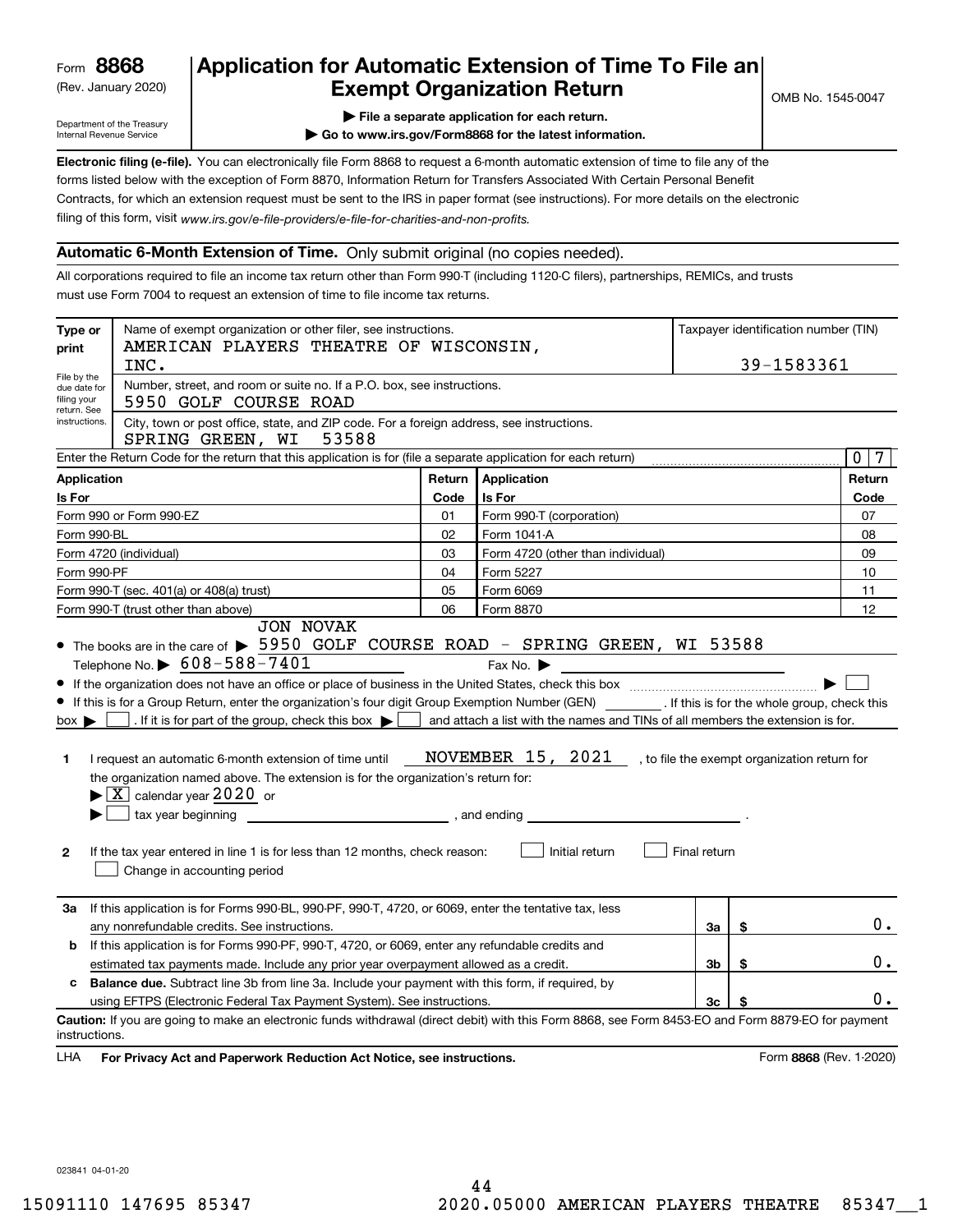|                          | Form $990 - T$                                                               |                       | <b>Exempt Organization Business Income Tax Return</b><br>(and proxy tax under section 6033(e))                                                                                                      |                         | OMB No. 1545-0047                                             |
|--------------------------|------------------------------------------------------------------------------|-----------------------|-----------------------------------------------------------------------------------------------------------------------------------------------------------------------------------------------------|-------------------------|---------------------------------------------------------------|
|                          |                                                                              |                       | For calendar year 2020 or other tax year beginning<br>and ending, and ending                                                                                                                        |                         | 2020                                                          |
|                          | Department of the Treasury<br>Internal Revenue Service                       |                       | Go to www.irs.gov/Form990T for instructions and the latest information.<br>bo not enter SSN numbers on this form as it may be made public if your organization is a $501(c)(3)$ .                   |                         | Open to Public Inspection for<br>501(c)(3) Organizations Only |
| А                        | Check box if<br>address changed.                                             |                       | Name of organization $($ $\Box$ Check box if name changed and see instructions.)<br>AMERICAN PLAYERS THEATRE OF WISCONSIN,<br>INC.                                                                  |                         | <b>DEmployer identification number</b><br>39-1583361          |
|                          | <b>B</b> Exempt under section<br>$\overline{X}$ 501(c)(3<br>220(e)<br>408(e) | Print 1<br>or<br>Type | Number, street, and room or suite no. If a P.O. box, see instructions.<br>5950 GOLF COURSE ROAD                                                                                                     |                         | E Group exemption number<br>(see instructions)                |
|                          | 408A<br>530(a)<br>529(a)<br><b>529S</b>                                      |                       | City or town, state or province, country, and ZIP or foreign postal code<br>53588<br>SPRING GREEN, WI                                                                                               |                         | Check box if                                                  |
|                          |                                                                              |                       | 19, 142, 856.<br>C Book value of all assets at end of year                                                                                                                                          |                         | an amended return.                                            |
| G                        |                                                                              |                       | Check organization type $\blacktriangleright \boxed{X}$ 501(c) corporation<br>501(c) trust<br>$401(a)$ trust<br>Other trust                                                                         |                         | Applicable reinsurance entity                                 |
| н.                       | Check if filing only to $\blacktriangleright$                                |                       | Claim credit from Form 8941<br>Claim a refund shown on Form 2439                                                                                                                                    |                         |                                                               |
|                          |                                                                              |                       |                                                                                                                                                                                                     |                         |                                                               |
| J                        |                                                                              |                       | Enter the number of attached Schedules A (Form 990-T)                                                                                                                                               |                         | 1                                                             |
| Κ                        |                                                                              |                       | During the tax year, was the corporation a subsidiary in an affiliated group or a parent-subsidiary controlled group?<br>If "Yes," enter the name and identifying number of the parent corporation. | ▶                       | $\boxed{\text{X}}$ No<br>Yes                                  |
|                          | The books are in care of $\blacktriangleright$ JON NOVAK                     |                       | Telephone number $\triangleright$ 608-588-7401                                                                                                                                                      |                         |                                                               |
| Part I                   |                                                                              |                       | <b>Total Unrelated Business Taxable Income</b>                                                                                                                                                      |                         |                                                               |
| 1                        |                                                                              |                       | Total of unrelated business taxable income computed from all unrelated trades or businesses (see                                                                                                    |                         |                                                               |
|                          | instructions)                                                                |                       |                                                                                                                                                                                                     | 1                       | $-77,996.$                                                    |
| 2                        | Reserved                                                                     |                       |                                                                                                                                                                                                     | 2                       |                                                               |
| 3                        | Add lines 1 and 2                                                            |                       |                                                                                                                                                                                                     | 3                       | $-77,996.$                                                    |
| 4                        |                                                                              |                       | Charitable contributions (see instructions for limitation rules)                                                                                                                                    | 4                       |                                                               |
| 5                        |                                                                              |                       |                                                                                                                                                                                                     | 5                       | $-77,996.$                                                    |
| 6                        |                                                                              |                       | Deduction for net operating loss. See instructions                                                                                                                                                  | 6                       |                                                               |
| $\overline{\phantom{a}}$ |                                                                              |                       | Total of unrelated business taxable income before specific deduction and section 199A deduction.                                                                                                    |                         |                                                               |
|                          | Subtract line 6 from line 5                                                  |                       |                                                                                                                                                                                                     | 7                       | <u>–77,996.</u>                                               |
| 8                        |                                                                              |                       | Specific deduction (generally \$1,000, but see instructions for exceptions) manufactured contains an exception of                                                                                   | 8                       | 1,000.                                                        |
| 9                        |                                                                              |                       | <b>Trusts.</b> Section 199A deduction. See instructions                                                                                                                                             | 9                       |                                                               |
| 10                       | <b>Total deductions.</b> Add lines 8 and 9                                   |                       |                                                                                                                                                                                                     | 10                      | 1,000.                                                        |
| 11                       |                                                                              |                       | Unrelated business taxable income. Subtract line 10 from line 7. If line 10 is greater than line 7,                                                                                                 |                         |                                                               |
|                          | enter zero                                                                   |                       |                                                                                                                                                                                                     | 11                      | 0.                                                            |
|                          | Part II<br><b>Tax Computation</b>                                            |                       |                                                                                                                                                                                                     |                         |                                                               |
|                          |                                                                              |                       | Organizations taxable as corporations. Multiply Part I, line 11 by 21% (0.21)                                                                                                                       | $\mathbf{1}$            | $\overline{0}$ .                                              |
| 2                        |                                                                              |                       | Trusts taxable at trust rates. See instructions for tax computation. Income tax on the amount on                                                                                                    |                         |                                                               |
|                          | Part I, line 11 from:                                                        |                       | Tax rate schedule or<br>▶                                                                                                                                                                           | $\mathbf{2}$            |                                                               |
| з                        | Proxy tax. See instructions                                                  |                       |                                                                                                                                                                                                     | 3                       |                                                               |
| 4                        | Other tax amounts. See instructions                                          |                       |                                                                                                                                                                                                     | 4                       |                                                               |
| 5                        | Alternative minimum tax (trusts only)                                        |                       |                                                                                                                                                                                                     | 5                       |                                                               |
| 6                        |                                                                              |                       | Tax on noncompliant facility income. See instructions                                                                                                                                               | 6                       |                                                               |
| 7                        |                                                                              |                       | Total. Add lines 3 through 6 to line 1 or 2, whichever applies                                                                                                                                      | $\overline{\mathbf{r}}$ | $0 \cdot$                                                     |
| LHA                      |                                                                              |                       | For Paperwork Reduction Act Notice, see instructions.                                                                                                                                               |                         | Form 990-T (2020)                                             |

023701 02-02-21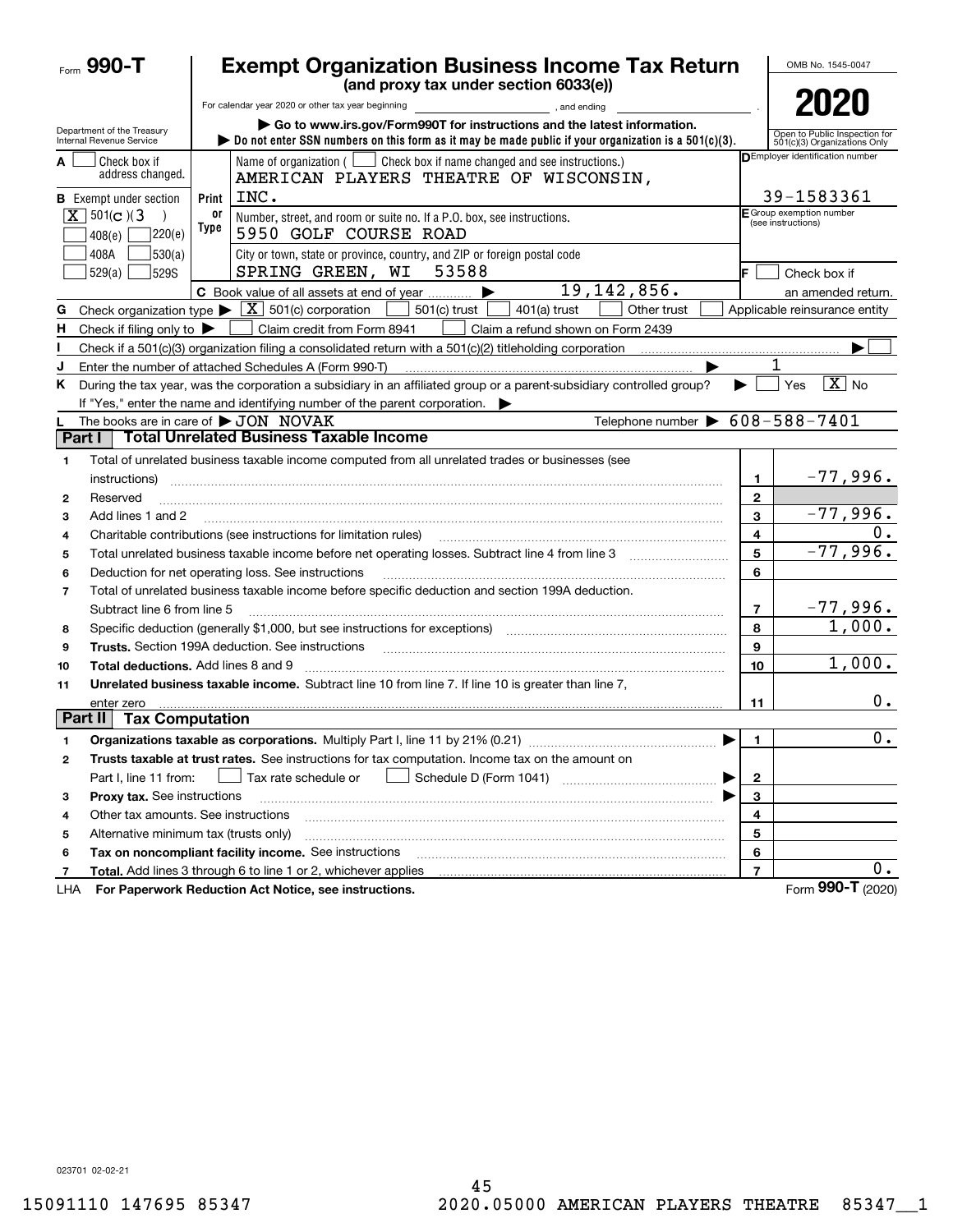|                 | Form 990-T (2020)                                                                                                       |              |     | Page 2           |
|-----------------|-------------------------------------------------------------------------------------------------------------------------|--------------|-----|------------------|
| <b>Part III</b> | <b>Tax and Payments</b>                                                                                                 |              |     |                  |
| 1a              | Foreign tax credit (corporations attach Form 1118; trusts attach Form 1116)<br>1a                                       |              |     |                  |
| b               | Other credits (see instructions)<br>1b                                                                                  |              |     |                  |
| C               | 1c                                                                                                                      |              |     |                  |
| d               | 1 <sub>d</sub>                                                                                                          |              |     |                  |
| е               | Total credits. Add lines 1a through 1d                                                                                  | 1e           |     |                  |
| 2               | Subtract line 1e from Part II, line 7                                                                                   | $\mathbf{2}$ |     | 0.               |
| 3               | Form 8611<br>Form 8697<br>Form 4255<br>Form 8866<br>Other taxes. Check if from:<br>$\mathbf{1}$                         |              |     |                  |
|                 | Other (attach statement)                                                                                                | 3            |     |                  |
| 4               | Check if includes tax previously deferred under<br>Total tax. Add lines 2 and 3 (see instructions).                     |              |     |                  |
|                 | section 1294. Enter tax amount here                                                                                     | 4            |     | 0.               |
| 5               | 2020 net 965 tax liability paid from Form 965-A or Form 965-B, Part II, column (k), line 4                              | 5            |     | $\overline{0}$ . |
| 6a              | Payments: A 2019 overpayment credited to 2020 [11] [11] maximum materials: A 2019 overpayment credited to 2020<br>6a    |              |     |                  |
| b               | 2020 estimated tax payments. Check if section 643(g) election applies $\qquad \qquad \bullet$<br>6b                     |              |     |                  |
| c               | Tax deposited with Form 8868<br>6c                                                                                      |              |     |                  |
| d               | Foreign organizations: Tax paid or withheld at source (see instructions) [<br>6d                                        |              |     |                  |
| e               | 6e                                                                                                                      |              |     |                  |
| f               | 6f                                                                                                                      |              |     |                  |
| g               | Other credits, adjustments, and payments:   Form 2439                                                                   |              |     |                  |
|                 | Other $\overline{\hspace{1cm}}$ Total $\blacktriangleright$ $\overline{\hspace{1cm}}$ 6g<br>Form 4136                   |              |     |                  |
| 7               |                                                                                                                         | 7            |     |                  |
| 8               | Estimated tax penalty (see instructions). Check if Form 2220 is attached                                                | 8            |     |                  |
| 9               | Tax due. If line 7 is smaller than the total of lines 4, 5, and 8, enter amount owed <b>Face and Conservers</b> in the  | 9            |     |                  |
| 10              |                                                                                                                         | 10           |     |                  |
| 11              | Enter the amount of line 10 you want: Credited to 2021 estimated tax<br>Refunded $\blacktriangleright$                  | 11           |     |                  |
| <b>Part IV</b>  | <b>Statements Regarding Certain Activities and Other Information</b> (see instructions)                                 |              |     |                  |
| 1               | At any time during the 2020 calendar year, did the organization have an interest in or a signature or other authority   |              | Yes | No               |
|                 | over a financial account (bank, securities, or other) in a foreign country? If "Yes," the organization may have to file |              |     |                  |
|                 | FinCEN Form 114, Report of Foreign Bank and Financial Accounts. If "Yes," enter the name of the foreign country         |              |     |                  |
|                 | here $\blacktriangleright$                                                                                              |              |     | х                |
| 2               | During the tax year, did the organization receive a distribution from, or was it the grantor of, or transferor to, a    |              |     |                  |
|                 |                                                                                                                         |              |     | X                |
|                 | If "Yes," see instructions for other forms the organization may have to file.                                           |              |     |                  |
| 3               | Enter the amount of tax-exempt interest received or accrued during the tax year manufactured $\blacktriangleright$ \$   |              |     |                  |
| 4a              | Did the organization change its method of accounting? (see instructions)                                                |              |     | x                |
| b               | If 4a is "Yes," has the organization described the change on Form 990, 990-EZ, 990-PF, or Form 1128? If "No,"           |              |     |                  |
|                 | explain in Part V                                                                                                       |              |     |                  |
| <b>Part V</b>   | <b>Supplemental Information</b>                                                                                         |              |     |                  |

Provide the explanation required by Part IV, line 4b. Also, provide any other additional information. See instructions.

| Sign            |                                                  | Under penalties of perjury, I declare that I have examined this return, including accompanying schedules and statements, and to the best of my knowledge and belief, it is true,<br>correct, and complete. Declaration of preparer (other than taxpayer) is based on all information of which preparer has any knowledge. |                   |               |  |                                                                                                    |      |  |  |  |  |  |
|-----------------|--------------------------------------------------|---------------------------------------------------------------------------------------------------------------------------------------------------------------------------------------------------------------------------------------------------------------------------------------------------------------------------|-------------------|---------------|--|----------------------------------------------------------------------------------------------------|------|--|--|--|--|--|
| Here            | Signature of officer                             | Date<br>Title                                                                                                                                                                                                                                                                                                             | MANAGING DIRECTOR |               |  | May the IRS discuss this return with<br>the preparer shown below (see<br>$X$ Yes<br>instructions)? | No   |  |  |  |  |  |
|                 | Print/Type preparer's name                       | Preparer's signature                                                                                                                                                                                                                                                                                                      | Date              | Check         |  | PTIN                                                                                               |      |  |  |  |  |  |
| Paid            |                                                  |                                                                                                                                                                                                                                                                                                                           |                   | self-employed |  |                                                                                                    |      |  |  |  |  |  |
| <b>Preparer</b> | HEMMING, CPA<br><b>UOHN</b>                      | HEMMING, CPA<br>UOHN                                                                                                                                                                                                                                                                                                      | 11/10/21          |               |  | P00856805                                                                                          |      |  |  |  |  |  |
| <b>Use Only</b> | Firm's name WIPFLI LLP                           |                                                                                                                                                                                                                                                                                                                           |                   | Firm's $EIN$  |  | 39-0758449                                                                                         |      |  |  |  |  |  |
|                 | BOX 8700<br>PO.                                  |                                                                                                                                                                                                                                                                                                                           |                   |               |  |                                                                                                    |      |  |  |  |  |  |
|                 | MADISON,<br>Firm's address $\blacktriangleright$ | WI 53708-8700                                                                                                                                                                                                                                                                                                             |                   | Phone no.     |  | 608.274.1980                                                                                       |      |  |  |  |  |  |
|                 |                                                  |                                                                                                                                                                                                                                                                                                                           |                   |               |  |                                                                                                    | 000T |  |  |  |  |  |

023711 02-02-21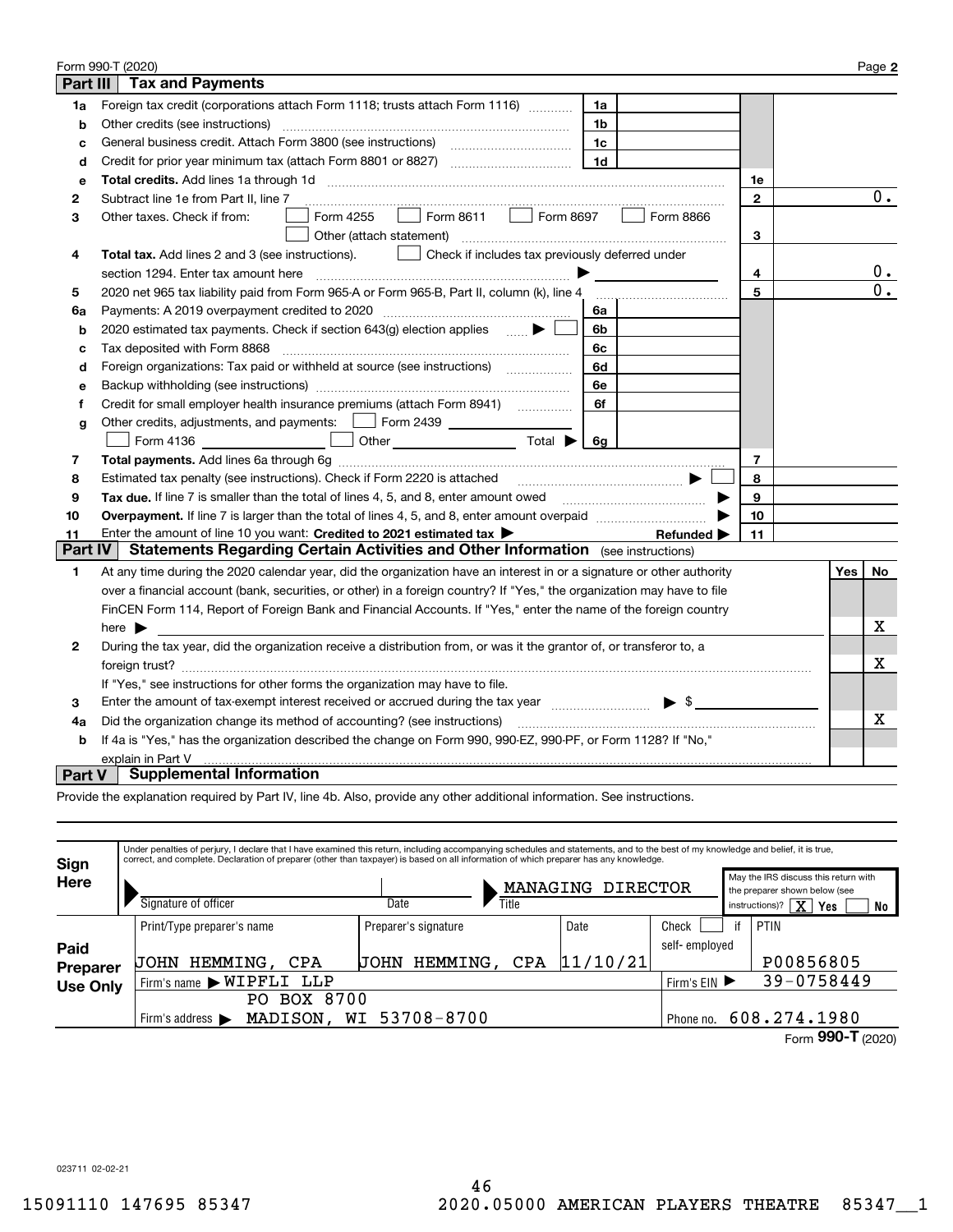|                                                                                                 | <b>SCHEDULE A</b>                  | <b>Unrelated Business Taxable Income</b>                                                                                                                                                                                                                |                |            |                                                       |                         | ENTITY | OMB No. 1545-0047                                                            |
|-------------------------------------------------------------------------------------------------|------------------------------------|---------------------------------------------------------------------------------------------------------------------------------------------------------------------------------------------------------------------------------------------------------|----------------|------------|-------------------------------------------------------|-------------------------|--------|------------------------------------------------------------------------------|
| (Form 990-T)                                                                                    |                                    | <b>From an Unrelated Trade or Business</b>                                                                                                                                                                                                              |                |            |                                                       |                         |        | 2020                                                                         |
| Department of the Treasury                                                                      |                                    | $\triangleright$ Go to www.irs.gov/Form990T for instructions and the latest information.                                                                                                                                                                |                |            |                                                       |                         |        | Open to Public Inspection for                                                |
| Internal Revenue Service                                                                        |                                    | Do not enter SSN numbers on this form as it may be made public if your organization is a 501(c)(3).                                                                                                                                                     |                |            |                                                       |                         |        | 501(c)(3) Organizations Only                                                 |
|                                                                                                 | A Name of the organization<br>INC. | AMERICAN PLAYERS THEATRE OF WISCONSIN,                                                                                                                                                                                                                  |                |            | <b>B</b> Employer identification number<br>39-1583361 |                         |        |                                                                              |
|                                                                                                 |                                    | 541800<br>Unrelated business activity code (see instructions)                                                                                                                                                                                           |                |            | D Sequence:                                           | ı                       | of     | 1                                                                            |
| E.                                                                                              |                                    | Describe the unrelated trade or business ADVERTISING SOLD IN PLAYBILLS                                                                                                                                                                                  |                |            |                                                       |                         |        |                                                                              |
| Part I                                                                                          |                                    | <b>Unrelated Trade or Business Income</b>                                                                                                                                                                                                               |                | (A) Income | (B) Expenses                                          |                         |        | (C) Net                                                                      |
|                                                                                                 | <b>1a</b> Gross receipts or sales  |                                                                                                                                                                                                                                                         |                |            |                                                       |                         |        |                                                                              |
| b                                                                                               |                                    | Less returns and allowances <b>by c</b> Balance <b>D</b>                                                                                                                                                                                                | 1c             |            |                                                       |                         |        |                                                                              |
| $\mathbf{2}$                                                                                    |                                    |                                                                                                                                                                                                                                                         | $\mathbf{2}$   |            |                                                       |                         |        |                                                                              |
| 3                                                                                               |                                    |                                                                                                                                                                                                                                                         | 3              |            |                                                       |                         |        |                                                                              |
|                                                                                                 |                                    | 4a Capital gain net income (attach Sch D (Form 1041 or Form                                                                                                                                                                                             |                |            |                                                       |                         |        |                                                                              |
|                                                                                                 | 1120)) (see instructions)          |                                                                                                                                                                                                                                                         | 4a             |            |                                                       |                         |        |                                                                              |
| b                                                                                               |                                    | Net gain (loss) (Form 4797) (attach Form 4797) (see instructions)                                                                                                                                                                                       | 4b             |            |                                                       |                         |        |                                                                              |
| с                                                                                               | Capital loss deduction for trusts  |                                                                                                                                                                                                                                                         | 4c             |            |                                                       |                         |        |                                                                              |
| 5                                                                                               |                                    | Income (loss) from a partnership or an S corporation (attach                                                                                                                                                                                            |                |            |                                                       |                         |        |                                                                              |
|                                                                                                 |                                    |                                                                                                                                                                                                                                                         | 5              |            |                                                       |                         |        |                                                                              |
| 6                                                                                               |                                    |                                                                                                                                                                                                                                                         | 6              |            |                                                       |                         |        |                                                                              |
| 7                                                                                               |                                    |                                                                                                                                                                                                                                                         | $\overline{7}$ |            |                                                       |                         |        |                                                                              |
| 8                                                                                               |                                    | Interest, annuities, royalties, and rents from a controlled                                                                                                                                                                                             |                |            |                                                       |                         |        |                                                                              |
|                                                                                                 |                                    |                                                                                                                                                                                                                                                         | 8              |            |                                                       |                         |        |                                                                              |
| 9                                                                                               |                                    | Investment income of section $501(c)(7)$ , $(9)$ , or $(17)$                                                                                                                                                                                            | 9              |            |                                                       |                         |        |                                                                              |
| 10                                                                                              |                                    |                                                                                                                                                                                                                                                         | 10             |            |                                                       |                         |        |                                                                              |
| 11                                                                                              |                                    |                                                                                                                                                                                                                                                         | 11             |            |                                                       |                         |        |                                                                              |
| 12                                                                                              |                                    | Other income (see instructions; attach statement)                                                                                                                                                                                                       | 12             |            |                                                       |                         |        |                                                                              |
| 13                                                                                              |                                    |                                                                                                                                                                                                                                                         | 13             | 0.         |                                                       |                         |        |                                                                              |
|                                                                                                 |                                    |                                                                                                                                                                                                                                                         |                |            |                                                       |                         |        |                                                                              |
| 1                                                                                               |                                    | Deductions Not Taken Elsewhere (See instructions for limitations on deductions) Deductions must be<br>directly connected with the unrelated business income                                                                                             |                |            |                                                       | 1.                      |        |                                                                              |
|                                                                                                 |                                    |                                                                                                                                                                                                                                                         |                |            |                                                       |                         |        |                                                                              |
|                                                                                                 |                                    | Salaries and wages with the continuum contract of the contract of the contract of the contract of the contract of the contract of the contract of the contract of the contract of the contract of the contract of the contract                          |                |            |                                                       | $\mathbf{2}$<br>3       |        |                                                                              |
|                                                                                                 |                                    | Repairs and maintenance material content content content and material content and maintenance material content                                                                                                                                          |                |            |                                                       | $\overline{\mathbf{4}}$ |        |                                                                              |
|                                                                                                 |                                    | Interest (attach statement) (see instructions) [11] manufactured and according to the statement of the statement of the statement of the statement of the statement of the statement of the statement of the statement of the                           |                |            |                                                       | 5                       |        |                                                                              |
|                                                                                                 |                                    |                                                                                                                                                                                                                                                         |                |            |                                                       | 6                       |        |                                                                              |
|                                                                                                 |                                    | Taxes and licenses <b>continuum continuum continuum continuum continuum continuum continuum continuum continuum continuum continuum continuum continuum continuum continuum continuum continuum continuum continuum continuum co</b>                    |                | <b>7</b> l | 29,287.                                               |                         |        |                                                                              |
|                                                                                                 |                                    | Depreciation (attach Form 4562) (see instructions) maturities and successive and perfection and perfection and<br>Less depreciation claimed in Part III and elsewhere on return [11] [12] Less depreciation claimed in Part III and elsewhere on return |                | -8a l      |                                                       | 8b                      |        |                                                                              |
|                                                                                                 |                                    |                                                                                                                                                                                                                                                         |                |            |                                                       | 9                       |        |                                                                              |
|                                                                                                 |                                    |                                                                                                                                                                                                                                                         |                |            |                                                       | 10                      |        |                                                                              |
|                                                                                                 |                                    |                                                                                                                                                                                                                                                         |                |            |                                                       | 11                      |        |                                                                              |
|                                                                                                 |                                    |                                                                                                                                                                                                                                                         |                |            |                                                       | 12                      |        |                                                                              |
|                                                                                                 |                                    |                                                                                                                                                                                                                                                         |                |            |                                                       | 13                      |        |                                                                              |
|                                                                                                 |                                    | Other deductions (attach statement) material material material SEE STATEMENT 1                                                                                                                                                                          |                |            |                                                       | 14                      |        |                                                                              |
|                                                                                                 |                                    | Total deductions. Add lines 1 through 14                                                                                                                                                                                                                |                |            |                                                       | 15                      |        |                                                                              |
|                                                                                                 |                                    | Unrelated business income before net operating loss deduction. Subtract line 15 from Part I, line 13,                                                                                                                                                   |                |            |                                                       |                         |        |                                                                              |
|                                                                                                 |                                    |                                                                                                                                                                                                                                                         |                |            |                                                       | 16                      |        |                                                                              |
| Part II<br>2<br>3<br>4<br>5<br>6<br>7<br>8<br>9<br>10<br>11<br>12<br>13<br>14<br>15<br>16<br>17 |                                    |                                                                                                                                                                                                                                                         |                |            |                                                       | 17<br>18                |        | 24,534.<br>29, 287.<br>24, 175.<br>77,996.<br>$-77,996.$<br>0.<br>$-77,996.$ |

023741 12-23-20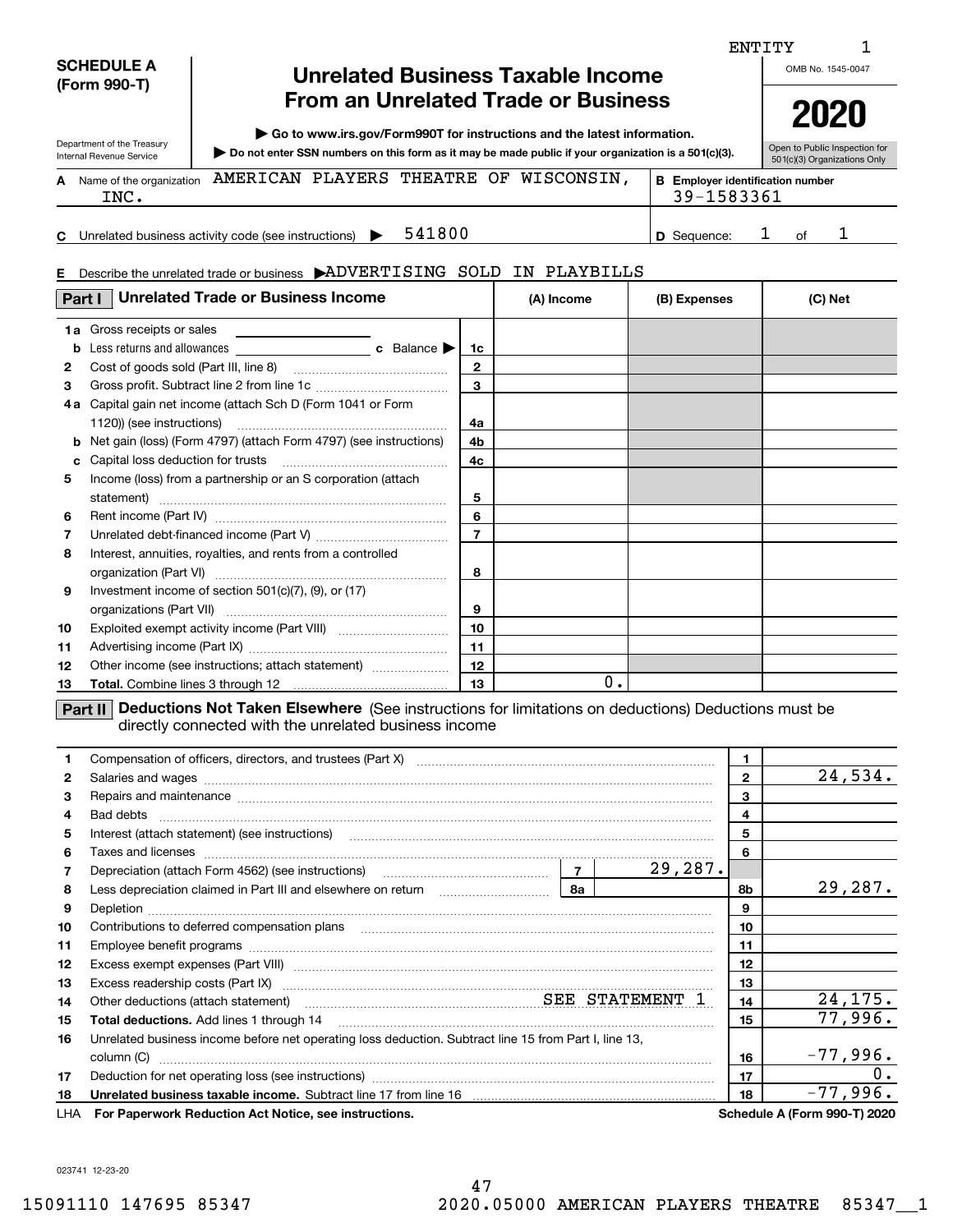|              | Sche <u>dule A (Form 990-T) 2020</u>                                                                                                                                                                                          |                                              |   |                | Page 2     |
|--------------|-------------------------------------------------------------------------------------------------------------------------------------------------------------------------------------------------------------------------------|----------------------------------------------|---|----------------|------------|
| Part III     | <b>Cost of Goods Sold</b>                                                                                                                                                                                                     | Enter method of inventory valuation          |   |                |            |
| 1            | Inventory at beginning of year encouragement and an intervention of the state of the state of the state of the                                                                                                                |                                              |   | 1.             |            |
| 2            |                                                                                                                                                                                                                               |                                              |   | $\overline{2}$ |            |
| 3            | Cost of labor www.communication.com/www.communication.com/www.communication.com/www.communication.com                                                                                                                         |                                              |   | 3              |            |
| 4            | Additional section 263A costs (attach statement) material content and according to the Additional section 263A                                                                                                                |                                              |   | 4              |            |
| 5            | Other costs (attach statement) material contracts and a statement of the statement of the statement of the statement of the statement of the statement of the statement of the statement of the statement of the statement of |                                              |   | 5              |            |
| 6            |                                                                                                                                                                                                                               |                                              |   | 6              |            |
| 7            | Inventory at end of year                                                                                                                                                                                                      |                                              |   | $\overline{7}$ |            |
| 8            | Cost of goods sold. Subtract line 7 from line 6. Enter here and in Part I, line 2                                                                                                                                             |                                              |   | 8              |            |
| 9            | Do the rules of section 263A (with respect to property produced or acquired for resale) apply to the organization?                                                                                                            |                                              |   |                | Yes<br>No. |
| Part IV      | Rent Income (From Real Property and Personal Property Leased with Real Property)                                                                                                                                              |                                              |   |                |            |
| 1            | Description of property (property street address, city, state, ZIP code). Check if a dual-use (see instructions)                                                                                                              |                                              |   |                |            |
|              | A                                                                                                                                                                                                                             |                                              |   |                |            |
|              | B                                                                                                                                                                                                                             |                                              |   |                |            |
|              | C                                                                                                                                                                                                                             |                                              |   |                |            |
|              | D                                                                                                                                                                                                                             |                                              |   |                |            |
|              |                                                                                                                                                                                                                               | A                                            | В | C              | D          |
| 2            | Rent received or accrued                                                                                                                                                                                                      |                                              |   |                |            |
| a            | From personal property (if the percentage of                                                                                                                                                                                  |                                              |   |                |            |
|              | rent for personal property is more than 10%                                                                                                                                                                                   |                                              |   |                |            |
|              |                                                                                                                                                                                                                               |                                              |   |                |            |
| b            | From real and personal property (if the                                                                                                                                                                                       |                                              |   |                |            |
|              | percentage of rent for personal property exceeds                                                                                                                                                                              |                                              |   |                |            |
|              | 50% or if the rent is based on profit or income)<br>المتنب                                                                                                                                                                    |                                              |   |                |            |
| c            | Total rents received or accrued by property.                                                                                                                                                                                  |                                              |   |                |            |
|              | Add lines 2a and 2b, columns A through D                                                                                                                                                                                      |                                              |   |                |            |
| 4            | Deductions directly connected with the income<br>in lines $2(a)$ and $2(b)$ (attach statement) $\ldots$                                                                                                                       |                                              |   |                |            |
|              |                                                                                                                                                                                                                               |                                              |   |                |            |
| 5.<br>Part V | <b>Unrelated Debt-Financed Income</b> (see instructions)                                                                                                                                                                      |                                              |   |                | 0.         |
|              |                                                                                                                                                                                                                               |                                              |   |                |            |
| 1            | Description of debt-financed property (street address, city, state, ZIP code). Check if a dual-use (see instructions)                                                                                                         |                                              |   |                |            |
|              | A                                                                                                                                                                                                                             |                                              |   |                |            |
|              | В                                                                                                                                                                                                                             |                                              |   |                |            |
|              | D                                                                                                                                                                                                                             |                                              |   |                |            |
|              |                                                                                                                                                                                                                               | Α                                            | В | C              | D          |
| 2            | Gross income from or allocable to debt-financed                                                                                                                                                                               |                                              |   |                |            |
|              | property                                                                                                                                                                                                                      |                                              |   |                |            |
| 3            | Deductions directly connected with or allocable                                                                                                                                                                               |                                              |   |                |            |
|              | to debt-financed property                                                                                                                                                                                                     |                                              |   |                |            |
| а            | Straight line depreciation (attach statement)                                                                                                                                                                                 |                                              |   |                |            |
| b            |                                                                                                                                                                                                                               |                                              |   |                |            |
| c            | Total deductions (add lines 3a and 3b,                                                                                                                                                                                        |                                              |   |                |            |
|              |                                                                                                                                                                                                                               |                                              |   |                |            |
| 4            | Amount of average acquisition debt on or allocable                                                                                                                                                                            |                                              |   |                |            |
|              | to debt-financed property (attach statement)                                                                                                                                                                                  |                                              |   |                |            |
| 5            | Average adjusted basis of or allocable to debt-                                                                                                                                                                               |                                              |   |                |            |
|              |                                                                                                                                                                                                                               | the control of the control of the control of |   |                |            |
| 6            |                                                                                                                                                                                                                               | %                                            | % | %              | $\%$       |
| 7            | Gross income reportable. Multiply line 2 by line 6                                                                                                                                                                            | the control of the control of the control of |   |                |            |
| 8            |                                                                                                                                                                                                                               |                                              |   |                | 0.         |
|              |                                                                                                                                                                                                                               |                                              |   |                |            |
| 9            | Allocable deductions. Multiply line 3c by line 6                                                                                                                                                                              |                                              |   |                |            |
| 10           | Total allocable deductions. Add line 9, columns A through D. Enter here and on Part I, line 7, column (B)                                                                                                                     |                                              |   |                | $0$ .      |
| 11           |                                                                                                                                                                                                                               |                                              |   |                | 0.         |

48

023721 12-23-20

**Schedule A (Form 990-T) 2020**

ENTITY 1

15091110 147695 85347 2020.05000 AMERICAN PLAYERS THEATRE 85347\_\_1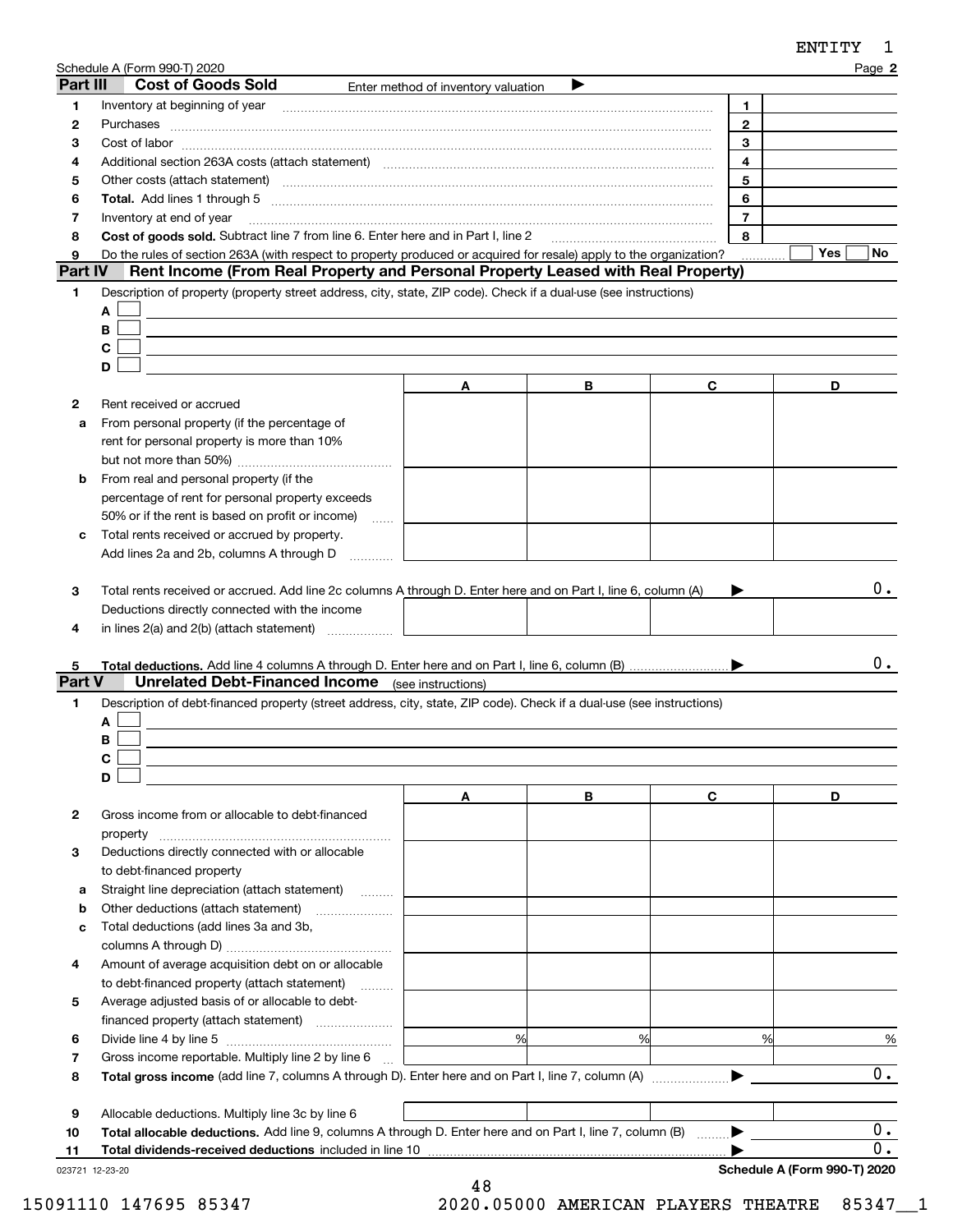|                  | Schedule A (Form 990-T) 2020                                                                                                                                                                                                                          |                          |                                                                        |                                    |    |                                                       |              |                                                |                | Page 3                                             |
|------------------|-------------------------------------------------------------------------------------------------------------------------------------------------------------------------------------------------------------------------------------------------------|--------------------------|------------------------------------------------------------------------|------------------------------------|----|-------------------------------------------------------|--------------|------------------------------------------------|----------------|----------------------------------------------------|
|                  | Part VI Interest, Annuities, Royalties, and Rents from Controlled Organizations                                                                                                                                                                       |                          |                                                                        |                                    |    |                                                       |              | (see instructions)                             |                |                                                    |
|                  |                                                                                                                                                                                                                                                       |                          |                                                                        |                                    |    | <b>Exempt Controlled Organizations</b>                |              |                                                |                |                                                    |
|                  | 1. Name of controlled                                                                                                                                                                                                                                 |                          | 2. Employer<br>identification                                          | 3. Net unrelated<br>income (loss)  |    | 4. Total of specified<br>payments made                |              | 5. Part of column 4<br>that is included in the |                | 6. Deductions directly<br>connected with           |
|                  | organization                                                                                                                                                                                                                                          |                          | number                                                                 | (see instructions)                 |    |                                                       |              | controlling organiza-                          |                | income in column 5                                 |
|                  |                                                                                                                                                                                                                                                       |                          |                                                                        |                                    |    |                                                       |              | tion's gross income                            |                |                                                    |
| (1)<br>(2)       |                                                                                                                                                                                                                                                       |                          |                                                                        |                                    |    |                                                       |              |                                                |                |                                                    |
| (3)              |                                                                                                                                                                                                                                                       |                          |                                                                        |                                    |    |                                                       |              |                                                |                |                                                    |
| (4)              |                                                                                                                                                                                                                                                       |                          |                                                                        |                                    |    |                                                       |              |                                                |                |                                                    |
|                  |                                                                                                                                                                                                                                                       |                          |                                                                        | Nonexempt Controlled Organizations |    |                                                       |              |                                                |                |                                                    |
|                  | 7. Taxable Income                                                                                                                                                                                                                                     |                          | 8. Net unrelated                                                       | 9. Total of specified              |    | <b>10.</b> Part of column 9                           |              |                                                |                | 11. Deductions directly                            |
|                  |                                                                                                                                                                                                                                                       |                          | income (loss)                                                          | payments made                      |    | that is included in the<br>controlling organization's |              |                                                |                | connected with                                     |
|                  |                                                                                                                                                                                                                                                       |                          | (see instructions)                                                     |                                    |    |                                                       | gross income |                                                |                | income in column 10                                |
| (1)              |                                                                                                                                                                                                                                                       |                          |                                                                        |                                    |    |                                                       |              |                                                |                |                                                    |
| (2)              |                                                                                                                                                                                                                                                       |                          |                                                                        |                                    |    |                                                       |              |                                                |                |                                                    |
| (3)              |                                                                                                                                                                                                                                                       |                          |                                                                        |                                    |    |                                                       |              |                                                |                |                                                    |
| (4)              |                                                                                                                                                                                                                                                       |                          |                                                                        |                                    |    |                                                       |              |                                                |                |                                                    |
|                  |                                                                                                                                                                                                                                                       |                          |                                                                        |                                    |    | Add columns 5 and 10.<br>Enter here and on Part I,    |              |                                                |                | Add columns 6 and 11.<br>Enter here and on Part I, |
|                  |                                                                                                                                                                                                                                                       |                          |                                                                        |                                    |    | line 8, column (A)                                    |              |                                                |                | line $8$ , column $(B)$                            |
| Totals           |                                                                                                                                                                                                                                                       |                          |                                                                        |                                    |    |                                                       |              | Ο.                                             |                | 0.                                                 |
| <b>Part VII</b>  |                                                                                                                                                                                                                                                       |                          | Investment Income of a Section 501(c)(7), (9), or (17) Organization    |                                    |    |                                                       |              | (see instructions)                             |                |                                                    |
|                  |                                                                                                                                                                                                                                                       | 1. Description of income |                                                                        | 2. Amount of                       |    | 3. Deductions                                         |              |                                                | 4. Set-asides  | 5. Total deductions                                |
|                  |                                                                                                                                                                                                                                                       |                          |                                                                        | income                             |    | directly connected                                    |              | (attach statement)                             |                | and set-asides                                     |
|                  |                                                                                                                                                                                                                                                       |                          |                                                                        |                                    |    | (attach statement)                                    |              |                                                |                | (add cols 3 and 4)                                 |
| (1)              |                                                                                                                                                                                                                                                       |                          |                                                                        |                                    |    |                                                       |              |                                                |                |                                                    |
| (2)              |                                                                                                                                                                                                                                                       |                          |                                                                        |                                    |    |                                                       |              |                                                |                |                                                    |
| (3)              |                                                                                                                                                                                                                                                       |                          |                                                                        |                                    |    |                                                       |              |                                                |                |                                                    |
| (4)              |                                                                                                                                                                                                                                                       |                          |                                                                        | Add amounts in                     |    |                                                       |              |                                                |                | Add amounts in                                     |
|                  |                                                                                                                                                                                                                                                       |                          |                                                                        | column 2. Enter                    |    |                                                       |              |                                                |                | column 5. Enter                                    |
|                  |                                                                                                                                                                                                                                                       |                          |                                                                        | here and on Part I,                |    |                                                       |              |                                                |                | here and on Part I,                                |
| Totals           |                                                                                                                                                                                                                                                       |                          |                                                                        | line 9, column (A)                 | О. |                                                       |              |                                                |                | line $9$ , column $(B)$<br>0.                      |
| <b>Part VIII</b> |                                                                                                                                                                                                                                                       |                          | <b>Exploited Exempt Activity Income, Other Than Advertising Income</b> |                                    |    |                                                       |              | (see instructions)                             |                |                                                    |
| 1                | Description of exploited activity:                                                                                                                                                                                                                    |                          |                                                                        |                                    |    |                                                       |              |                                                |                |                                                    |
| 2                | Gross unrelated business income from trade or business. Enter here and on Part I, line 10, column (A)                                                                                                                                                 |                          |                                                                        |                                    |    |                                                       |              |                                                | 2              |                                                    |
| 3                | Expenses directly connected with production of unrelated business income. Enter here and on Part I,                                                                                                                                                   |                          |                                                                        |                                    |    |                                                       |              |                                                |                |                                                    |
|                  | line 10, column (B)                                                                                                                                                                                                                                   |                          |                                                                        |                                    |    |                                                       |              |                                                | 3              |                                                    |
| 4                | Net income (loss) from unrelated trade or business. Subtract line 3 from line 2. If a gain, complete                                                                                                                                                  |                          |                                                                        |                                    |    |                                                       |              |                                                |                |                                                    |
|                  |                                                                                                                                                                                                                                                       |                          |                                                                        |                                    |    |                                                       |              |                                                | 4              |                                                    |
| 5                | Gross income from activity that is not unrelated business income [11] [11] content material content from activity that is not unrelated business income [11] [11] [11] $\alpha$ [11] $\alpha$ [11] $\alpha$ [11] $\alpha$ [11] $\alpha$ [11] $\alpha$ |                          |                                                                        |                                    |    |                                                       |              |                                                | 5              |                                                    |
| 6                | Expenses attributable to income entered on line 5 [[11] manufacture manufacture attributable to income entered on line 5 [[11] manufacture manufacture attributable to income entered on line 5 [[11] manufacture manufacture                         |                          |                                                                        |                                    |    |                                                       |              |                                                | 6              |                                                    |
| 7                | Excess exempt expenses. Subtract line 5 from line 6, but do not enter more than the amount on line                                                                                                                                                    |                          |                                                                        |                                    |    |                                                       |              |                                                |                |                                                    |
|                  |                                                                                                                                                                                                                                                       |                          |                                                                        |                                    |    |                                                       |              |                                                | $\overline{7}$ | 000T0000                                           |

**Schedule A (Form 990-T) 2020**

023731 12-23-20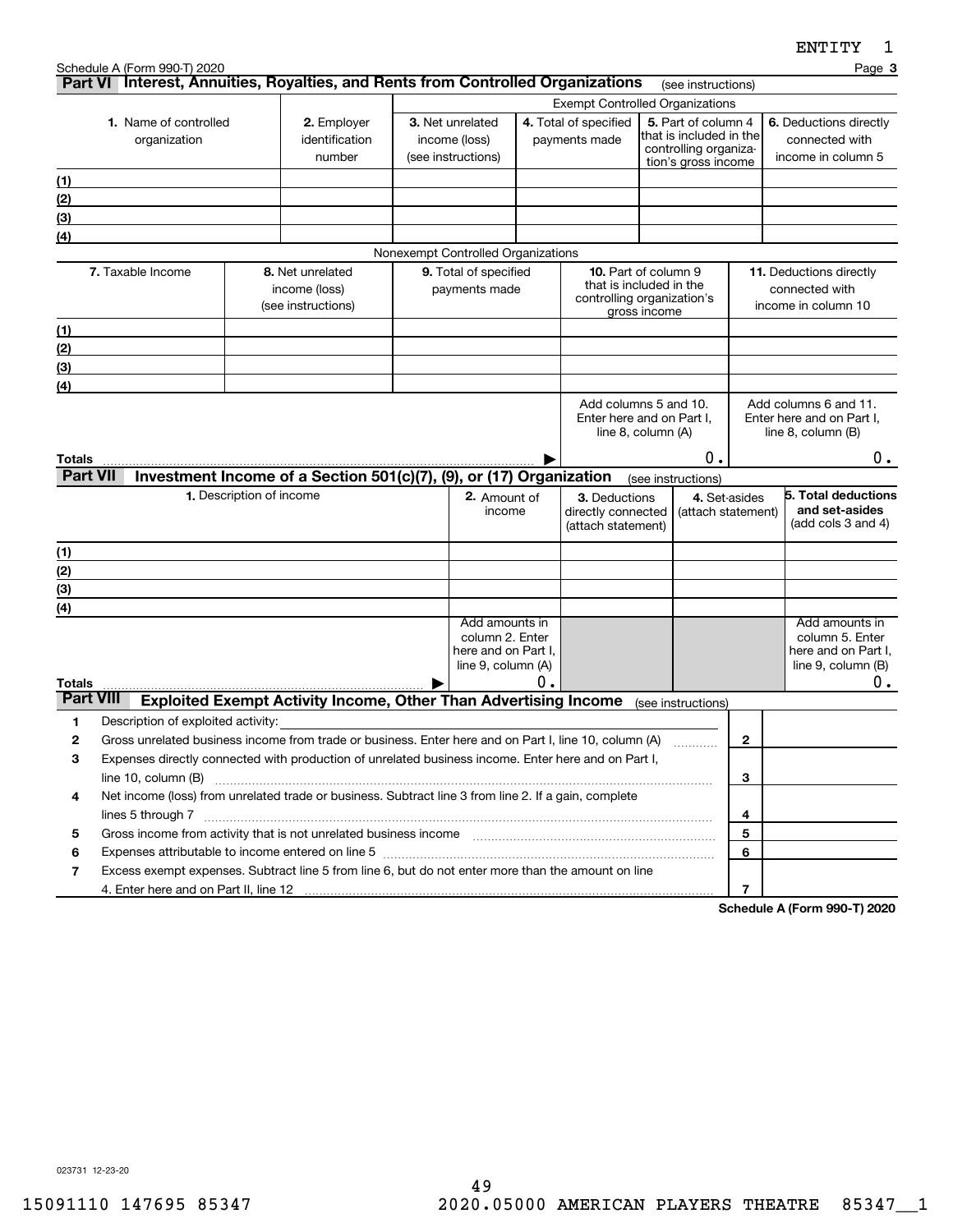| ENTITY |  |
|--------|--|
|--------|--|

|         | Schedule A (Form 990-T) 2020                                                                                             |     |            |                    |                 | ≖≖ ⊥ ⊥ ⊥ ⊥<br>Page 4 |
|---------|--------------------------------------------------------------------------------------------------------------------------|-----|------------|--------------------|-----------------|----------------------|
| Part IX | <b>Advertising Income</b>                                                                                                |     |            |                    |                 |                      |
| 1       | Name(s) of periodical(s). Check box if reporting two or more periodicals on a consolidated basis.<br>A <b>X</b> PLAYBILL |     |            |                    | STATEMENT 2     |                      |
|         | В                                                                                                                        |     |            |                    |                 |                      |
|         | C                                                                                                                        |     |            |                    |                 |                      |
|         | D                                                                                                                        |     |            |                    |                 |                      |
|         | Enter amounts for each periodical listed above in the corresponding column.                                              |     |            |                    |                 |                      |
|         |                                                                                                                          |     | A          | В                  | C               | D                    |
| 2       | Gross advertising income                                                                                                 |     |            |                    |                 |                      |
|         |                                                                                                                          |     |            |                    |                 | $0$ .                |
| а       |                                                                                                                          |     |            |                    |                 |                      |
| 3       |                                                                                                                          |     |            |                    |                 |                      |
| a       |                                                                                                                          |     |            |                    |                 | 0.                   |
| 4       | Advertising gain (loss). Subtract line 3 from line                                                                       |     |            |                    |                 |                      |
|         | 2. For any column in line 4 showing a gain,                                                                              |     |            |                    |                 |                      |
|         | complete lines 5 through 8. For any column in                                                                            |     |            |                    |                 |                      |
|         | line 4 showing a loss or zero, do not complete                                                                           |     |            |                    |                 |                      |
|         | lines 5 through 7, and enter zero on line 8                                                                              |     |            |                    |                 |                      |
| 5       |                                                                                                                          |     |            |                    |                 |                      |
| 6       |                                                                                                                          |     |            |                    |                 |                      |
| 7       | Excess readership costs. If line 6 is less than                                                                          |     |            |                    |                 |                      |
|         | line 5, subtract line 6 from line 5. If line 5 is less                                                                   |     |            |                    |                 |                      |
|         |                                                                                                                          |     |            |                    |                 |                      |
| 8       | Excess readership costs allowed as a                                                                                     |     |            |                    |                 |                      |
|         | deduction. For each column showing a gain on                                                                             |     |            |                    |                 |                      |
|         | line 4, enter the lesser of line 4 or line 7                                                                             | . 1 |            |                    |                 |                      |
| a       | Add line 8, columns A through D. Enter the greater of the line 8a, columns total or zero here and on                     |     |            |                    |                 |                      |
|         |                                                                                                                          |     |            |                    |                 | $0$ .                |
| Part X  | <b>Compensation of Officers, Directors, and Trustees</b>                                                                 |     |            | (see instructions) |                 |                      |
|         |                                                                                                                          |     |            |                    | 3. Percentage   | 4. Compensation      |
|         | 1. Name                                                                                                                  |     | 2. Title   |                    | of time devoted | attributable to      |
|         |                                                                                                                          |     |            |                    | to business     | unrelated business   |
|         | (1) JON NOVAK                                                                                                            |     | CONTROLLER |                    | 3.84%           | 0.                   |
| (2)     |                                                                                                                          |     |            |                    | %               |                      |
| (3)     |                                                                                                                          |     |            |                    | %               |                      |
| (4)     |                                                                                                                          |     |            |                    | %               |                      |
|         |                                                                                                                          |     |            |                    |                 |                      |
|         | Total. Enter here and on Part II, line 1                                                                                 |     |            |                    |                 | $0$ .                |
| Part XI | <b>Supplemental Information</b> (see instructions)                                                                       |     |            |                    |                 |                      |
|         |                                                                                                                          |     |            |                    |                 |                      |
|         |                                                                                                                          |     |            |                    |                 |                      |
|         |                                                                                                                          |     |            |                    |                 |                      |
|         |                                                                                                                          |     |            |                    |                 |                      |
|         |                                                                                                                          |     |            |                    |                 |                      |
|         |                                                                                                                          |     |            |                    |                 |                      |

023732 12-23-20